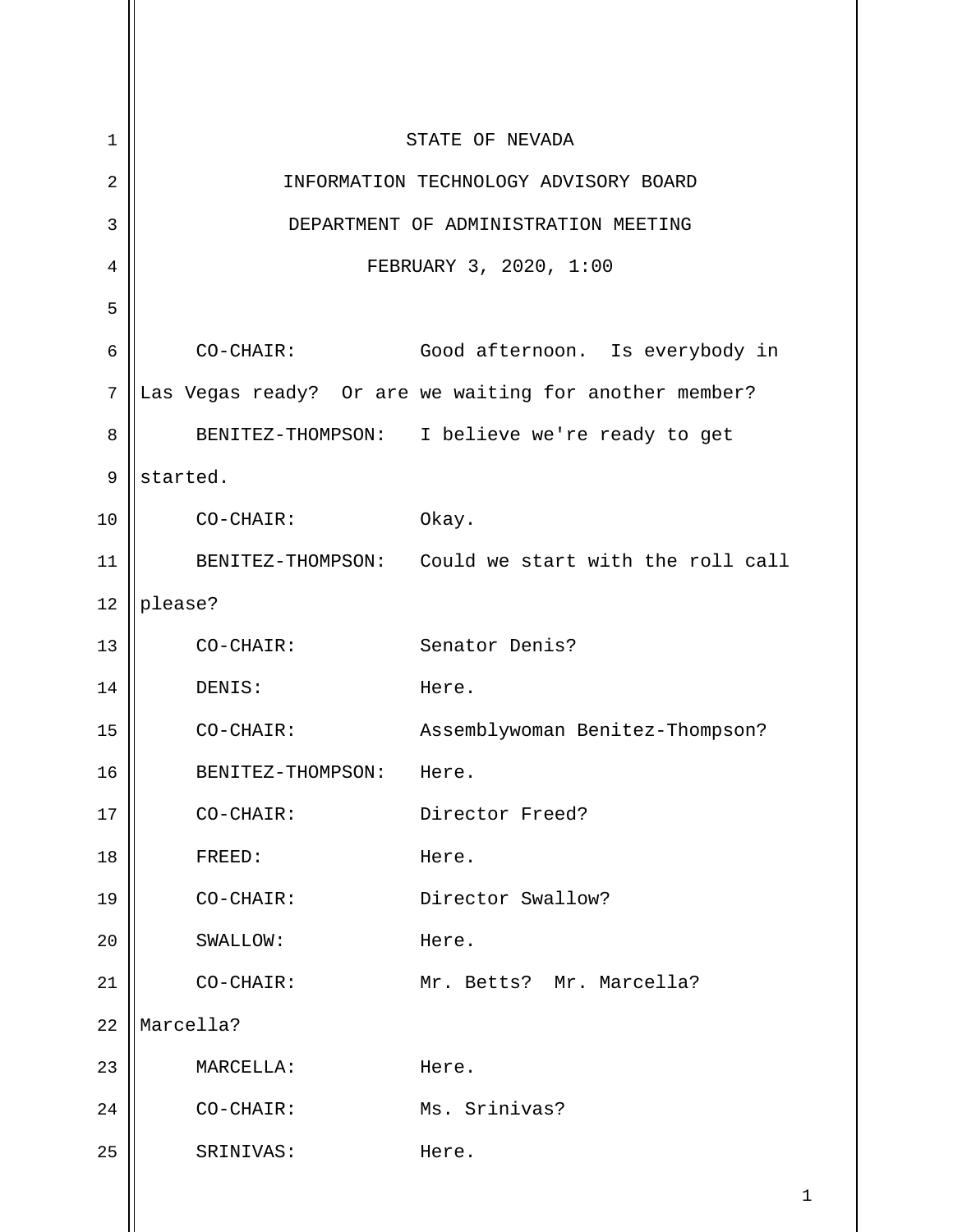1 2 3 4 5 6 7 8 9 10 11 12 13 14 15 16 17 18 19 20 21 22 23 24 CO-CHAIR: Mr. Fisher? FISHER: Here. CO-CHAIR: Mr. Pichon? We have quorum. BENITEZ-THOMPSON: All right, thank you. Do we have any items for public comments up in the north? CO-CHAIR: It appears no public comment in the north Madam Chair. BENITEZ-THOMPSON: And it appears we don't have any here in the south either. Agenda item number three approval of minutes. I assume everyone's had a chance to review the agenda I have, and I do not detect any need for changes. So motion to approve the minutes from last time. CO-CHAIR: So moved. DENIS: Second. BENITEZ-THOMPSON: Thank you. The meeting minutes from last time are approved. Next item on the agenda is for possible action election of ITAB Co-chair. I believe that any system whether it is People System or Technology System should not have a single point of failure. To that end, it would be helpful to have somebody that would consider co-chairing this committee with me so that we always have at least two people who are in a position and ready to do it as and when required. Do I have any volunteers?

25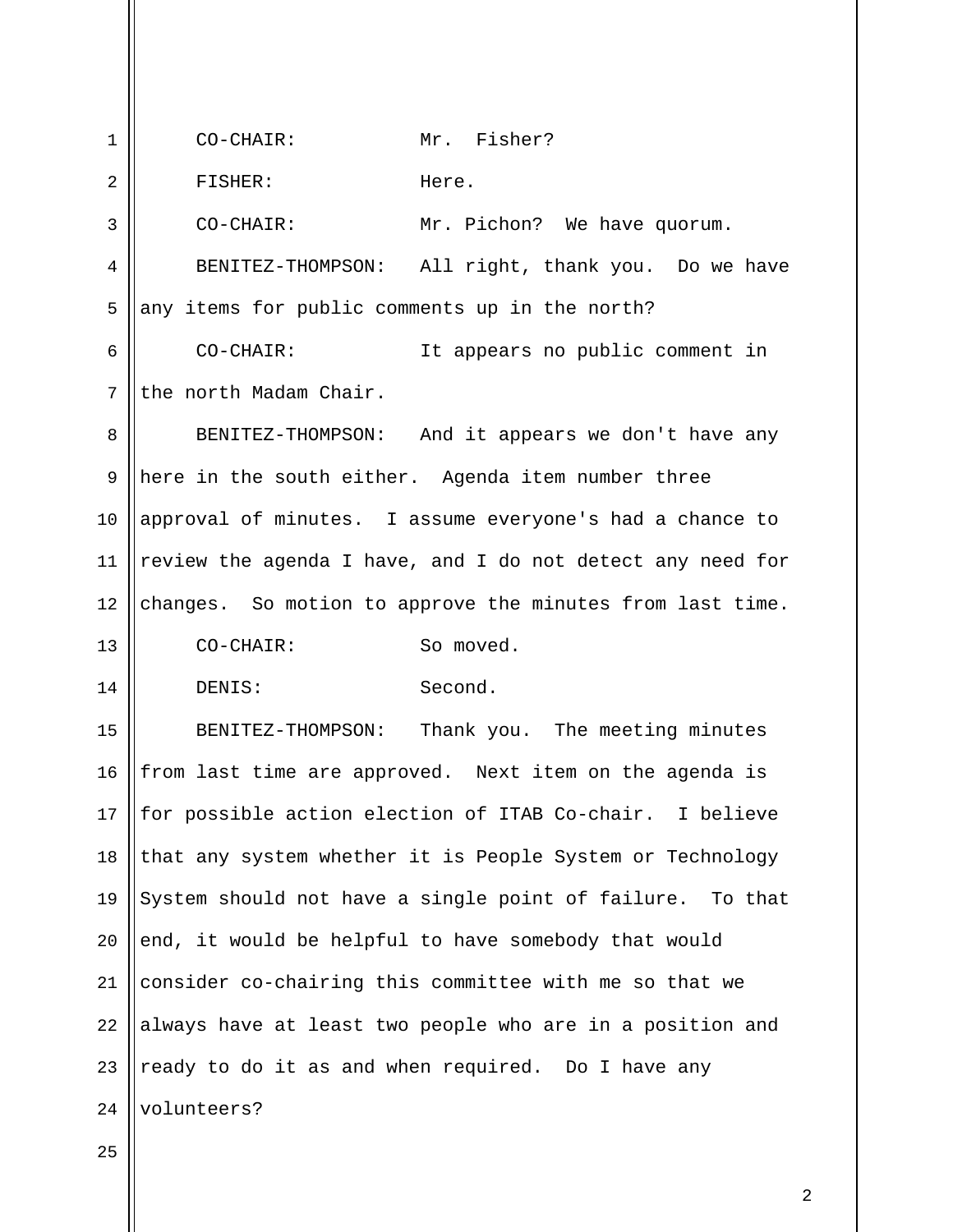1 2 3 4 5 6 7 8 9 10 11 12 13 14 15 16 17 18 19 20 21 22 23 24 25 FREED: Madam Chair, this is Laura Freed for the record. If no one volunteers, then I will do it. If there are no other people jumping at the chance. SWALLOW: Assemblywoman Benitez-Thompson I would nominate Ms. Freed to serve as co-chair, vice chair, sorry, vice chair. Second. BENITEZ-THOMPSON: All right, so moved. FREED: My apologies co-chair. BENITEZ-THOMPSON: Okay. All right. Can I see a show of hands of everyone who's in favor? I didn't count how many. Is that everybody? Okay, it's passed. DENIS: Just say all in favor, aye. Opposed say, no. BENITEZ-THOMPSON: Okay. DENIS: Anybody opposed then you can move that. BENITEZ-THOMPSON: Got it. All right. Thank you. DENIS: And you would hear it. BENITEZ-THOMPSON: Sorry. DENIS: You would hear it. BENITEZ-THOMPSON: I'd hear it. Okay. Thank you. All right, so we are down to agenda item number five, comments by the chair. First off, thank you so much for volunteering and, uh, being willing to support this endeavor. Couple of things, one of the items that I had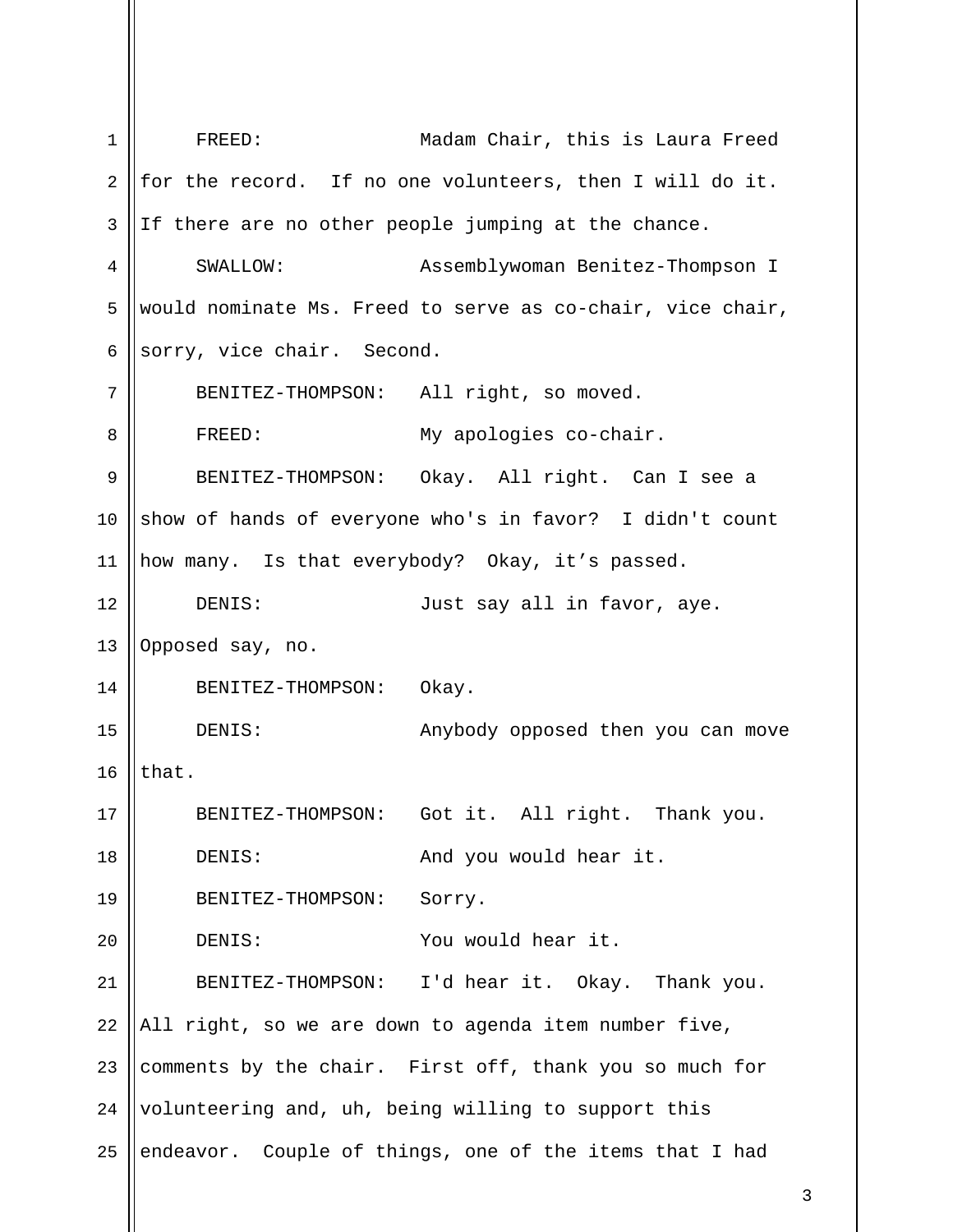| $\mathbf{1}$   | requested last year while I was on the board was a little    |
|----------------|--------------------------------------------------------------|
| $\overline{2}$ | bit more transparency along the lines of regular operations  |
| 3              | of EITS, as opposed to simply focus on some of the one-off   |
| 4              | projects that we seem to get a lot of visibility into        |
| 5              | through this committee. So that would be an item that is     |
| 6              | one of ongoing focus for me because it definitely takes a    |
| 7              | lot to keep the lights on. And that being said, we need to   |
| 8              | be able to recognize the types of efforts that go into it.   |
| $\mathsf 9$    | And also be on the lookout for what's on the horizon for     |
| 10             | those types of efforts. With that said, we'll switch to      |
| 11             | agenda item number six. We have Rosalie, how do I say your   |
| 12             | last name Rosalie?                                           |
| 13             | Bordelove.<br>BORDELOVE:                                     |
| 14             | Bordelove here and I welcome her.<br>BENITEZ-THOMPSON:       |
| 15             | Hello.<br>BORDELOVE:                                         |
| 16             | I should know that, I've been in<br>BENITEZ-THOMPSON:        |
| 17             | this room with her.                                          |
| 18             | I don't know if there's a way for<br>BORDELOVE:              |
| 19             | you to view my presentation. I do I have a PowerPoint, but   |
| 20             | I can still go over everything since I'm going to be doing   |
| 21             | a bit short of a presentation today to just kind of give     |
| 22             | some overview since I know you have some new members.<br>But |
| 23             | I want to let you know at the outset that the same training  |
| 24             | my PowerPoint is available on the Attorney General's         |
| 25             | website. If you -- it's under the AG topics and Open         |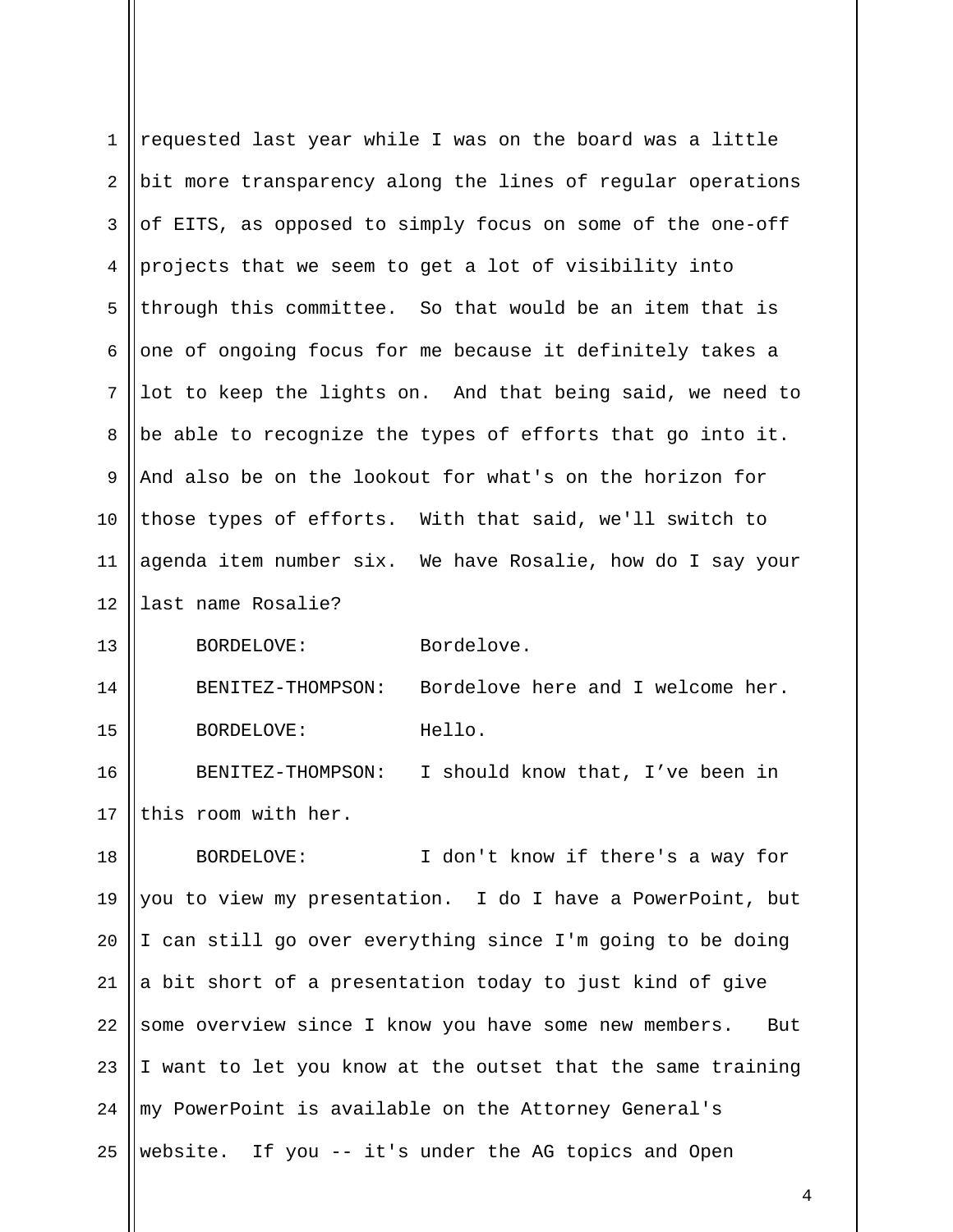| $\mathbf 1$    | Government Tab there are boards and commissions training    |
|----------------|-------------------------------------------------------------|
| $\overline{2}$ | materials. There is also a video of the training that was   |
| 3              | given during our Boards and Commissions training last fall  |
| 4              | that is available online as well. But this trainings to     |
| 5              | give an overview of the Nevada Open Meeting Law and its     |
| 6              | requirements. I'll also give a little bit of update for     |
| $7\phantom{.}$ | any of you who have served on boards and public bodies in   |
| 8              | the past, there were a few legislative changes in 2019.     |
| 9              | And so I'll give a little bit of an overview of what those  |
| 10             | were. They are contained in Assembly Bill 70. And most, I   |
| 11             | think, have been codified into the online version of the    |
| 12             | OML at this point. That it always takes a few months for    |
| 13             | all those changes from the legislative session to go        |
| 14             | through. But to start with the Open Meeting Law in Nevada   |
| 15             | is housed in NRS Chapter 241. It applies generally to all   |
| 16             | meetings of public bodies within this state. And a public   |
| 17             | body is defined as any administrative advisory executive or |
| 18             | legislative body of the state or a local government         |
| 19             | consisting of at least two persons, which expends or        |
| 20             | disperses or is supported in whole or in part by tax        |
| 21             | So it's a -- can be a pretty broad definition.<br>revenue.  |
| 22             | In general, any board and many that are represented by the  |
| 23             | Attorney General's office that are created by statute,      |
| 24             | those are public bodies and need to comply with the Nevada  |
| 25             | Open Meeting Law. And the definition of a public body also  |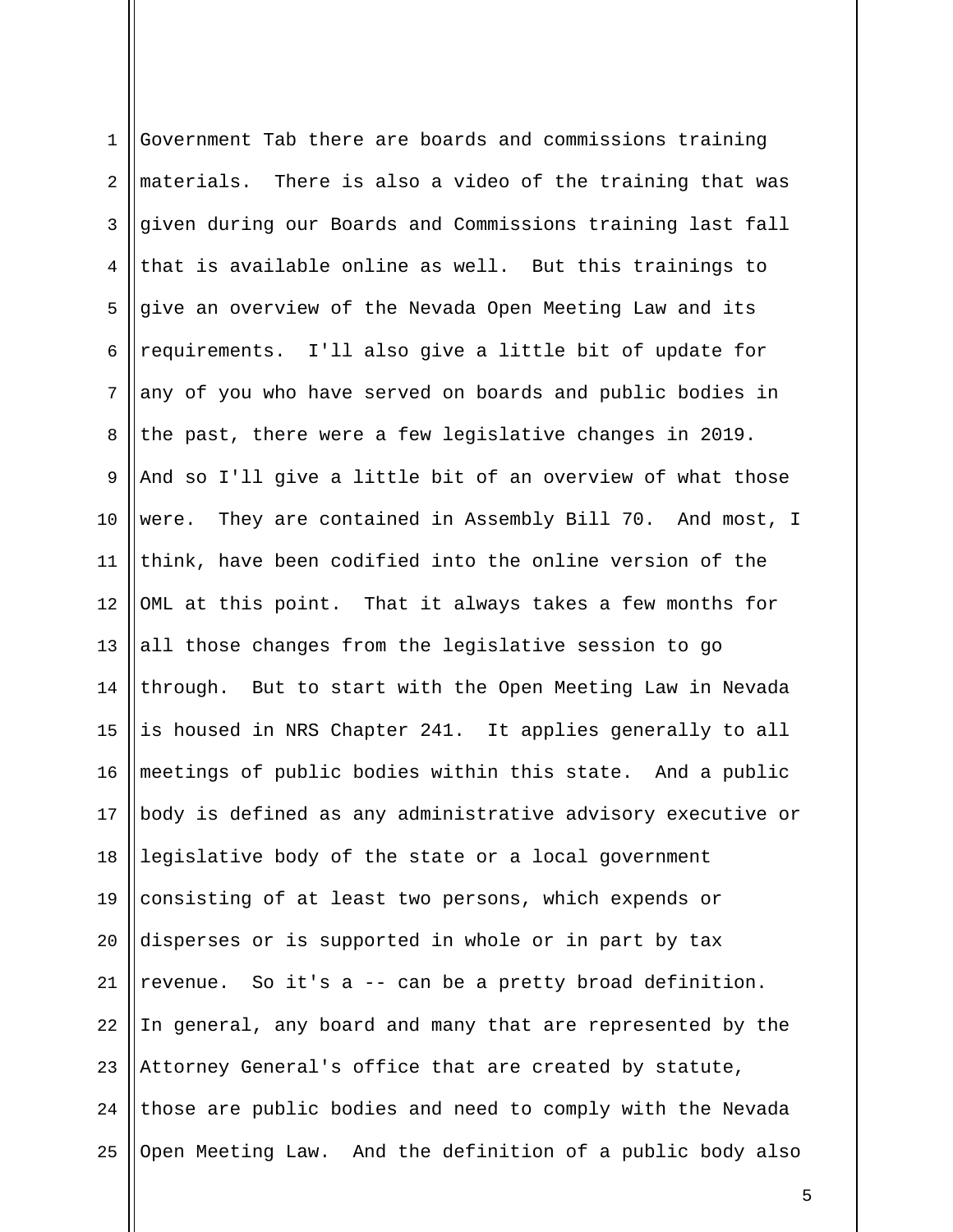| $\mathbf 1$ | includes subcommittees created by the larger public body.    |
|-------------|--------------------------------------------------------------|
| 2           | So if you were to designate a portion of your membership as  |
| 3           | a subcommittee to research a certain issue or look into      |
| 4           | something they would also be considered a public body under  |
| 5           | the Open Meeting Law and need to meet the same               |
| 6           | requirements. So it can be at times a little bit             |
| 7           | burdensome to comply with, but it's purpose, and as stated   |
| 8           | by the Nevada legislature is to aid in the public and to     |
| $\mathsf 9$ | aid and open government. The legislature specifically        |
| 10          | stated in enacting the chapter they declared that all        |
| 11          | public bodies exist to aid in the conduct of the people's    |
| 12          | business. So there's a strong purpose of open government     |
| 13          | and transparency contained in the Open Meeting Law, and      |
| 14          | that's how it's interpreted as well, by both the courts and  |
| 15          | the Attorney General's office. So, in general what is        |
| 16          | required by the Open Meeting Law is to conduct public        |
| 17          | meetings and that deliberation and action by public bodies   |
| 18          | be conducted in the open. And there's a lot of ways in       |
| 19          | which it does that. We have a strict quorum standard here    |
| 20          | in Nevada, which means to have a meeting that the Open       |
| 21          | Meeting Law applies to, you must have a quorum of the        |
| 22          | members of the public body present with deliberation toward  |
| 23          | a decision and/or action. Now there's a few exceptions to    |
| 24          | that, to the extent that you can have problems with the      |
| 25          | Open Meeting Law if you have a constructive quorum.<br>Which |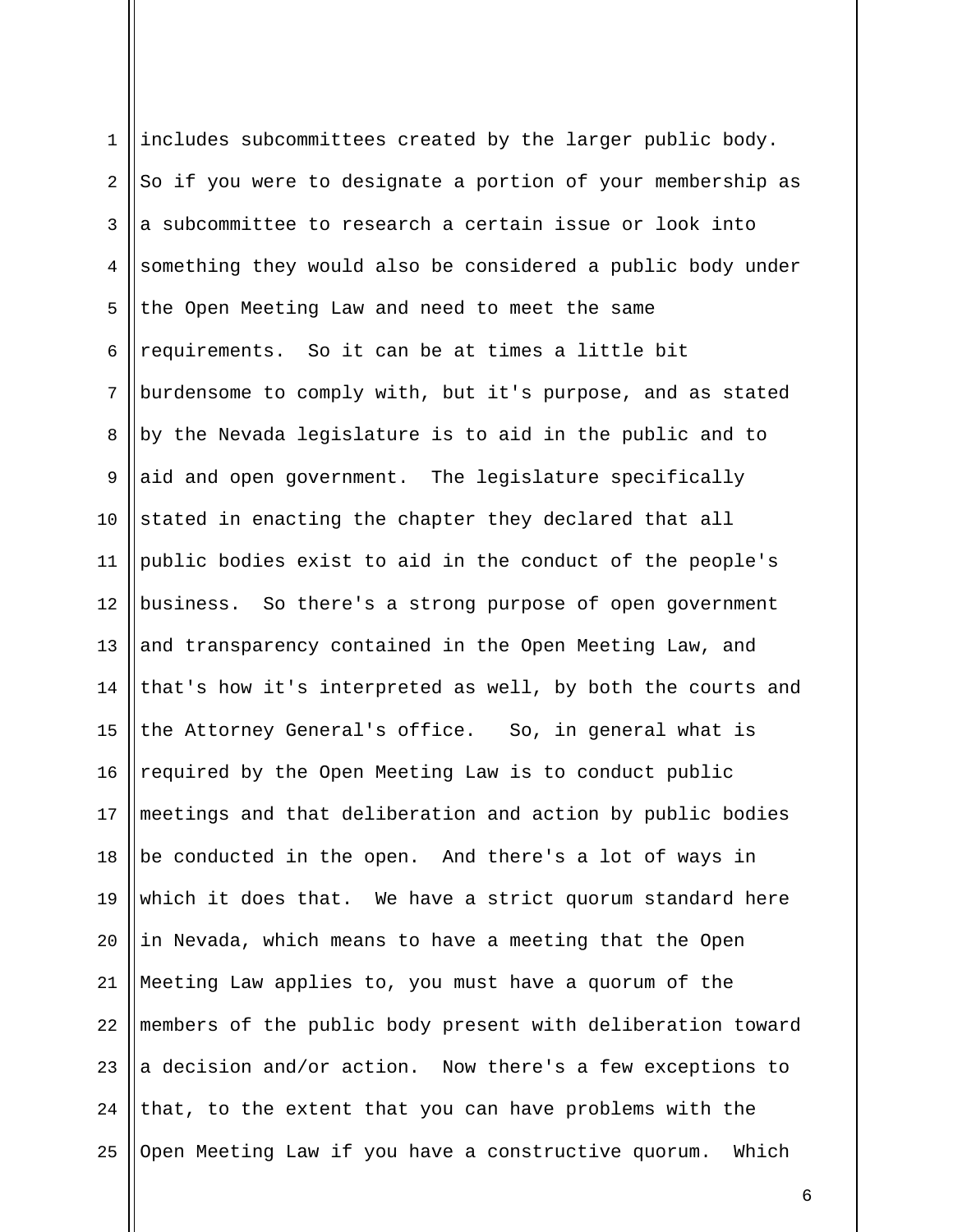1 2 3 4 5 6 7 8 9 10 11 12 13 14 15 16 17 18 19 20 21 22 23 24 25 could mean, whether it be by means of electronic communication or serial communications, which could be two members of the public body speak to each other on an issue. And then one of them goes and speaks with somebody else. And you kind of have a chain of conversations on the same issue that at the point you've reached a quorum if there's deliberation there, that would be a constructive quorum, even if it's not all at once that could cause some problems and rise to the level of an Open Meeting Law violation if it wasn't happening in public. But in general, a quorum is the simple majority of a public body of the members, unless you have a statute or other provision in the legal authority creating the public body that specifies what a quorum is. So I think for you guys, it sounds like it's probably a simple majority, but certain public bodies have a statute requiring a certain number for a quorum. And then and that would trump over the Open Meeting Law's requirement of a simple majority. Now, not every time you have a quorum present is it a meeting. If you're all together at a social function or something not related to your board then it's not a meeting. You need to have that deliberation towards an item within the jurisdiction and control of the public body. You do not have to have action, but if so, if you all find yourselves or quorum of you find yourselves at a social function or a business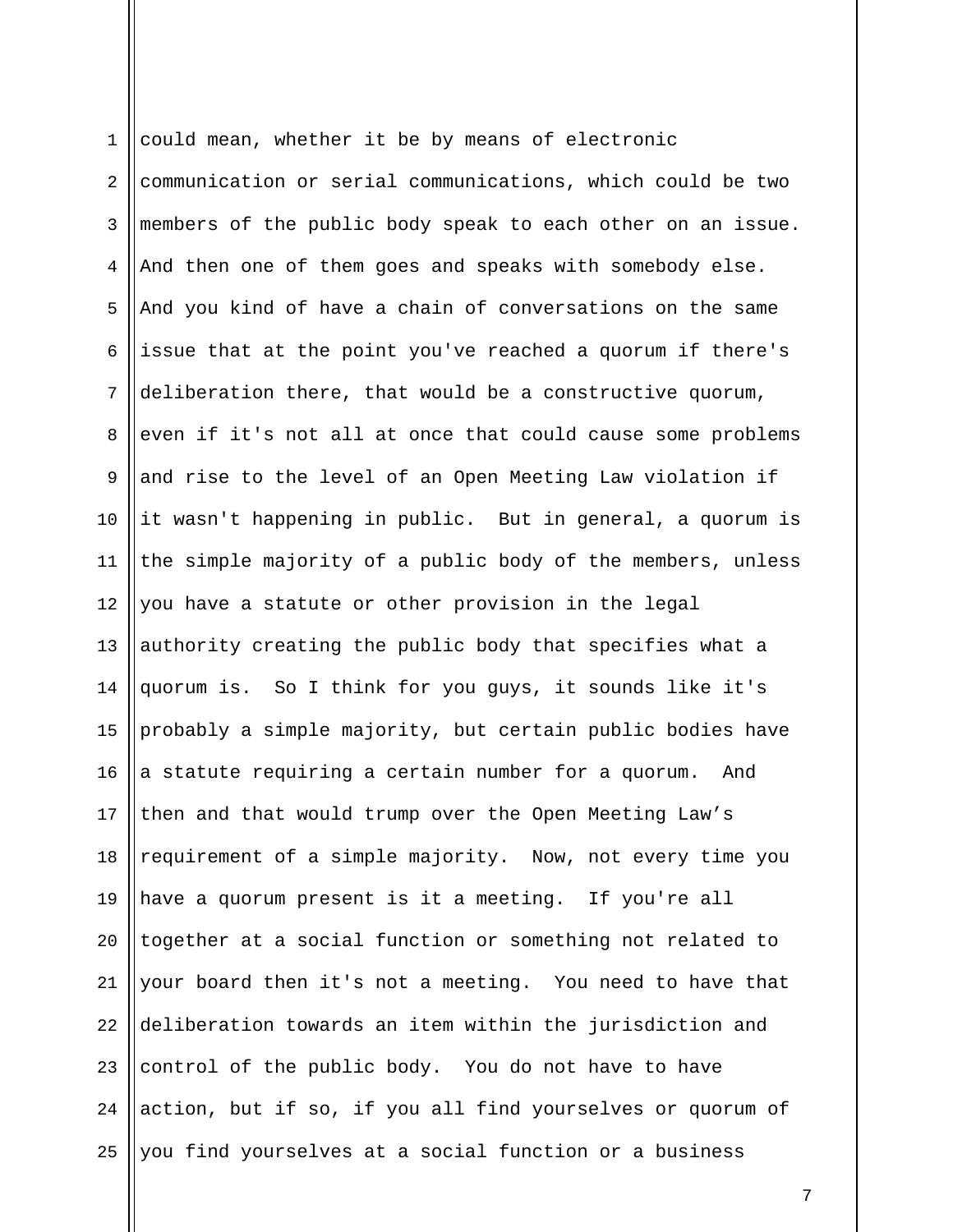1 2 3 4 5 6 7 8 9 10 11 12 13 14 15 16 17 18 19 20 21 22 23 24 25 function that is unrelated to this board, the recommendation we'd often give is don't talk about board business. And as long as you don't, you won't be violating the Open Meeting Law. But if you do talk about board business, it's very easy to walk -- cross that deliberation line and then you might have an Open Meeting Law violation. Another exception to that would be an attorney/client conference. So, if you have a meeting with the counsel for your public body regarding advice on potential or existing litigation, that is an exception to the definition of a meeting. So, you can actually deliberate regarding a litigation decision. The action would need to happen during a public meeting, but getting advice from asking questions, getting that advice from your counsel is an exception to a meeting. And I'll, one point I think to the attorney/client conference is really that the action needs to occur during a public meeting. And which includes authorizing your counsel, whether it to be, to settle an action, initiate litigation or appeal litigation, those decisions do have to happen by the public body. They can't -- your counsel can't make those decisions on their own. A recent change in 2019 we added is that you could delegate that decision to your counsel, but I think that decision would need to be delegated specifically ahead of time. Now you may not have a lot of litigation going on. And so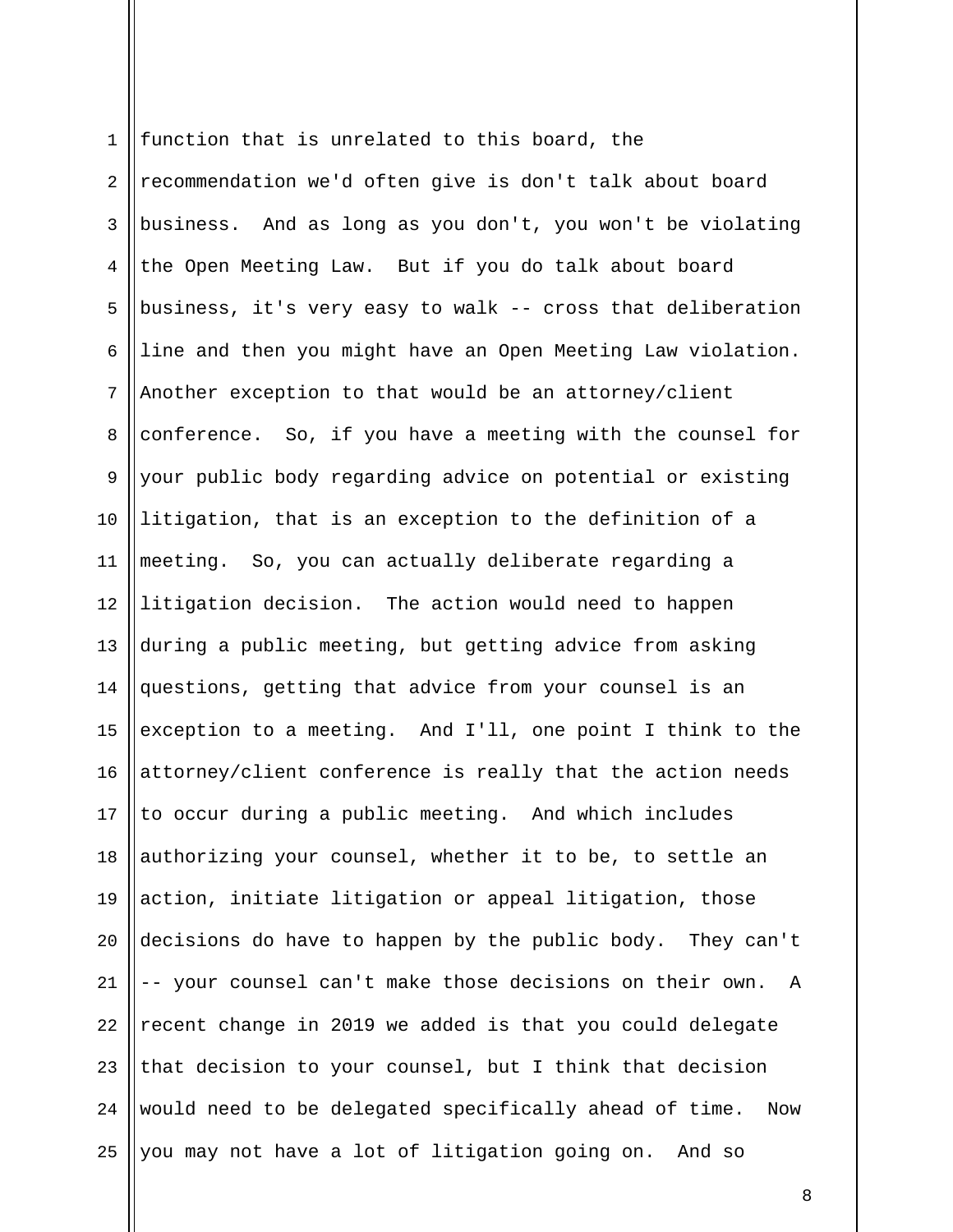| $\mathbf 1$    | these issues may not to need to be visited real frequently, |
|----------------|-------------------------------------------------------------|
| $\overline{2}$ | but there's been a little bit of case law on that. And      |
| 3              | let's see, a note to also the serial communications is when |
| 4              | it comes to emails, that's just a common pitfall that we    |
| 5              | like to point out and caution against is it's very easy to  |
| 6              | click reply all on an email that maybe comes from staff and |
| $7\phantom{.}$ | then the entire board sees it. And if you're expressing     |
| 8              | your opinions regarding topics within your board's          |
| 9              | jurisdiction and control, then you can really hit that Open |
| 10             | Meeting Law issue through emails. And so we kind of         |
| 11             | caution against that. Many staff members of public bodies   |
| 12             | will send emails in such a way that the board members can't |
| 13             | click reply all. They can only reply to the staff member,   |
| 14             | which is usually intentional, because you can always ask    |
| 15             | questions of your staff and speak with your staff. The      |
| 16             | only, I think exception I'll give to that, and this is not  |
| 17             | specifically in the law, but this is an existing            |
| 18             | interpretation, the Attorney General's office has given is  |
| 19             | that scheduling. When it comes to scheduling meetings, if   |
| 20             | it's responding or polling regarding date availability,     |
| 21             | simple as that, we're not going to look at that as an Open  |
| 22             | Meeting Law violation. Because that's part of the function  |
| 23             | of the public body and then that's not something you're     |
| 24             | really robbing the public of determining dates so long as   |
| 25             | all of your agenda notice, and meeting notices are done     |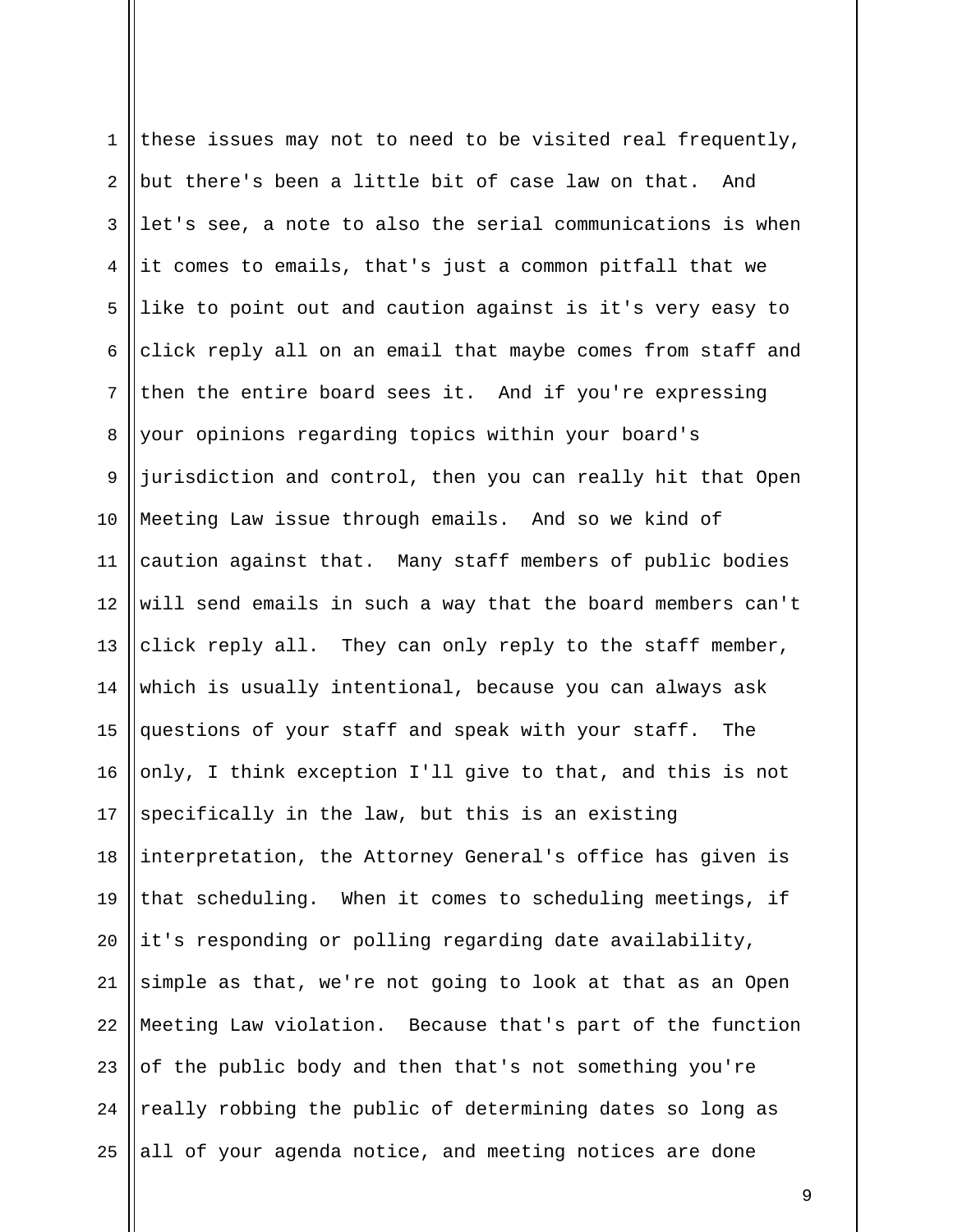| $\mathbf 1$    | properly. So the Meeting Notice and Agenda is an area that    |
|----------------|---------------------------------------------------------------|
| $\overline{2}$ | is incredibly important, and there's actually a lot of        |
| 3              | detail in the Open Meeting Law on. And that is the Public     |
| 4              | Notice.<br>Most of the requirements are contained in 241.020, |
| 5              | and it needs to list the time, place, and location of your    |
| 6              | meeting, a list of locations where that agenda was posted.    |
| 7              | There must be clear and complete statements of all topics     |
| 8              | scheduled to be considered during the meeting, that would     |
| 9              | be your agenda items. Any that could potentially have         |
| 10             | actions should be listed as "For Possible Action". And        |
| 11             | those three words are actually in quotes within the law and   |
| 12             | should be included as "For Possible Action". Periods of       |
| 13             | Public Comment need to be listed. And a little bit later      |
| 14             | I'll get into the detail of what's required for Public        |
| 15             | Comment, but periods, Public Comment, and any Restrictions    |
| 16             | on Public Comment need to be listed on the agenda. The        |
| 17             | agenda needs to be posted at the Office of the Public Body,   |
| 18             | or the location of the meeting, plus three other prominent    |
| 19             | locations within the state of Nevada. And many public         |
| 20             | bodies post far more locations than that. And that's          |
| 21             | definitely not a bad idea just because if posting fails at    |
| 22             | a couple of your locations you have backup locations.<br>It   |
| 23             | also needs to be posted on the Public Bodies website if the   |
| 24             | Public Body maintains a website and Nevada's Notice           |
| 25             | website, which is notice.nv.gov. And all this posting         |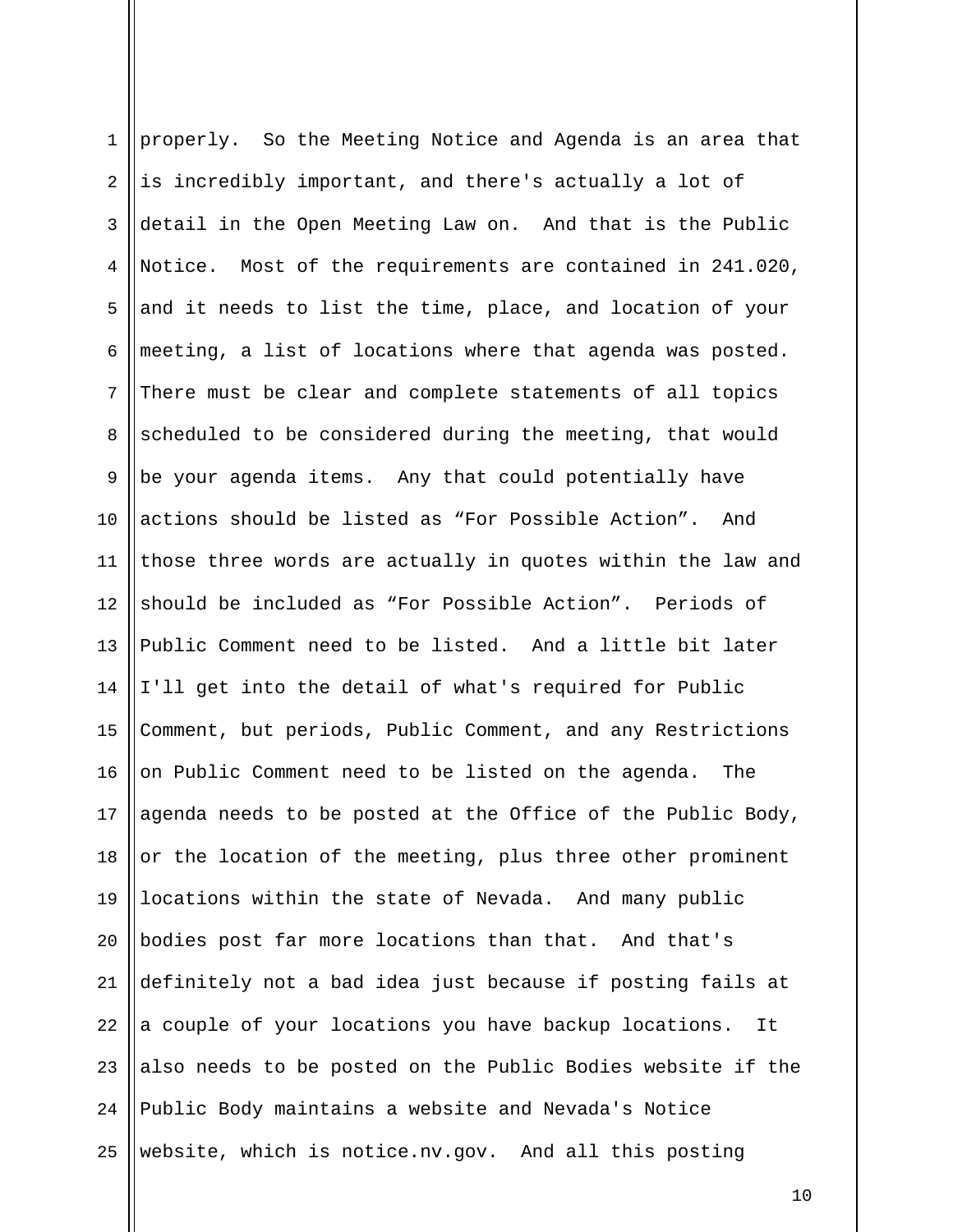1 2 3 4 5 6 7 8 9 10 11 12 13 14 15 16 17 18 19 20 21 22 23 24 25 needs to occur no later than 9:00 AM, the third working day prior to the meeting. Many public bodies post earlier than that. And often to meet that 9:00 AM deadline, agendas need to be ready by at least 5:00 PM the day before to send to posting locations so that the people can post. And I will skip, since it's my understanding that at least for your purposes, it's new members is why the OML training was requested so I'll skip some of the really details on posting, because I think your staff is pretty aware of those requirements and experienced with them. But it's good for all members to know what the timelines are and what's required for the agenda, so that when requesting meetings to be scheduled or requesting agenda items to be listed, they understand how much advance time needs to be given so that staff can put everything together and get everything posted in compliance. So, agenda items must be clear and complete. That is the standard for, as I mentioned before, for agenda items that are describing the topics to be considered. And a higher degree of specificity is necessary for topics of substantial public interest. So, if there's some issue that you get a lot of public turnout on, or a lot of public comment on news coverage, those are all indicators to let you know that this is a topic that should probably receive a little bit more detailed agenda items to make sure it's really clear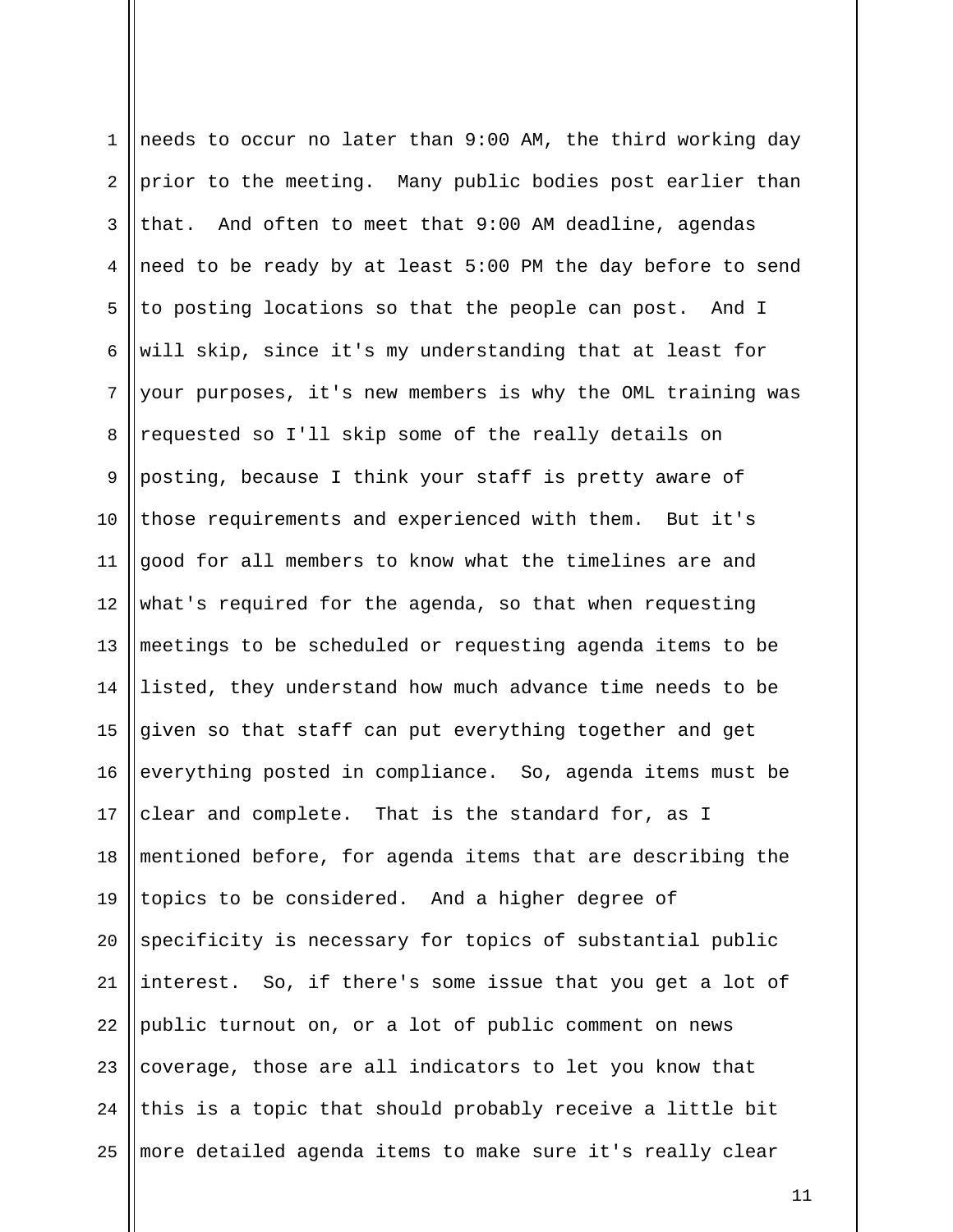| $\mathbf{1}$   | and public can determine whether or not they want to attend |
|----------------|-------------------------------------------------------------|
| $\overline{a}$ | a meeting and voice their opinions. We often caution        |
| 3              | against agenda items, such as member comments and reports,  |
| 4              | they're frequently used, and those -- there's nothing in    |
| 5              | and of itself wrong with that type of agenda item. The      |
| 6              | caution is just regarding what's discussed under it,        |
| 7              | because if it's a general agenda item such as an executive  |
| 8              | director report or something like that, it needs to be      |
| $\mathsf 9$    | limited to essentially a news report on what's been         |
| 10             | happening with the agencies. And questions can be asked     |
| 11             | regarding, from public body members, regarding anything     |
| 12             | said, but the caution is really not to walk into            |
| 13             | deliberation regarding any decision in any thorough         |
| 14             | discussion where they say, we want more information on      |
| 15             | this, or we should talk about what we want to do about it.  |
| 16             | That's going to need to be placed on a future agenda with   |
| 17             | more detail, because under a member report item, it         |
| 18             | wouldn't be clear enough to be able to make decisions on    |
| 19             | it. So, let's skip some of the other requirements. Some     |
| 20             | of the additional requirements have to do with supporting   |
| 21             | materials, which need to be available to the public and     |
| 22             | locations for those. As well as public bodies need to be    |
| 23             | able to make reasonable accommodations for members of the   |
| 24             | public with disabilities who wish to attend, and that the   |
| 25             | agenda should have some contact information for someone     |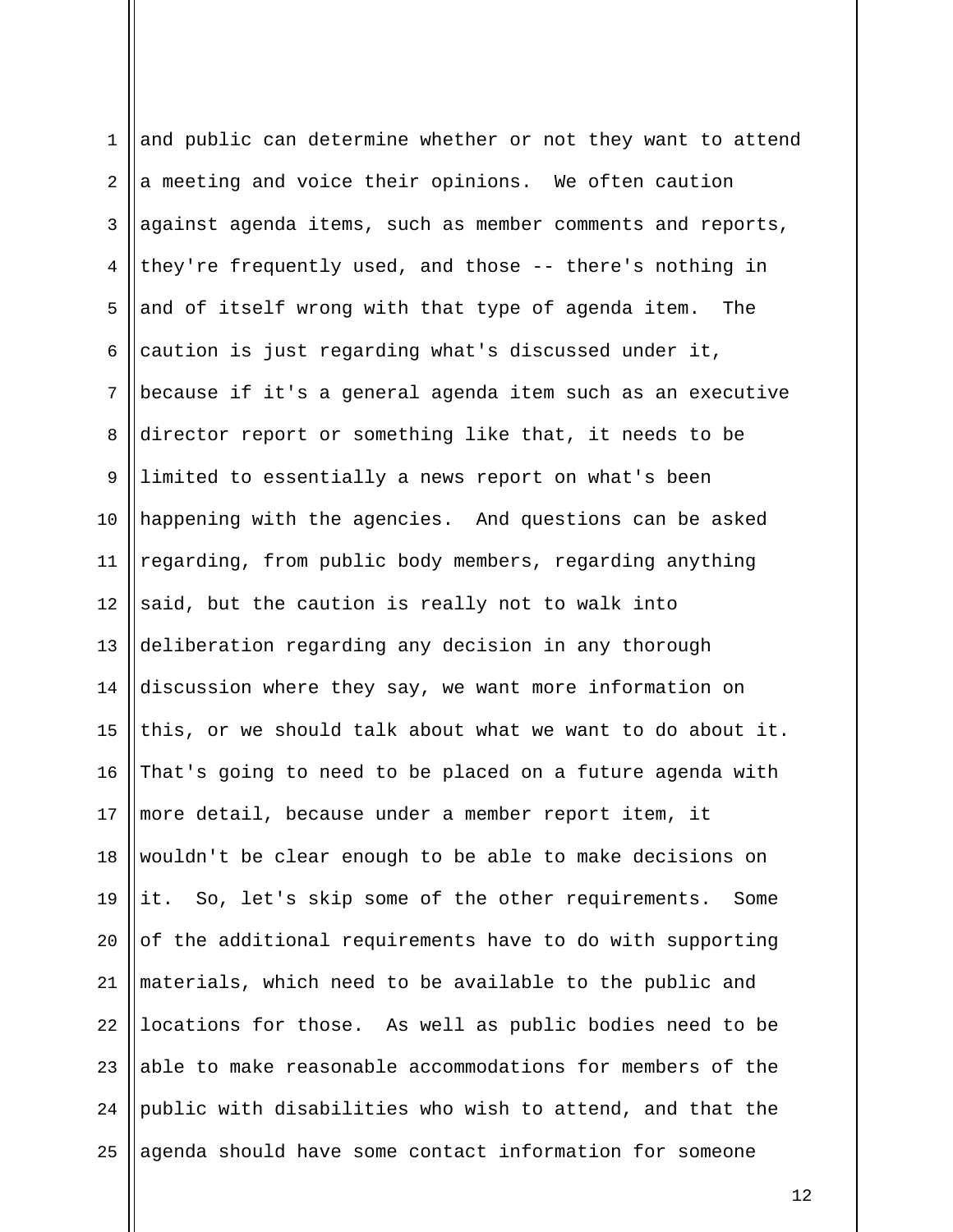1 2 3 4 5 6 7 8 9 10 11 12 13 14 15 16 where that accommodation requests could be made. The public body should also keep a list of individuals who've have a standing request for agendas. Most public bodies have this list where someone's requested to always receive agendas. And those individuals need to be sent the agenda by that 9 AM third working day requirement as well. Also, one copy of the agenda and any supporting materials must be provided at no cost to a member of the public who requests it. So, there must be one copy of those supporting materials available at the meeting as well that's the public copy. Many times, there's multiple copies of things provided so public members can receive a copy, but the minimum requirement is that there'd be one at the meeting. And then if additional publics were requesting a copy that you can provide that to them at a later time, but it would need to be provided at no charge. Yes?

17 18 19 20 DENIS: A quick question, Senator Denis, so does that mean they have to have a copy at each end? Like in this case where we're doing a video conference or just in one side?

21 22 23 24 25 BORDELOVE: Just in one side would meet the minimum requirement. How -- what -- if you're going to do only one side what I would recommend is that the agenda be clear that one location is the primary location and that it is video conferenced to this other location -- to a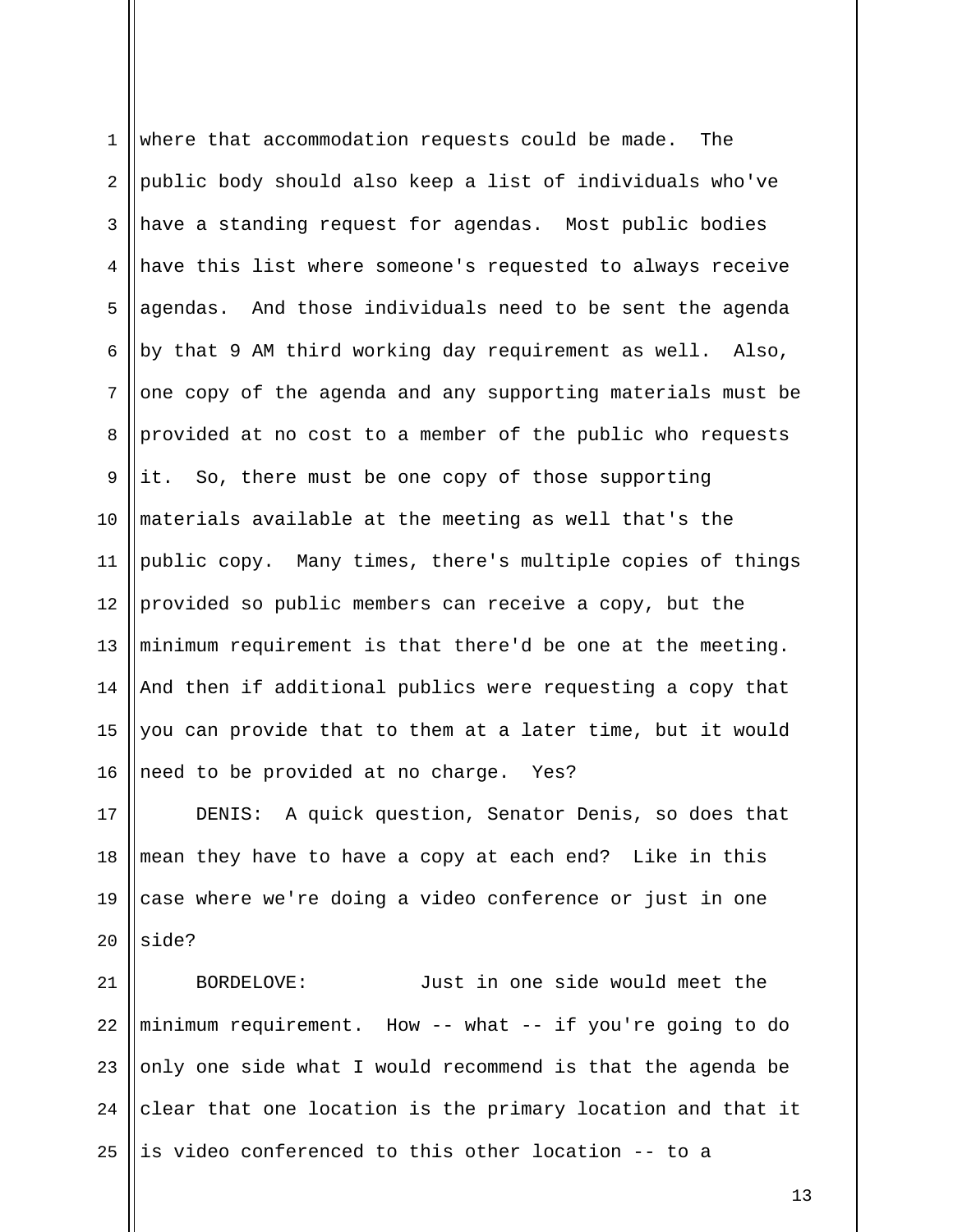1 2 3 4 5 6 7 8 9 10 11 12 13 14 15 16 different location, because to meet the OML's requirements, you need to have one physical location within the state of Nevada that public can attend the meeting. You don't have to permit public to attend at multiple locations. Public just has to be able to participate in the meeting to the same level as members. And so I'll get to a bit of that, I'll use the technology for a meeting, but if you're only planning to have supporting material and all that at one location, I would recommend it'd be designated as the location of the meeting is here, we also are videoconferencing there. And you could still allow public to attend both locations, but the one copy for the public is the minimum requirement. DENIS: Okay, thank you. BORDELOVE: And, I'll note because you mentioned the website, the supporting material is

17 18 19 20 21 22 23 24 25 frequently available on Public Bodies websites. It is not required unless you are the governing body of a city or a county with more than 45,000 people, which is not this public body. Though the governing bodies of cities or counties with populations greater than 45,000 are required to have supporting materials on their website within 24 hours of the meeting. But for all other public bodies, you were never required to have them online. Although many have them, it is helpful to the public, it reduces the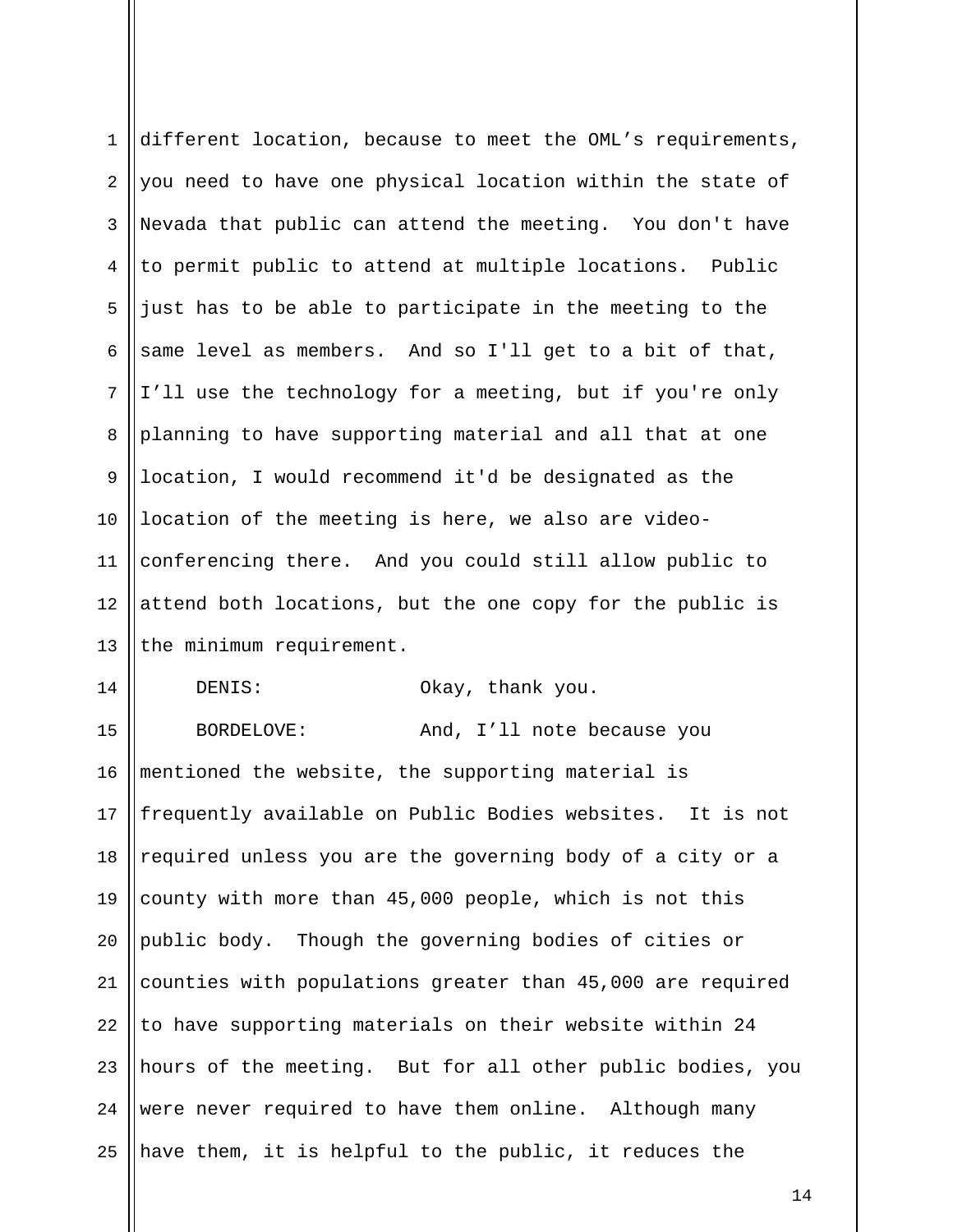| $\mathbf{1}$ | number of requests you'll get for copies. It can reduce      |
|--------------|--------------------------------------------------------------|
| 2            | staff time responding to those requests if it's available,   |
| 3            | but it won't be a violation if it's not available. Let's     |
| 4            | see all meetings need to be recorded or transcribed.<br>Most |
| 5            | public bodies keep an audio recording, some keep video       |
| 6            | recordings, video is not required, but at least an audio     |
| 7            | recording of the meeting is required to be kept. That was    |
| 8            | the note for -- that was made to you earlier regarding       |
| $\mathsf 9$  | voting. You can get that verbally, it's often helpful        |
| 10           | because then it's in the audio recording. And usually the    |
| 11           | times that violations are found with respect to recordings   |
| 12           | or as if it wasn't recorded, because one of the first        |
| 13           | things the Attorney General's office asks for, and I'll get  |
| 14           | a little bit into how we adjudicate Open Meeting Law         |
| 15           | complaints, but one of the first things we often ask for is  |
| 16           | the recording so that we can listen to the meeting and hear  |
| 17           | what happened. And so that's part of the why it is           |
| 18           | required. Minutes are required to be kept. The statute       |
| 19           | regarding minutes is NRS 241.035, minutes of each meeting    |
| 20           | need to be kept. They need to list the date, time, and       |
| 21           | place of the meeting, members in attendance, and the         |
| 22           | substance of all matters proposed, discussed, or decided.    |
| 23           | And the substance of remarks made by any member of the       |
| 24           | public or written remarks if public has submitted them.      |
| 25           | And there is a requirement for approving minutes. They do    |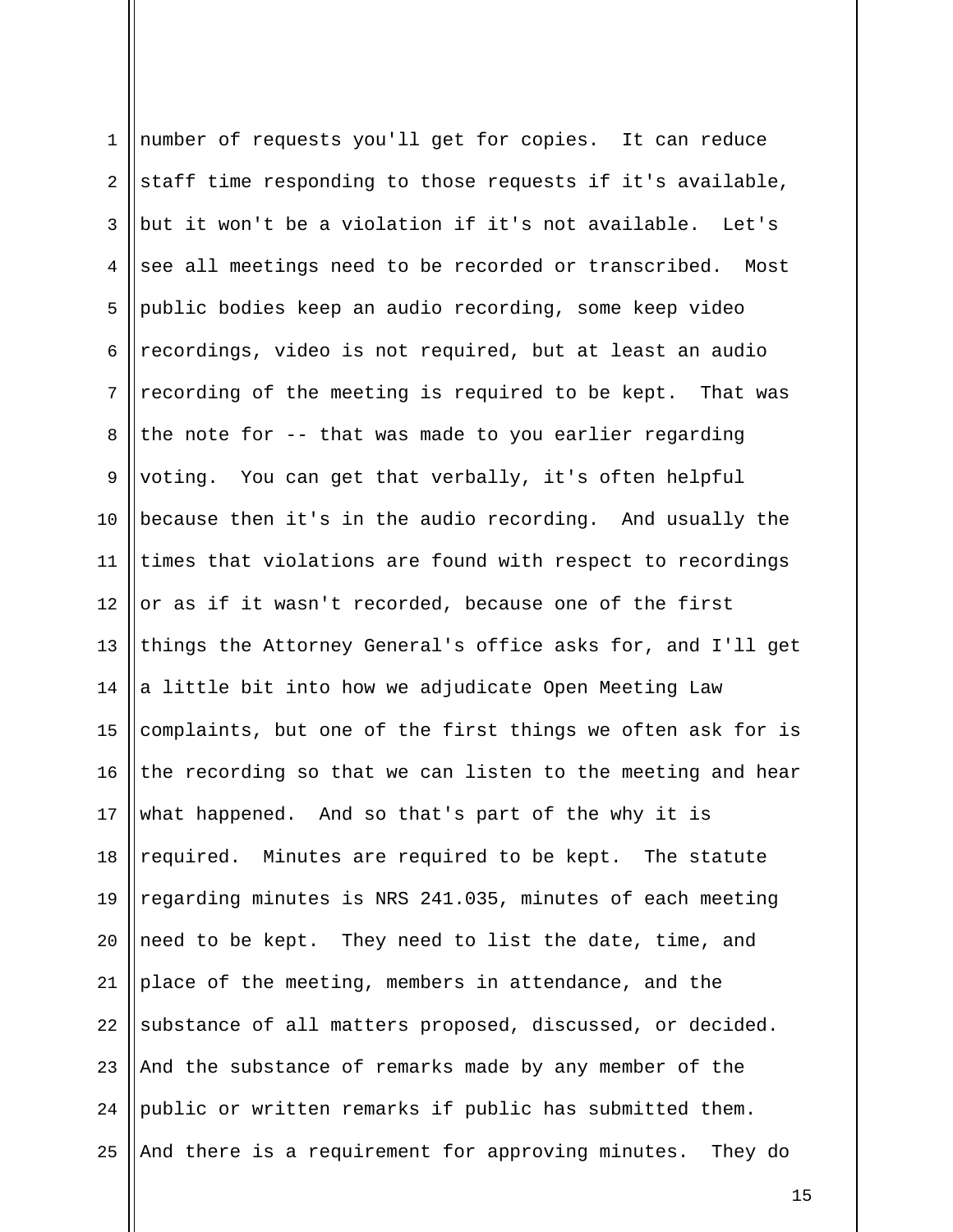| $\mathbf 1$ | need to be approved at the next meeting of the public body  |
|-------------|-------------------------------------------------------------|
| 2           | or within, I think it's 45 days, and it's whichever comes   |
| 3           | later. So, if you don't have a meeting within that amount   |
| 4           | of time, that's fine. You just need to approve the minutes  |
| 5           | of the next meeting. Draft minutes have to be available     |
| $\epsilon$  | within 30 working days if a member of the public requests   |
| 7           | them. If they're not -- haven't been approved by that       |
| 8           | time, then the draft minutes just need to be provided.      |
| 9           | Some exceptions to general meetings are closed sessions can |
| 10          | be held to consider the character, alleged misconduct,      |
| 11          | professional competence, or the physical or mental health   |
| 12          | of a person. I don't think that probably comes up before    |
| 13          | you guys a whole lot, but closed meetings can be held. An   |
| 14          | exception to that exception would be the executive          |
| 15          | director, city manager, or similar head of agency type      |
| 16          | position of a public body, their performance reviews and    |
| 17          | those types of discussions cannot be held in closed         |
| 18          | session. That's specific. Other employees, if that's        |
| 19          | something the public body is hearing could go into closed   |
| 20          | session, but that head of agency type position, whether it  |
| 21          | be an executive director, other those discussions must      |
| 22          | happen during a public meeting. When it comes to public     |
| 23          | comment, the requirements for public comment is to have     |
| 24          | public comment at the beginning of the meeting before any   |
| 25          | action items are to be considered, or have it after each    |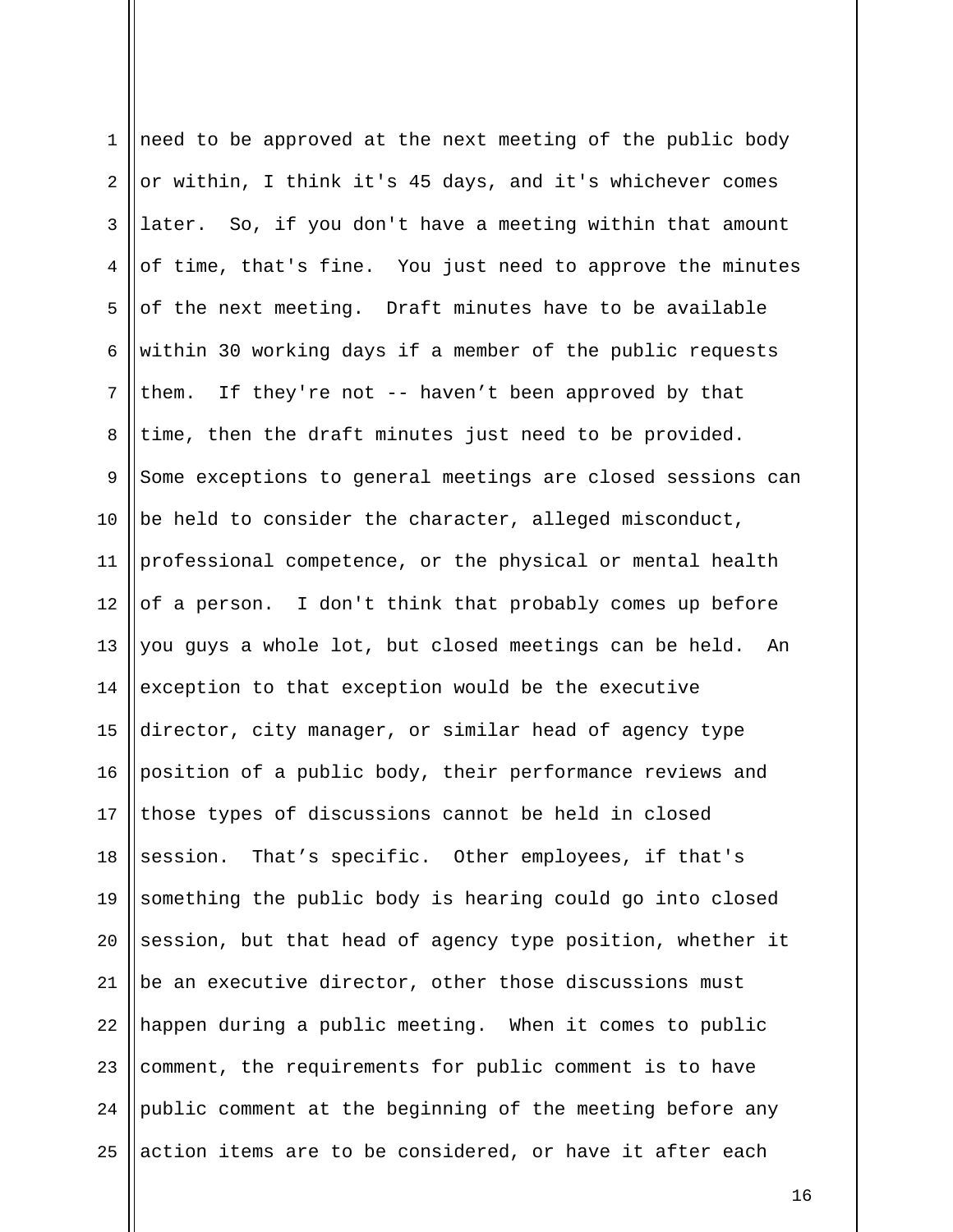| $\mathbf{1}$   | item is discussed, but before the votes taken. The more     |
|----------------|-------------------------------------------------------------|
| $\overline{a}$ | common version of that is to do that first public comment   |
| 3              | like you guys did before any other items. And then again    |
| 4              | sometime before adjournment and that second public comment  |
| 5              | period but sometime before adjournment needs to be a        |
| 6              | general public comment period where the public can make     |
| 7              | comments regarding any item within the jurisdiction and     |
| 8              | control of the public body. The first period can be         |
| 9              | limited to items on the agenda. Same with if instead of     |
| 10             | doing a first public comment period, it's for each agenda   |
| 11             | item each action item, those can be limited to those action |
| 12             | items, but there has to be at least one comment, public     |
| 13             | comment period that's general in regarding anything within  |
| 14             | the jurisdiction and control of the public body,            |
| 15             | Restrictions on Public Body can only be time, place, and    |
| 16             | manner restrictions. Viewpoint restrictions are             |
| 17             | prohibited. This is generally a constitutional protection   |
| 18             | that is reiterated within the Open Meeting Law. So, you     |
| 19             | cannot halt public comment based upon viewpoint, based upon |
| 20             | the fact that you believe they may be defaming somebody or  |
| 21             | those topics. Most common restrictions we have include      |
| 22             | restrictions regarding repetition and time limits.<br>The   |
| 23             | really the most common is the time limit. And you can       |
| 24             | impose as long as it's imposed across the board, whether it |
| 25             | be three minutes, five minutes per person, some amount of   |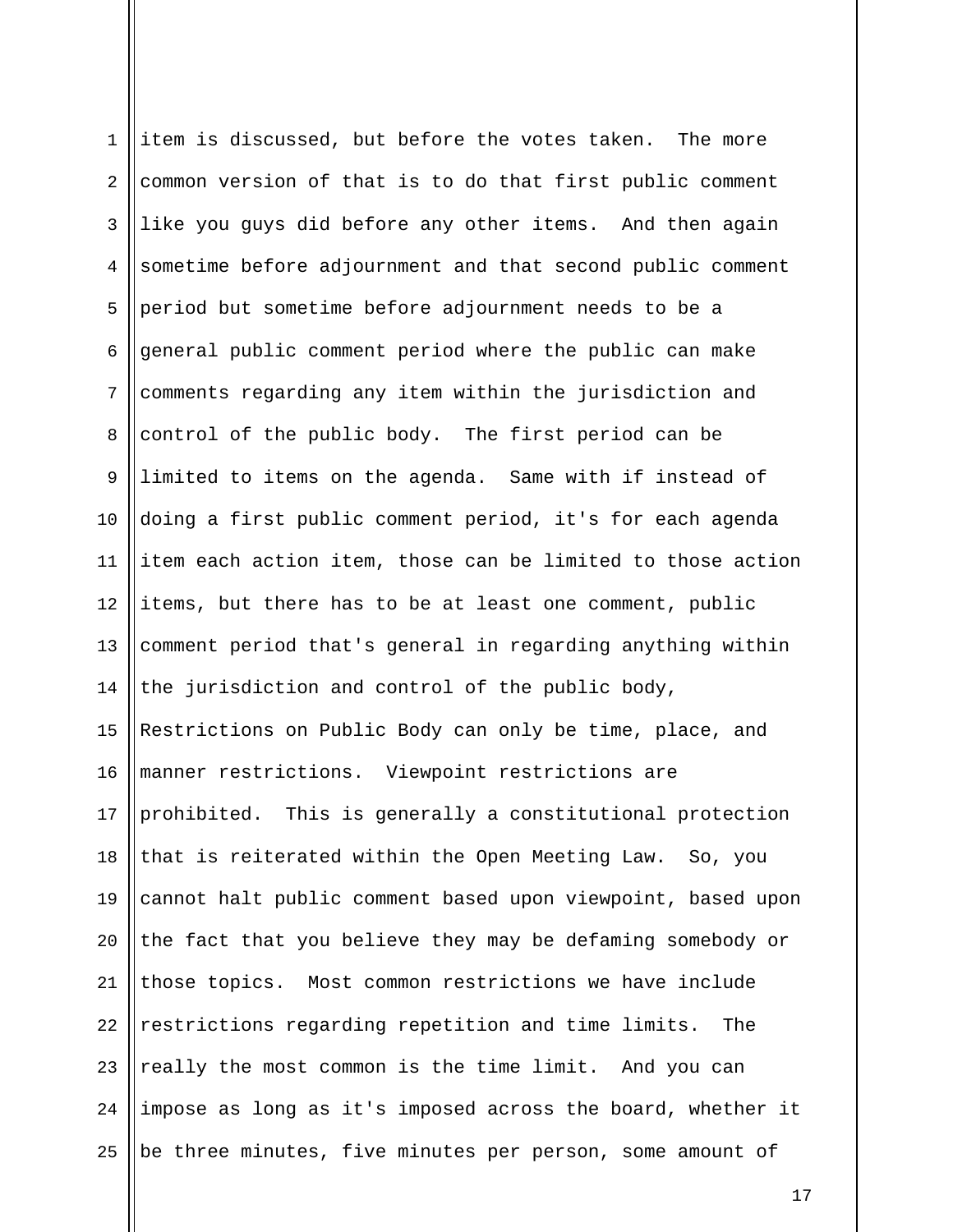1 2 3 4 5 6 7 8 9 10 11 12 13 14 15 16 17 18 19 20 21 22 23 24 25 time limit on your public comment. The OML never prevents the removal of a person who willfully disrupts a meeting to the extent that it's orderly conduct is made impractical. And I like to -- the language right there is in 241.030 subsection 4(a), I'd like to reiterate that language because it's at the discretion of the Chair. But if a Chair is to remove somebody from a meeting, I often recommend that they state that as the reason, at least to the public bodies I represent because the removal is really if somebody is being very disruptive whether they are interrupting, not during public comment periods, they've been asked to sit down, but at the point that it's become impractical to continue the meeting orderly you could remove a person from the meeting, and that would not be a violation of the OML. In general, any action taken in violation of the Open Meeting Law is void. The office of the Attorney General has statutory enforcement powers over the Open Meeting Law and the authority to investigate and prosecute violations the Open Meeting Law. The process for that usually is complaints are made to the Attorney General's office. We give them a review, open an investigation if we feel it's necessary. It depends what's being alleged. At times we get -- because many of these complaints come in from the public we sometimes get complaints that even if everything in them is true, is they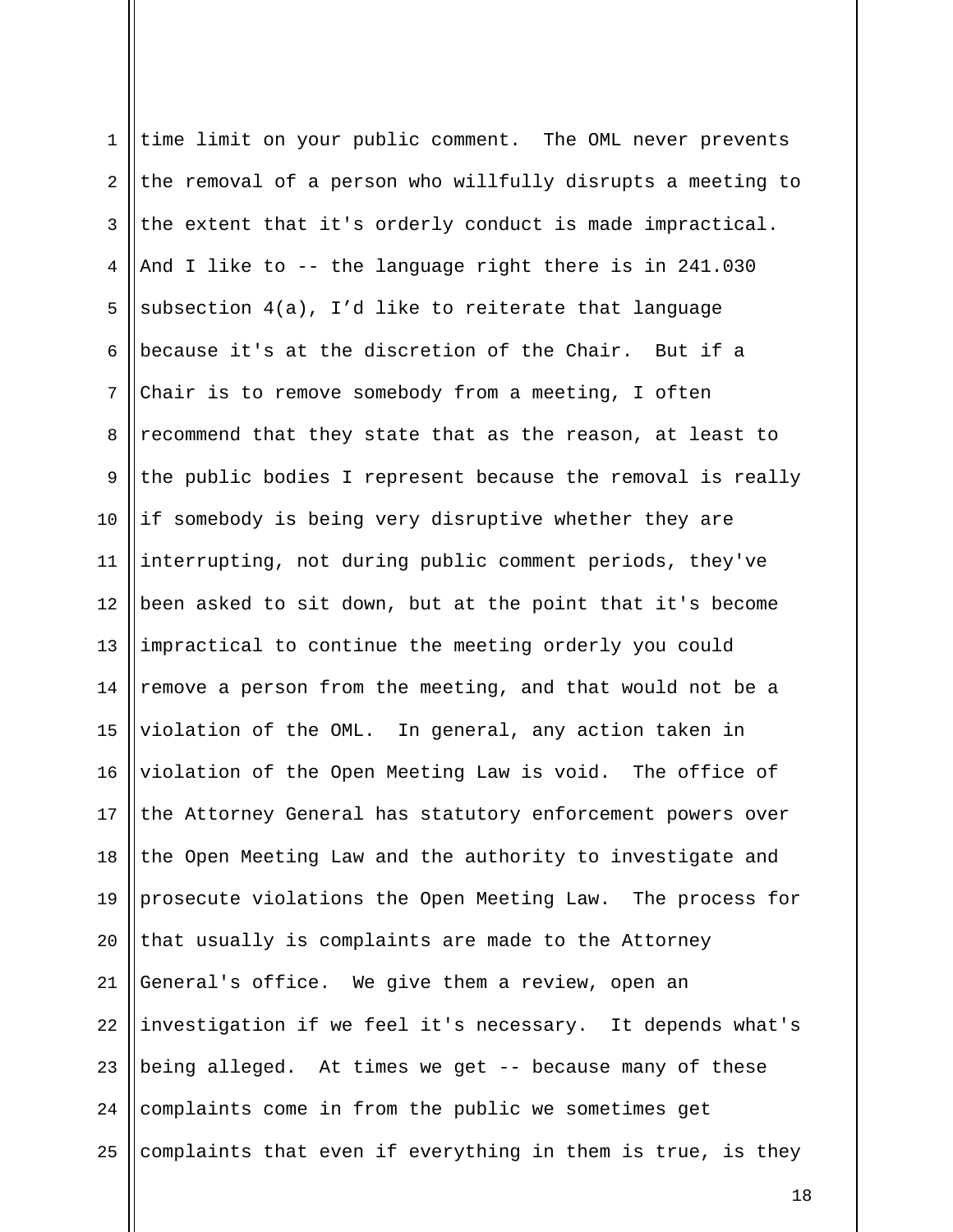1 2 3 4 5 6 7 8 9 10 11 12 13 14 15 16 17 18 19 20 21 22 23 24 25 are complained, it's not actually a violation. For example, a frequent complaint is that there aren't supporting materials for an agenda item, which is not a violation of the law. There is no requirement that there be supporting material. The requirement is if there is supporting material that that material will be provided to the public. And sometimes the complaints are, the public feels that the public body should have gathered more information before deciding. But if that information wasn't presented to the public body, it's not an OML violation. That doesn't mean they shouldn't get up and public comment and talk to the public body and express their opinions on the matter, because that's part of public discourse that's encouraged, but it wouldn't be violation. However, if it looks like a violation may have occurred, we will open an investigation into the matter which usually involves requesting the agenda, the recording, any supporting materials. It kind of depends on what the violation alleged is, but we'll request most of that information from the public body itself. Conduct our investigation that may include also contacting witnesses. It really depends what we feel is needed. And then determine whether a violation occurred. If a violation did occur the Attorney General's office can go to court and have action of the public body declared void. However,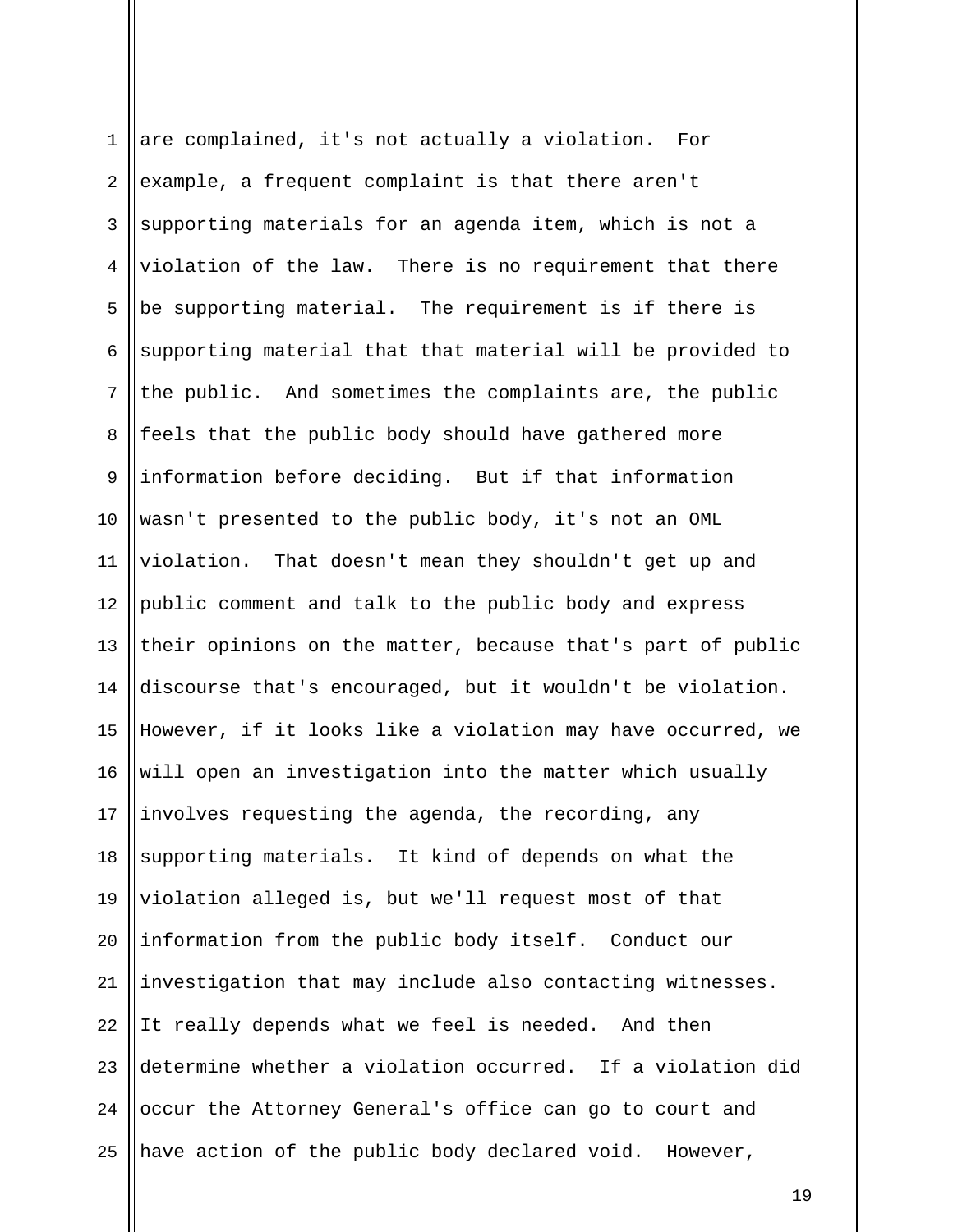| $\mathbf{1}$   | that has to happen within 60 days. Public individuals have  |
|----------------|-------------------------------------------------------------|
| 2              | that ability too, but it is a very short statute of         |
| 3              | limitations. If someone wants to go to court to have an     |
| 4              | action declared void that needs to be filed within 60 days. |
| 5              | The Attorney General's office can do it, just as general    |
| 6              | enforcement, but there's a private right of action as well. |
| $7\phantom{.}$ | Actual cases in court are very rare, partly because of that |
| 8              | very short statute; however, if we're outside of the        |
| $\mathsf 9$    | statute, because it depends on when we receive the          |
| 10             | complaint, or if we just find a violation, but don't        |
| 11             | determine that there's anything that would need to be       |
| 12             | voided there just was a violation, we will issue a findings |
| 13             | of fact and conclusions of law. And by statute that         |
| 14             | findings of fact and conclusions of law needs to be listed  |
| 15             | on the public body's agenda for its next meeting with the   |
| 16             | decision as part of the supporting material so that it is   |
| 17             | acknowledged. If a body believes that they may have         |
| 18             | mistakenly or however violated the Open Meeting Law on a    |
| 19             | prior meeting that could affect an action it is always      |
| 20             | recommended that they redo the action at their next meeting |
| 21             | and whether or not a violation is found on the prior        |
| 22             | action, if the later action was done properly then it will  |
| 23             | stand. And so you don't really have to worry about it.      |
| 24             | And that sometimes if a public body thinks maybe there was  |
| 25             | a violation out of an abundance of caution, they'll redo an |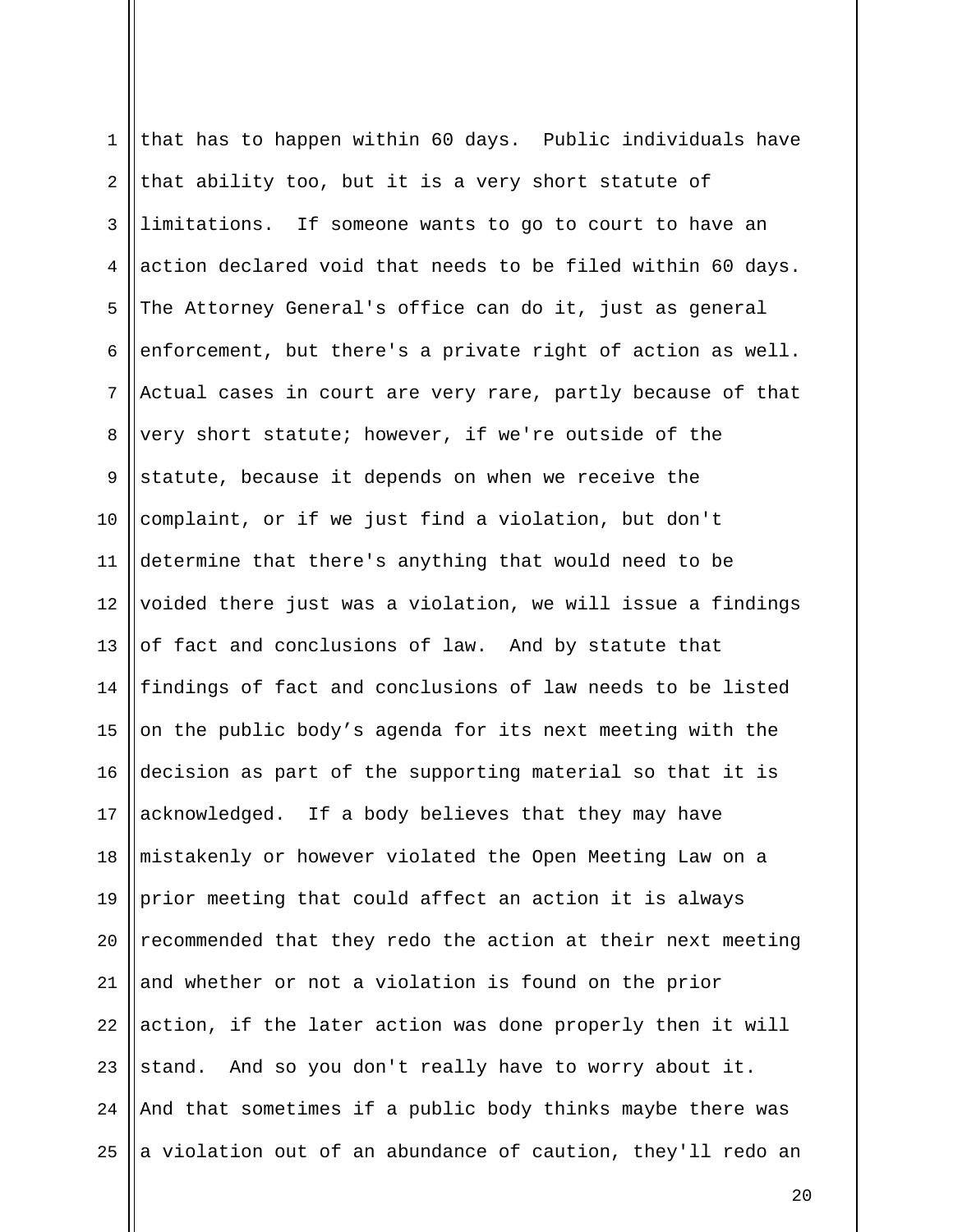1 2 3 4 5 6 7 8 9 10 11 12 13 14 15 16 17 18 19 20 21 22 23 24 25 action. And that may prevent us from deciding to go to court because there's no point in voiding an earlier action if the later one stands. If you do take corrective action, it needs to be listed on the agenda as agenda to for possible corrective action, as opposed to just for possible action. It won't completely negate any violation if that occurs, but that is there. And as I mentioned before, Using Technology for a Meeting, technology is specifically allowed, are in the legislative changes in the past we had never considered it to be prevented by OML. In 2019 that was added to the law that they -- it is specifically allowed to use technology, like video conferencing, for a meeting. What's required is that there must always be a physical location for members of the public to attend the meeting within the state and the members of the public who attend that meeting need to be able to participate to the same level of board members. So you could have a completely telephonic meeting as long as there's a staff member in the physical location that was posted for public to attend, and you have a phone on speaker and there's nothing going on with board members that the public can't hear, essentially. Board members are all called in and the public can hear what everybody else can hear. You take public comment from that speakerphone and you've complied with the Open Meeting Law on that front. And that's pretty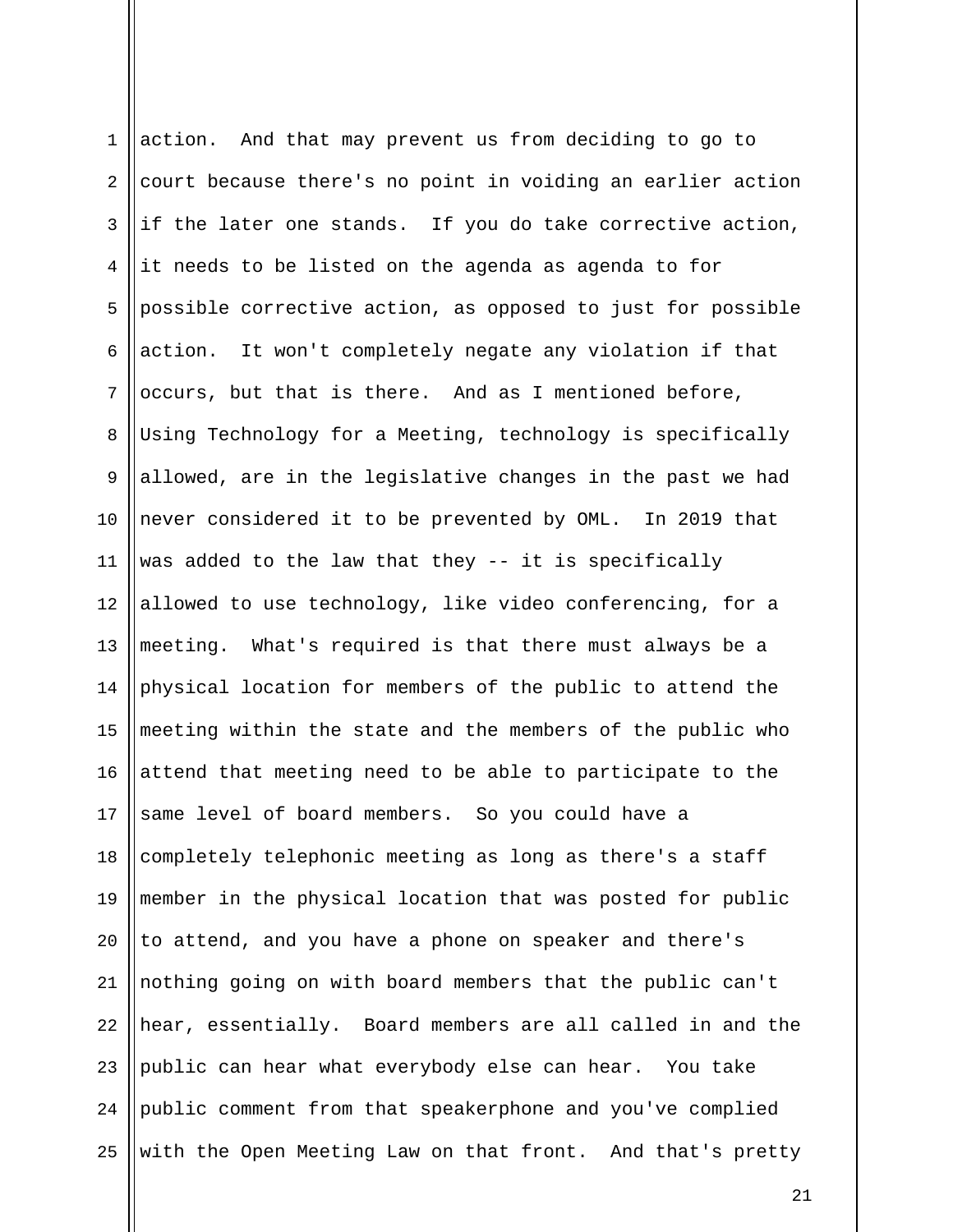1 2 3 4 5 6 7 8 9 10 11 12 13 14 15 16 17 18 19 20 21 22 23 24 25 common. It is never required to give your call-in number out to the public, though many public bodies do it. It kind of depends what your plan is and the purpose of the meeting for many professional licensing boards or other public bodies who intend to go into closed session, there's some logistical problems that arise if the public has the call in number, because it's hard to determine who's on the call and whether they've left and that sort of thing. And technology also must not ever be used to circumvent the spirit or the letter of the Open Meeting Law. So, the main technology that we have cautioned our advised against at times is when public bodies want to use meeting software at times for electronic meetings. And the only caution there is that many of the software, whether it be on your computer for video conferencing or similar has chat functions and other functions for sharing documents. And if the public isn't able to see those portions you would have an Open Meeting Law violation. Now you can use software that has those options just don't use those options. Or if it's something like a chat, I've never seen this arise on a complaint, but if it did, I think as long as there was some display so that the public could read the chat the same as any other board member, we probably wouldn't have a violation, but it gets into areas where the public may not be able to participate the same. And so, we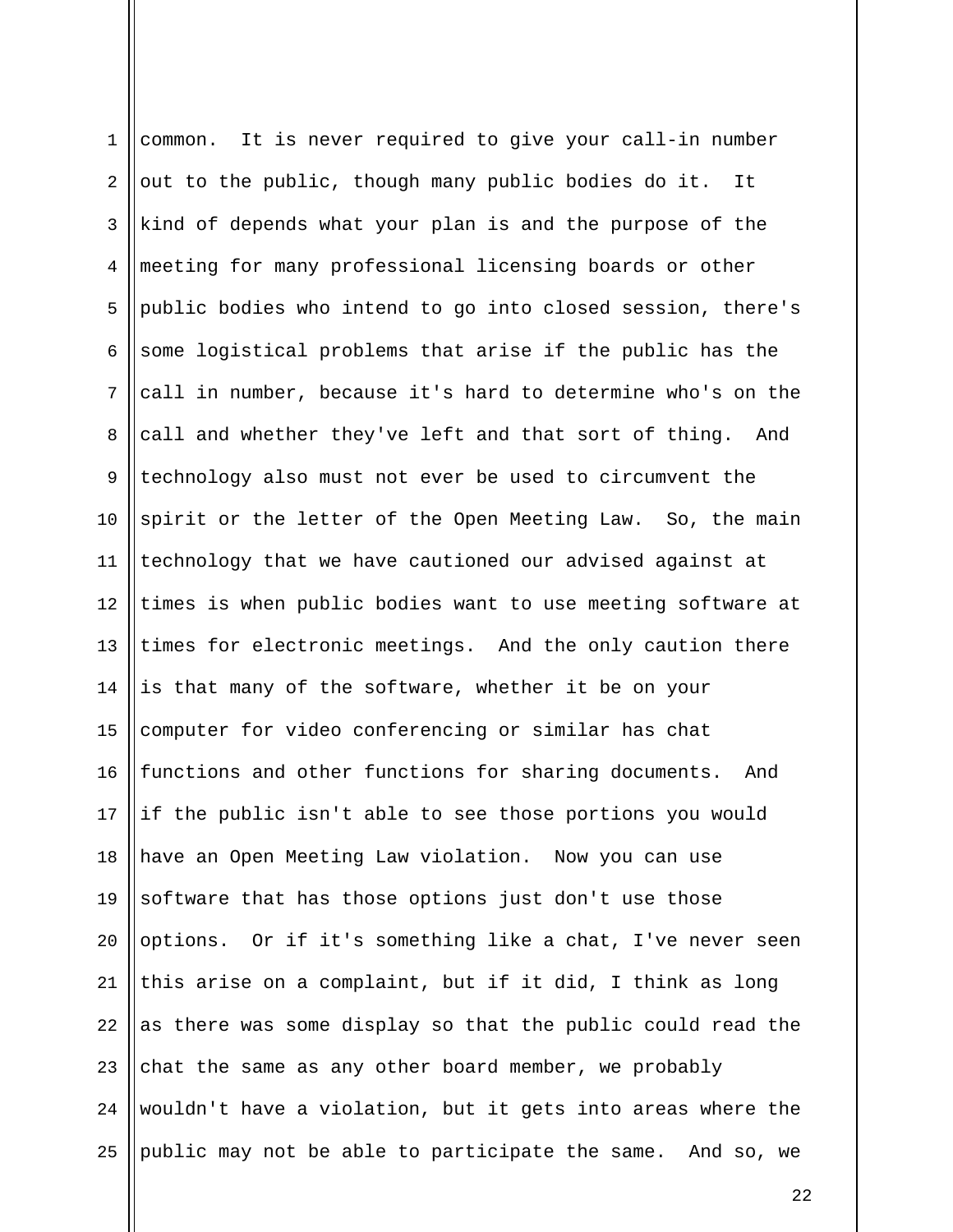1 2 3 4 5 6 7 8 9 10 11 12 13 14 15 16 17 18 19 20 21 22 23 24 25 often caution against that part. Let's see, I mentioned a few other updates with the 2019 law, but let me see if there was any that I haven't mentioned so far. Most of the additions in 2019 were codifying existing interpretations that the Attorney General's office applied the law. For example, it's specified now that public bodies can receive training outside of a public meeting so long as there's no deliberation or action within the public body's jurisdiction and control. We often still recommend that you have training similar to what I'm giving right now as part of your meeting, because that means there are no limits on the questions and things like that that you can ask because you're part of your public meeting. However, probably most of your questions regarding this training won't really go into your own jurisdiction and control. And so, it could happen outside of a meeting, but when you're all together that's often the easiest way to do it as well is when the public body is together. There's a better definition in the law of subcommittee or working group. It's defined now as having a majority of members that are members or staff members of the public body, and that is authorized to make recommendations or to take action on behalf of the public body. Before there was not a specific definition of subcommittee, though, we knew that subcommittees were public bodies and still needed to comply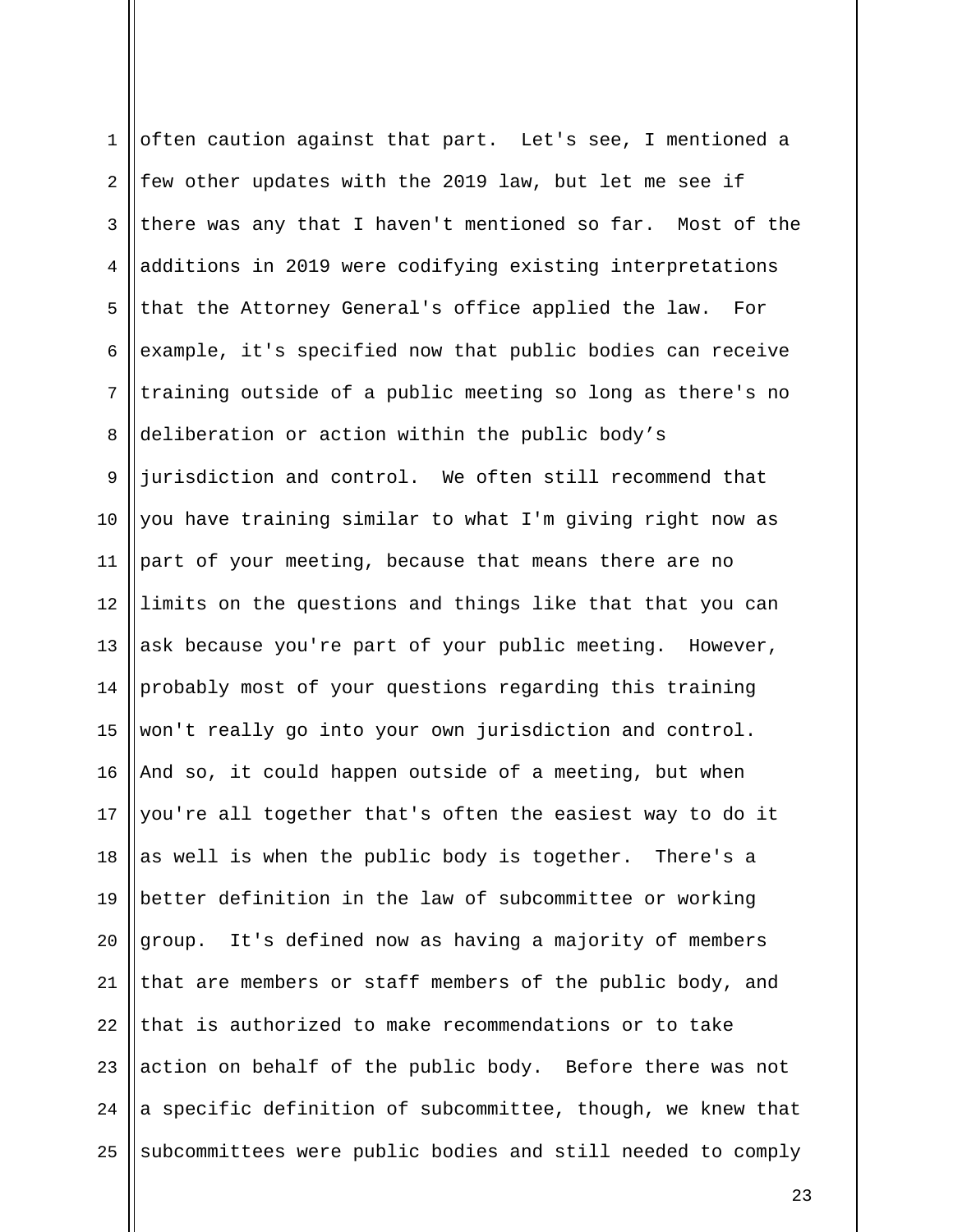1 2 3 4 5 6 7 8 9 10 11 12 13 14 15 16 17 18 19 20 21 22 23 24 25 with the law. There is now requirement regarding the size of facility used for public meetings. That requirement pretty much is just the public body needs to make reasonable efforts to ensure that the facilities for the meeting are large enough to accommodate anticipated attendees. So, if you've made reasonable efforts, for example, you don't have a huge turnout here I can see, and your next meeting there's an agenda item and unbeknownst to you, it's a great concern to a trade association, something of the sort and so they gather their members and all of a sudden you have a turnout of a hundred people and they don't fit. But you had no idea that they were going to show up. Then you wouldn't be violating if they don't all fit, and some people are turned away. However, if you get a call two weeks before the meeting saying, we really care about this, we're going to have a lot people here and you believe you're going to hit capacity you need a larger venue you need to make reasonable efforts to locate a larger venue. However, if the public body can't afford to the public body is not required to go rent something giant that is expensive just to comply with the Open Meeting Law. The main target of this is we had a couple issues with controversial issues being heard by school district boards. And then issues regarding turnout at those meetings where they did anticipate -- could anticipate large attendance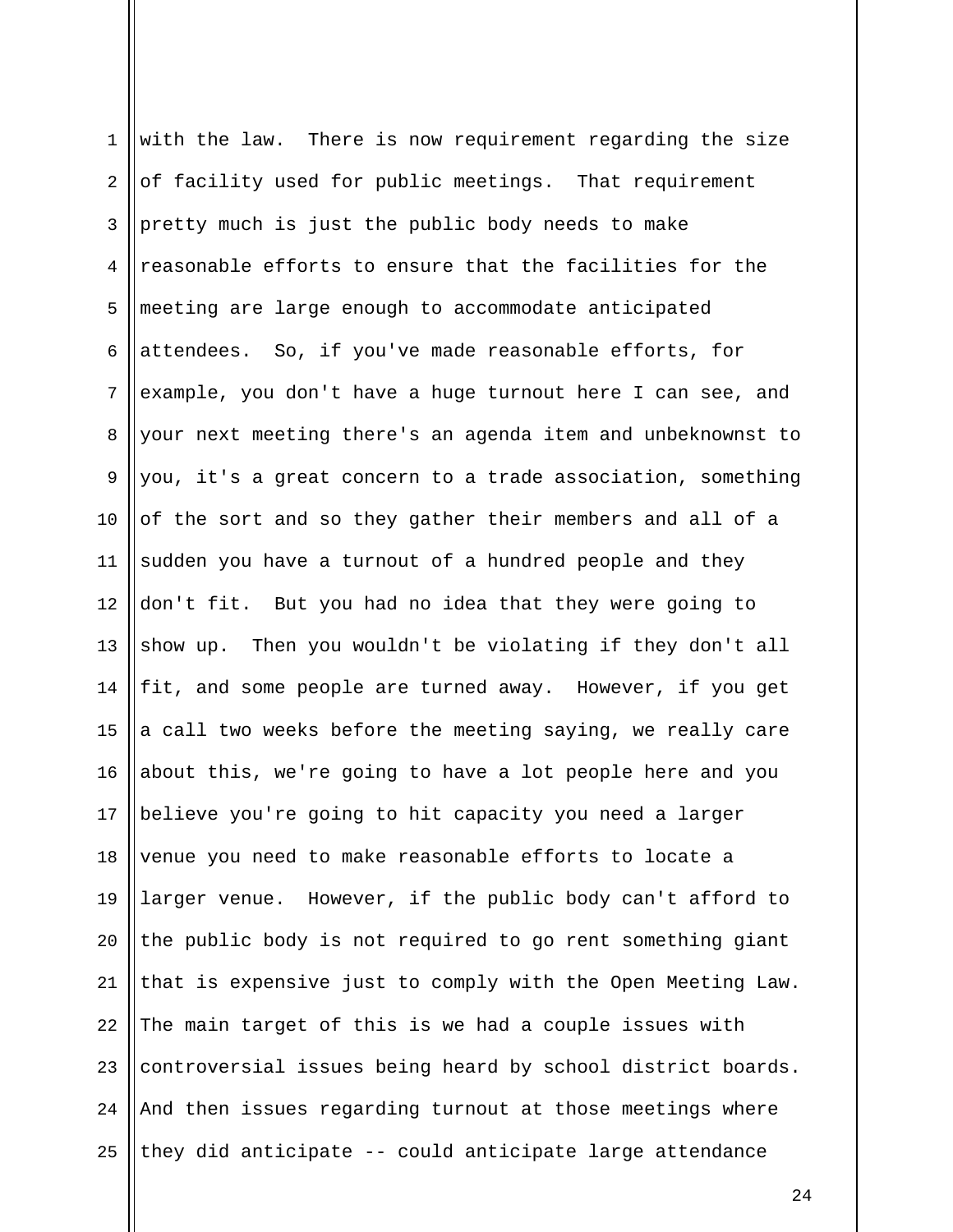| $\mathbf{1}$   | and had access to larger facilities but chose not to use   |
|----------------|------------------------------------------------------------|
| 2              | them and hundreds of people were turned away at meetings.  |
| 3              | And that's kind of where this arose out of. There was also |
| 4              | a change in the law. I think I skipped over a bit of the   |
| 5              | notice requirements, but if you're going to discuss a      |
| 6              | person's character or take administrative action against   |
| $7\phantom{.}$ | them, they need to receive specific notice that they will  |
| 8              | be considered at a meeting. That notice is either five     |
| $\overline{9}$ | working days if it's personal service or 21 working days   |
| 10             | so, which usually amounts to about a month if it's by      |
| 11             | certified mail. The exception to that that was added in    |
| 12             | 2019, is that a meeting held to recognize or award a       |
| 13             | positive achievement of a person is accepted from that     |
| 14             | noticing requirement. They don't need to receive the same  |
| 15             | notice to receive an award. But if it's something having   |
| 16             | to do with an employment action or something else, or in   |
| 17             | the case of the AG's office represents many licensing      |
| 18             | boards, if it's going to be disciplined against the        |
| 19             | licensee there are noticing requirements. A couple of      |
| 20             | changes were made in 2019 with respect to the Attorney     |
| 21             | General's office investigations. The Attorney General's    |
| 22             | office now has the ability to decline to investigate if it |
| 23             | determines that the interest of the complainant is not     |
| 24             | significantly affected by the alleged violation.<br>The    |
| 25             | exceptions to that would be if the complainant would have  |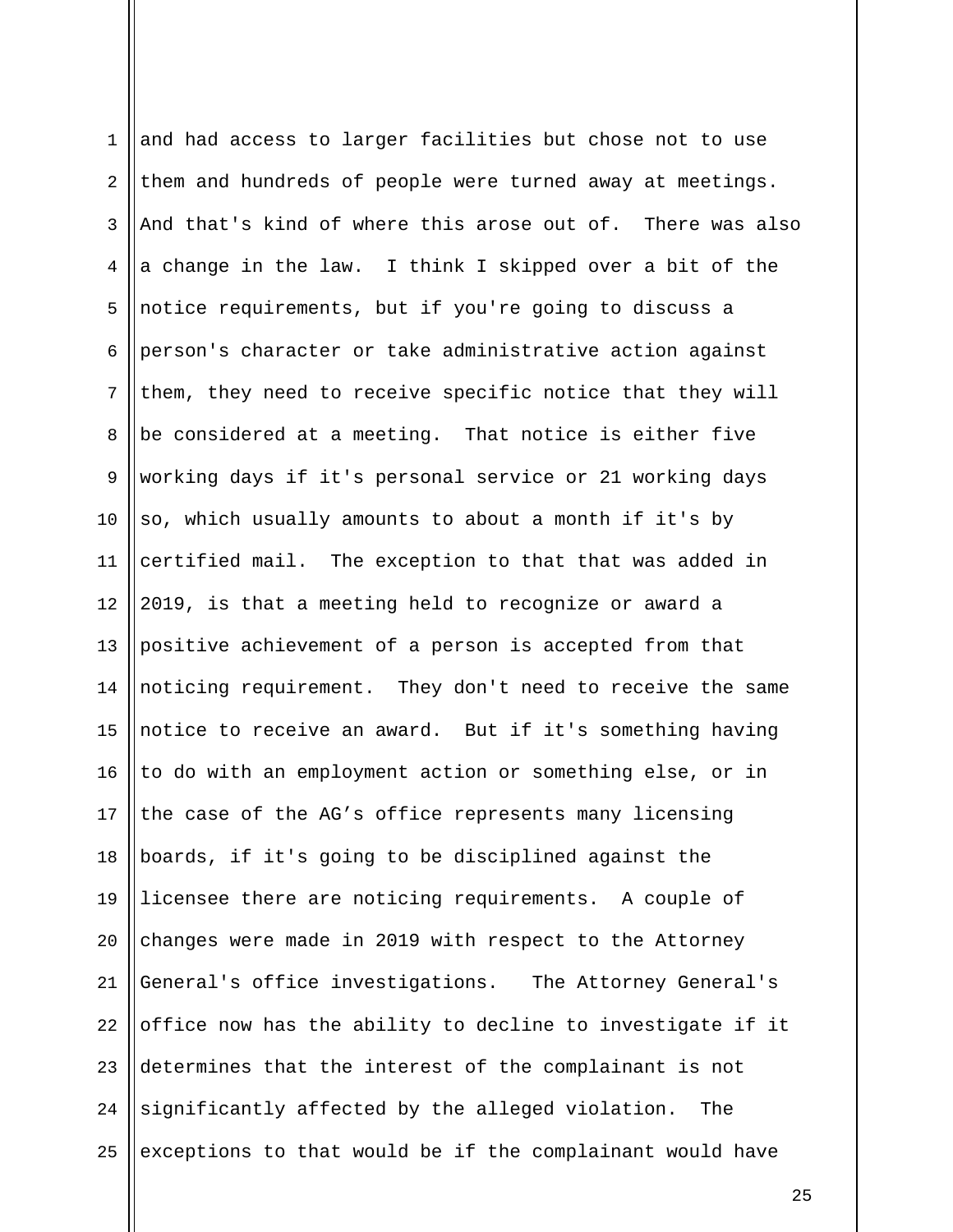1 2 3 4 5 6 7 8 9 10 11 12 13 14 15 16 17 18 19 20 21 22 23 24 25 standing in a court of law, or if the complainant resides within the jurisdiction of the public body, or is a nongovernmental entity with a mission to foster and promote transparency in government. That would include the ACLU, press associations, similar organizations can still file complaints. Uh, the only purpose for that was just to allow the AG's office where we don't have the resources to investigate and complainants are complaining about public bodies far away just to complain, but don't really have an interest in the function of those public bodies. This was never to exclude anyone who has a vested interest in what the public body is doing. There are also some additional statutes with respect to the AG's office investigating. The AG's office can decline to investigate if the violation occurred more than 120 days before the complaint was filed. And again, it's kind of a resource's allocation issue, it's because we have limited staff. We do not have any staff that are dedicated a hundred percent to the Open Meeting Law. And the AG's office is now has also prevented from investigating a violation that occurred more than a year before the complaint was filed. The 120 days we have the discretion, and part of the purpose of that is so if there was something hidden about the violation that caused the complainant to not be able to be aware of it and file a complaint within the 120 days, we could choose to still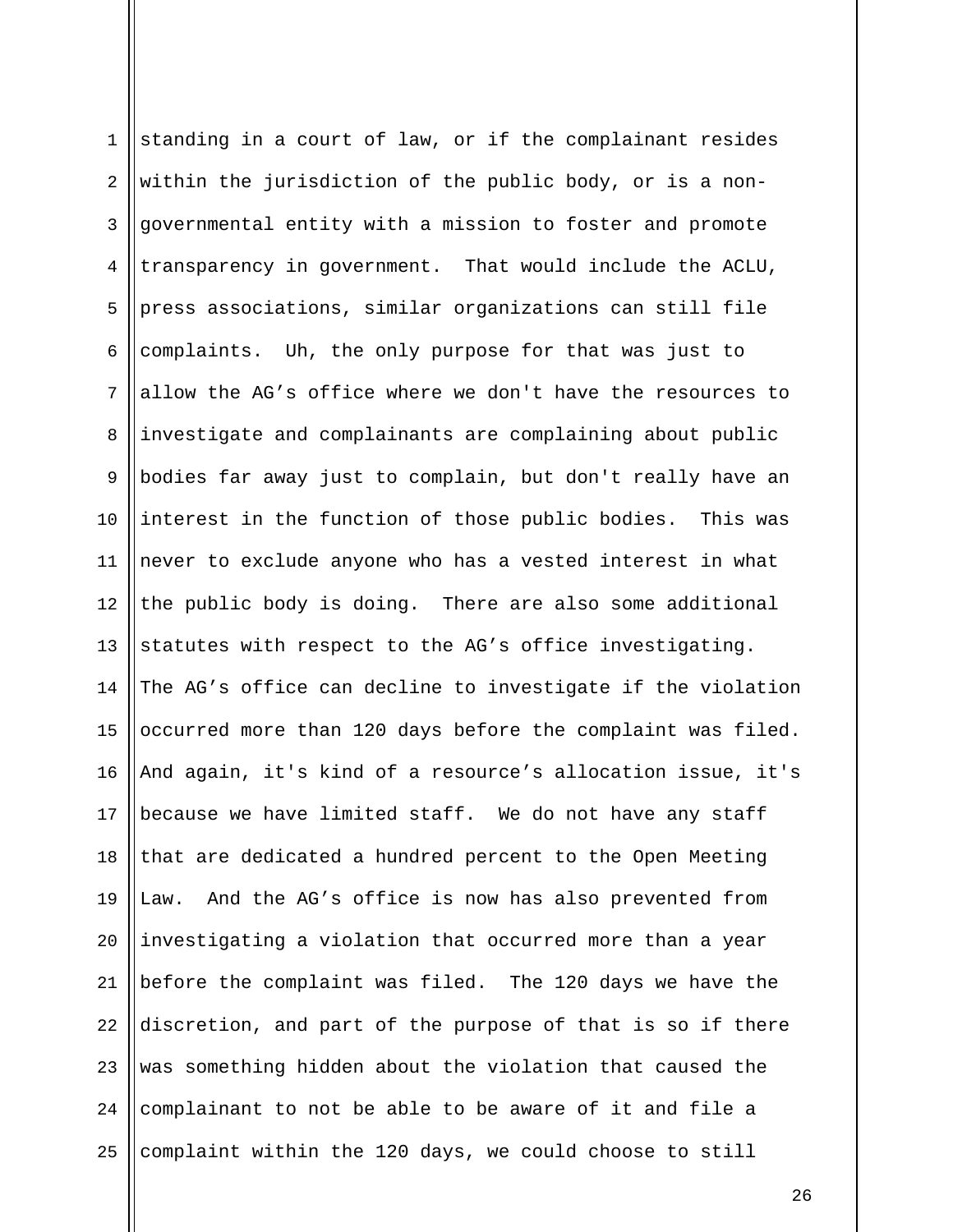1 2 3 4 5 6 7 8 9 10 11 12 13 14 15 16 17 18 19 20 21 22 23 24 open an investigation and look at it. However, if it's beyond the year, it's hard bar. There are administrative fines that can be imposed for a violation, and they could be imposed against individual members; however, it would have to be a knowing an intentional violation as in the member themselves knew that they were violating at the time. And a member of a public body is shielded from any liability for administrative fines if they were relying on legal advice when taking the action, they did. I can say in the three years that I have spent with the AG's office investigating and writing opinions on Open Meeting Laws, I haven't seen, and I am unaware of the AG's office ever attempting to impose a fine. So, I think it would need to be something pretty egregious, but they do exist. And I'll close with just one other point that parliamentary procedure such as the way motions are made, or things of the sort is not addressed in the Open Meeting Law. Many public bodies choose to use Robert's Rules of Order. It's not a requirement. The only aspect of parliamentary procedure that the Open Meeting Law addresses is that action can only be taken by the majority vote of a quorum that's present. And that's how it defines action. But beyond that, who makes the motions or how that works is not addressed and up to a public body and its Chair how they

25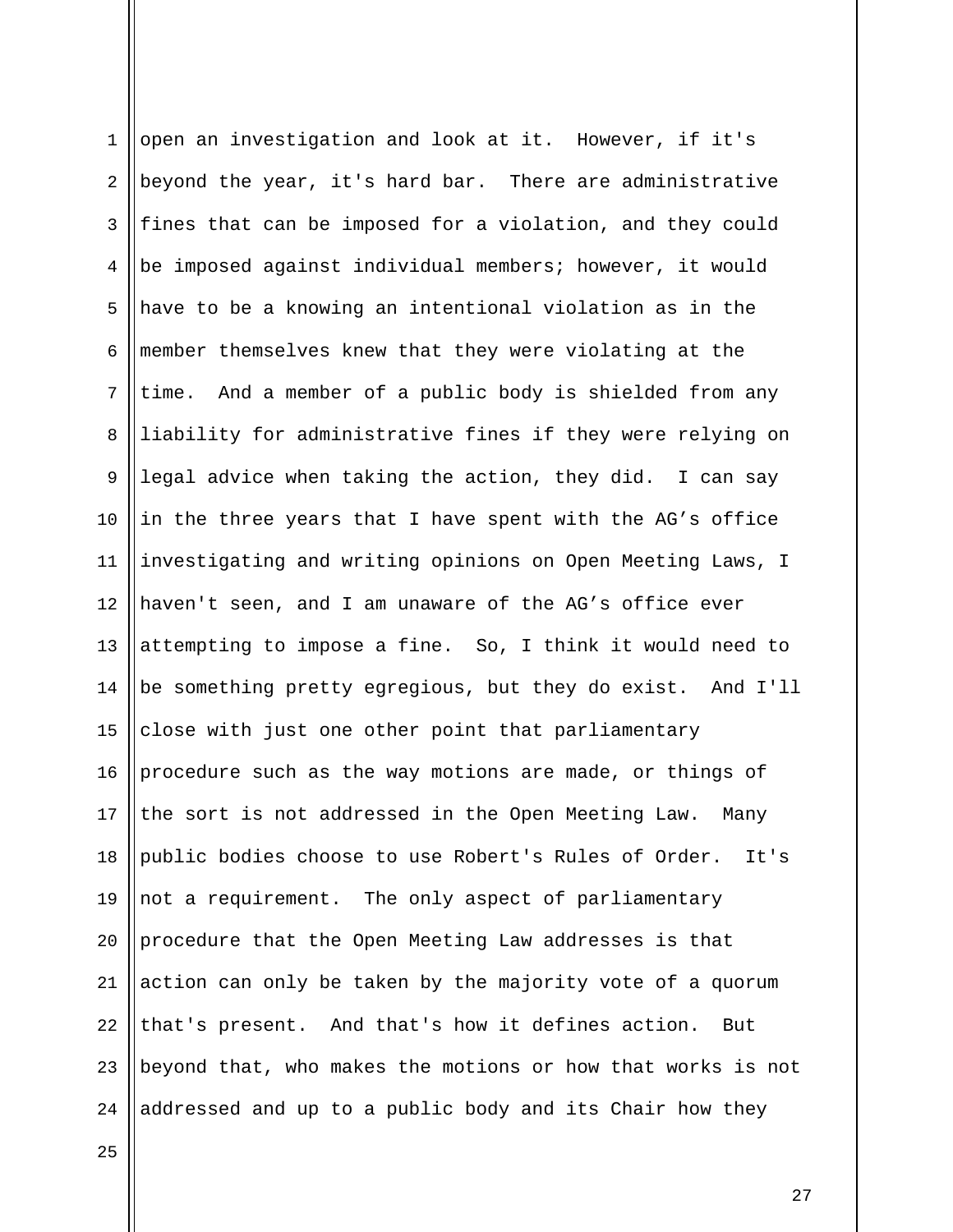1 2 3 4 5 6 7 8 9 10 11 12 13 14 15 16 17 18 19 20 21 want to conduct it. So, if there's any other questions I hope they are things I can answer. I don't think so. BENITEZ-THOMPSON: Do we have any questions from up north? CO-CHAIR: None, Madam Chair. BENITEZ-THOMPSON: Thank you. Thank you very much. BORDELOVE: You're welcome. And just one closing thing, if any questions do arise there is a DAG, a Deputy Attorney General on call each day with the Attorney General's office. So if you, whether you're a member, whether you're acting as a member of the public for a different public body you can call the AG's office, his general number and say you have an Open Meeting Law question, you'll be routed to the DAG on call for the day and we can answer general questions regarding the Open Meeting Law and hope to guide people. We can't give legal advice, but we can at least point to areas in the statute and help people so that there aren't issues that arise with -- we'd always rather give answers earlier than have a complaint on our desk later. BENITEZ-THOMPSON: Thank you very much again. We

22 23 24 25 proceed to agenda item number seven on the State Cloud Platform. This item is for discussion only for this site invite Enterprise ID Services, Chief Enterprise Architect, David Axtell.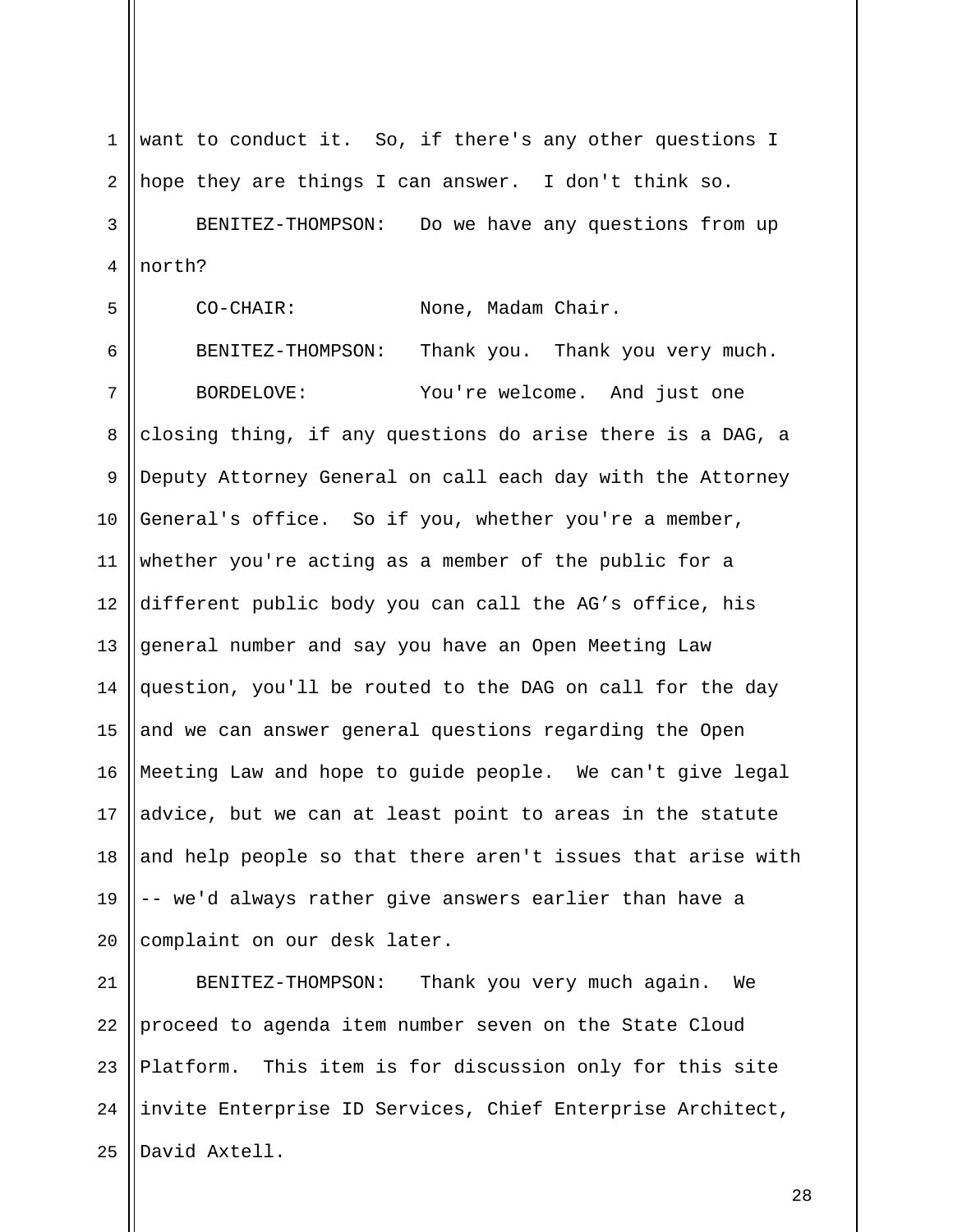| $\mathbf{1}$   | AXTELL:<br>Good afternoon members of the                    |
|----------------|-------------------------------------------------------------|
| 2              | board and Madam Chair. For the record my name is David      |
| $\mathbf{3}$   | Axtell, Chief Enterprise Architect for the state.<br>The    |
| 4              | first item here is the -- I'd like to present the Cloud and |
| 5              | Road Unity Platform, which is the State Cloud Platform.     |
| 6              | This initiative was begun last biennium. And we did not     |
| 7              | receive funding for this at that point, but this strategy   |
| 8              | is something that's still very viable and we will be going  |
| $\overline{9}$ | forward for that in the next biennium. The purpose of the   |
| 10             | Cloud Platform is to provide a common enterprise solution   |
| 11             | that can provide compute services from a state environment  |
| 12             | to all the agencies and departments that need to or rely on |
| 13             | a common platform for execution. This platform is not       |
| 14             | going to replace every single implementation that's needed  |
| 15             | because different programs have some specific needs, but    |
| 16             | this will serve as a general platform as we move forward.   |
| 17             | The current maturity level of our compute system is         |
| 18             | relatively low. And while we have been increasing the       |
| 19             | ability to provide virtual services, which I'll go over     |
| 20             | quickly, a lot of the execution occurs on dedicated servers |
| 21             | and the mainframe. One of the challenges that we have -- I  |
| 22             | think all departments have, is that when a program first    |
| 23             | starts in a trial it begins on a small platform. Maybe a    |
| 24             | computer that already exists might be in a network closet,  |
| 25             | or it might be under a desk somewhere. And we would call    |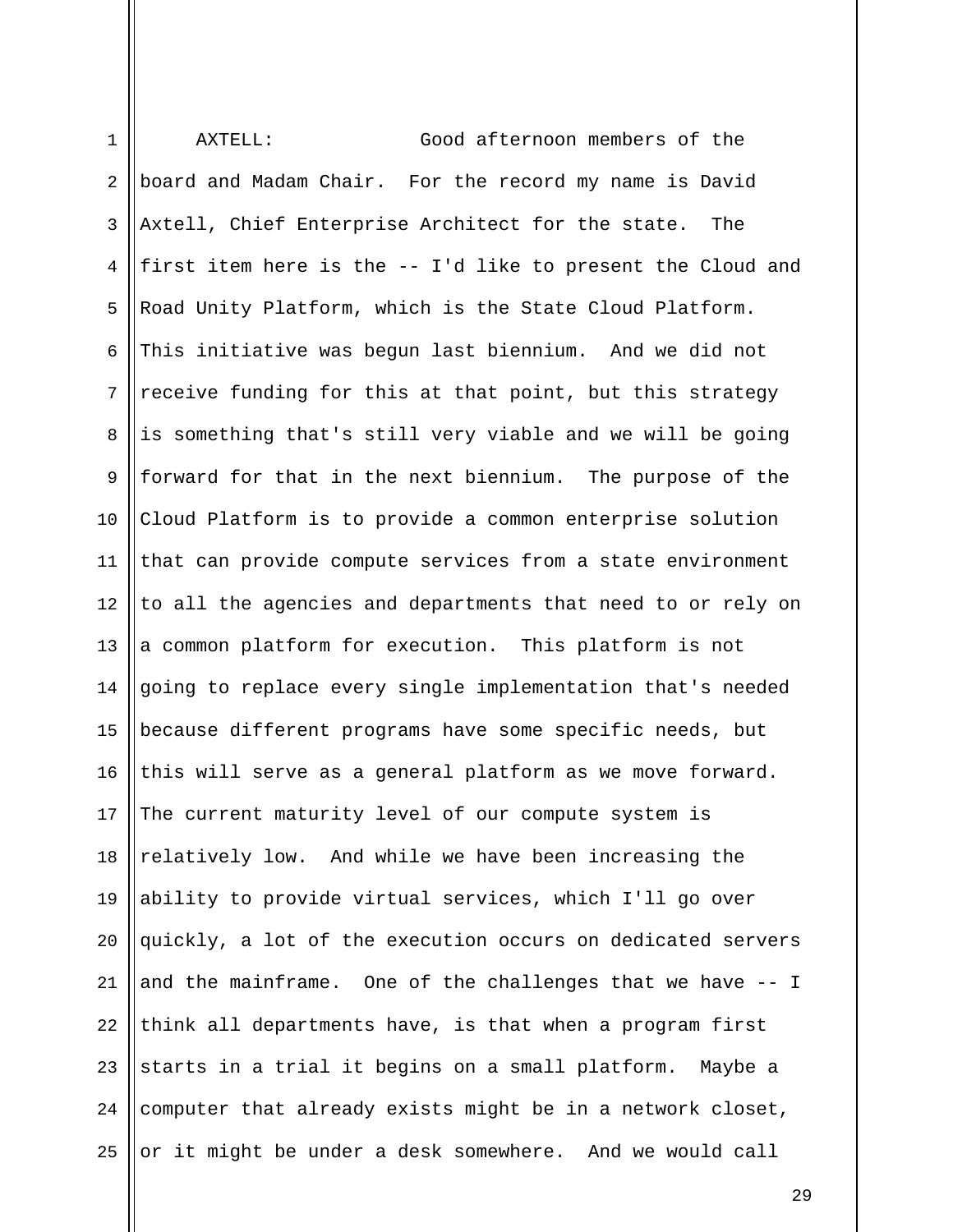1 2 3 4 5 6 7 8 9 10 11 12 13 14 15 16 17 18 19 20 21 22 23 24 25 that level one or even prior to level one, but very low maturity. It's not safe, it's not scalable. Generally, we do not have the ability to see it from our security landscape. And that is indeed a big risk for the state. The second level is the central data center. And currently we have the facility just up the road and that provides us with a common platform. It's actually a tier three, so we have backup power and we have physical security, and all of the environmental requirements to ensure that the equipment is maintained well. The co-location private cloud is what we're referring to as the next level of service provision. And that right now we're looking at up in Switch. We have a presence there currently, but we do not have a server farm for our state private cloud there. And the last or top tier of the maturity for IT would be moving things to a cloud. The third-party cloud is something that's scalable, that's easily expanded and shrunk for programs. And it's a location given the appropriate security that is a great place to house our applications moving forward. I'll go through these very briefly. We've kind of hit upon these all three, the end of the closet things we don't want to have the state facility that the tier three environment that's much safer. And then our state private cloud, which right now is in the facility. It's very nascent. It's not ubiquitous in the state, but it exists, but we would like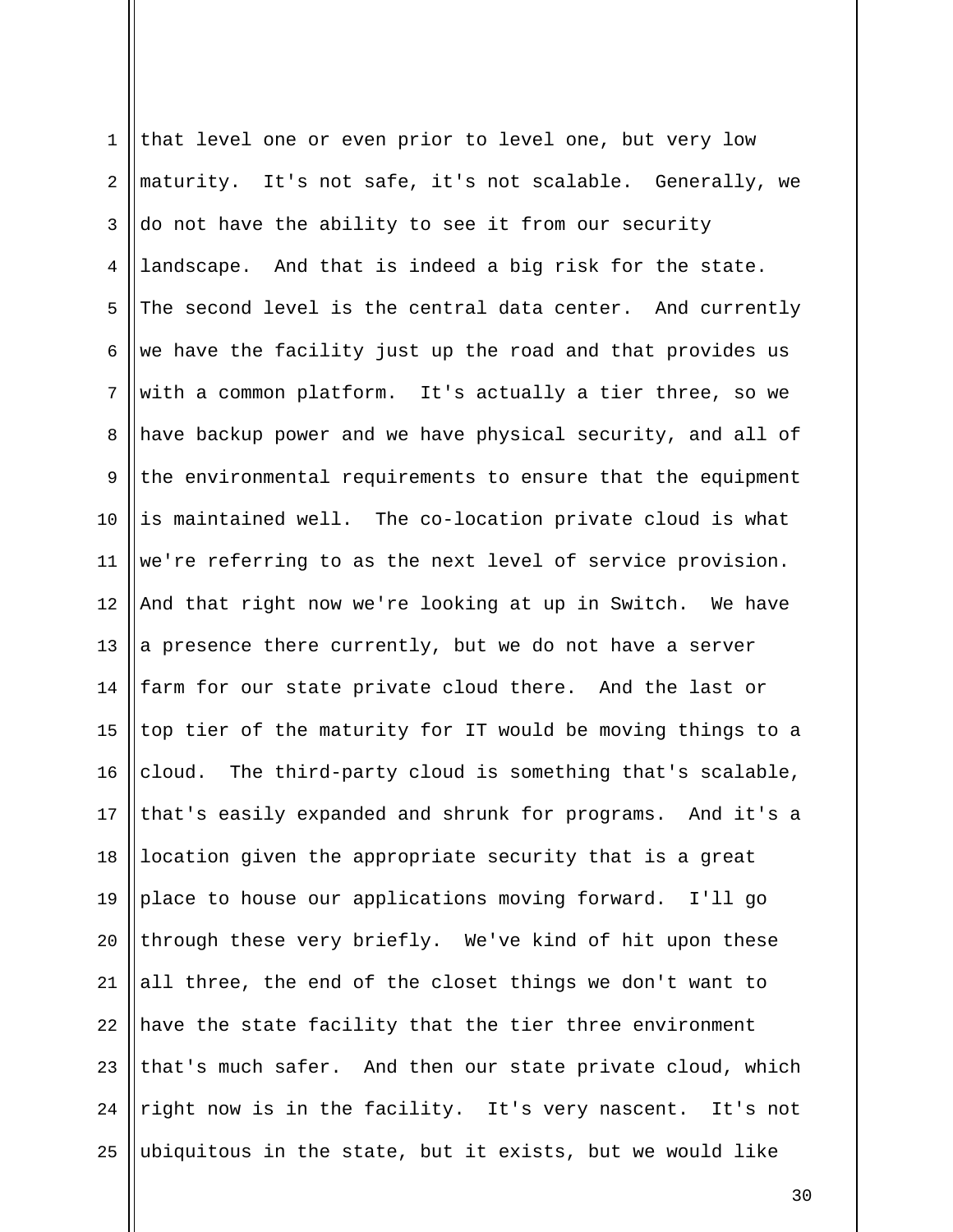1 2 3 4 5 6 7 8 9 10 11 12 13 14 15 16 17 18 19 20 21 22 23 24 25 to move that to a higher tier level. Uh, the Switch facility is tier four plus actually. And it's probably the place where the most secure data should be stored in the state and the computing that would surround that data. One of the core tenants that we have for getting here because of the very clear disparate nature of the different departments needs is to identify inflection points. And these would occur at the end of a contract for service. They would occur when hardware was aging out and needed to be replaced or software was aging out and needed to be rewritten. These inflection points should be fairly easy to identify. And as a result, should give EITS an opportunity to discuss with agencies what the next appropriate level is. And so, what we're looking at is being able to move the state's programs up to each of these infrastructure points at the appropriate time that's best for the agency. This is not prescriptive; this is really driven more by the agency. So a lot of current programs run in the facility right now and at the appropriate time, especially when new hardware was coming into place, it would be an ideal time to buy higher density computing systems and move them up to a Switch facility. If it's not appropriate, the agency would replace with what they have. But in general migrating to higher density equipment, faster, smaller compute engines give us the ability to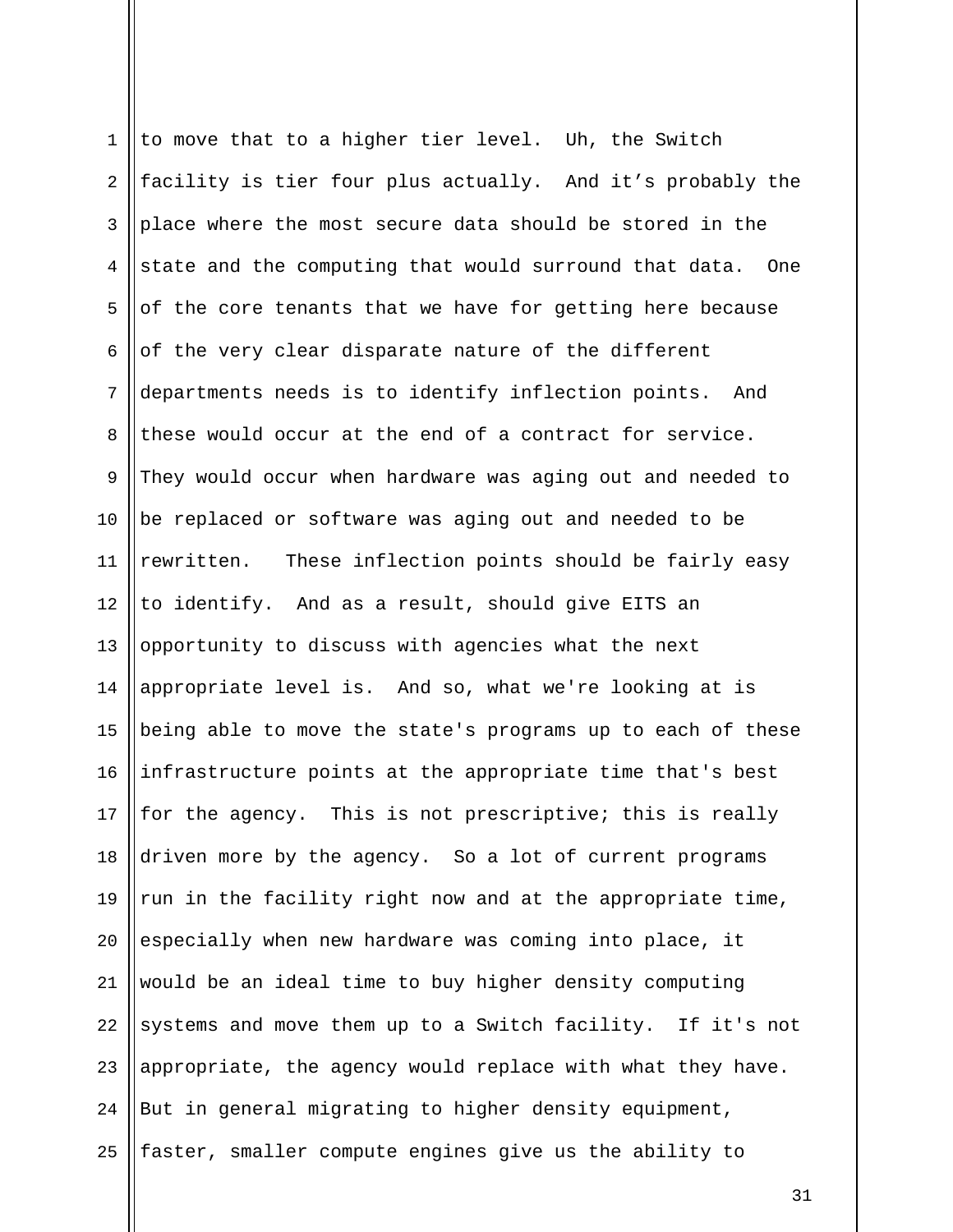1 2 3 4 5 6 7 8 9 10 11 12 13 14 15 16 17 18 19 20 21 22 23 24 25 reduce the floor plan or the space that's needed and allow us to be able to expand in a real rational way for the agency. When possible, an agency could move from a facility straight into a third-party cloud. And I think in many cases that actually is happening, but we want to again, allow and provide for that inflection point is the right time to move. And we as EITS need to be aware of what's happening when these moves happen for, first of all, security reasons, but also for utilizations and planning. Our adjunct principal, I just kind of described, we believe firmly that moving up each level of compute services at the opportunity is exactly what should happen. This allows us to have a measured growth, but also allows agency to determine whether it is appropriate for whatever their program is. Key elements to this, in collaboration and partnership with the departments are to make sure that the self-servicing provisioning is easy and transparent for them, so that they can manage their environments and the frictionless aspect obviously is there as well. And what this results in is the management through software of these systems whether it's one small, tiny server virtual machine, or whether it's a huge host of machines, hundreds of machines, the ability for agency to actually control and allocate where those are used is key, because it gives the agency effectively complete self-control of what those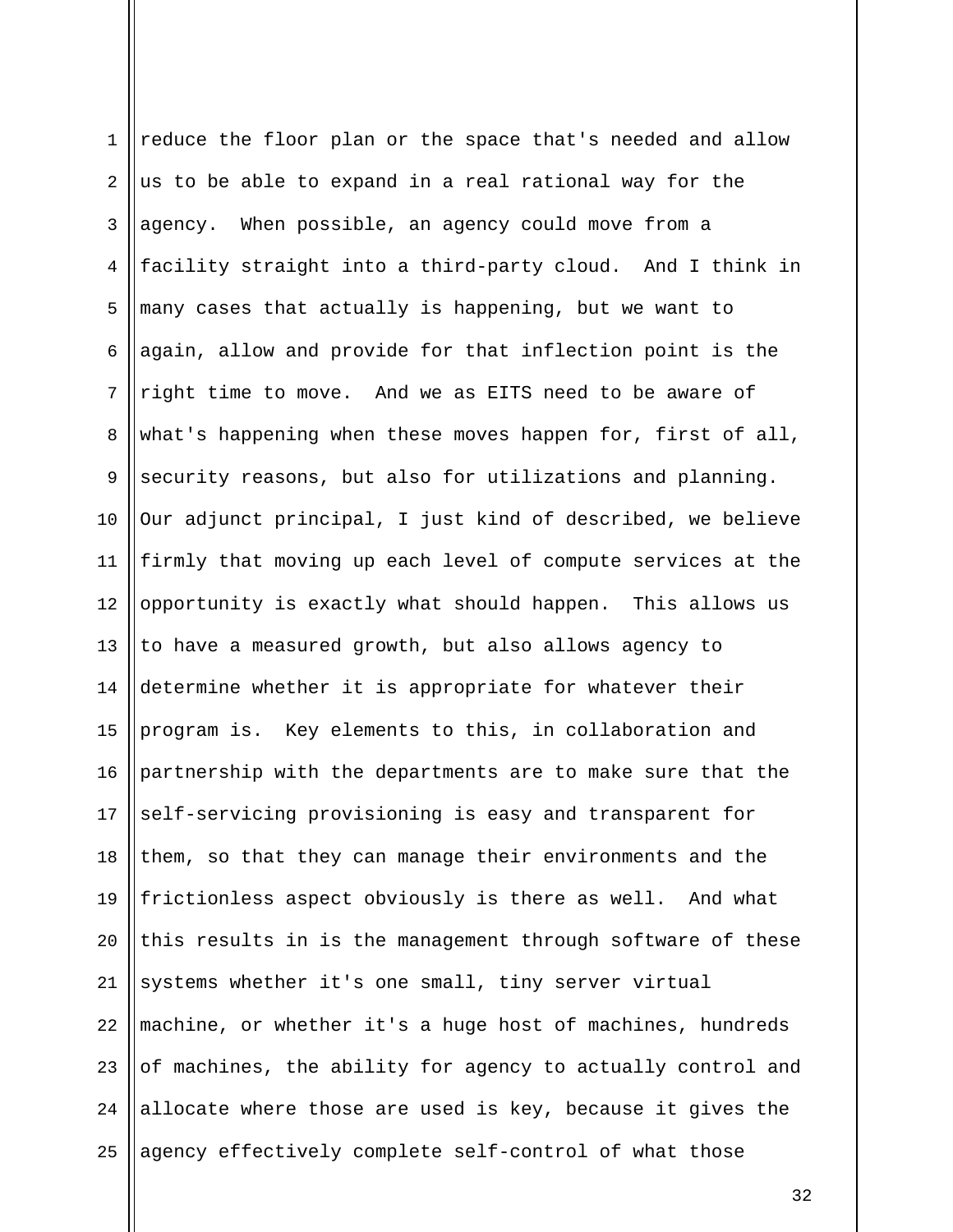1 2 3 4 5 6 7 8 9 10 11 12 13 14 15 16 17 18 19 20 21 22 23 24 25 resources are. And what EITS would then be doing is the background work of making sure the systems are up and running. If that was actually provided by a third party, we would be managing the repair and the maintenance of the physical hardware and the software upgrades at the very lowest level, but the agencies would have control of the operating systems they run on and the actual physical layers that were assigned to them and that were in their bundle of servers or virtual servers. To provide a quick example of the fiscal benefits of this we have a quick virtualization story and basically virtualization you can think of as a computer, everything that revolves around running on a computer as a virtual computer, where there are many computers running on top of another computer. So instead of having one desktop or one server that runs a particular application you might have many virtual servers running on one piece of hardware. And what that gives you is the ability to expand the number of separate programs or applications that run on a physical piece of hardware, assuming the hardware is powerful enough, and then those software programs come and go you still have the same piece of hardware you can add them to the full capacity of that hardware. So, if we look at an agency applications before virtualization we have an application per server. This is very simplistic, of course. But you might have the file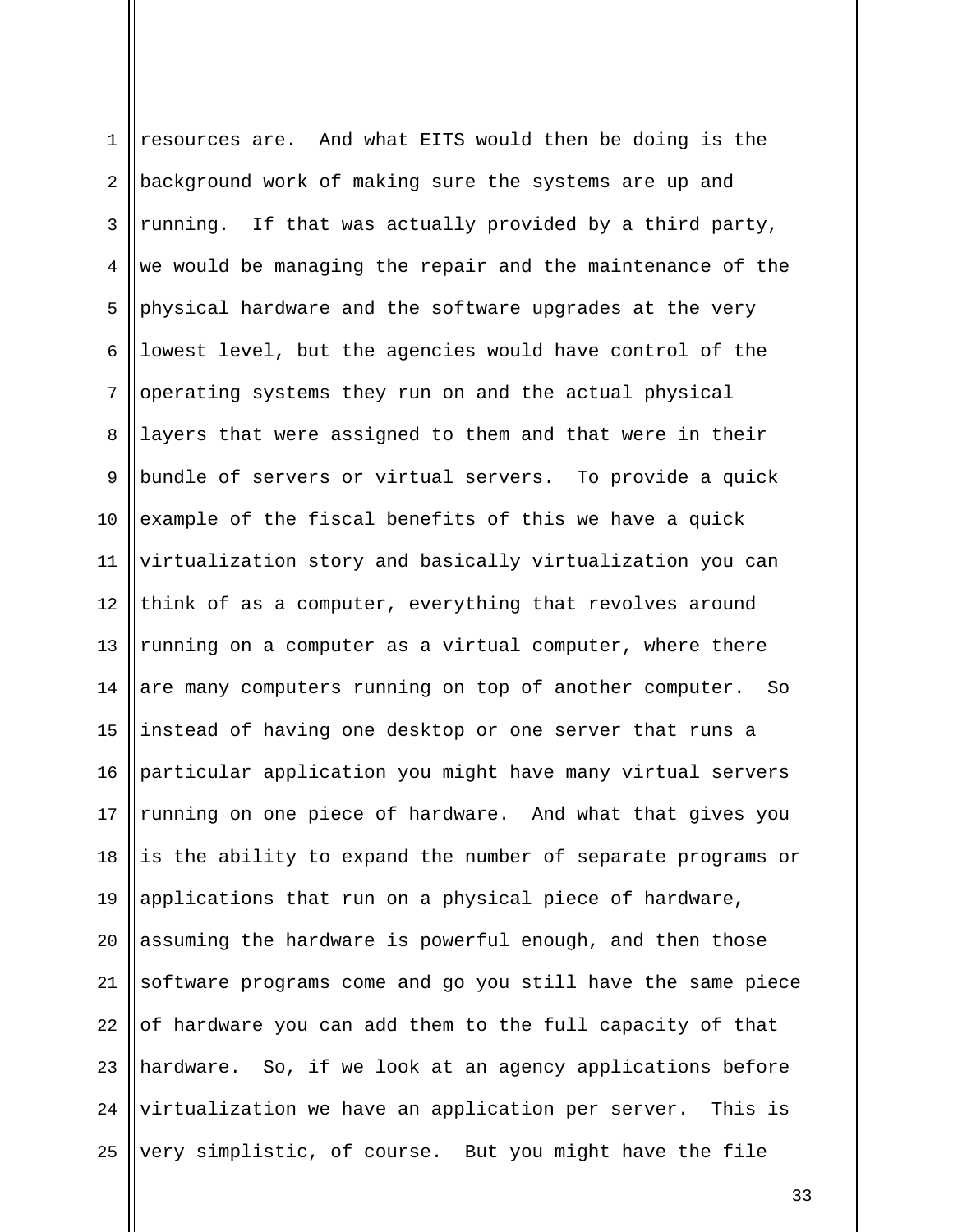1 2 3 4 5 6 7 8 9 10 11 12 13 14 15 16 17 18 19 20 21 22 23 24 25 server database tool server. You might have a web server. Each of these might run traditionally in the old kind of the olden days they would run on their own box. With virtualization each of these applications would run in their own virtual server in their own machine space, but they would live a single physical server. And obviously that physical single server would have to be more powerful to accommodate all of those. But typically applications databases do not use all the resources that they're running on. And so this is definitely a direction of efficiency. If you expand that across multiple agencies we can clearly see that there are great efficiency of scale here because we now, instead of having separate boxes that one application runs on it may use 5% of that power within that one physical server you can share that across multiple applications. I mean, multiple applications will share that across one specific server. If we consolidate this virtual compute pool, what we can do is we can take, let me go back to the previous slide, we can take the unused portions or slices of those servers and then we can take all of the other applications and now we have shrunk the need for specific hardware. And so this is a very, again, it's a simplistic view of what virtualization can do for the server site and what we're working on currently, but wish to expand even more in the upcoming biennium at the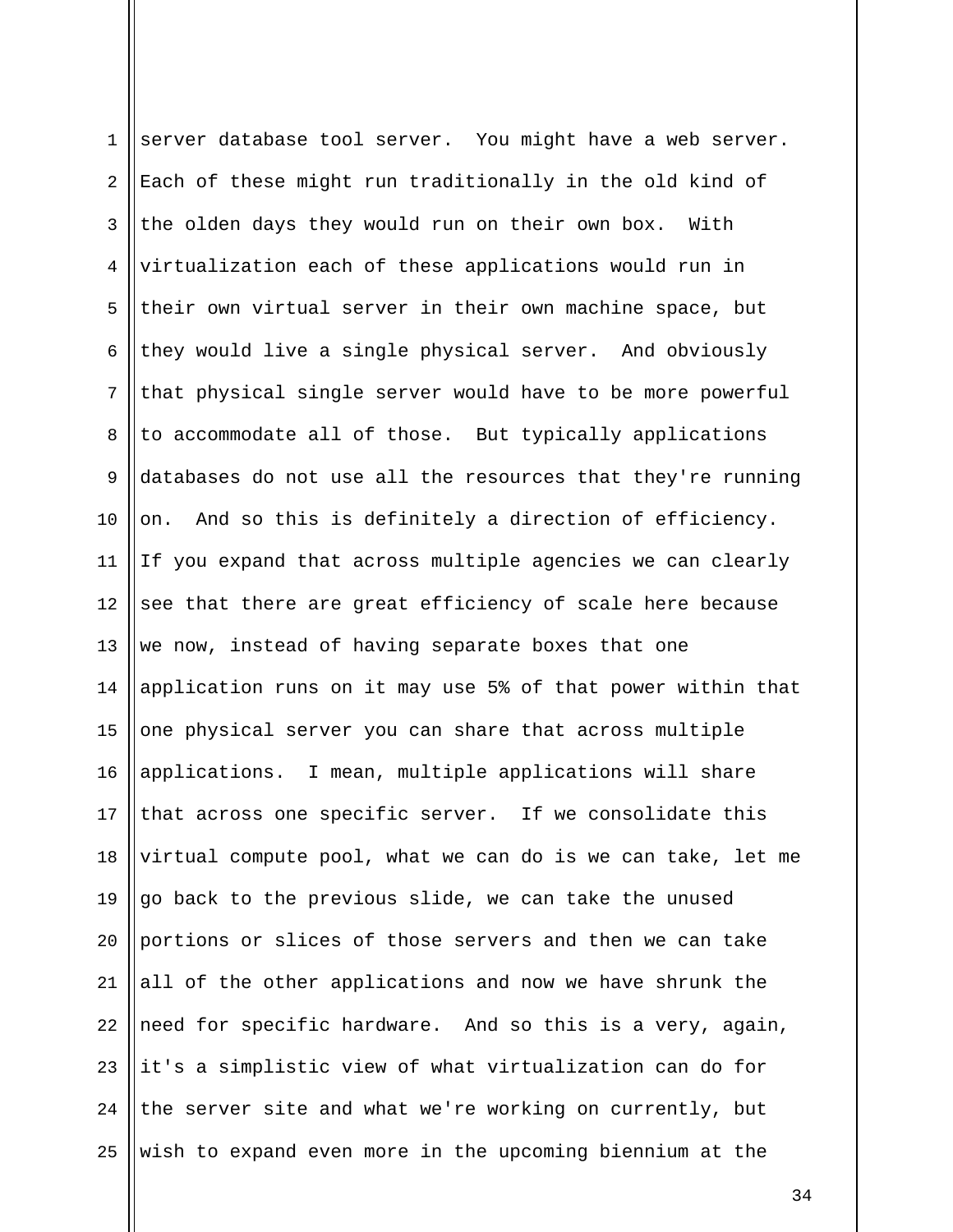1 2 3 4 5 6 7 8 9 10 11 12 13 14 15 16 17 Switch facility up north. But I would add one caution and that is, this looks of course, as if this future expansion is now free. And so now we would only have to buy, in this case three servers instead of five. We might be able to buy four instead of five, but you never want to get to full utilization on a particular server because there's no opportunity for peak periods of use or growth in the application itself. So, while this will provide an opportunity for fiscal savings in terms of the total amount of servers one would have to purchase. It wouldn't reduce it to the picture here, which shows a complete utilization of a physical server. There'd be no extra space here. If this was the case anytime a cyclical program ran once a month or once a week it would impact, could impact all the rest. So again, this is a very simplistic view, but it describes the benefits of virtualization. And I will pause there for any questions you may have.

18 19 20 21 22 FREED: This is Laura Freed. Going back to the IT Infrastructure Maturity Levels slide, does EITS have a good sense of which agencies are at what maturity levels of those agencies that are statutorily required to use EITS services? Are we all at level zero? Or --

23 24 25 AXTELL: For the record David Axtell. No, many agencies are at or equal to level one and many are at level two. Or some are at level two. We do not have a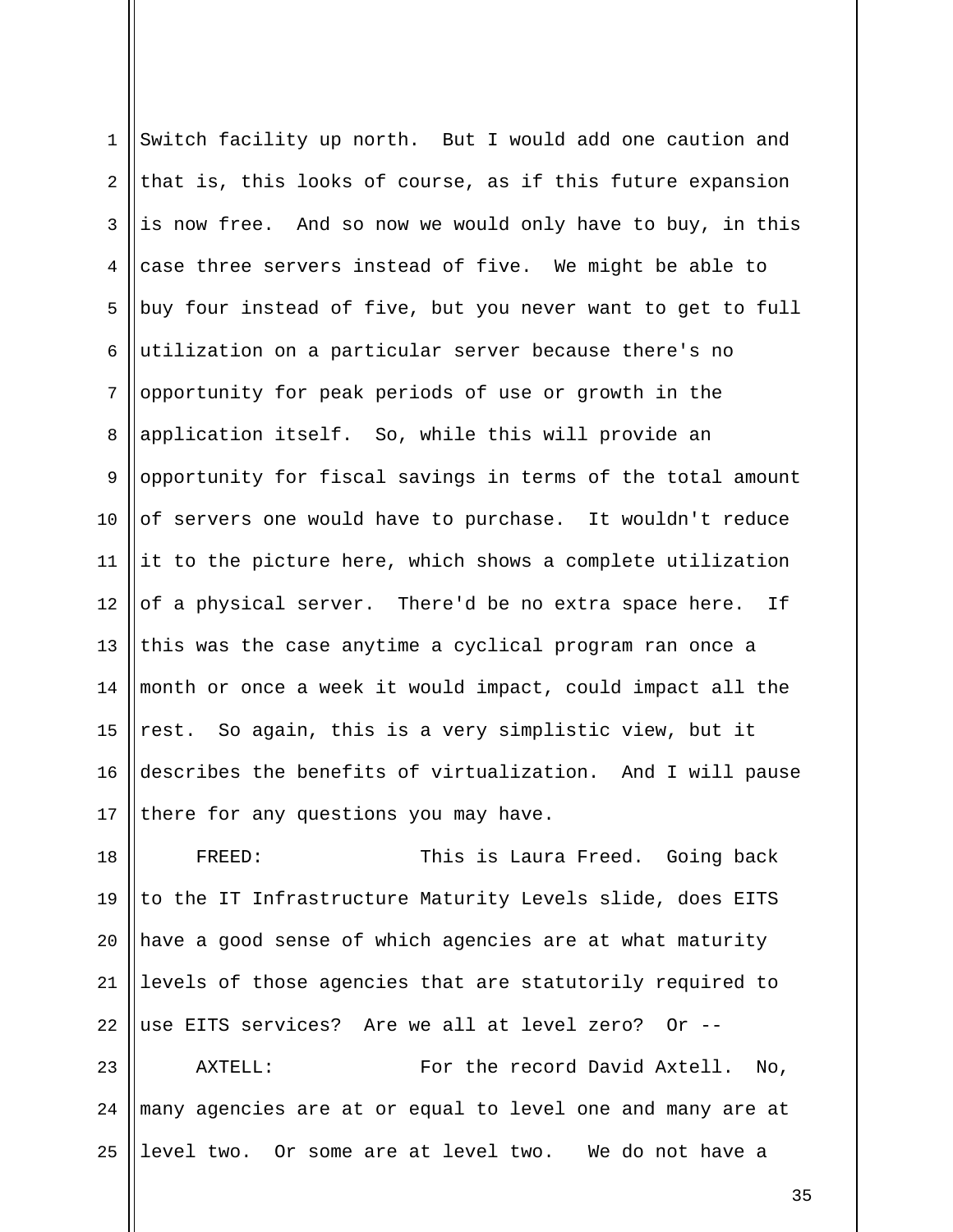| $\mathbf{1}$ | visibility into the maturity level directly. There are no   |
|--------------|-------------------------------------------------------------|
| 2            | reports that are provided. However simply through           |
| $\mathsf{3}$ | interacting and collaboration on other workings with other  |
| 4            | agencies we have understood -- and we've learned which      |
| 5            | agencies do have a higher maturity level. I mean, I don't   |
| 6            | want to point out one, but welfare for instance, has a very |
| 7            | high material level in terms of what they're doing. And     |
| 8            | they in fact use virtualization now. Their systems are --   |
| 9            | some of their systems are virtualized in the state          |
| 10           | facility, not up at Switch, but they are fully virtualized. |
| 11           | So, there are a wider variety of maturity levels.           |
| 12           | A little follow-up to that if I<br>FREED:                   |
| 13           | might. So, finding these inflection points at which we can  |
| 14           | sort of jump up is sort of an ad hoc process then?          |
| 15           | AXTELL:<br>Thank you for the question. David                |
| 16           | Axtell for the record. No, it's not completely ad hoc. We   |
| 17           | actually use the TIN process; the Technology and Investment |
| 18           | Notification process gives us an opportunity to have that   |
| 19           | visibility when an agency is going to go for a budget item. |
| 20           |                                                             |
|              | And so that's what we're using. That doesn't necessarily    |
| 21           | cover everything, but it is a mechanism that we rely on     |
| 22           | very heavily. There are less formal communication           |
| 23           | mechanisms that are used of course, too, but the formal one |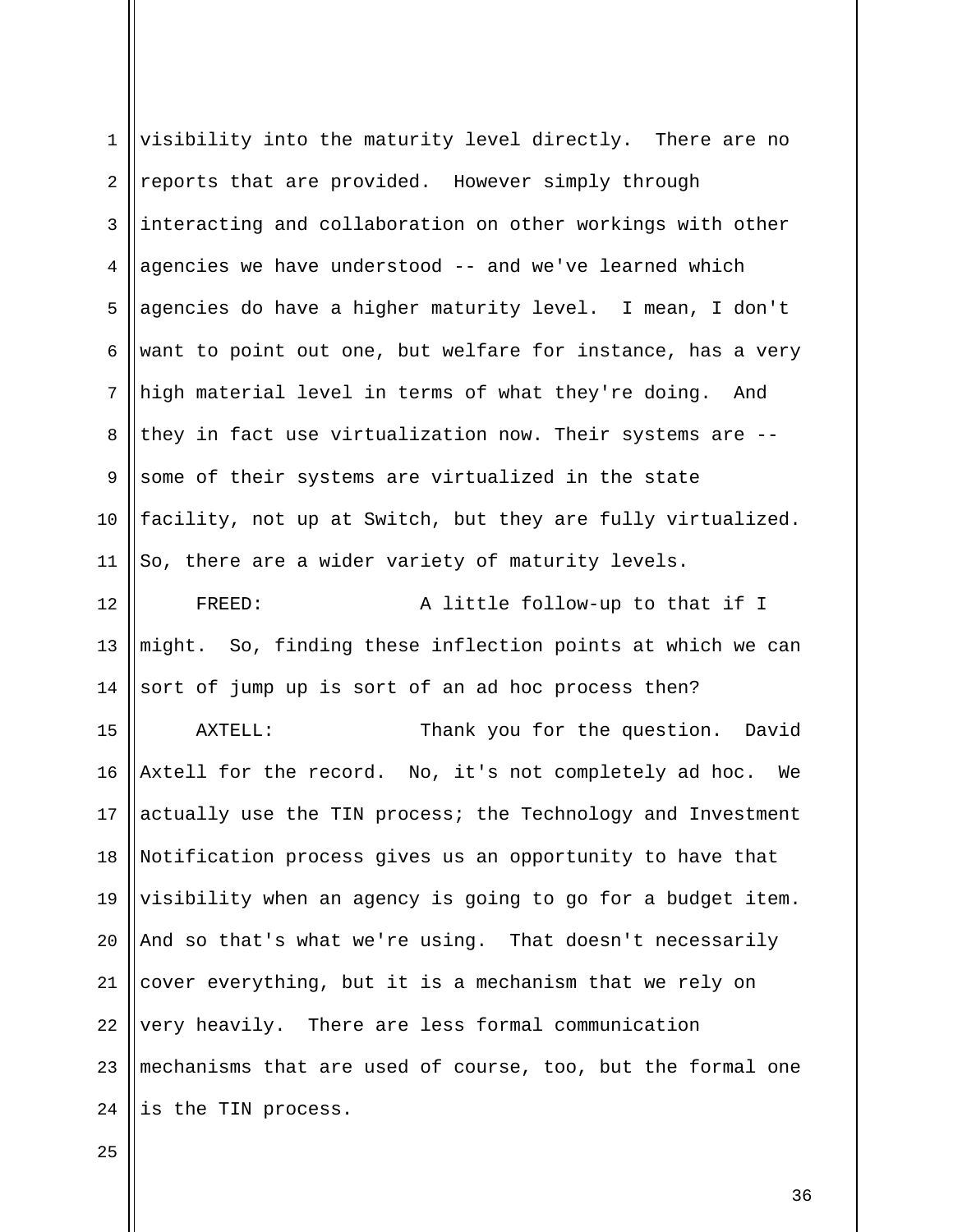1 2 3 4 5 6 7 8 9 10 11 12 13 SRINIVAS: Ms. Srinivas, for the record, would you be willing to share a little bit about our data governance policies and procedures that allow us to flag data that you would consider most sensitive and therefore appropriate for storage at level three or above? AXTELL: This is David Axtell for the record. Unfortunately, I do not have a policy or a set of standards or guidelines to direct that. Usually what happens is each agency determines that for themselves based on what governing body they are relying on. So whether it's a PII or HIPAA or a PCI regulations they have to follow that actually guides their what they are, how they follow the data governance.

14 15 16 17 18 19 20 21 22 23 24 25 HAAS: Good afternoon. Dave Haas here, EITS Administrator for the record. I would just like to add to that response that we do collect -- there is each biennium we do collect confidential information sources from around the state. So different agencies are required to identify what pieces of their information are sensitive, confidential and critical to their business. So, we do collect that and we do have that information. Have we used it necessarily to overlay onto where that data is stored? Not necessarily. Because we don't -- within EITS we don't always have the authority to go look into other data centers. Thank you.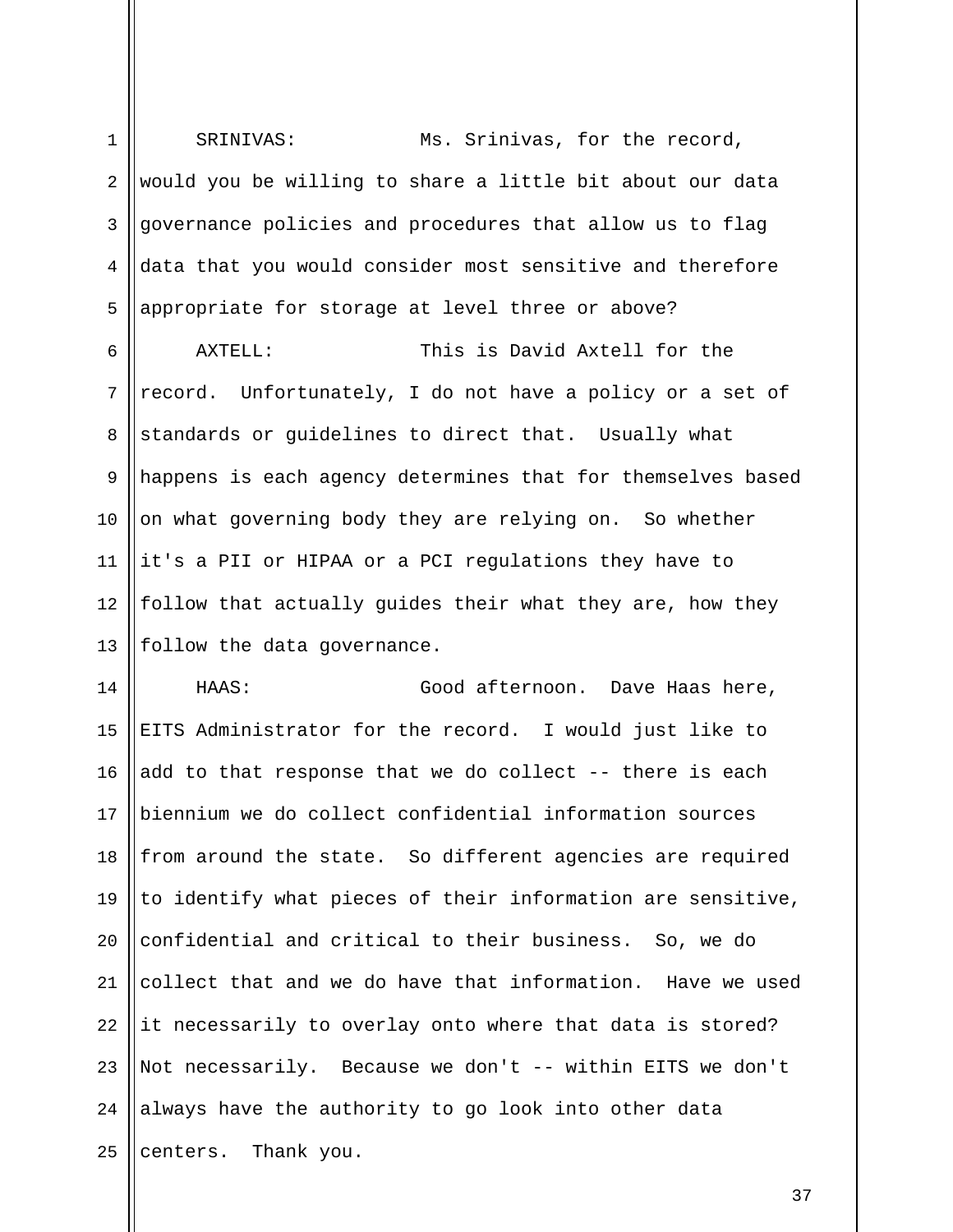1 2 3 4 5 DENIS: This is Senator Denis. I have a question on the -- cause you alluded to it, so as you go up as the agencies put -- use different levels is there since they're doing virtual as opposed to hardware, is there a savings -- a cost savings?

6 7 8 9 10 AXTELL: Dave Axtell for the record. There is indeed a cost savings because the number of physical devices that must be purchased to accommodate a particular processing load of whatever application or support elements that does result in a cost savings.

11 12 13 14 15 DENIS: And then also then on the security side, does that also make them more secure as they move up either into like the Switch or the private cloud? Are those more secure than just having it here at the state facility? Or have it in-house?

16 17 18 19 20 21 22 23 24 25 AXTELL: Dave Axtell for the record. I would say that moving applications to a virtualized platform allows a, even in the facility itself, allows for a single pane of glass to manage that. And therefore, the security level would increase because we actually then have visibility of that as opposed to those services that are not in the purview of the OIS, the Office of Information Security. Of course, moving it to Switch can increase the security as well. A lot of that is physical security, but there's also power security and environmental security that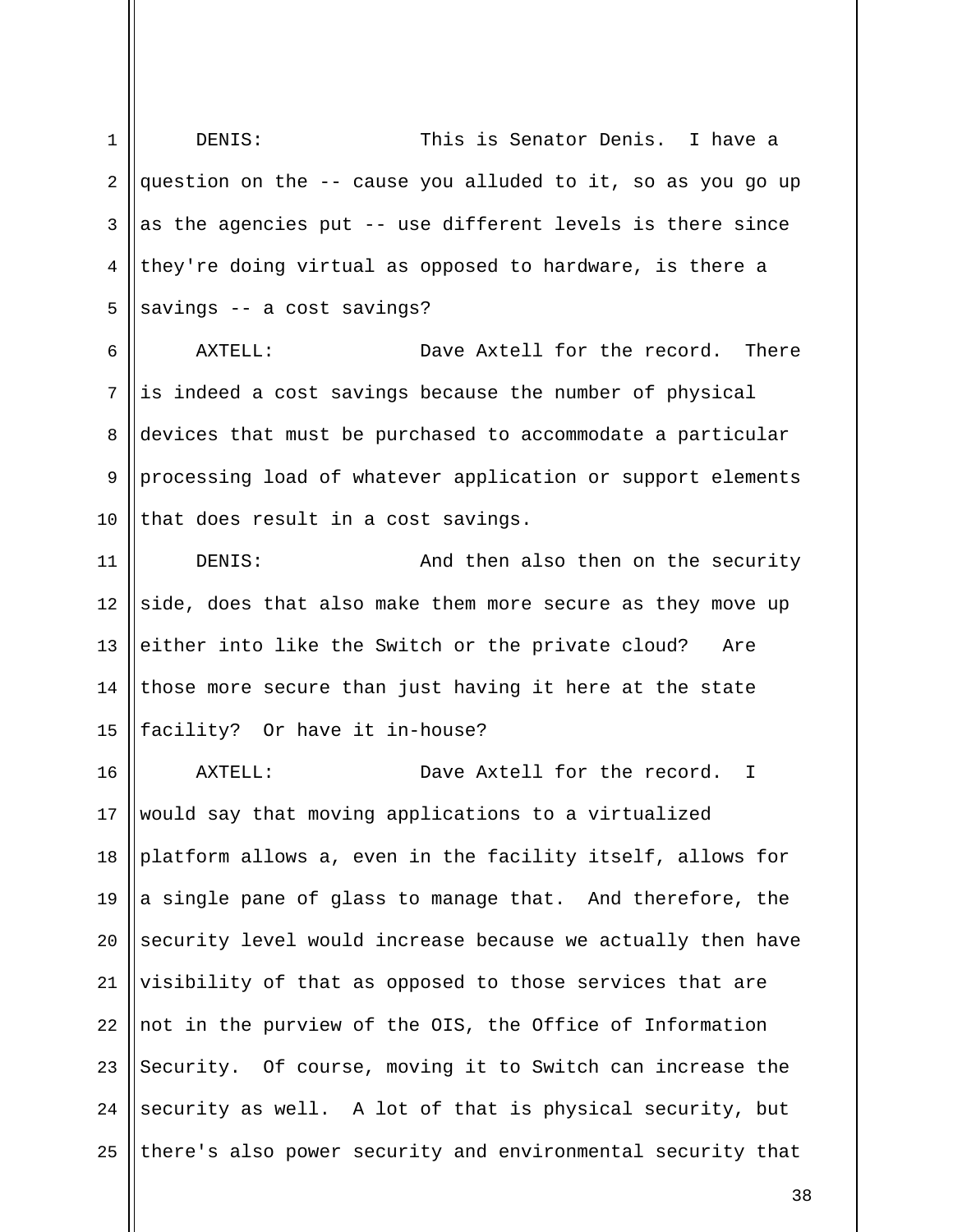1 2 3 4 5 6 7 8 9 10 11 is more rigorously applied in a facility at Switch as opposed to our facility here. So yes, as you go up the tree, the levels you get a better security and you get more better safety over power and environmental protection. And when you move to the cloud, that's kind of a different question because depending on what cloud service provider you use can determine, it can be very determined on the security aspects. So I wouldn't be able to answer that for all cases in the public, the third-party cloud, but moving up the two levels up until that is definitely going to increase security.

12 13 14 15 16 17 DENIS: And I think you may have answered this previously, but I, and I may just missed it, are we seeing that the agencies are deciding to move up through these different levels with their servers and their services? Are we seeing that happening where they're not as prone to want to do it in house?

18 19 20 21 22 23 24 25 HAAS: For the record, Dave Haas, EITS Administrator, and the answer is yes. We're seeing that movement. We've added quite a few customers who have come into the facility as a result of looking at this maturity model and wanting to ensure that their applications and their data and their servers are more secure and have more maturity in the operation. So we're seeing some of that right in our data center, but we're also seeing that many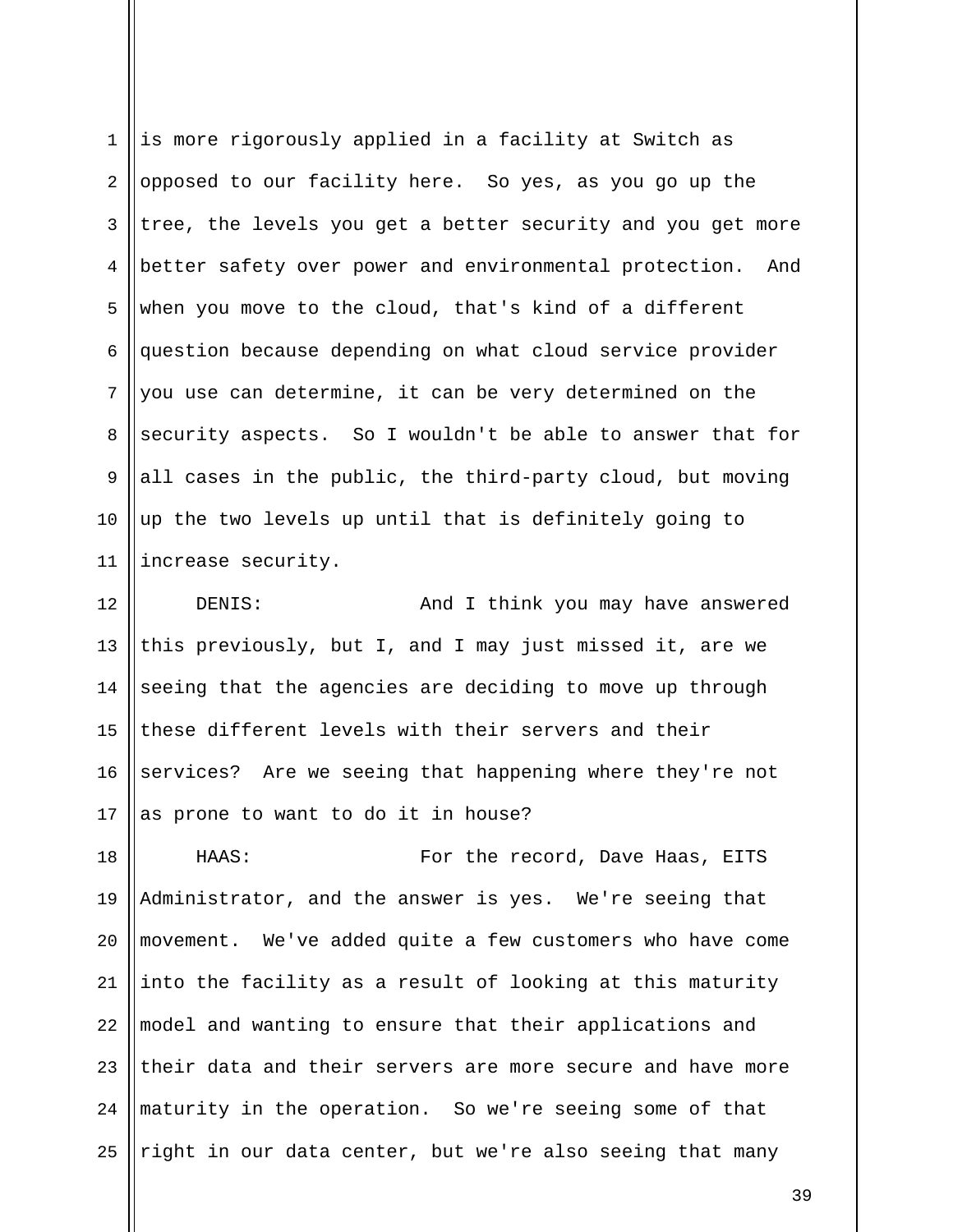1 2 3 4 5 6 7 8 9 10 11 of them are moving to the cloud for various reasons in order to be more efficient because certain products are housed in the cloud that they're taking advantage of and so on. I would like to note that we continue to improve and enhance our security policy specific to the cloud and Mr. Dehnhardt our Chief Security Officer has more information on that, but I have on my desk today information to improve our policy statement specific to cloud applications and the direction that we're going there. We want to make sure that we are safeguarding the state's data as it resides in the cloud. I hope that answered your question.

12 13 DENIS: That does, thank you. Thank you very much.

14 15 16 17 18 19 SRINIVAS: Ms. Srinivas for the record, when we consider the option to virtualize wave, we had the opportunity yet to conduct time and utilization study so we understand our peak utilization periods better? And, do we have some plans as to how we load balance applications across various servers?

20 21 22 23 24 25 HAAS: Dave Haas again for the record. I appreciate the question. And, yes, we do constantly look at the services that we're providing, the utilization of the servers and the disc space that we have. So we're constantly looking at that, the capacity planning that we need to take care of to make sure that we have the right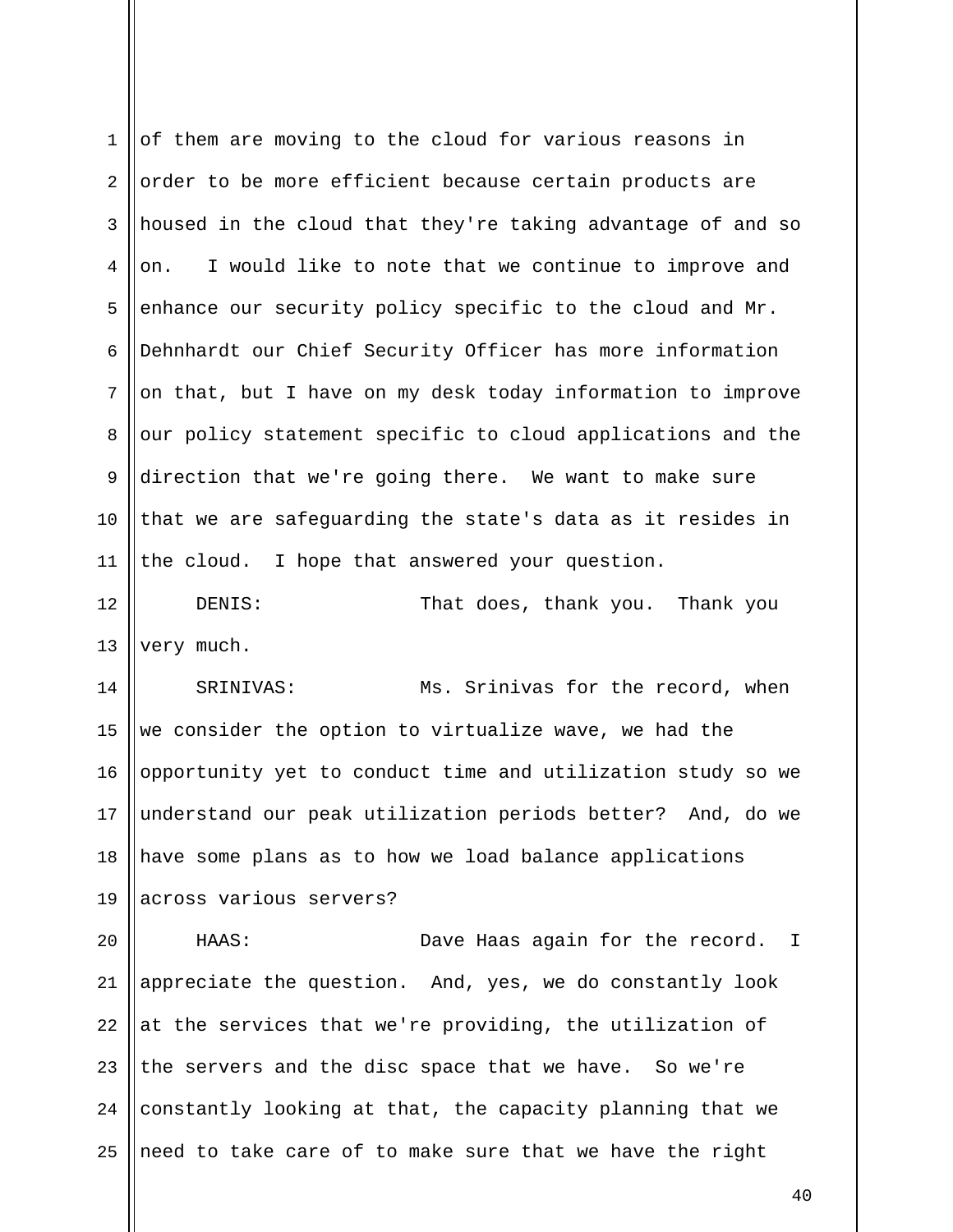1 2 3 4 5 6 7 8 9 10 11 12 13 14 15 16 17 18 19 20 21 22 23 24 25 kinds of resources available to host servers and our services for our customers. And so, as we see growth taking place that will trigger us to either add additional memory or additional storage. And in some cases, additional servers. On the other hand, if we see the trend going down for some reason, we also look very closely at that. As for example our mainframe usage across the state, those customers that have been historical users of the mainframe we're seeing a gradual decline in the number of users who are using the mainframe. And so as we go forward here, that will be an area where we want to pay attention in particular to understand what will happen to mainframe usage in order to meet the smaller demand that's occurring. BENITEZ-THOMPSON: Thank you. Do we have any other questions here in Vegas? None? How about up north? FREED: Yes, Madam Chair, one more. This is Laura Freed for the record, sorry. One more clarifying question on this slide. And I don't have a page number. It's the one titled IT Infrastructure Descriptions, and then the one titled IT Maturity as Appropriate. IT Infrastructure Description states that the state shared computing environment is moving to Switch in FY 20, but on IT Maturity, it says state shared computing environment and all apps and services hosted in this environment will migrate to Switch in FYI 19, can you clarify that please?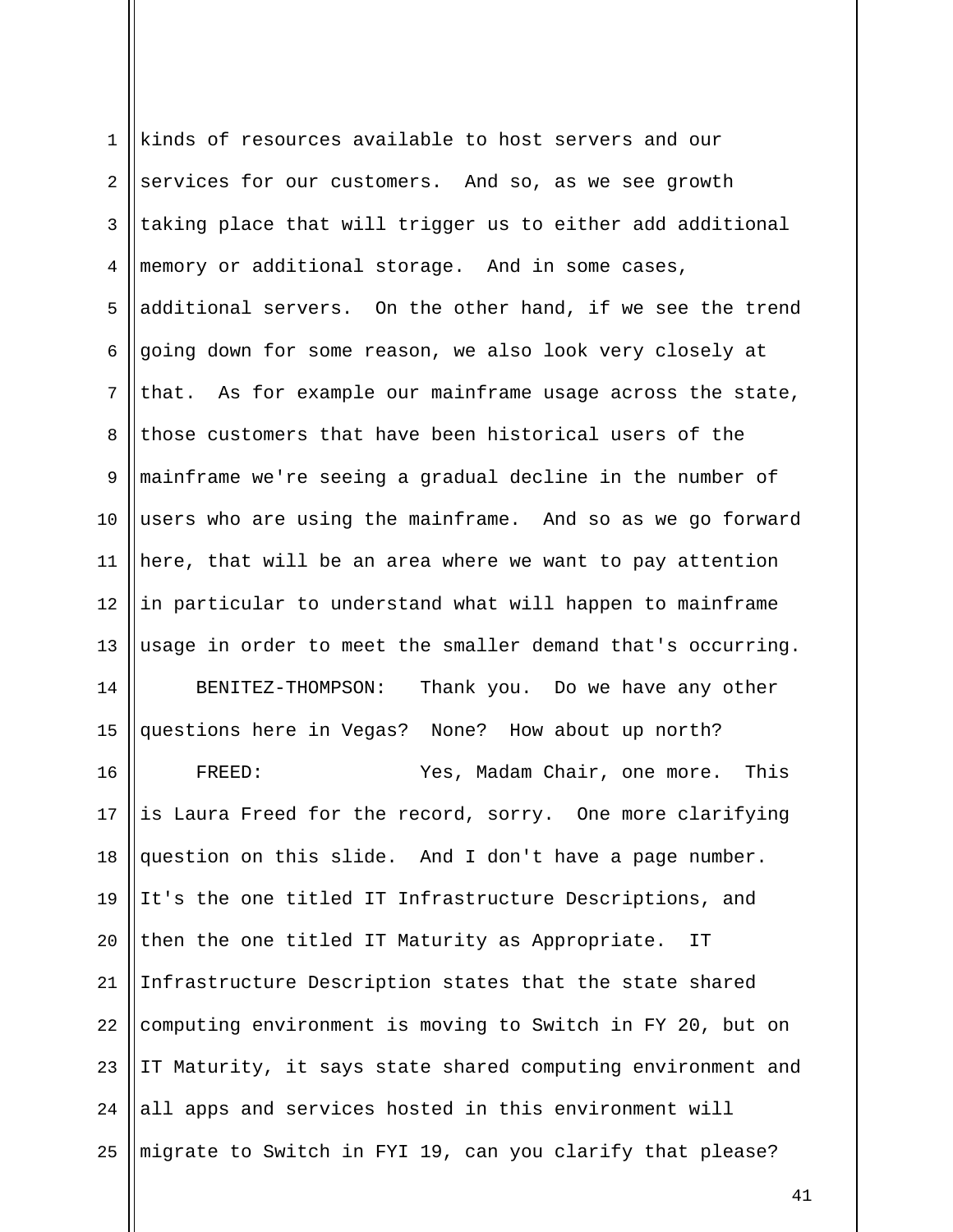1 2 3 4 5 AXTELL: Dave Axtell, for the record. These dates were part of our original presentation. And so, with the change in the -- and the lack of funding in the last legislature that's kind of a hold over. And I apologize for not correcting that.

6 7 8 9 10 11 12 13 14 15 16 17 18 19 20 21 22 23 24 25 HAAS: If I could, Dave Haas again for the record. I just want to also clarify that as Ax has expressed and will express further today that we envisioned and had the strategy in place to move through these levels of maturity, if you will, and a part of that process was to enhance the cloud and virtualization platform itself, which is the piece that didn't get funded during this last biennium. But as we move forward this coming biennium budget build, we're looking to put in an initiative to request an opportunity to see us build that out more so that we can be in a position to handle this direction of virtualized compute pool and make it available to our customers. And as Dave expressed that they would be able to self-manage their environment. So, some of the stigmatism around computing equipment is who gets ownership of managing that equipment. And it's always a little bit of a battle because on the program side, the business side, you have lots of folks who are day-to-day making sure that their programs and their applications are supporting their businesses and their constituents. And because they are so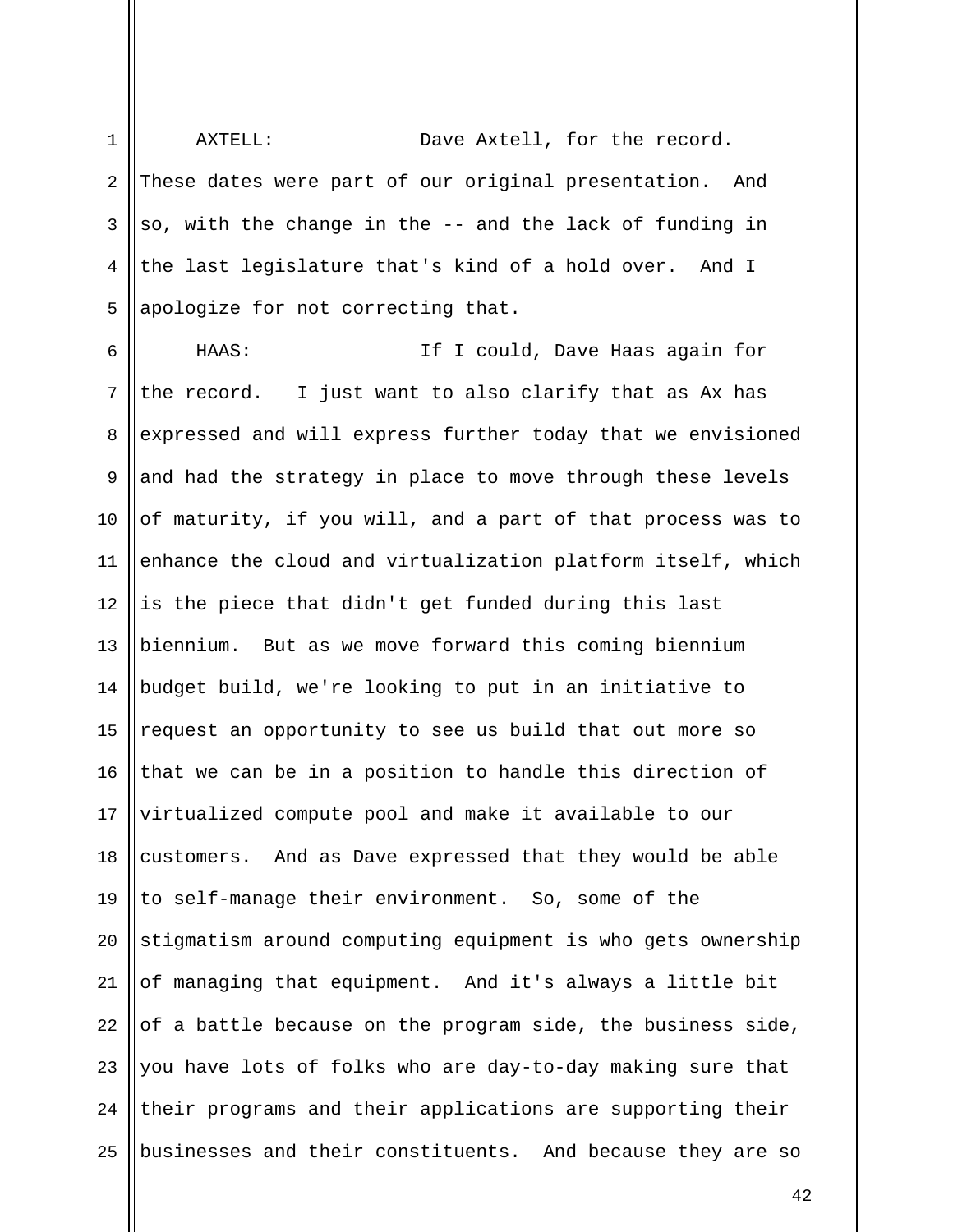1 2 3 4 5 6 7 8 9 10 11 12 13 14 15 16 17 18 19 20 21 22 23 24 25 very close to it, you know, they are apprehensive about giving up some of that control. But if we have the right kind of platform in place, the efficiencies that we'll be able to achieve is that we'll be able to provide the platform and the infrastructure for a dense compute pool, and still allow them to have the control and the ownership to be able to self-manage their environments. And so that's what we're shooting for. Thank you. BENITEZ-THOMPSON: Thank you very much gentlemen. With that we'll proceed to agenda item number eight, Governance of Public Cloud Usage, and for this I invite Mr. Axtell to see it and Tim Galluzi to join him. AXTELL: For the record, Dave Axtell. I'd like to introduce this next portion. There were some questions previously about cloud and security and where we would be going in terms of the compute platform, the Road to Unity platform. This section is our desire to address that top level tier moving from any physical system that's on premise within the state, including Switch that might be a co-location opportunity to capture information and data regarding cloud applications that would be requested. And currently the TIN process requires only those technology investments over \$50,000 to be submitted to EITS for review. The challenge of course is that there are many, many SaaS or Software as a Service applications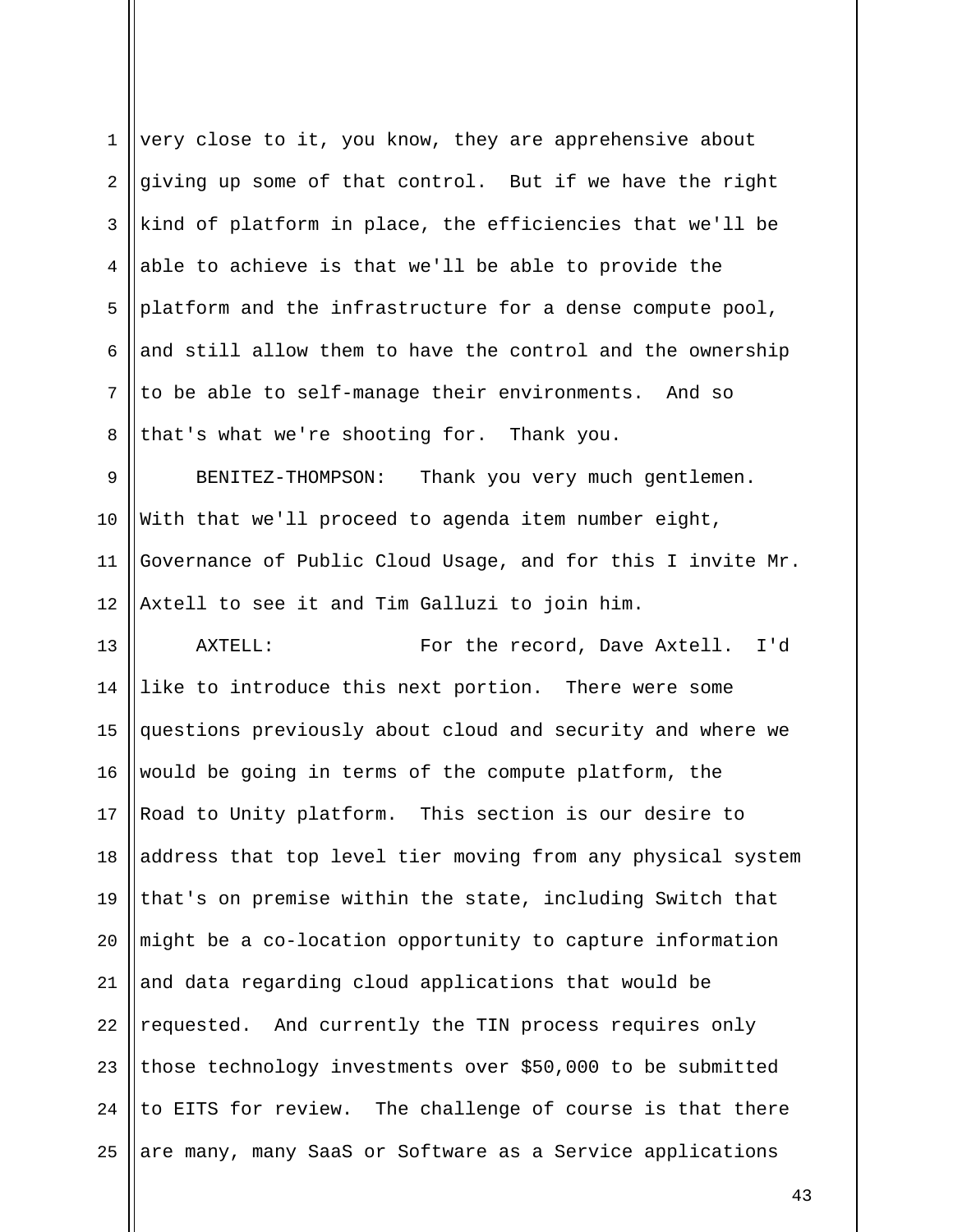| $\mathbf 1$    | that are far under that number. Sometimes even in the      |
|----------------|------------------------------------------------------------|
| $\overline{a}$ | hundreds of dollars. And there is no visibility or there   |
| 3              | is no way for each to have a broad view on what those      |
| 4              | applications are that do move to the cloud. Of course,     |
| 5              | part of the challenge there is that small systems may have |
| 6              | a small number of users. And so, we don't want to          |
| 7              | introduce bureaucratic overhead that will stifle or kill   |
| 8              | the idea. And I will let Tim Galluzi provide a demo.       |
| 9              | First though, I do want to add that this is self-reporting |
| 10             | at this stage. It's a self-reporting kind of a system so   |
| 11             | that we start to accumulate data. And a lot of what we do  |
| 12             | really relies on information and data. So, this does not   |
| 13             | require, we're not asking the CFO to get involved with the |
| 14             | completion memo or really do anything at all. We're        |
| 15             | looking at a very simple process to gather information.    |
| 16             | All right, thank you. For the<br>GALLUZI:                  |
| 17             | record, Timothy Galluzi. I work with Mr. Axtell, the       |
| 18             | Enterprise Architecture group. Like Ax was saying, we      |
| 19             | needed to find a methodology of gathering this really      |
| 20             | critical data of what all of the agencies are actually     |
| 21             | procuring and what they're doing with cloud technologies.  |
| 22             | Because there is a great volume of these investments that  |
| 23             | are going untracked due to that lower valuation point.     |
| 24             | Some of the better bits that's collecting this data will   |
| 25             | provide a better visibility for the chief information      |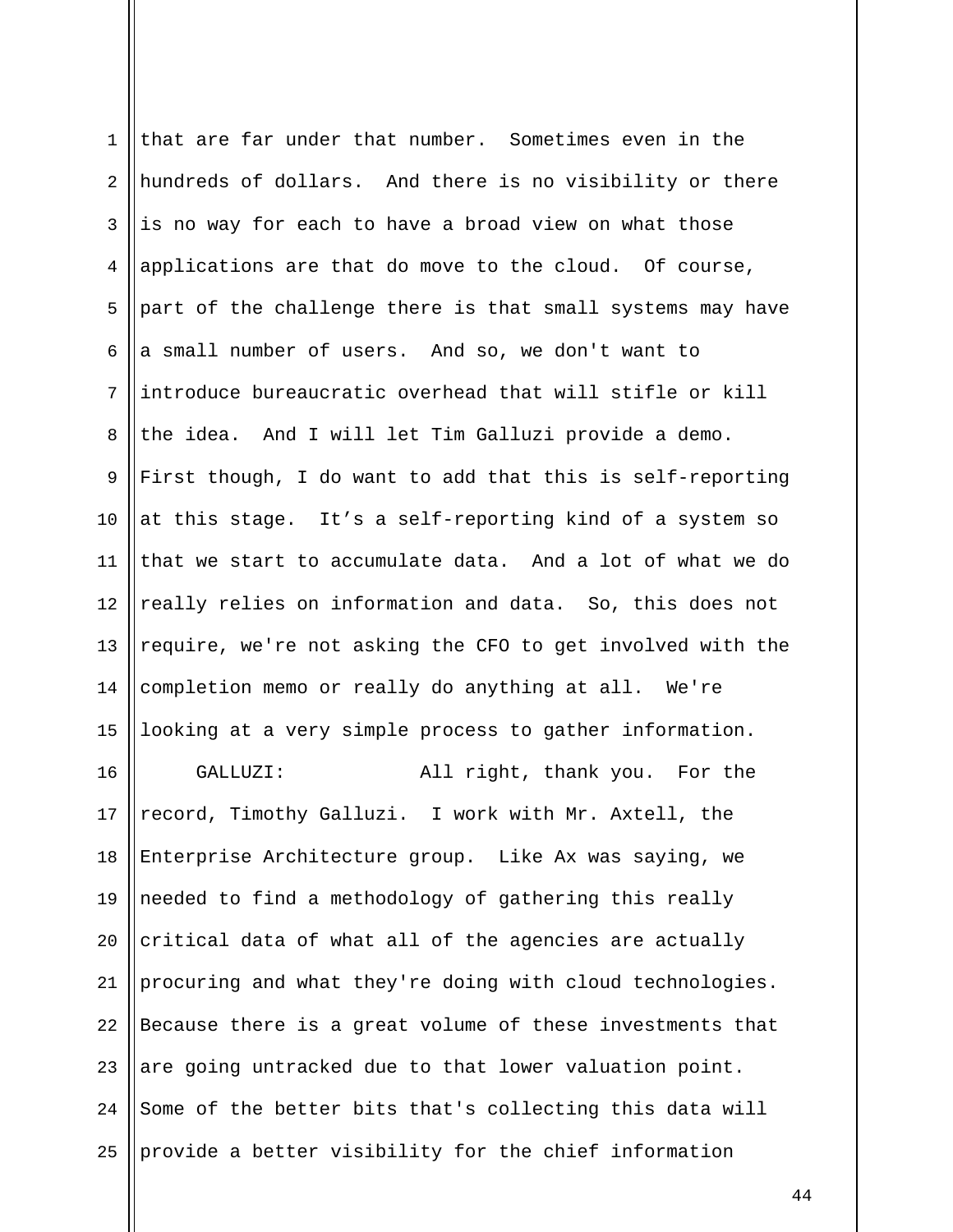1 2 3 4 5 6 7 8 9 10 11 12 13 14 15 16 17 18 19 20 21 22 23 24 25 security officer to understand what tools are being employed in the environment, what data might actually being stored up in these third-party tools to get an idea of the security level and maturity level of these third-party applications. It doesn't take too much for someone to be a Software as a Service provider. And so, we definitely want to make sure that the investments that are being made in these Software as a Service platforms that they are secure platforms and state data is not being put at risk. We also want to identify opportunities. With as many agencies as we have in the state going out and buying Software as a Service at relatively low costs there might actually be a -- well it might not actually be, but there's definitely opportunities that we can collaborate with those agencies to identify what Software as a Service tools are common across the state. And we could potentially take advantage of some economies of scale and purchasing to lower those licensing costs for agencies across the state. And oftentimes with enterprise licensing versus small business licensing, it actually unlocks some more features such as integration with active directory, and that increases the security profile as a whole. So with that, when we decided on a methodology of how we wanted to start collecting this data being a permissive methodology, we wanted to create as minimal of a burden as possible to make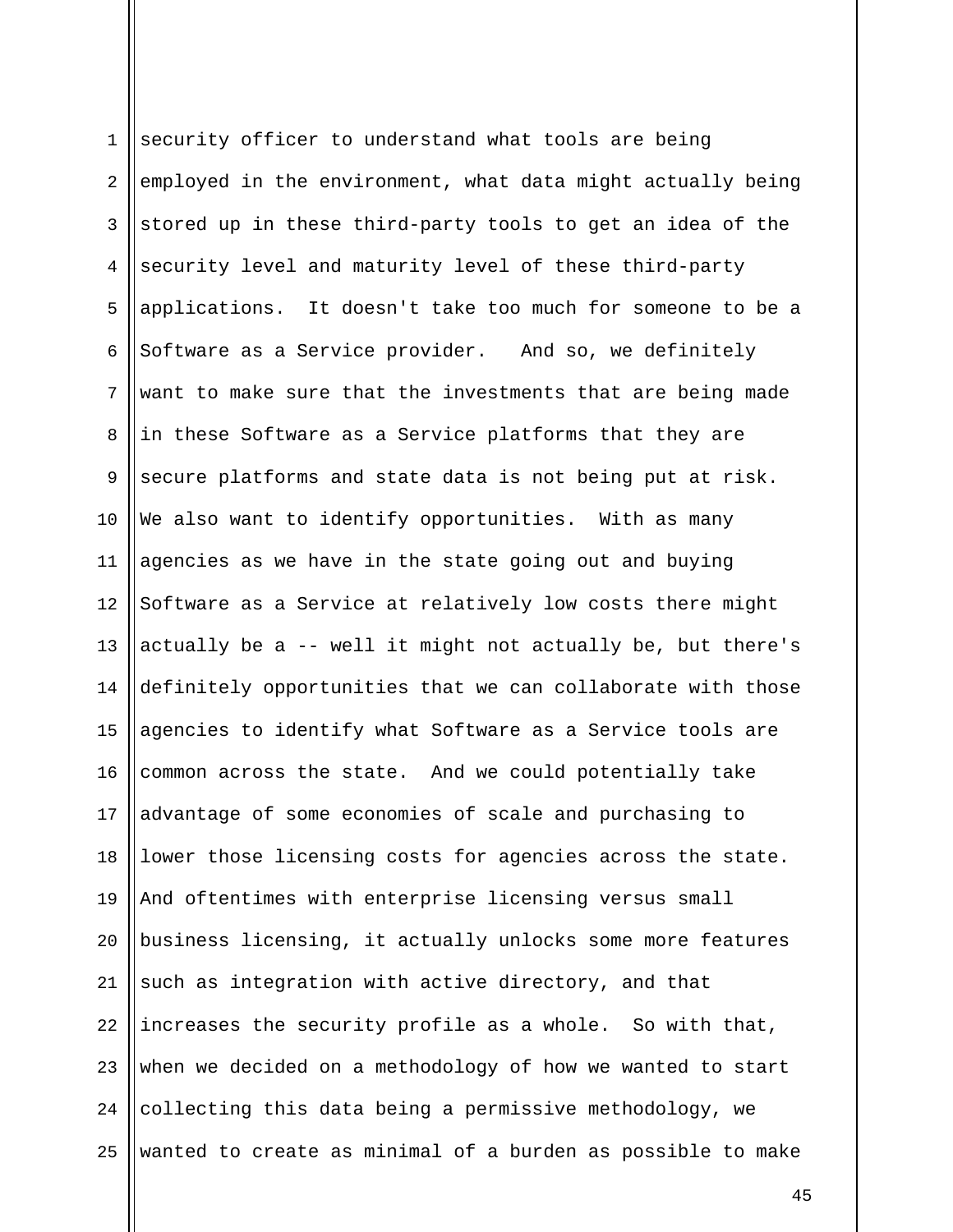| $\mathbf 1$    | it a very light lift. Our goal for this was to make it so  |
|----------------|------------------------------------------------------------|
| $\overline{a}$ | within five minutes someone can submit the required amount |
| 3              | of data that we would need to be able to identify what the |
| 4              | Software as a Service solution is, what the cloud product  |
| 5              | is, and be able to take a look at it. So with that -- all  |
| 6              | right. So within the Microsoft Office 365 Business         |
| $7\phantom{.}$ | Productivity Suite there is ample amount of tools. And one |
| 8              | of them is this platform here where I'm able to create     |
| 9              | dynamic forms and collect data and make that actual data.  |
| 10             | So while within the platform, I was able to build out this |
| 11             | form it's quick and easy. You just grab your department    |
| 12             | name, division, budget accounts, who the point of contact  |
| 13             | is, who do I need to talk to about this if there are any   |
| 14             | issues or opportunities for collaboration, if it's not an  |
| 15             | IT person, but someone else is involved with it, it might  |
| 16             | be a business leader that's actually making this purchase  |
| 17             | they have opportunity to put their contact information     |
| 18             | there. Give the investment a name. Is it Salesforce? Is    |
| 19             | it Smartsheets any of the tools? Give us a ballpark        |
| 20             | estimate amount. That could be an average. That could be   |
| 21             | an estimate. We just want to kind of understand how much   |
| 22             | is actually being spent on these things. Give us a little  |
| 23             | description of narrative. What is this tool? Is it for     |
| 24             | identity management? Is it for document storage? Is it     |
| 25             | for document conversion? Just tell us the story. Go ahead  |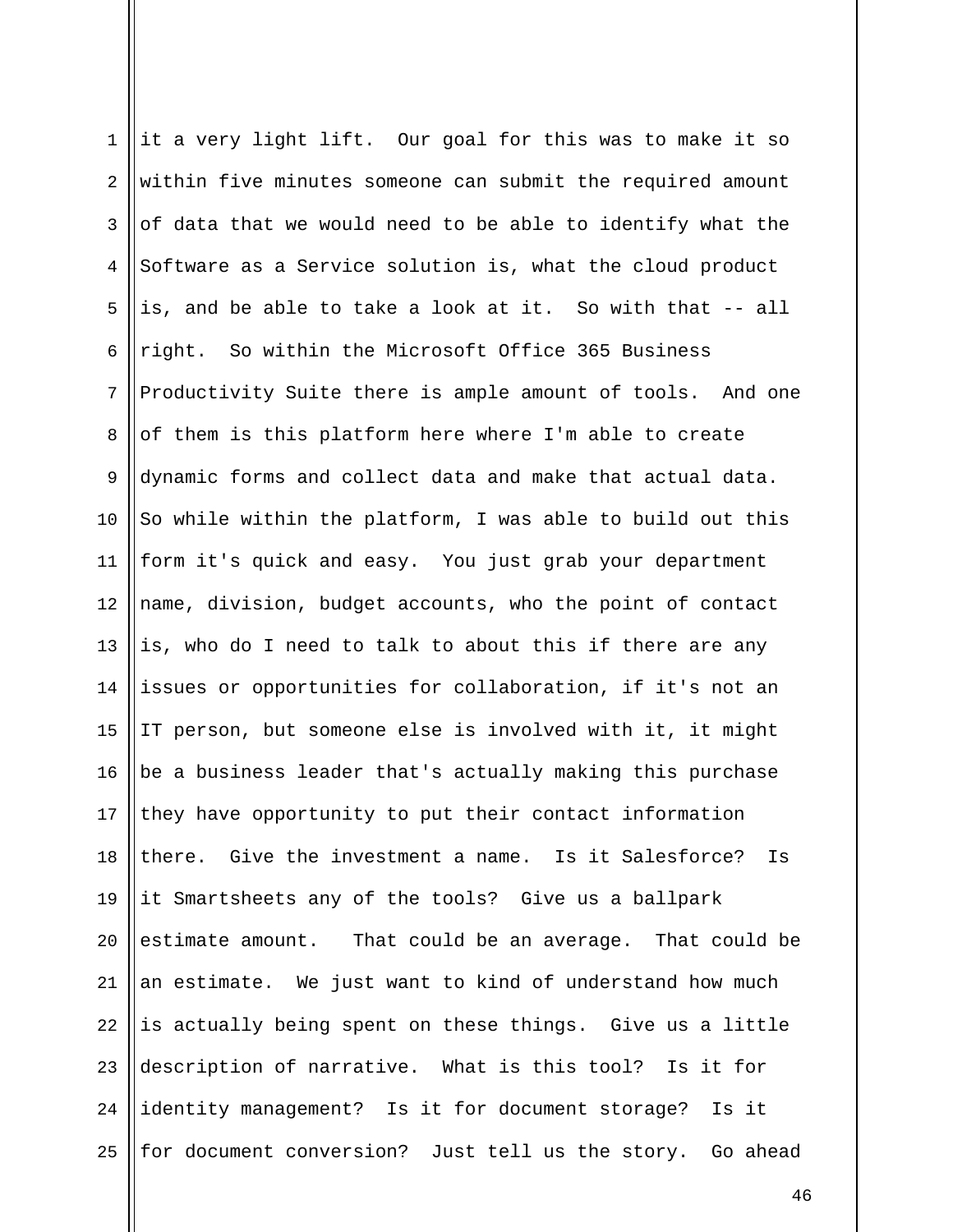| $\mathbf 1$    | and drop the vendor's website URL in there so we can do our |
|----------------|-------------------------------------------------------------|
| 2              | own research if we need to. And then we have a few          |
| $\mathbf{3}$   | security questions. Does it have state data, does it        |
| $\overline{4}$ | contain sensitive data such as HIPAA, FERPA, CJIS, PII?     |
| 5              | And then we want the agencies to identify what their idea   |
| 6              | of the security risk for this investment is. Is it low,     |
| 7              | medium, high? And then we also give them the opportunity    |
| 8              | if they want to be contacted by the Office of Information   |
| $\overline{9}$ | Security to conduct a pre and post implementation interview |
| 10             | we give them a flag for that. And so after they input that  |
| 11             | information, they just hit submit. They get a thank you     |
| 12             | screen saying, Hey, thanks for dropping that notification   |
| 13             | for us and a contact email if they have any questions about |
| 14             | the process. And so really we're trying to go as minimally  |
| 15             | invasive as possible on this to lower the burden. Because   |
| 16             | like Ax said, it's a request for information, there's no    |
| 17             | real mandate or anything like that. But it will, if we are  |
| 18             | able to get this information it'll help with decision-      |
| 19             | making process and open up opportunities for collaborations |
| 20             | security. So that's the Cloud Investment Notification app.  |
| 21             | So if anybody has any questions on that, I'll entertain     |
| 22             | those now. All right.                                       |
|                |                                                             |

23  $\parallel$ 24 Where on the rollout schedule are we with this application? SRINIVAS: Ms. Srinivas for the record.

25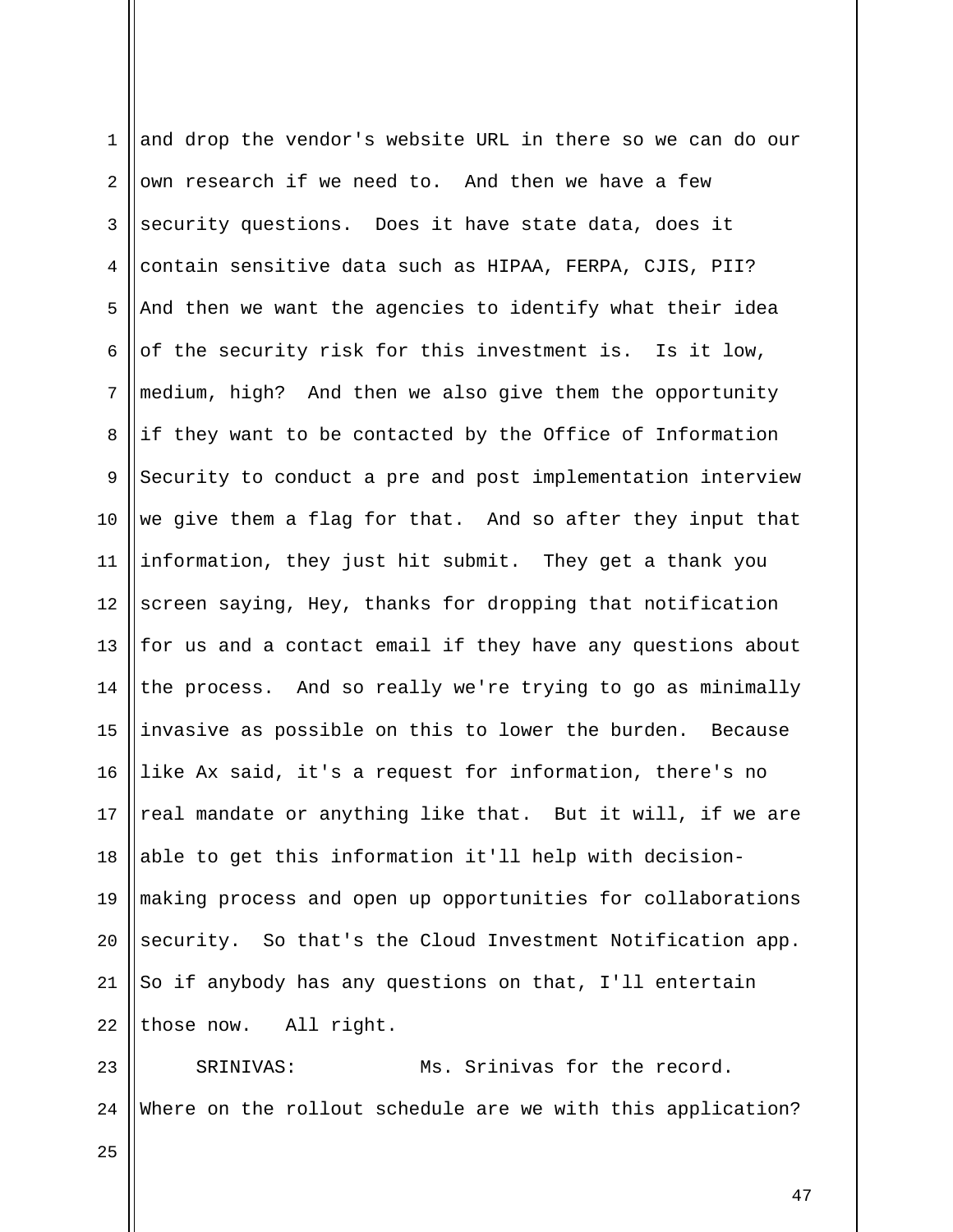1 2 Is that live? How long has it been around? What's the usage?

3 4 5 GALLUZI: This is still in development. And, I think we're looking at rolling this out internally within the next couple months.

6 7 8 9 10 11 12 13 14 15 16 17 SRINIVAS: Thank you. FREED: This is Laura Freed. BENITEZ-THOMPSON: Any other questions? FREED: Yes, Madam Chair. This is Laura Freed for the record. So, uh, rollout in the next couple of months is rather concurrent with the beginning of the budget process. Has the Governor's finance office been alerted to this, and what if any relationship to the TIN process or a TIN process education might there be? AXTELL: Dave Axtell for the record. We have presented this as a part of an addition to SAM. FREED: Okay.

18 19 20 21 22 23 24 25 AXTELL: We have not put instructions in the budget manual, or suggested instructions in the budget manual. Given that we're not asking for any additional authority or any stick, so to speak, in filling this out, this is really self-reporting now. And we anticipate it would go that way for some time. So if people look at it, they ignore it, obviously we're not going to be thrilled, but we don't have, I don't feel this is right time for us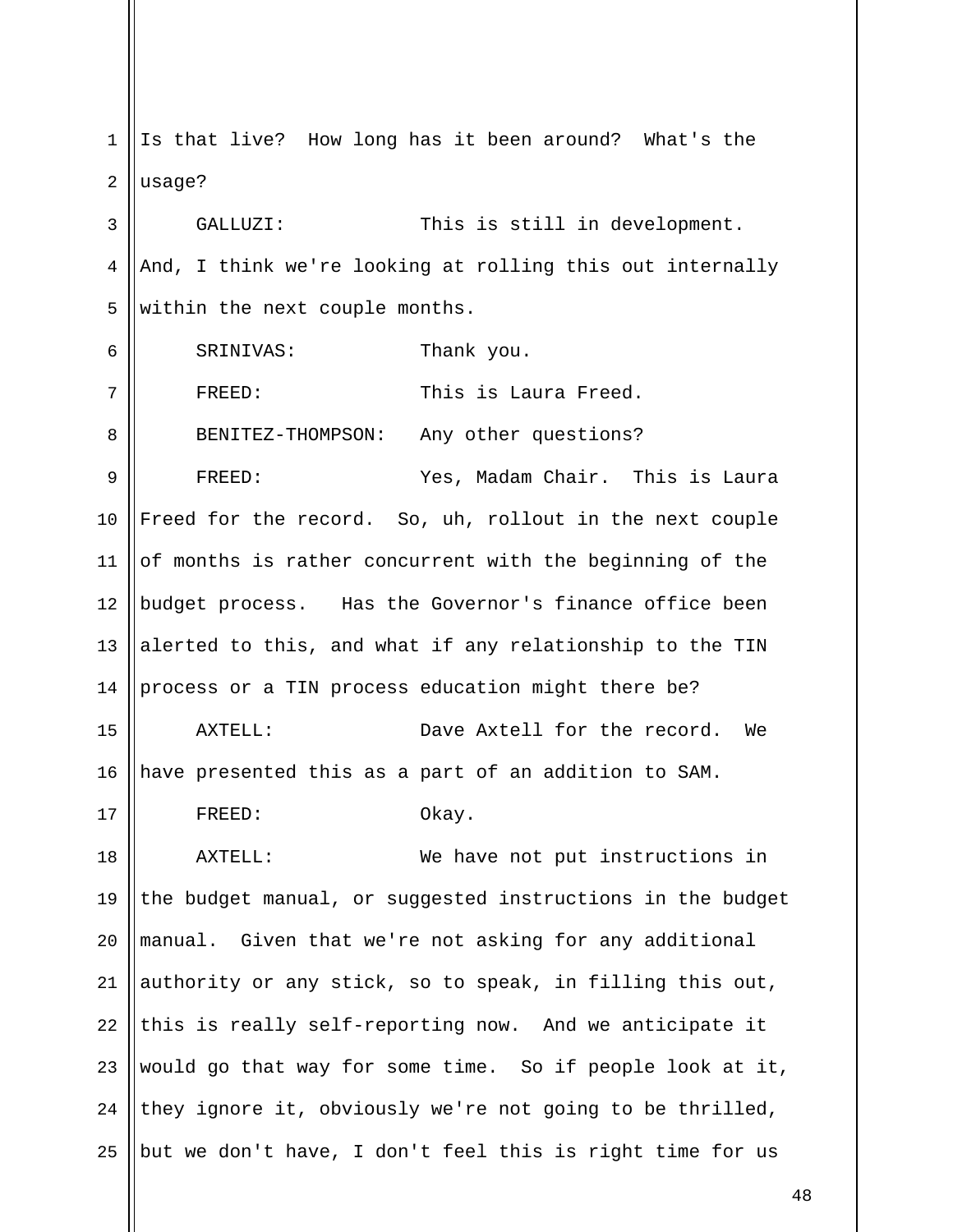1 2 3 4 5 to try to create a prescriptive system for this biennium. I think if we do not get traction during this upcoming biennium we will take another step. But again, I don't want to make this prescriptive because I'd like people to understand why there's value in this.

6 7 8 9 10 11 12 13 14 FREED: Thank you. FISHER: For the record Steve Fisher. It might be helpful, I think every year you guys have a TIN training process, perhaps you could at least bring this up during your TIN training process to at least notify the different agencies that this is available, and yes it's not prescriptive, but from a collaboration perspective, it'd be great if your agency were to submit something through this process. It's a suggestion for the record.

15 16 17 GALLUZI: For the record, Tim Galluzi. Absolutely, we're working right now to build out the training and this will definitely have a bullet point.

18 19 20 21 22 23 BETTS: Madam Chair, I have a question. This is Craig Betts for the record. I think this is a great process for the TIN and getting and going forward. Is there a plan, since this is about building governance, is there plans to gather the data for existing cloud solutions?

24 25 AXTELL: Dave Axtell for the record. We have discussed that and feel that there's many very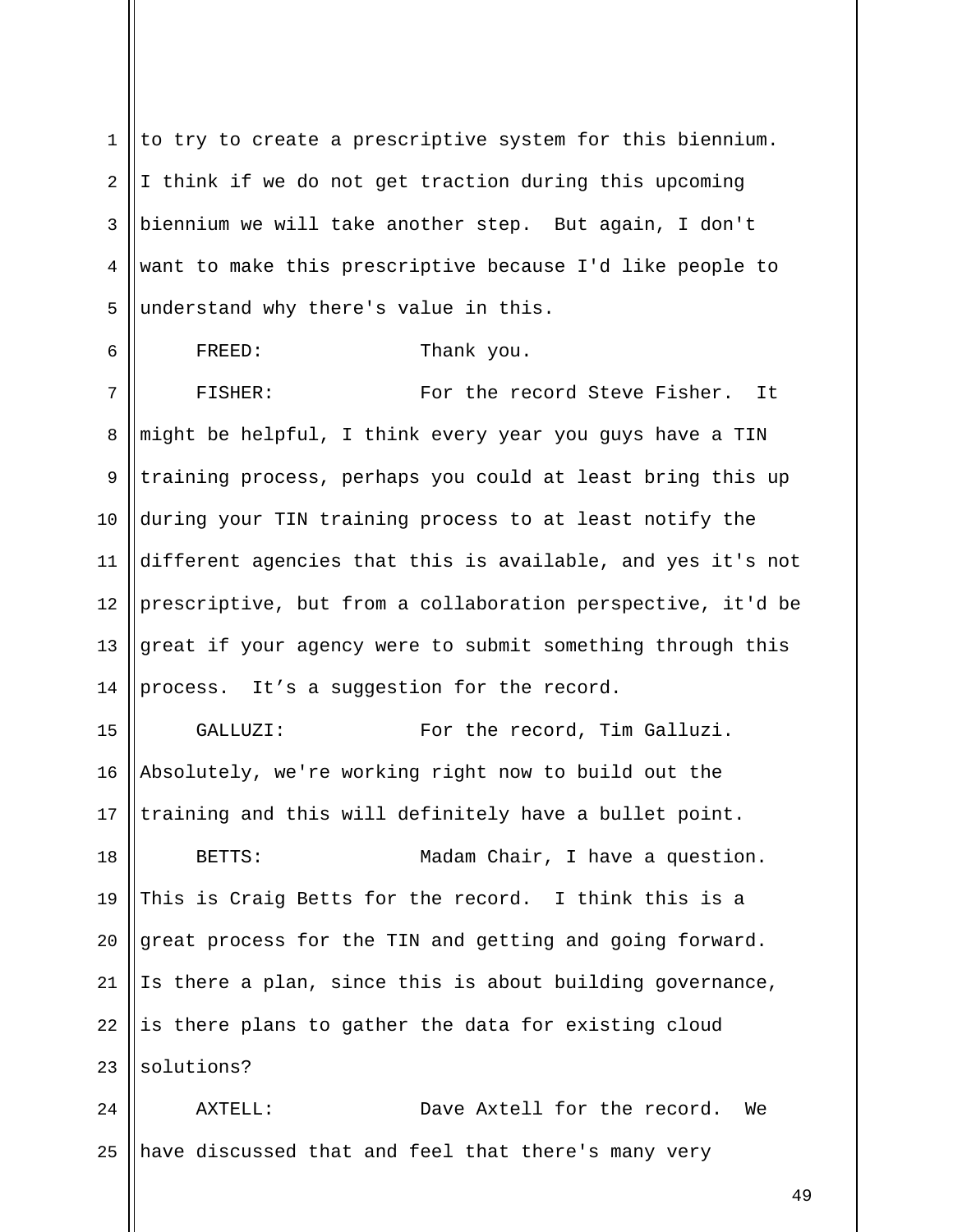1 2 3 4 5 6 7 8 9 compelling reasons why we should do that. One of the nice things is that the TIN data that we have been collecting electronically over the last two years is available for us. And so I see no reason why we won't be moving forward in that direction. We don't have firm plans in terms of a schedule, but part of what we're doing even with the existing TIN process is to see how we can modernize it and capture data in a fashion that allows us an easier access, an actionable plan for that data. So the answer is yes.

10 11 12 13 14 BENITEZ-THOMPSON: All right. Thank you very much, gentlemen. If there's no other questions we should move on to agenda item number nine, the EITS Project Portfolio. I believe it's the same two gentlemen presenting, so please take it away.

15 16 17 18 19 20 21 22 23 24 25 AXTELL: Thank you, Madam Chair. Dave Axtell for the record. The EITS Portfolio we have provided this or presented this in the past and we have been collecting data. The data collection process is proving to be a little more slow than I had hoped, but we are making progress. The upcoming budget to build process also is going to feed into this. So I expect that the amount of data we collect is going to be accelerating very shortly. The other aspect of this is that the mechanism we were using to collect data is, while it's collaborative, it's still in a non-database or data capturing format. It was a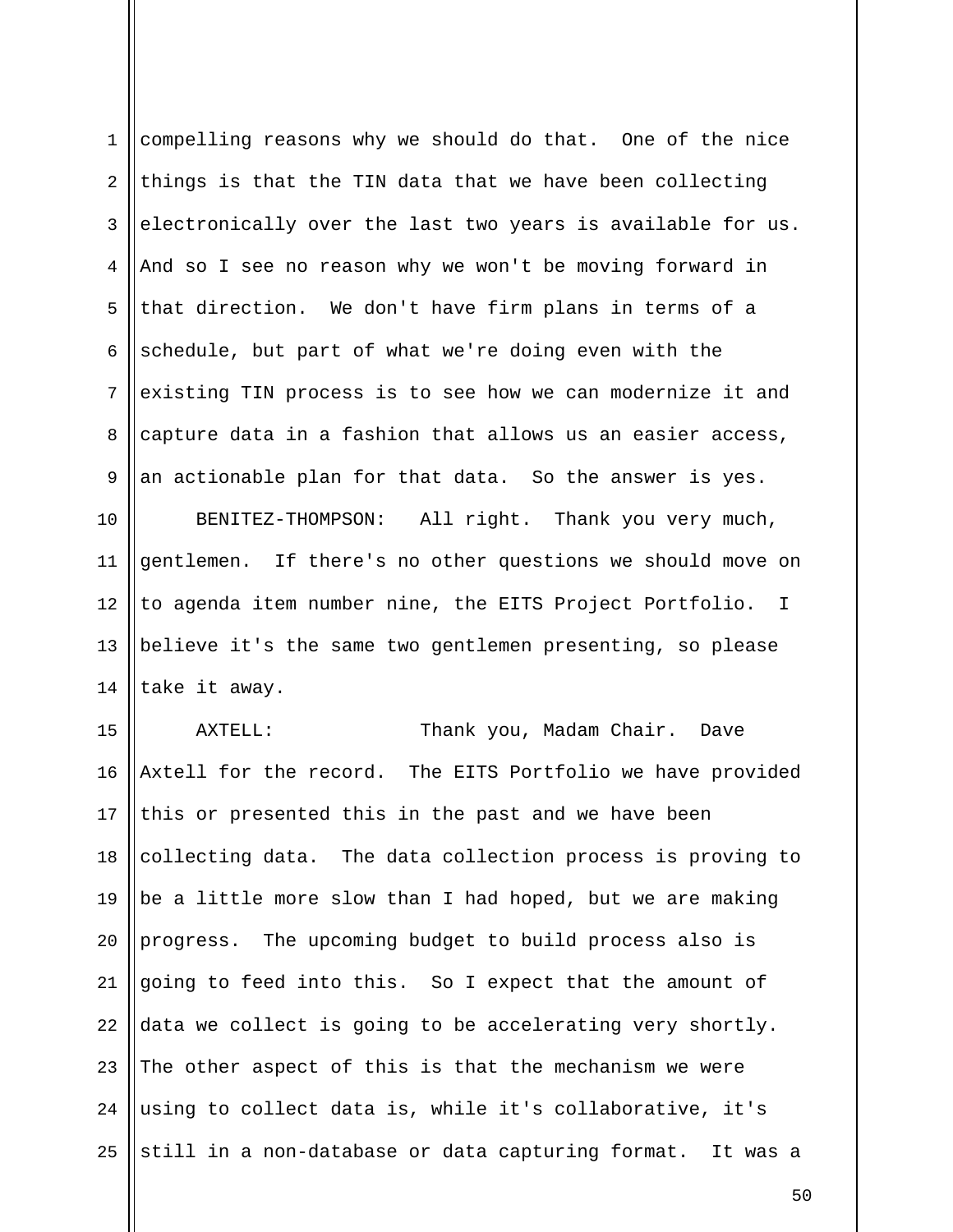| $\mathbf 1$    | Word document that we started with. And it is now growing   |
|----------------|-------------------------------------------------------------|
| 2              | to the point where we need to migrate off that and create a |
| 3              | tool very similar to the one you just saw with the cloud    |
| 4              | investment notifications. So we're looking at doing that,   |
| 5              | which will give us an ability to take that data a little    |
| 6              | more easily in a compute fashion rather than parsing stuff  |
| $7\phantom{.}$ | through Word documents. So we're working on that and I      |
| 8              | expect that we'll have something like that probably before  |
| $\mathsf 9$    | the next ITAB meeting. In addition to that, we're adding    |
| 10             | a consequences of failure field to the portfolio, so that   |
| 11             | not only does it include what our operations and our        |
| 12             | projects are and the end constituent benefit though, it     |
| 13             | goes through other departments most of the time, we're      |
| 14             | trying to identify the consequences of either the portfolio |
| 15             | item having a problem or failing or trying to just identify |
| 16             | the magnitude of benefit that the portfolio item, whether   |
| 17             | it's a city - state operation or a new project will         |
| 18             | provide. And so I think that's also going to give us a      |
| 19             | better measurement of value as we move forward. I would     |
| 20             | like to hand the mic over, so to speak to Tim Galluzi so    |
| 21             | that he can provide an example of the third level in our    |
| 22             | tier. We have a strategy, our second tier is the portfolio  |
| 23             | which you've seen, and we have a third tier, which is the   |
| 24             | playbook. The playbook tier consists of workflows and       |
| 25             | processes that either individuals or teams perform in order |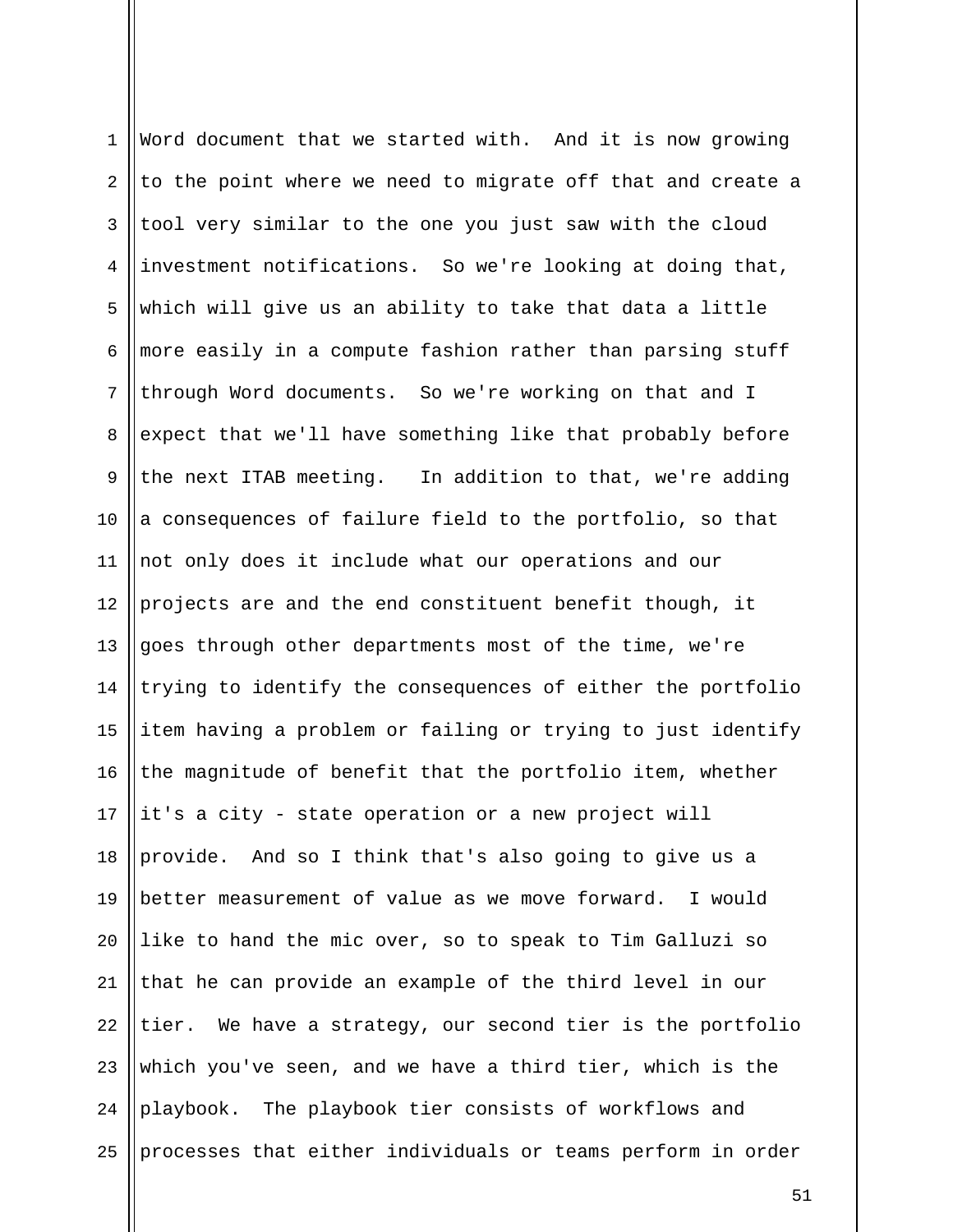1 2 3 4 5 6 7 to achieve some business outcome. And this playbook has not been launched. We're still putting this together, but I consider this one of the key elements in identifying how we are going to accomplish the strategy and also be able to show how we do what we do. And so it's the third tier in our strategy for execution, but it's still quite important. And Tim will go through a demo of this mechanism.

8 9 10 11 12 13 14 15 16 17 18 19 20 21 22 23 24 25 GALLUZI: Once again, Tim Galluzi for the record. Thanks Ax. Like Ax was saying, this is the third tier. So this, think of this as more of like the technical and tactical tier. This is the work that is actually being conducted within the organization. The non-project work that's being conducted within the organization. And Madam Chair, you yourself mentioned that you would like a little bit more visibility at what the operations look like within the organization. And this is going to be one of those tools that will allow us a little bit deeper look, a little bit better insight onto what actually goes into keeping the lights on. And so with the playbook management app, it will allow us, for that critical collection of playbook information to truly get an understanding of the nonproject work playbook items fulfill the technical tier of the overall strategy. The foundation of how we do our work and what that work is. Some of the things that the playbook is going to answer is how we do what we do, what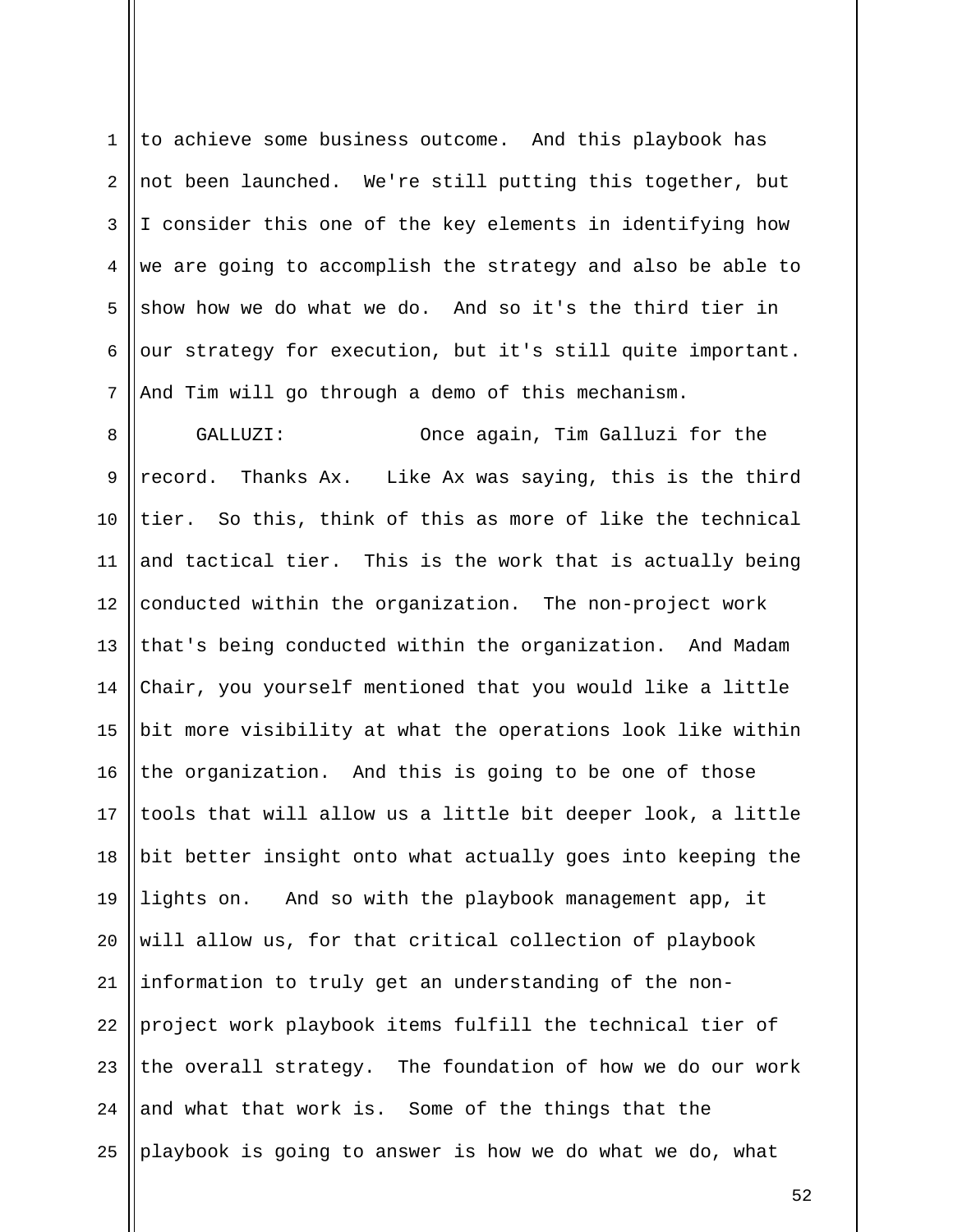1 2 3 4 5 6 7 8 9 10 11 12 13 14 15 16 17 18 19 20 21 22 23 24 25 are the steps, what does the workflow look like, and what are the inputs and outcomes. So within the playbook app once again, this is built on the Office 365 Business Productivity Suites within Power Apps. And so this is a low code system. So it doesn't take an incredible amount of development time. But it does bring up the maturity level a bit more from the shared Word document or Excel spreadsheet that floats around. So within this application the subject matter experts or the technical leads within their groups will just be able to come in here and identify all of the playbook items that they have in their groups. There's an ability to add new playbook items, simple information we want to know, like what budget code are responsible for this item, what's the unit name, what's the process name. We want a little bit of information on what the process driver is. What kicks off this process? Is it a outage? Is it a help desk ticket? Is it telephone call? Is it an annual or semi-annual task that just has to happen? What are the required inputs? What does operations need to know in order to successfully complete this task? What did we get out of the task? What is the completed product? And we provide an opportunity to submit any attachments documents that help support it. Such as like a Vizio workflow or anything like that so we get a better picture of how that work actually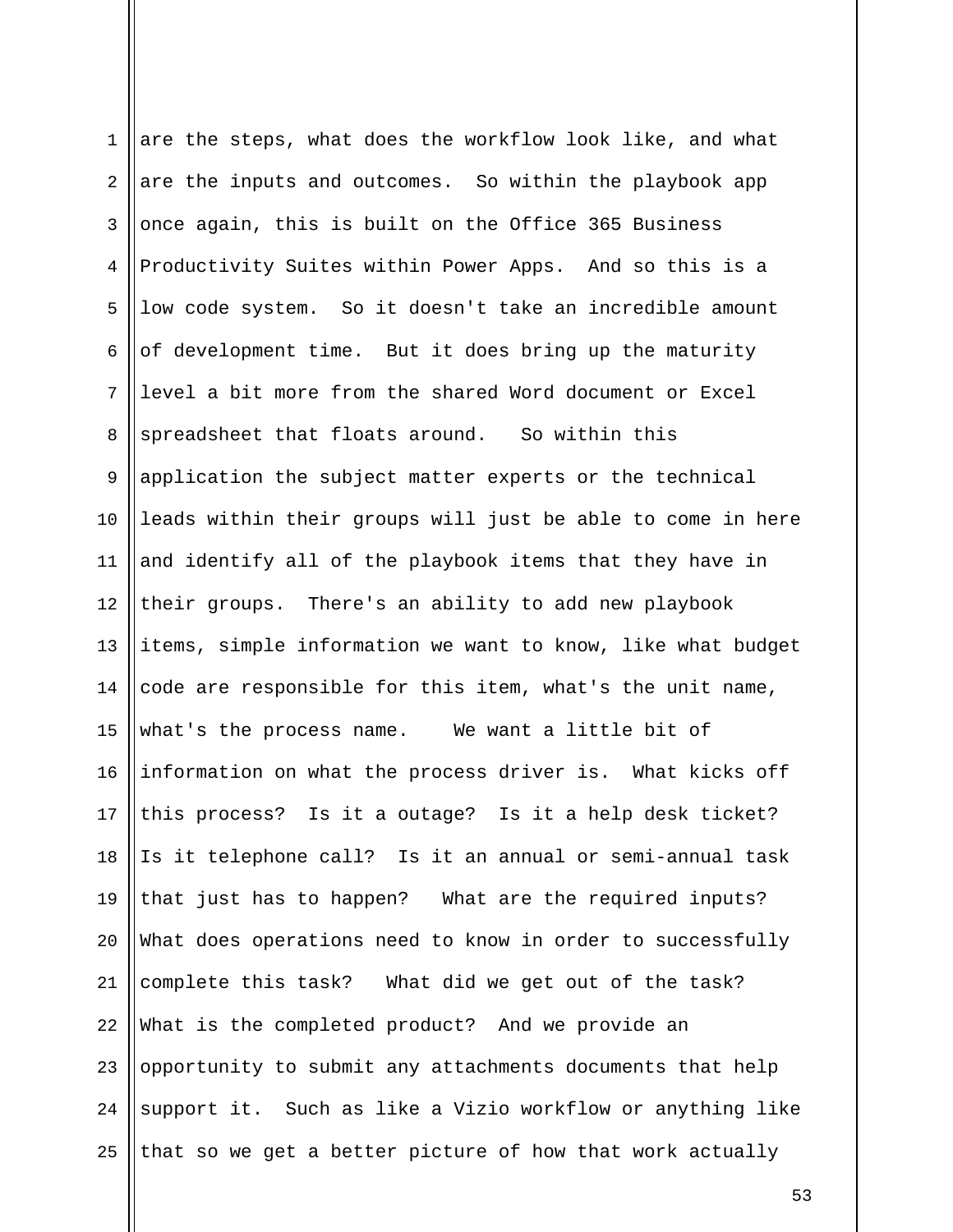| $\mathbf 1$ | flows through the organization. So after submittal a        |
|-------------|-------------------------------------------------------------|
| 2           | completed item would look something like this, where you    |
| 3           | have all of the details. And like I said, this is           |
| 4           | relatively, it should be relatively short. What is the      |
| 5           | actual work item that's being accomplished and what goes    |
| 6           | into it? And then the workflow gives a bit of a graphical   |
| 7           | representation of how that work will flow through the       |
| 8           | organization. And this data model is one that we'll         |
| 9           | probably end up continuing on with the portfolio, which is  |
| 10          | that next middle tier of that pyramid that Ax was           |
| 11          | describing. So with that, I will stand for any questions    |
| 12          | on the playbook and playbook app.                           |
| 13          | Ms. Srinivas for the record.<br>SRINIVAS:<br>How            |
| 14          | do we end the search this suite of applications or          |
| 15          | playbooks as you call them being used?                      |
| 16          | Tim Galluzi for the record. I<br>GALLUZI:                   |
| 17          | think first and foremost, it's really identifying what is   |
| 18          | the quantity of work we're doing as an organization.<br>And |
| 19          | to look for any ways that we can maybe add technology to    |
| 20          | help speed up that work. Maybe add some automation to make  |
| 21          | a better user experience with the customer that's actually  |
| 22          | submitting requests for service or other operational tasks. |
| 23          | If there's opportunities to add automation for              |
| 24          | communications, that's kind of stuff that we should be able |
|             |                                                             |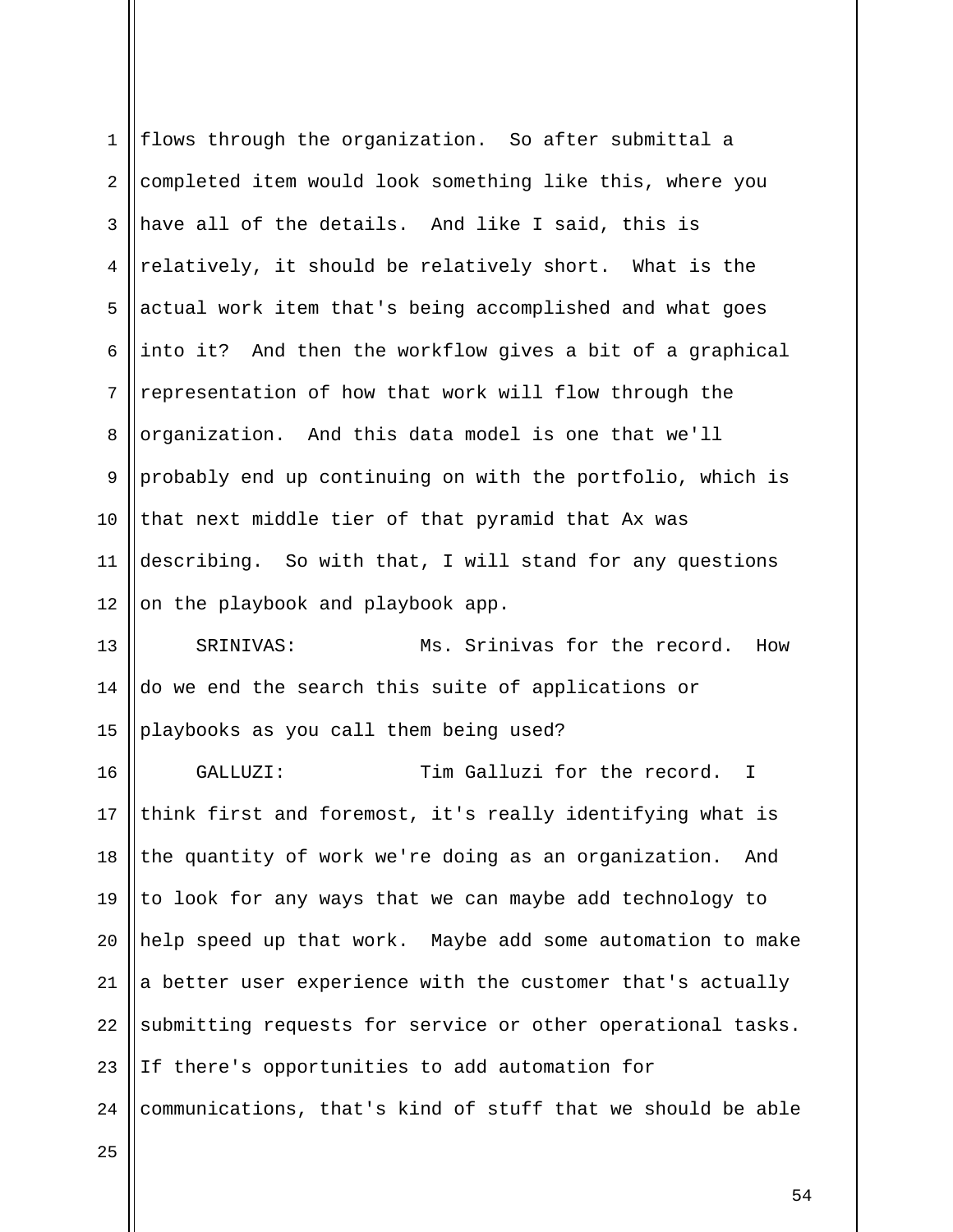1 2 to identify with the items that are coming in from the playbook.

3 4 5 6 7 8 9 10 11 12 13 14 15 16 17 18 19 20 21 22 23 24 25 AXTELL: This is Dave Axtell for the record. Additionally we see these as opportunities to educate all across the board within the state what EITS does. I think often people are siloed in their own particular department or program, and don't really have a full appreciation of how much technology is relied upon to do every day work. And I think this effort will provide us in addition to allowing us to look at the efficiencies and provide us with management data. It'll provide us an opportunity to advertise if you will, or market what we actually do in the technology realm. And I think that that's going to be helpful for everybody across the board, because I believe in this state, we have unfortunately, a pretty big technology debt that is never seen by the constituent or by frankly, most of the business people involved with their programs because we tend to do an awful lot behind the scenes and just kind of quote, unquote, make things happen. So this, I think will bring an appreciation, which I think is very helpful to us making our case for particular investments or how we particularly perhaps want to change workflows and processes. And there's another aspect, which I know doesn't get a lot of talk, but this also would be very helpful internally to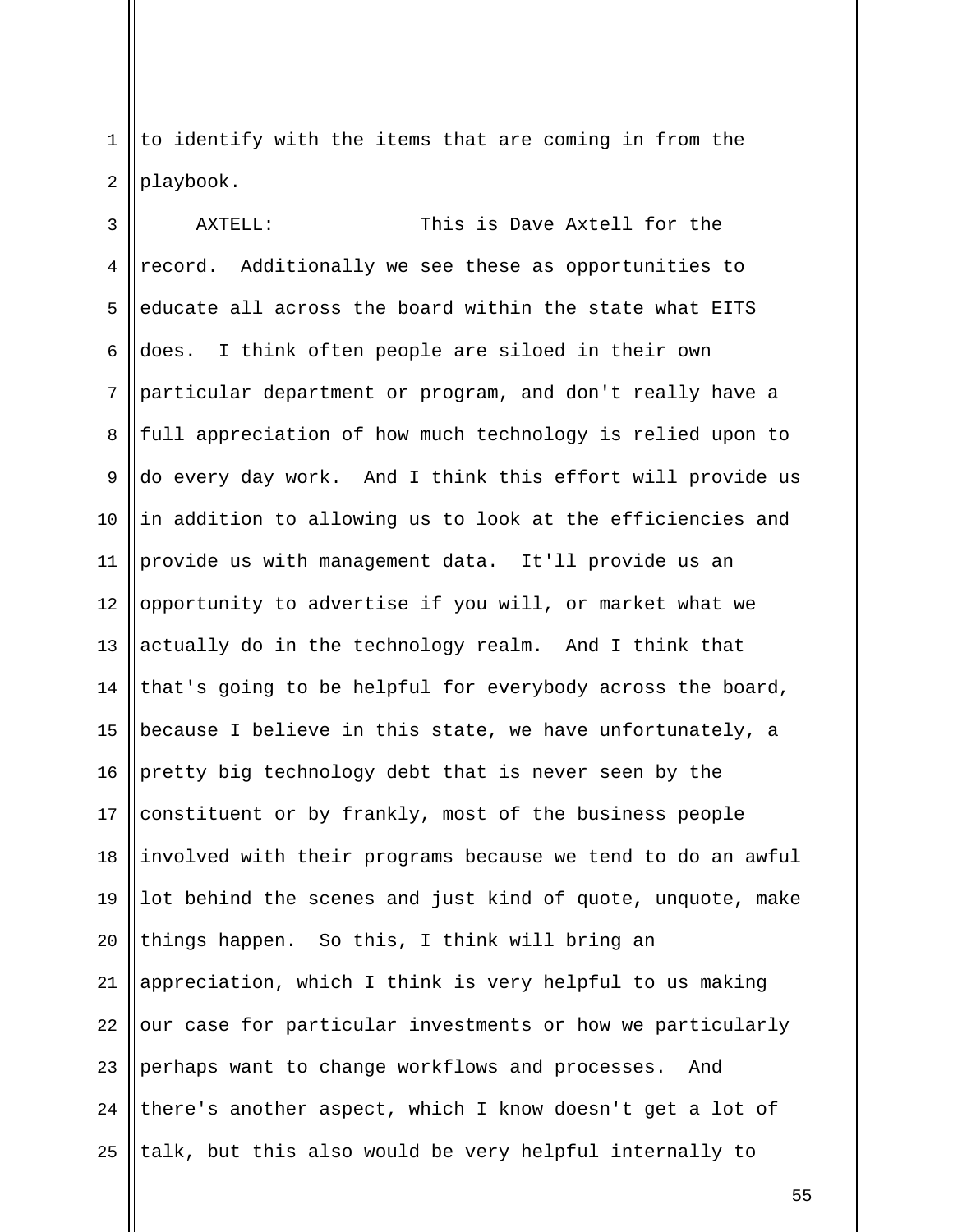1 2 3 4 5 6 7 8 9 10 11 provide people who do the work a better appreciation of how they fit in with the big ecosystem of, which is the state, and in developing services to the citizens themselves, their next door neighbor or whatever. This is going to be something that reinforces that, how, what they do actually does affect people in the state. And I think though internally, this will be a great opportunity to build morale and to build connectivity between constituents and state employees, at least within EITS. So I see that as a secondary, but still a beneficial aspect of this set of tools.

12 13 14 15 16 17 18 19 BENITEZ-THOMPSON: Did we have any other questions? All right. That's pretty silent. Thank you both for sharing all of the work that EITS has been up to. With that if it's okay, we'll switch over to agenda item number 10, Americans with Disabilities Act, ADA, National Federation of the Blind update. And this item is for possible action. I invite Ms. Linda DeSantis to come and share her update.

20 21 22 23 24 25 DESANTIS: Good afternoon. It's Linda DeSantis for the record, the manager of the web group. Just want to give a brief update on ADA and some of the things that have happened since the last meeting. We have selected an onboarded, our project officer three and two public interns. The interns actually started the end of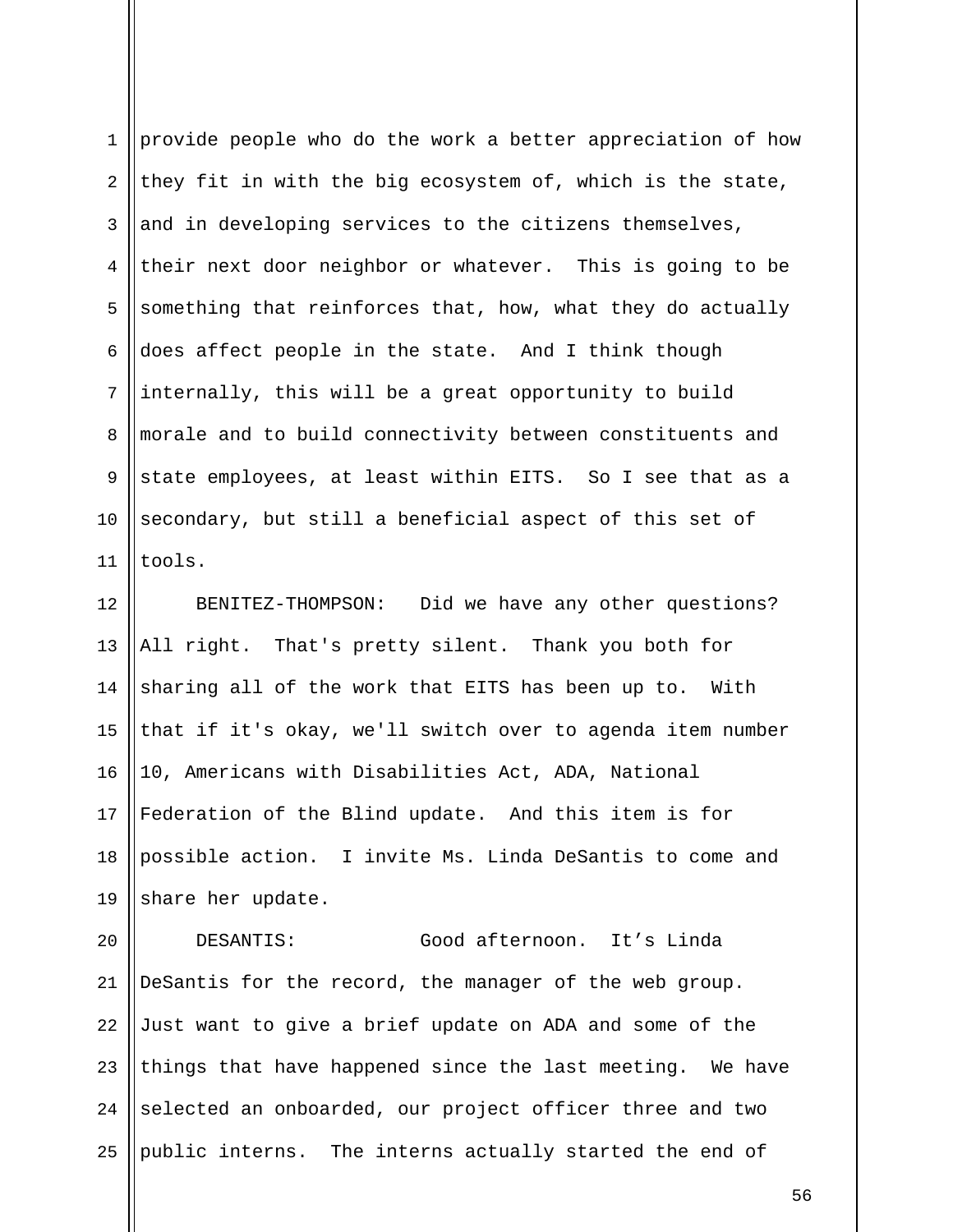| $\mathbf 1$    | December and our project officer three started on the 13th  |
|----------------|-------------------------------------------------------------|
| 2              | of this month. Diane Sorts is the person that we've hired.  |
| 3              | And she's currently acclimating to her new position. She's  |
| 4              | also continuing to work with DWSS very close to being       |
| 5              | compliant. Tremendous efforts been made and we certainly    |
| 6              | don't want to stop that from happening. So she's just, you  |
| $7\phantom{.}$ | know, continuing on along with some of the other duties     |
| 8              | that she's doing. We have, there was a problem with the     |
| $\mathsf 9$    | system doing deletes from Ektron, our content management    |
| 10             | system. We spent last Wednesday going over everything       |
| 11             | doing more deletes again. It seems like we've been able to  |
| 12             | resolve or identify some of the issues. And we're           |
| 13             | currently verifying, but quite a few of those deletes have  |
| 14             | been done. We have another 60 of them that we are doing     |
| 15             | right now, and we're just -- as we're going along, we're    |
| 16             | just making sure that the fixes that we've identified are   |
| 17             | all of the issues that we're having. So, that's moving      |
| 18             | forward. I was just notified today that the Eligibility     |
| 19             | and Payments Manual, which is the most accessed manual, and |
| 20             | it's huge on the DWSS website is on track to be remediated  |
| 21             | the second week of February. There's also a pilot to        |
| 22             | create, we talked about the possibility of a consolidated   |
| 23             | instead of a page with pieces of it, to be able to          |
| 24             | consolidate the entire manual and bookmark it accordingly.  |
| 25             | So we've got somebody working on that tomorrow just to --   |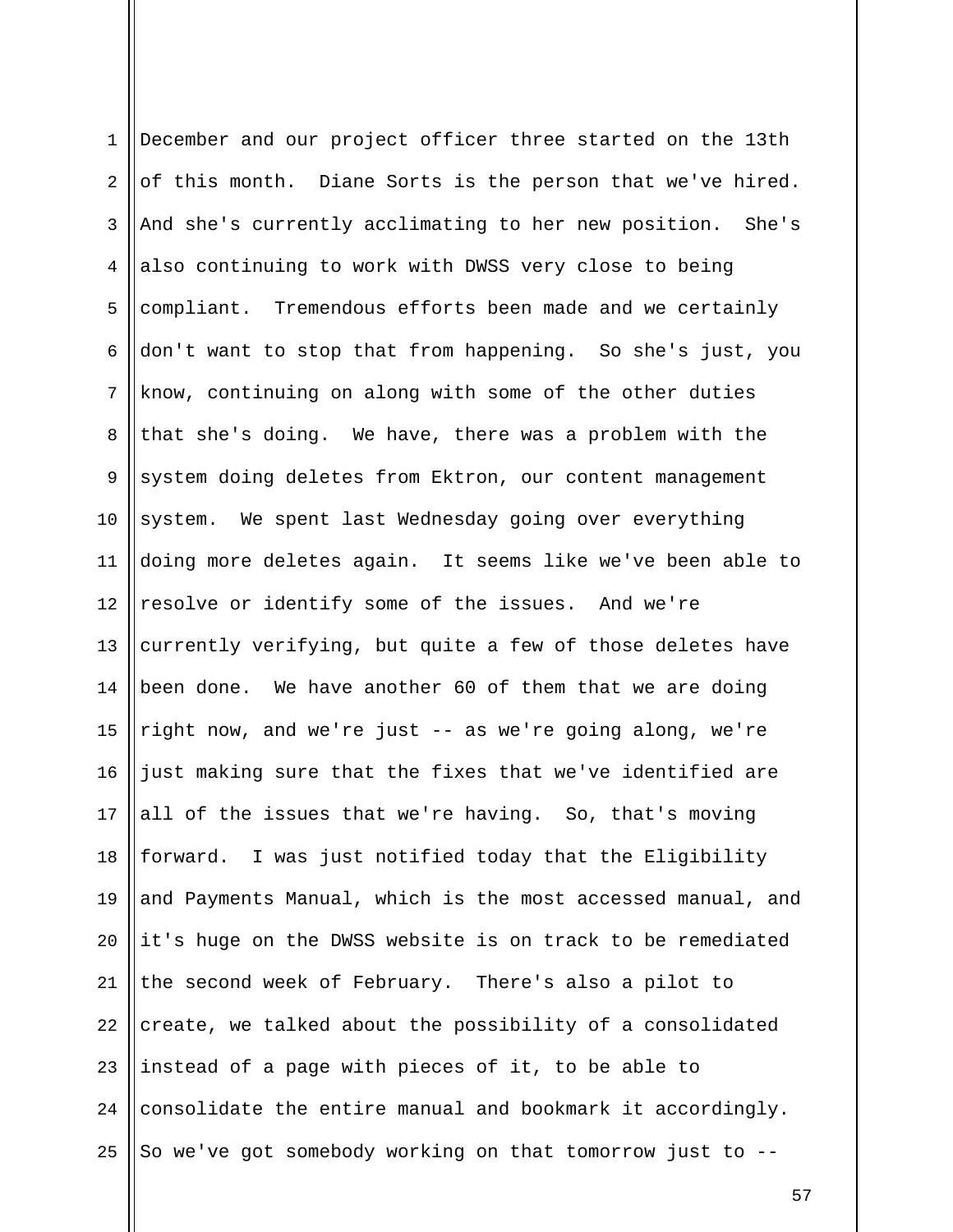| $\mathbf 1$ | and what we basically doing is we're not doing it, we're    |
|-------------|-------------------------------------------------------------|
| 2           | training everybody how to do it so that they can teach      |
| 3           | everybody. And that's what we try to do. And we're also,    |
| 4           | what we're planning on doing is leaving the individual      |
| 5           | pieces of it on the website page, but also putting a link   |
| 6           | on the top of the manual that depending on which way you    |
| 7           | want to go, you can do it either way. So we thought that    |
| 8           | was a good way to approach it. The two public interns,      |
| $\mathsf 9$ | Christian Martin and Martinez, I'm sorry, and Sarah         |
| 10          | Ellington again, they've started at the end of December.    |
| 11          | We put them through two weeks of training from how we       |
| 12          | build a document in ADA correctly using Linda.com to Excel. |
| 13          | We have an ADA e-learning project we have online in the     |
| 14          | state system. We have many webinars. We have the site       |
| 15          | improve program, which has 24 additional training actual    |
| 16          | online webinars. And yet they actually could get a          |
| 17          | certification from that also. So it's something that        |
| 18          | we've, this is the third and fourth public intern that      |
| 19          | we've had in the last two and a half years. And the first   |
| 20          | person is now part of our staff. And he was absolutely the  |
| 21          | first. He kind of went through this program or what we      |
| 22          | thought was a good program. He became so good at it after   |
| 23          | six, seven weeks that it was like, hold on, let's start     |
| 24          | writing everything down. And that's how we got our          |
| 25          | documents. That's how we started our training. That's how   |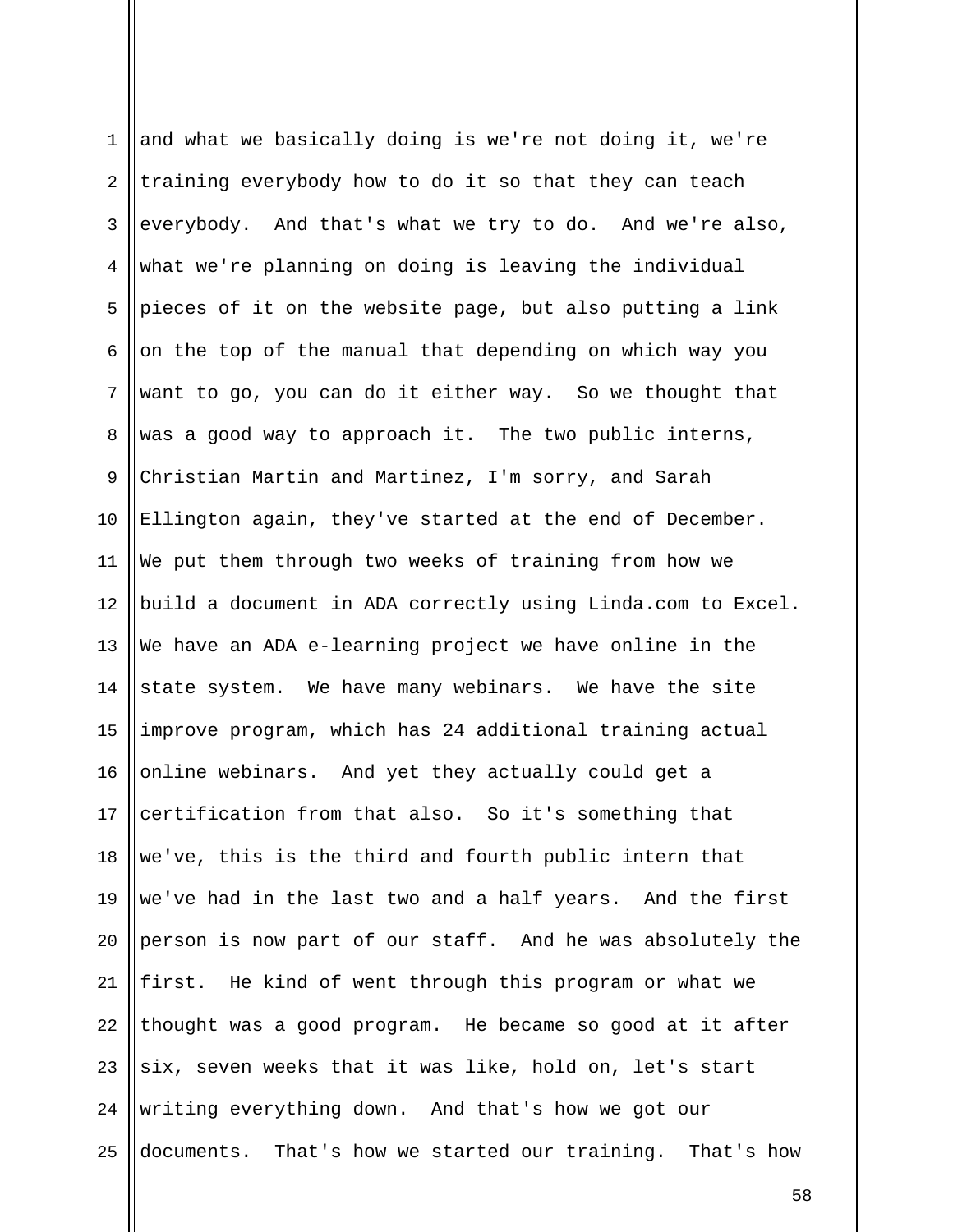1 2 3 4 5 6 7 8 9 10 11 12 13 14 15 16 17 18 19 20 21 22 23 24 25 we've been able to do so much more outreach. They are now doing web, you know, live feed training. So there's no more classroom, or there is occasionally. But we can reach more people. It's hard to get 90 people in a little room upstairs, but the 90, the other people can sit. The nice thing about the live feed is that they can sit at their own desk, use their own equipment, use their own software and follow along. And we've also, what we do is he's really good at it, about every 20 minutes and it's not the best topics in the world, it's kind of difficult to follow, about every 20 minutes he will take a break, go to a conference line, talk to everybody. They can call in answer questions. Then we go back again. And we just keep on refining it. Every time we do it, we get a little smarter or questions, suggestions come up that we never thought about. So we are constantly trying to make it better. So that's the only way I can think of it. We had a special document remediation and Siteimprove classes for the interns, more to get familiar with the staff that already exists and we're supporting. Also to kind of give them everything that we can think of so that when they do go to the outside and they work with the other agencies that they're comfortable and have touched a variety of things. Every time we touch a document, sometimes especially in a new agency that we've never been to,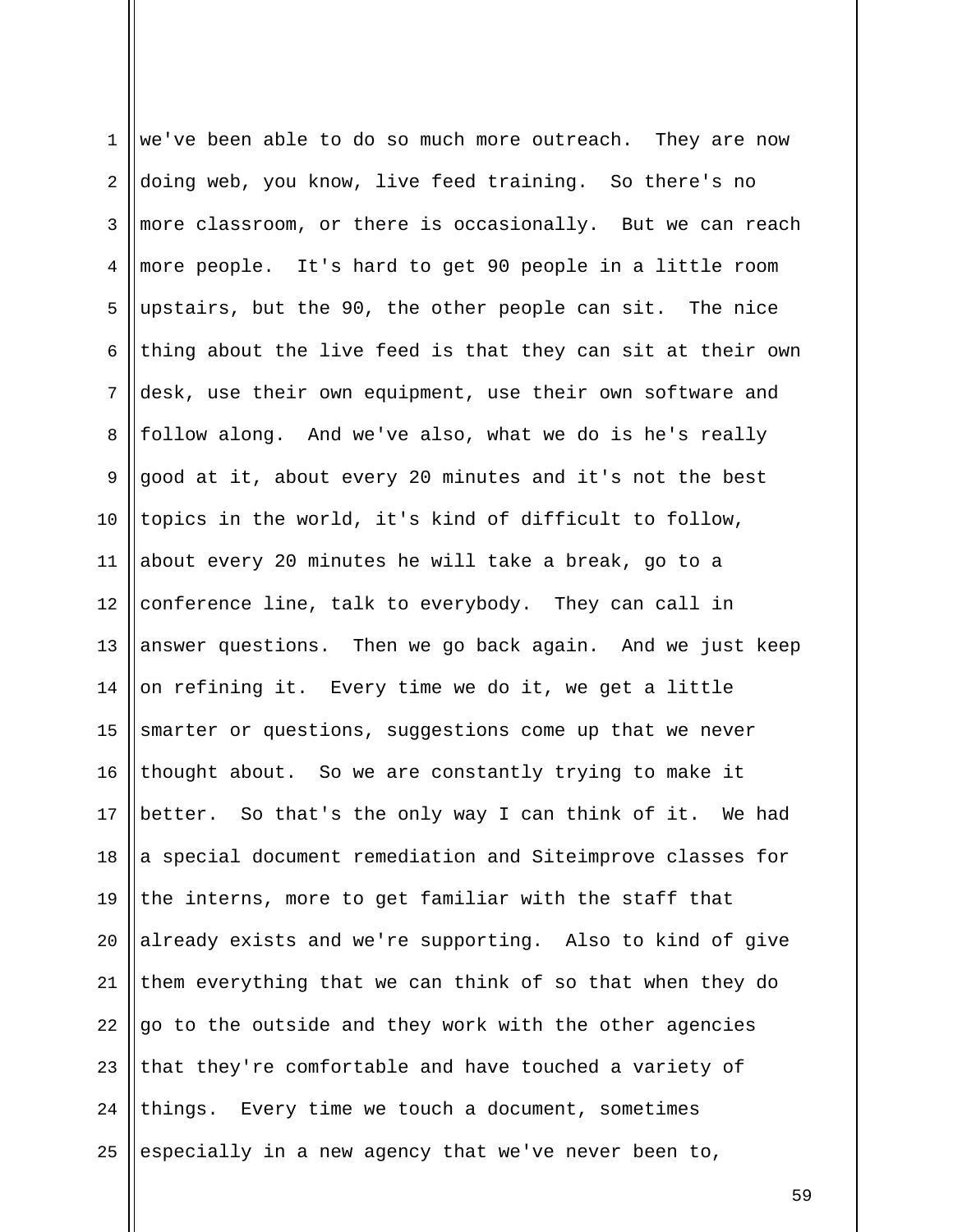1 2 3 4 5 6 7 8 9 10 11 12 13 14 15 16 17 18 19 20 21 22 23 24 25 there's just different cultures and the way they do things and issues that come up that we've never encountered before. So it's very eye opening, it really is. We are also, and again, our thing has always been train the trainer because our staff is relatively small. Currently there are 26 people that are remediating documents at DWSS and that's huge. But what that also means is that they're learning maybe something differently than we are. So we're trying to get back together again and just say, okay, how are you doing this? Maybe cause we're the one doing the major training on, you know, online. We want to make sure that we are all giving the same message, that we are all training the same way. So if things that are being done might not be the best way we are changing it or we are updating. So we are planning on doing this more often. Every time we work with another agency with the amount of time that we're doing that we can keep making it better and giving ourselves a better understanding. Internally, and I think this is really kind of nice, we've actually got four people in EITS right now that is actually doing the remediation for EITS. Lisa Anne has been doing it for quite a while, thank you. Jeanette Hensley she just owns security and all the security documents. And again, a tremendous amount of work and makes it kind of nice because we don't have to be the ones doing the remediation for our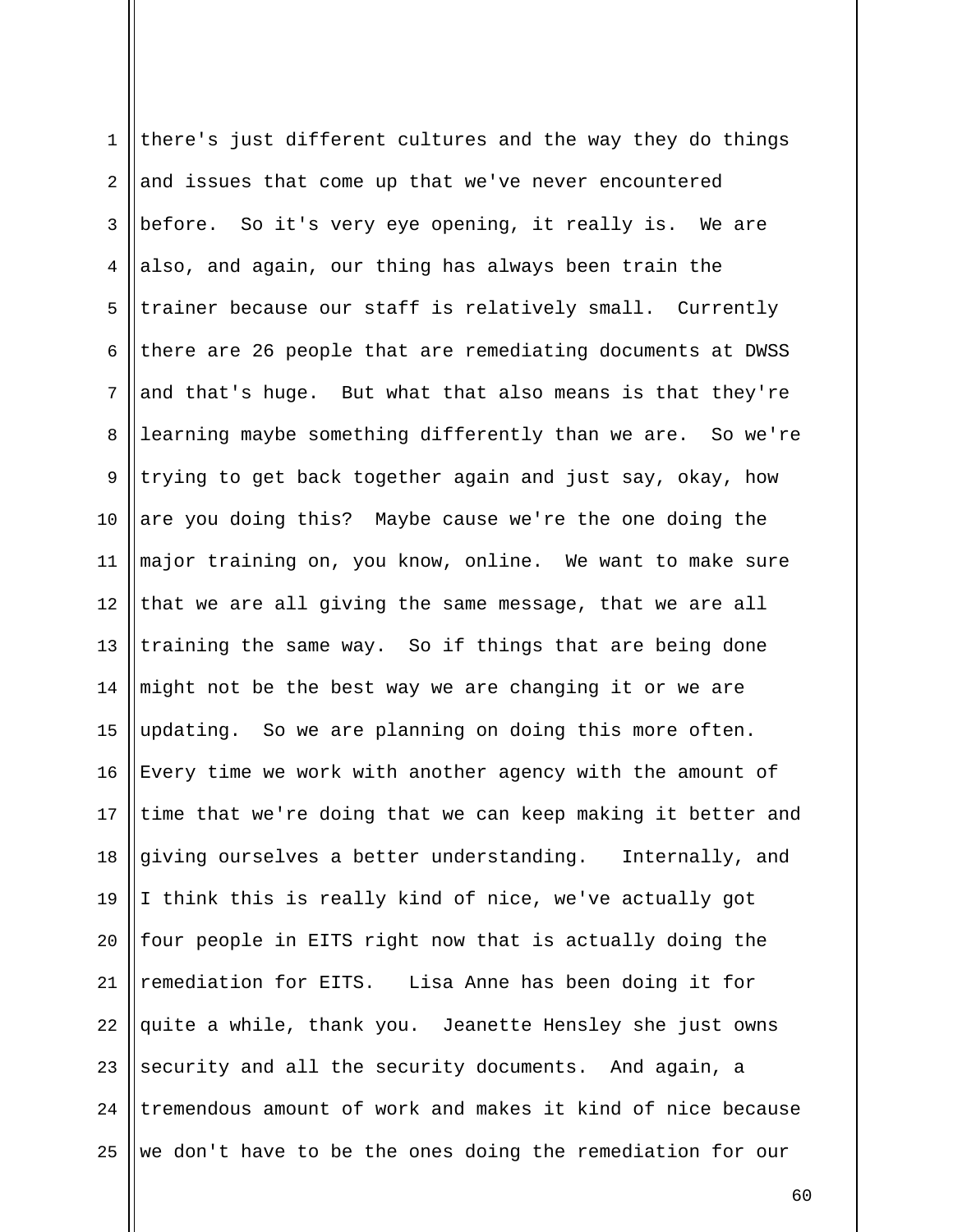| $\mathbf{1}$ | department internally, the people can be taking it over and |
|--------------|-------------------------------------------------------------|
| 2            | we can continue to do the outreach. And Jenny and Silva     |
| 3            | and Christian has also been doing, in fact, they did all    |
| 4            | the remediation of these documents today. So again, a big,  |
| 5            | big help to us and great for them and they can help the     |
| 6            | entire staff. So, thank you all for that. And then the      |
| 7            | other thing is we are in the process of rewriting our IT    |
| 8            | website, pretty outdated and our CIO website. So            |
| $\mathsf 9$  | hopefully, I think we promised March, the middle of March   |
| 10           | for the IT rewrite and not so sure about the CIO. I didn't  |
| 11           | get a date yet, but we're pretty close. As far as outreach  |
| 12           | and training, we have the ADA document remediation class.   |
| 13           | To date we trained 873 people. And I will say that when we  |
| 14           | do the training online or on the live feed, what does       |
| 15           | happen is after a class is done the next week or two till   |
| 16           | the next class, our staff gets bombarded, of course, which  |
| 17           | is a good thing with people that have actually gone out     |
| 18           | there and said, I've got this document and I don't know     |
| 19           | what to do. So, you know, it's keeping our public interns,  |
| 20           | it's keeping Robert, our trainee, our trainer very busy,    |
| 21           | but productively, so that we can, now that they've kind of  |
| 22           | been exposed, they're now getting their hands into it and   |
| 23           | they're asking questions. So I think it's been working      |
| 24           | pretty great. And that's where the one-on-one assistance    |
| 25           | comes in. What we're also finding is that a lot of times    |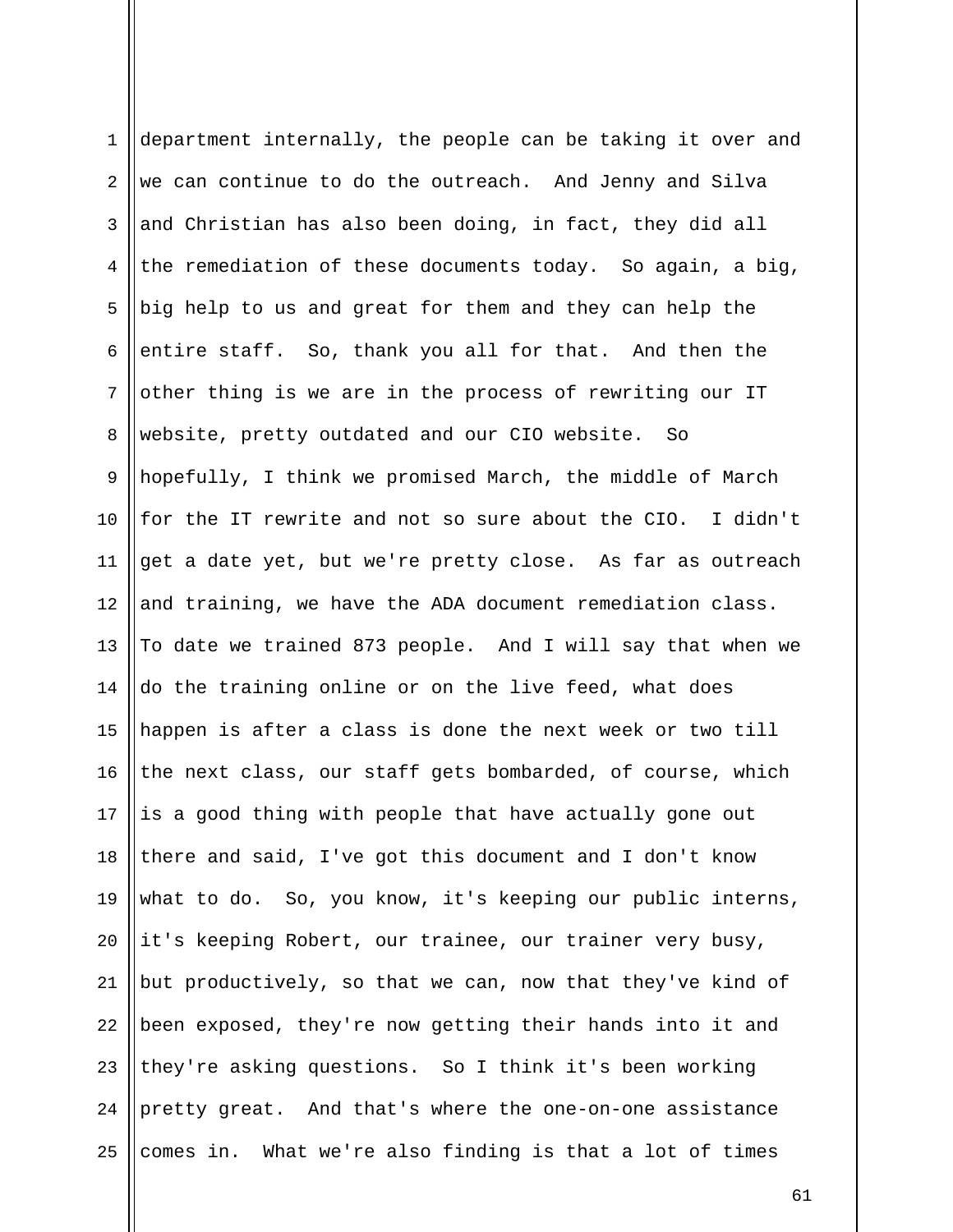1 2 3 4 5 6 7 8 9 10 11 12 13 14 15 16 17 18 19 20 21 22 23 24 25 people don't want the one up, they want to go back and they want to review the training. So what we have is we've got webinars and the webinars are on the website, they're available 24-7. It's the actual exact training of what we give when we do the live feed. But what we've also added is now another piece of it where we said, okay, you're doing the webinar, but grab this form if you want. And just ask us any questions or whatever, and they're emailing questions that they might have been able to do or ask directly if they had been in the class. So it's, again, we're just trying to give it to people any way that they want the, you know, we have training probably live feeds. We were doing twice a week, we're down to once a week, so now sometimes we're down every other week. So it just varies depending on the month and how far people are in the process. We did create a second more advanced document remediation because there certainly are people out there that are asking those questions and they're getting to that level. So that's also available. And again, what we're doing is we're doing webinars and having live classes also. We also have, we ran into a problem with several online forum, several as in about 300 that were in our Ektron system that we couldn't remediate because of the environment. And we've built a little tool that now allows us to remediate those documents, collect the information,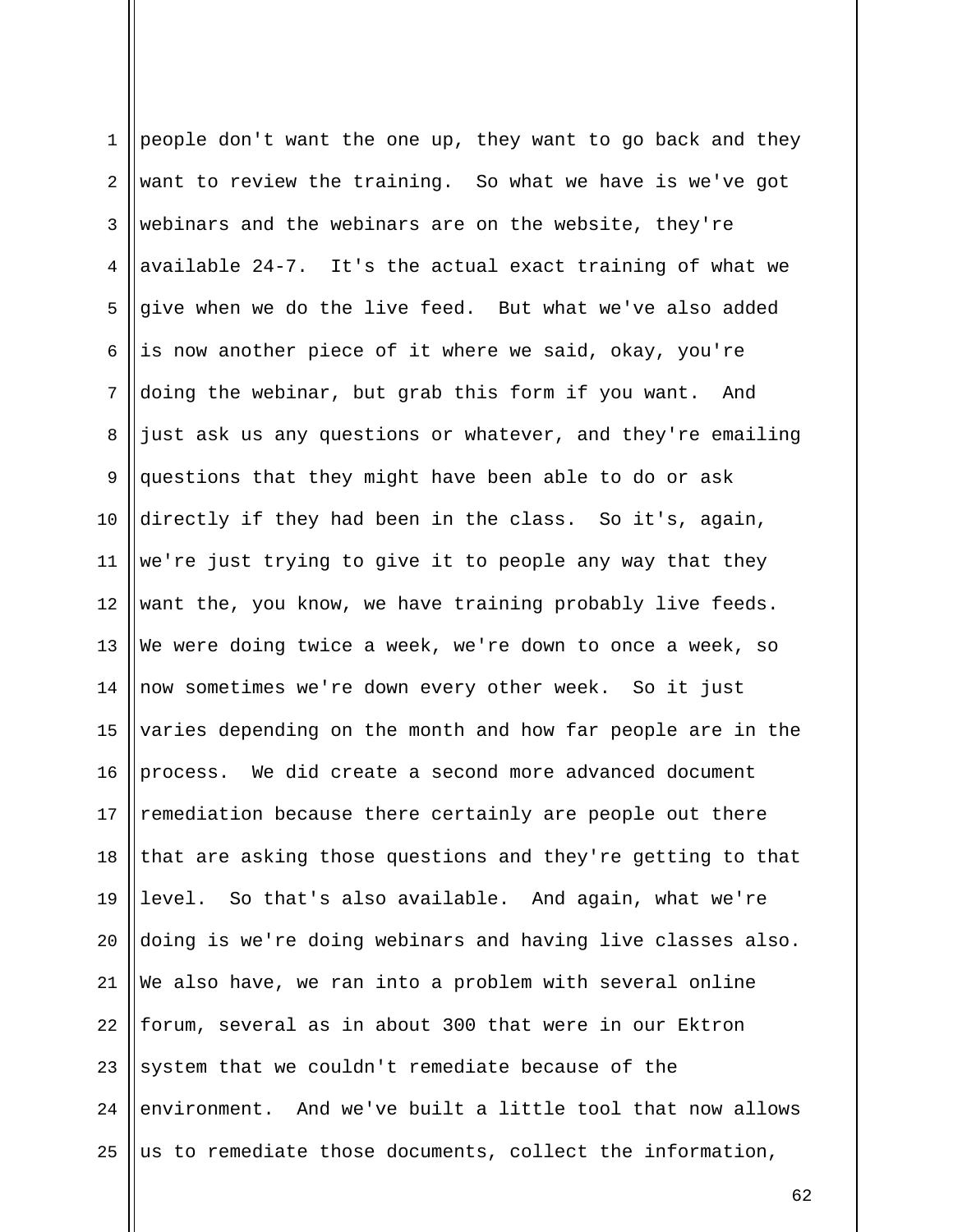1 2 3 4 5 6 7 8 9 10 11 12 13 14 15 16 17 18 19 20 21 22 23 24 25 allow the users to be able to still do the same type of input. And that's been working really well. So we've got another webinar and we're starting to show people how they can do that. It's also an alternative where you could take a document that is some of the paper documents are just horrendous to deal with. You could actually take that contents of that paper document and build your own little form and make it a kind of a fillable version, an easier way than doing it by remediating a PDF. So we're testing that and it's really working quite well. We are still, Siteimprove is the monitoring tool that we have. We've purchased an enterprise license for about 200 people. We are still distributing it. We ask everybody to sign an SLA and basically that's just so that we ensure that they're using the other tools like our ability to, it's called ADA Assistance that is on the site. It also puts a little wheelchair or some kind of an icon on the site so that someone can be on the website, click that button, and it'll automatically, we've got a system that takes their request and goes through a help desk process that sends information to the right person to do the remediation and it tracks it until it's complete. And if they don't willingly agree to do that, then they're missing a huge part of it, which is one of the main reasons why we've put it on an SLA. And we've got 25% of the people are doing it. We did start --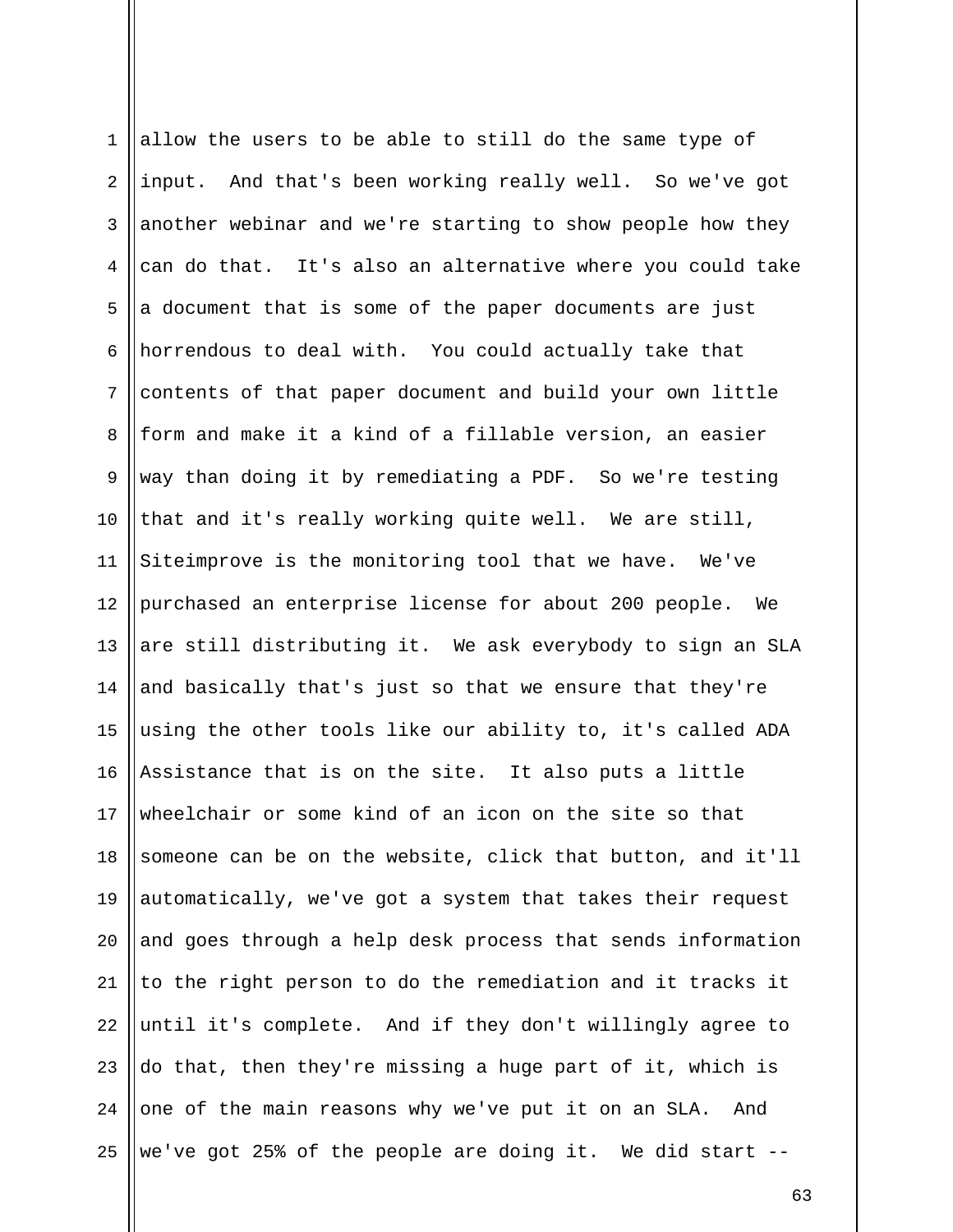| $\mathbf 1$    | we just met with Endot and got an SLA for their entire      |
|----------------|-------------------------------------------------------------|
| $\overline{2}$ | group on their website. And we are going, they've asked us  |
| 3              | to do a special training, which we're doing, I think the    |
| 4              | end of February. And I think they've got like 45 people to  |
| 5              | be trained. So we're going to be doing that in their        |
| 6              | environment. And that will be, we're going to do ADA and    |
| 7              | we're also going to do Siteimprove. So, we've got 78        |
| 8              | people or so 78 users that have been trained on             |
| 9              | Siteimprove. And I will state that the one thing about      |
| 10             | Siteimprove is that we're just kind of giving assisted      |
| 11             | training or quick start training. That tool comes with a    |
| 12             | service contract or a support contract with them. So they   |
| 13             | have periodically given training also a little bit more on  |
| 14             | a high level, but probably 150, 200 people have already had |
| 15             | that. And then they've got all kinds of training built in.  |
| 16             | So when we give somebody a license, they can actually go in |
| 17             | and learn at their own speed, what they want also.<br>And   |
| 18             | then, I talk about the status. We have approximately        |
| 19             | identified 200 websites in the system. About a hundred --   |
| 20             | it was 132, I think we're up to about 140 some now of new,  |
| 21             | you know, where new clients have come in, new boards have   |
| 22             | come in asking us, you know, can they come in. So that's    |
| 23             | what we're doing. I think we have three more that we're     |
| 24             | doing just from last week. Thirty one of them are           |
| 25             | compliant up to from the previous month. And the nice       |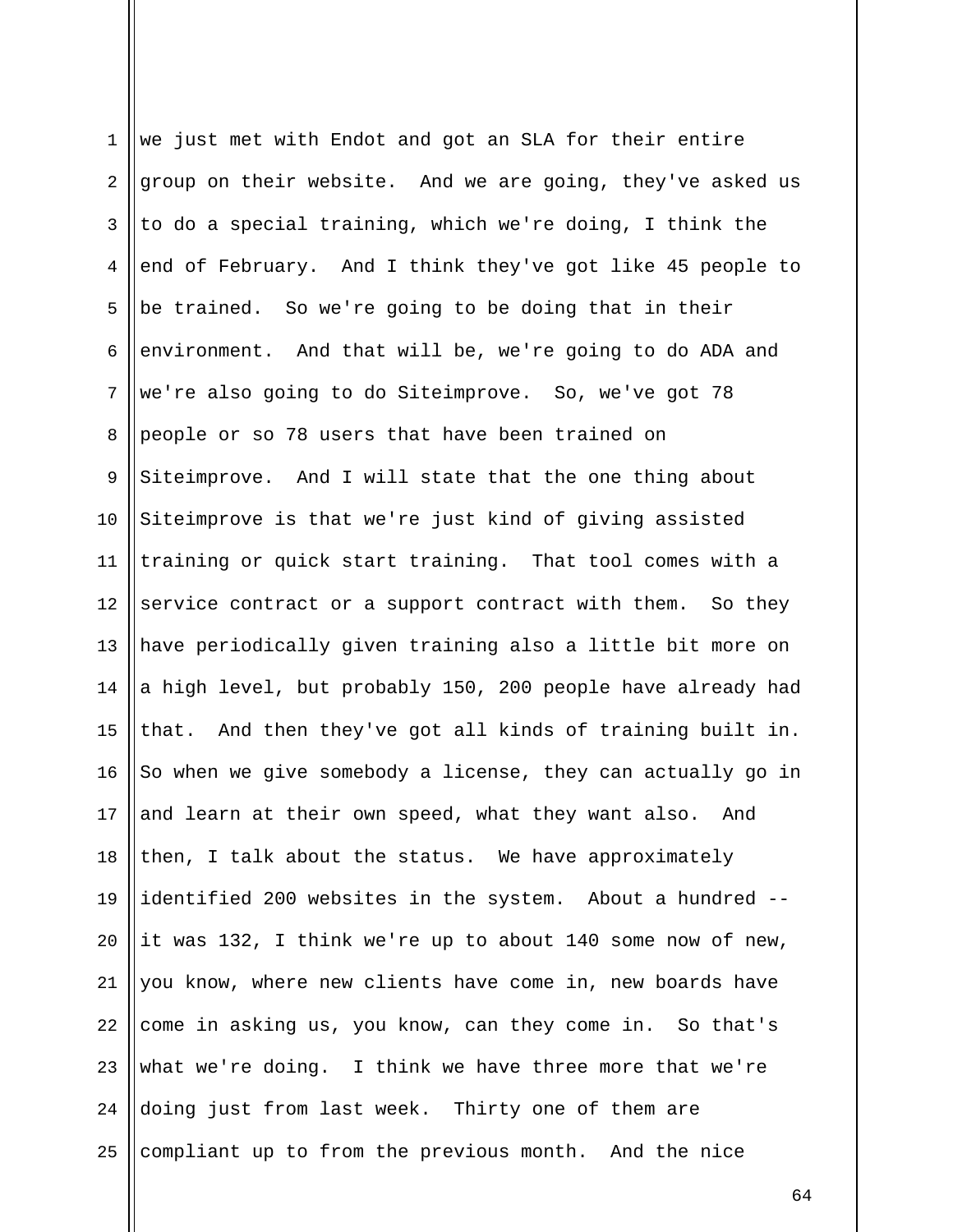| $\mathbf{1}$   | thing about the new websites when they come in is there's a |
|----------------|-------------------------------------------------------------|
| $\overline{a}$ | different set of rules and it's that they have to take the  |
| 3              | ADA class. We help them. I mean, we've actually built the   |
| $\overline{4}$ | sites and helped them get in. Usually they're smaller. We   |
| 5              | will make sure that they get their site up and running with |
| 6              | the understanding that they're taking the training and that |
| 7              | they will keep the site ADA compliant and that they will    |
| 8              | continue to maintain their own site. We don't maintain.     |
| 9              | We've probably maintained 10% and that was kind of          |
| 10             | grandfathered in from years ago. So, we continue to work    |
| 11             | with all of the agencies. And that's what I was talking     |
| 12             | about the new onboarding I kind of jumped around. And       |
| 13             | that's basically all that I've got. Is there any            |
| 14             | questions?                                                  |
| 15             | MARCELLA:<br>Ms. DeSantis, this Joe Marcella, I             |
| 16             | have some very quick questions. When were you initially     |
| 17             | notified that state sites were out of compliance?<br>ADA    |
| 18             | compliance.                                                 |
| 19             | Yes. Linda DeSantis for the<br>DESANTIS:                    |
| 20             | record. I'm going to say maybe seven, eight years ago is    |
| 21             | probably when it first started.                             |
| 22             | And would you consider your<br>MARCELLA:                    |
| 23             | current status more incorrect in maintenance mode or        |
| 24             | correction mode?                                            |
| 25             |                                                             |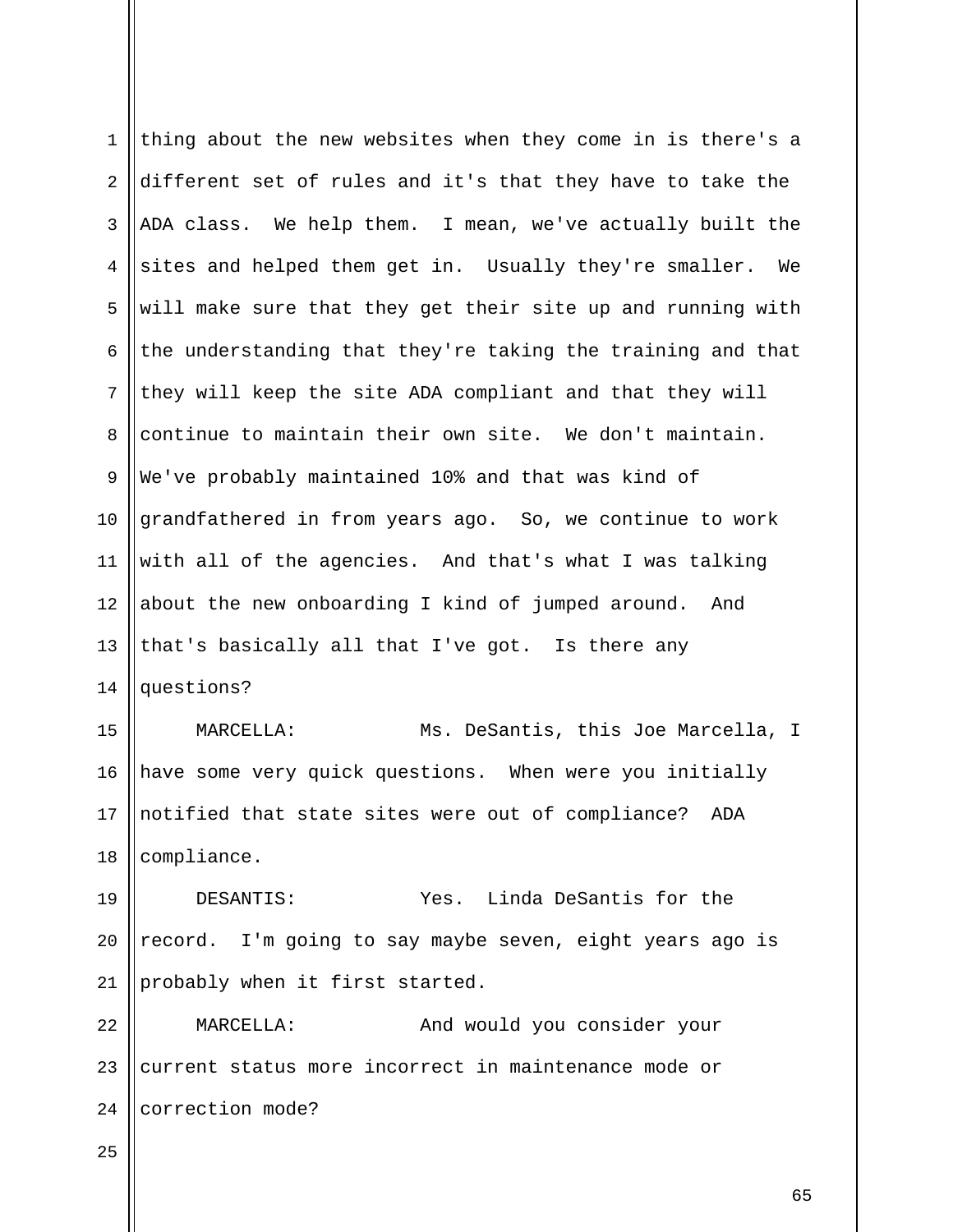1 2 3 4 5 6 7 8 9 10 11 12 13 14 15 16 17 18 19 20 21 22 23 24 25 DESANTIS: Well, I am hoping a combination of both. We certainly are, we are certainly trying to address the documents and websites that are not compliant currently, but we're trying to put more emphasis on newer sites and new data going into the websites that are going forward. And we're hoping -- MARCELLA: So, if it works -- DESANTIS: -- and we're hoping -- I'm sorry -- MARCELLA: -- are there ADA web standards that are given to those individuals or that are creating these sites? DESANTIS: Yes. There has been a state ADA site probably for five years. We just did a rewrite of it about two, three months ago. It's ADA.NV.gov. We have standards, we have web guides. We have just regular accessibility standards. They've been posted. They are on the ADA site right now. I'm sorry, is that answering your question? MARCELLA: Yeah. No, that's fine. Just understanding it's an ongoing effort and it eventually turns to maintenance. DESANTIS: Yes.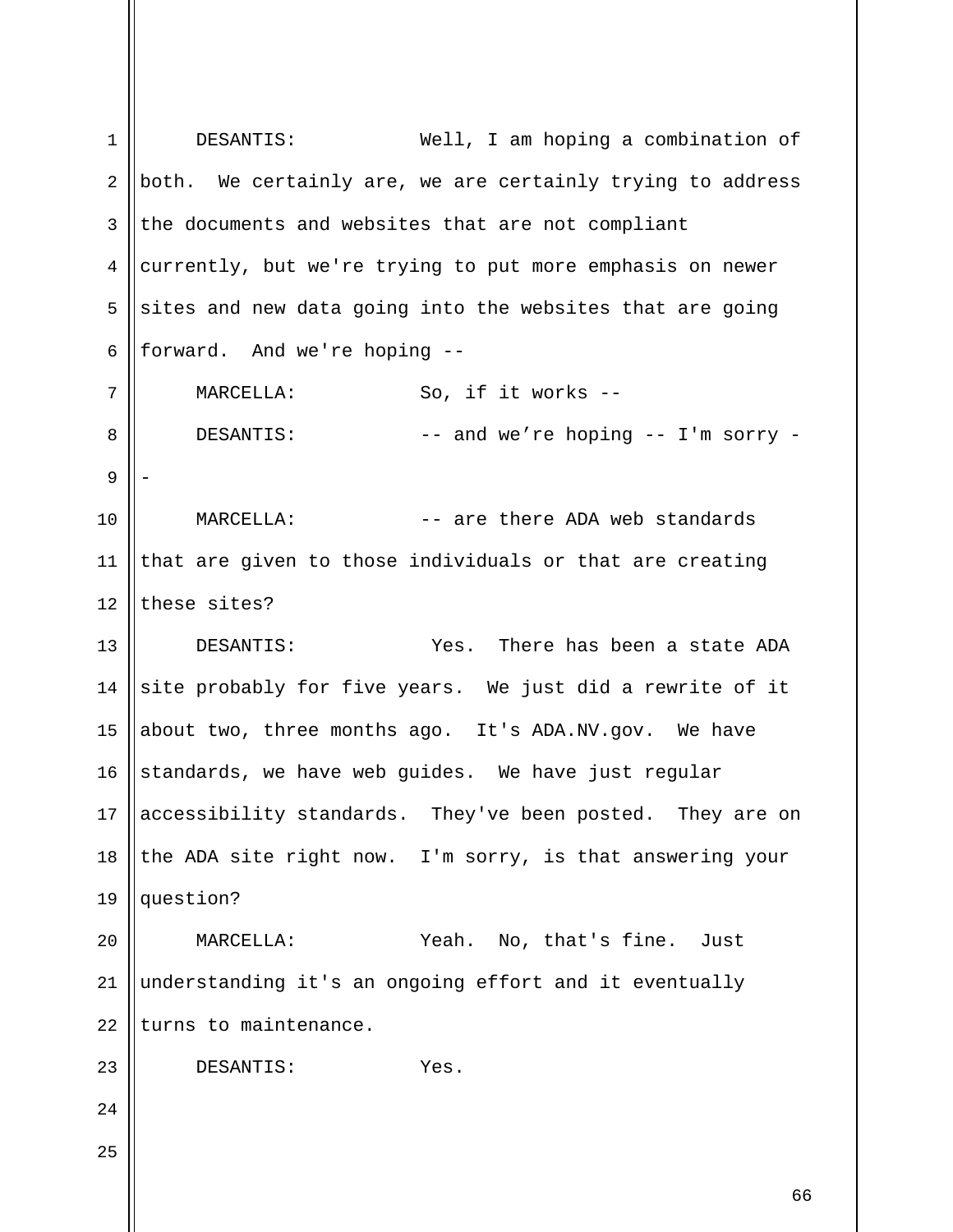1 2 3 4 5 6 7 8 9 10 11 12 13 14 15 16 17 18 19 20 21 22 23 24 25 MARCELLA: But what I was trying to assess is at what side of this effort are you on? And it sounds like you've got both going. DESANTIS: Exactly. MARCELLA: At the same time. DESANTIS: Yes, we do. MARCELLA: Right. And what I was trying also to assess is how you are going to be able to mitigate or minimize that effort going forward so that you do get into a maintenance mode. DESANTIS: Okay. MARCELLA: And when the creation, go ahead, please. I'm sorry, please. DESANTIS: No, that's okay. And that's one of the reasons why, what our, what we're trying to do is outreach. We're trying to not do it ourselves. In the beginning we were doing it ourselves. But we got to the point where we were learning while we were doing that. Now we realize that if we don't train the owners of their websites how to do the maintenance, how to do it correctly, then it'll never stay ADA compliant. So --MARCELLA: All logical -- I'm sorry, it's all logical, I'm just considering the timeline. DESANTIS: Right.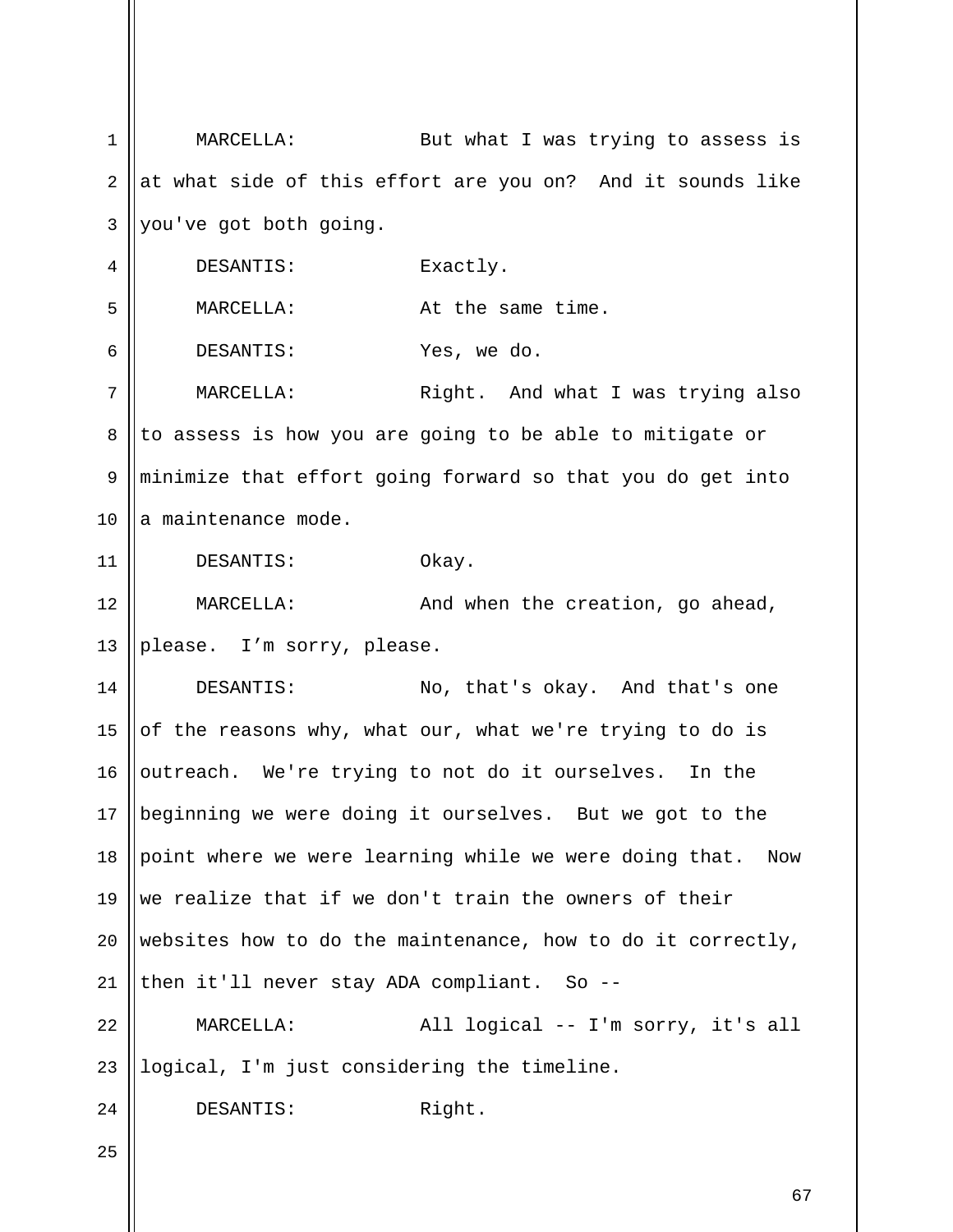1 2 3 MARCELLA: And how much effort and resource has to go into it to keep it moving forward and getting out of the correction mode and into a maintenance mode.

4 5 6 7 8 9 10 11 12 13 14 15 16 17 18 19 20 21 22 23 24 25 HAAS: For the record, Dave Haas. And thank you, Linda for the presentation. And I just wanted to kind of weigh in on your question and respond a little bit. So this issue of ADA compliance, as you heard Linda state, has been kind of hanging over the state for some time. And so it isn't until recently, within the last year or so, that we've really put some emphasis in trying to get more compliant. And so our approach, when we look at the backlog of documents that need to be remediated, the number is significant. So, we've taken an approach where we do Just-in-Time. When Linda described the little icon that's on the document, if a person comes in and they click on that document and it's not ADA compliant, then we know that they are specifically looking to that particular document and we will go remediate it for them Just-in-Time. So as far as the timeline yes, we're trying to remediate as much content as we can and assist other agencies to do the same. Because EITS is not responsible for all of the content we are responsible for the content in those websites that we maintain for agencies, but agencies themselves are also responsible for their websites that they maintain. So, in order to keep up with the demand and make sure that we're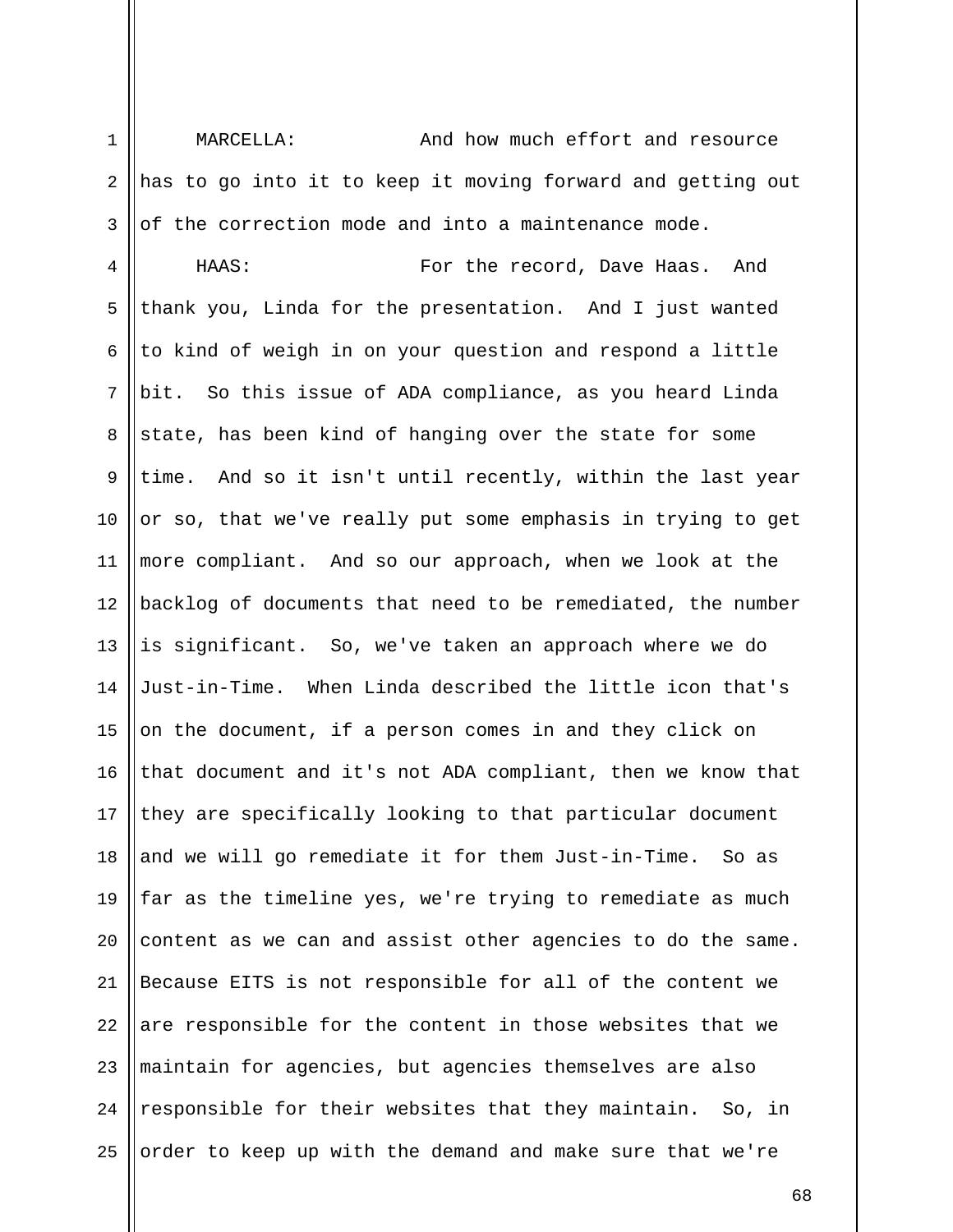| $\mathbf 1$ | at least acknowledging and recognizing that for those that  |
|-------------|-------------------------------------------------------------|
| 2           | need an immediate resource to be ADA compliant we are using |
| 3           | this Just-in-Time approach in order to make that compliant  |
| 4           | and then working to do the rest of the work. I think as we  |
| 5           | progress on this, and Linda I'm sure could weigh in on      |
| 6           | this, that I think eventually we'll see a lot of the        |
| 7           | content that has been out there for 20, 25 years that may   |
| 8           | no longer be pertinent you'll eventually see that they get  |
| $\mathsf 9$ | purged off and hopefully we won't have to go through a lot  |
| 10          | of remediation on it. Thank you.                            |
| 11          | Thank you.<br>MARCELLA:                                     |
| 12          | This is Linda DeSantis for the<br>DESANTIS:                 |
| 13          | record. I do want to add something too. The ADA             |
| 14          | assistance that is the Just-in-Time that David has          |
| 15          | explained actually has been live since January 7th of last  |
| 16          | year. And we actually added that at the same time that the  |
| 17          | new Governor came on board. In that time, and I think this  |
| 18          | is where in the beginning, we did a lot of concentration or |
| 19          | focus on cleaning up this huge number of documents that     |
| 20          | were not ADA compliant. In the last, after about six        |
| 21          | months of looking at the statistics coming through from ADA |
| 22          | assistance, we realized to date right now, there's been a   |
| 23          | total of 103 requests that have come in for immediate       |
| 24          | remediation. I mean, and the agencies are still making      |
| 25          | sure they're training and they are making sure that their   |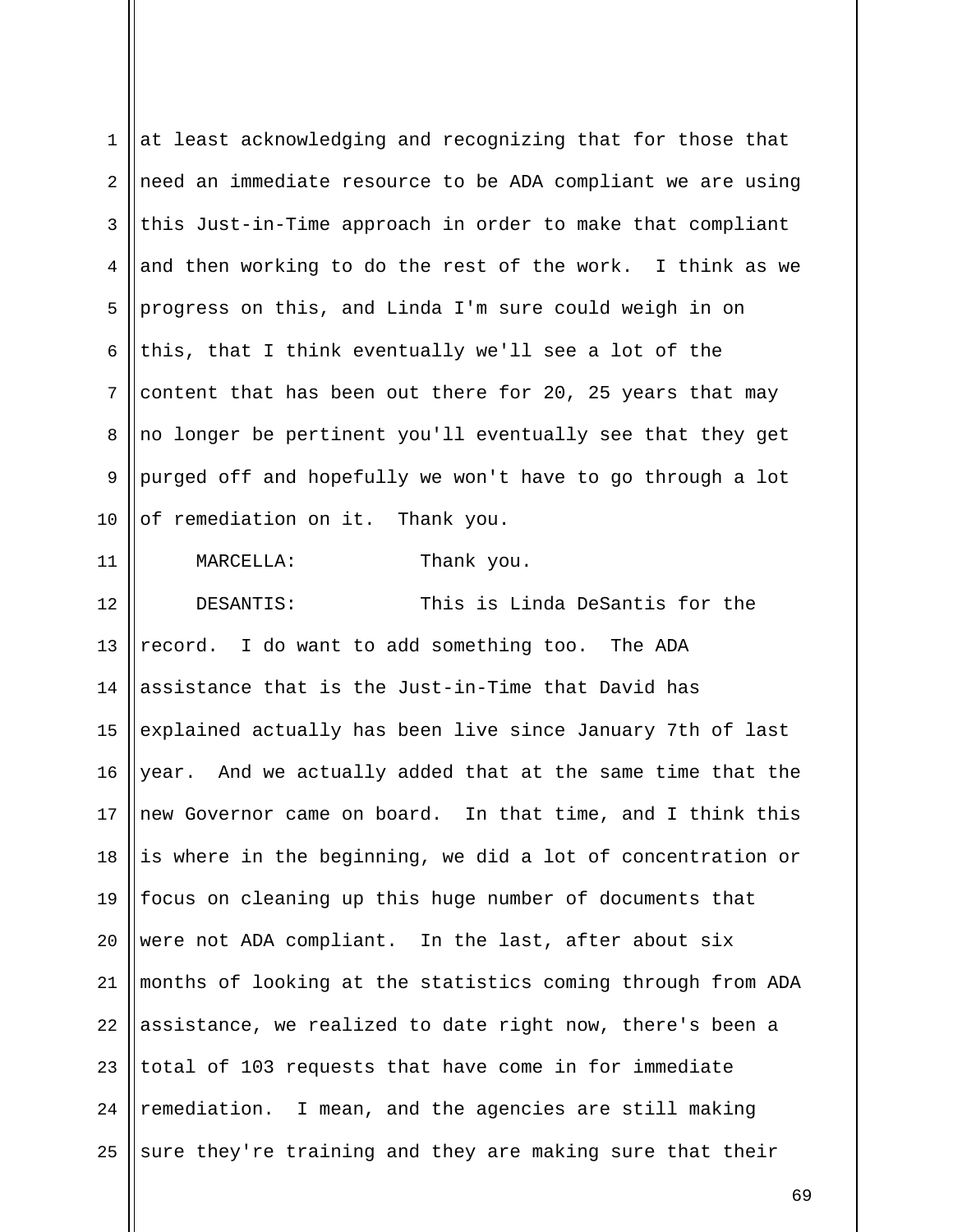| $\mathbf 1$ | new content is ADA compliant. And they're also looking at   |
|-------------|-------------------------------------------------------------|
| 2           | tools like Siteimprove maintaining and fixing the documents |
| 3           | that are the most used. They've deleted off garbage.<br>So, |
| 4           | but 103 documents where we have probably over a hundred     |
| 5           | thousand at one point is really a very small number.<br>So  |
| 6           | we're finding that our emphasis is more on training people  |
| 7           | how to create new ADA type content, get it out there don't  |
| 8           | post anything that's bad anymore, and kind of let this      |
| 9           | system handle for us and for the agencies, the requests     |
| 10          | that come in.                                               |
| 11          | Ms. DeSantis, do you continue to<br>MARCELLA:               |
| 12          | have help from the ADA agencies? And do they continue to    |
| 13          | oversee the efforts that are being made to make sure that   |
| 14          | not only you're in compliance, but they can aid and assist  |
| 15          | if needed?                                                  |
| 16          | DESANTIS:<br>ADA agencies? You mean our users               |
| 17          | or our owners of our websites?                              |
| 18          | No, I'm talking about ADA<br>MARCELLA:                      |
| 19          | compliance.                                                 |
| 20          | DESANTIS:<br>Oh, I still work with Thomas Kerns             |
| 21          | and the AT consumers that we've worked with. I've not had   |
| 22          | any direct -- I went to an NFB conference I think the end   |
| 23          | of November, but to have, you know, continuing dialogue     |
| 24          | with them, no, I do not.                                    |
| 25          |                                                             |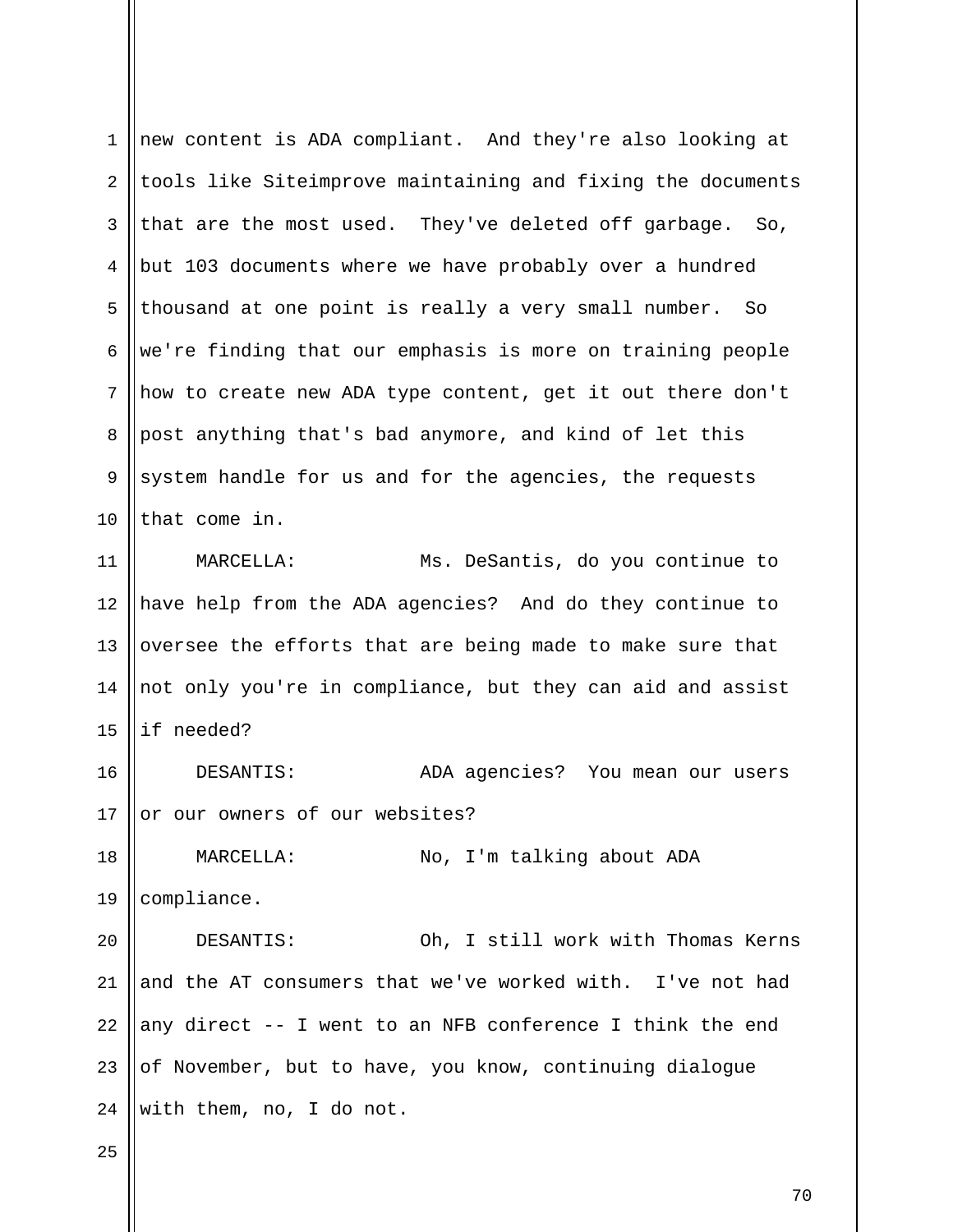1 2 3 4 5 6 7 8 9 10 11 12 13 14 15 16 17 18 19 20 21 22 23 24 25 MARCELLA: I think the question really is, is if they were to audit us today or take a look at the website today, would they be happy with us? DESANTIS: I believe so. I do believe so. MARCELLA: Thank you. DESANTIS: I'm sorry, David's question was, are they helping us to test. The Nevada Federation of the Blind is some of the people, the AT consumers, that are part of that group also, like I said, Thomas Kerns, yes, they are helping. If there's a new program or anything that we put out there, they're looking at it, they're checking it. We also have, I believe next month we will be doing outreach to hire a Manpower person who is strictly uses assisted technology and they'll be helping us and the agencies do the actual testing so that we're ensured that what we're doing is correct. MARCELLA: Thank you. BENITEZ-THOMPSON: Ms. DeSantis, thank you very much for that insightful presentation. I do have a follow on question. I recall hearing you possibly mentioning something about the second level of compliance. Would you care to elaborate a little on that? DESANTIS: The, I'm sorry, the second level of compliance? I'm not sure I'm understanding something. BENITEZ-THOMPSON: Something about a level two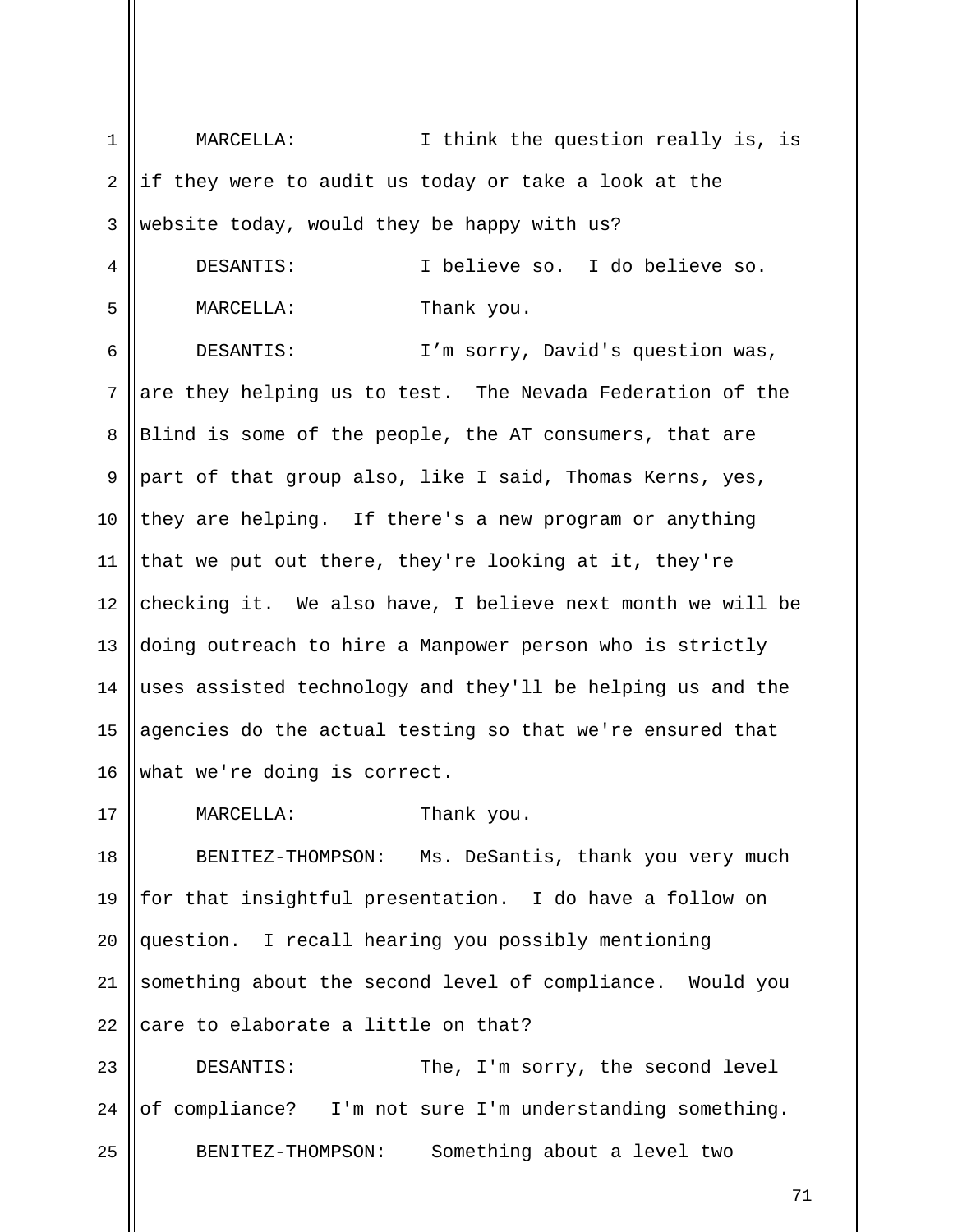1 2 3 potentially saying for agencies that are ready to move to that higher level. I wasn't entirely sure what that was about. I might have misheard.

4 5 6 7 8 9 10 11 12 13 DESANTIS: Oh, the complexity, I'm sorry. What I meant was when somebody first goes out there and does document remediation they kind of use smaller, more simple forms that can be easily remediated. And then as they get a little bit more comfortable, they'll grab a 25 page fillable document. That's kind of what I meant by the second level of complexity, I'm sorry. So, and that takes a little bit more, it takes a lot more practice, a lot more comfort and a lot more effort to make something like that compliant.

14 15 16 17 18 19 BENITEZ-THOMPSON: Understood. Thank you very much. Are there any other questions? Up north? All right. That's silence I hear so thank you very much, Ms. DeSantis. We'll move on to the next agenda item. This one's the Road to Unity Strategy. I'd request Mr. Axtell and Bob Dehnhardt to join us.

20 21 22 23 24 25 AXTELL: Thank you for this opportunity, Madam Chair. Thank you for this opportunity to present the Road to Unity Strategy. Dave Axtell for the record. One of the challenges we had initially in messaging was that we had gone for a budget request for the Road to Unity platform. And previous to that, the office of the CEO team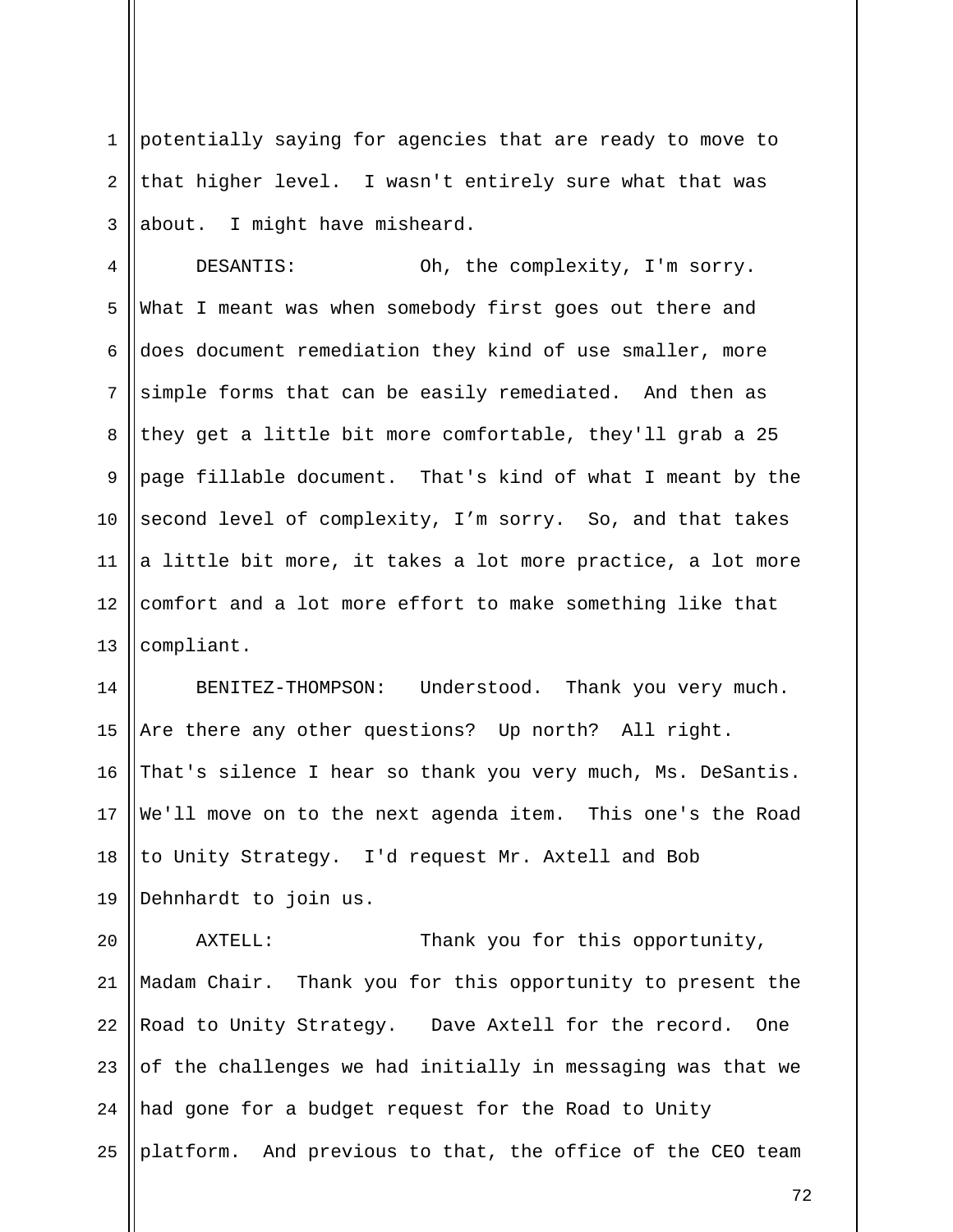| $\mathbf 1$    | had spent a considerable amount of effort putting together |
|----------------|------------------------------------------------------------|
| $\overline{2}$ | the Road to Unity strategy. And while the two              |
| 3              | unfortunately sounded too similar, what resulted was when  |
| 4              | the funding did not come through for the platform, many    |
| 5              | thought that the strategy itself was a DOA. And so I'm     |
| 6              | here to announce that the news of the death is very        |
| 7              | exaggerated. It is not dead at all. It is something that   |
| 8              | every day, in fact, we continue to work towards despite    |
| 9              | missing one or actually several little trunks from the     |
| 10             | strategy where there are many things in the strategy that  |
| 11             | we can do without a budget approval. So I'll provide an    |
| 12             | overview of the strategy itself. And Bob will go into our  |
| 13             | pillars. The execution pyramid here is what I alluded to   |
| 14             | previous which consists of the strategy, the portfolio and |
| 15             | the playbook, and those three items, vision, tactical and  |
| 16             | technical are fundamental to, I believe our success at     |
| 17             | executing the strategy. The tenant that we have are        |
| 18             | basically around the common things of technology, it's     |
| 19             | constantly changing. We threw in as I revealed before the  |
| 20             | inflection points to provide opportunities to change, as   |
| 21             | opposed to some heavy handed mechanism. And we believe     |
| 22             | that the inflection points also allow for a visitation of  |
| 23             | not only the benefits of the agency itself, but also how   |
| 24             | that benefits the state. That perhaps doesn't always       |
| 25             | happen, but I know that this would be a great opportunity  |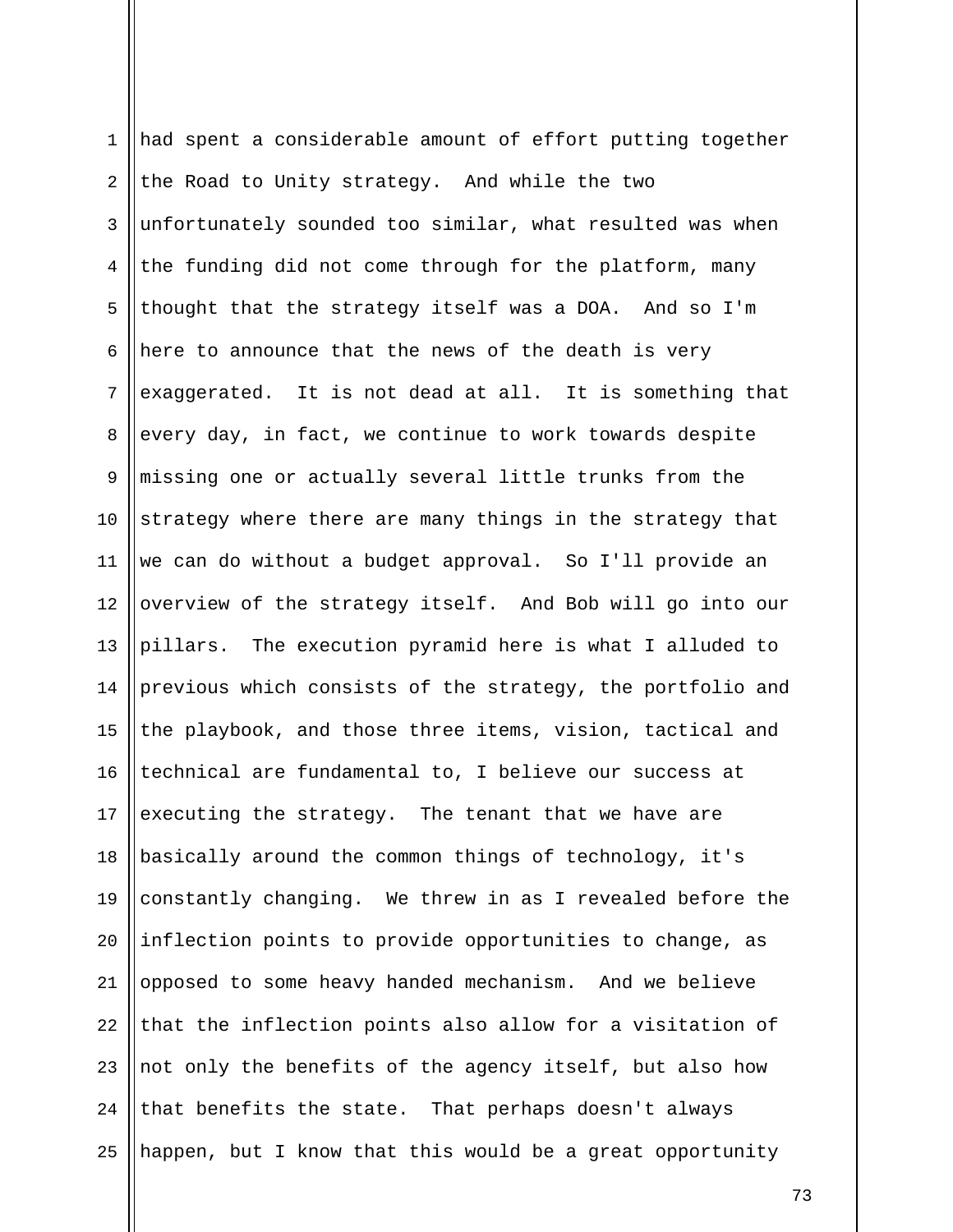1 2 3 4 5 6 7 8 9 10 11 12 13 14 15 16 17 18 19 20 21 22 23 24 25 for everybody to follow that. And we need to evangelize our cultural change because it is a difference in culture to work for a unified solution as opposed to individual solutions. Having said that, the final answer perhaps very strong tenant is that the agency program needs are the priority. And so when a inflection point comes up and there's really no opportunity to change without effecting the program of other agencies, then that's a non-starter and we're not going to spend time trying to shoehorn people into some enterprise solution when it makes no sense. The three guiding principles we have, we kind of sat around, at one point and tried to really understand what our motivations were. And these were the three that came up that were invested that we believe in the efficient and secure. Those should probably be reversed in my opinion, but, the implementation of technology is really secure is key. And finally we do believe that without collaboration and partnering with agencies that an enterprise solution moving forward really can't exist. For creating a better digital government we have a number of items here that are part of what we're working on every day to try to get digital government to mature and to be better for everybody. Citizens moving back through the agencies, and there's a lot of duplication transparency, maturity collaboration, but these are some major steps. The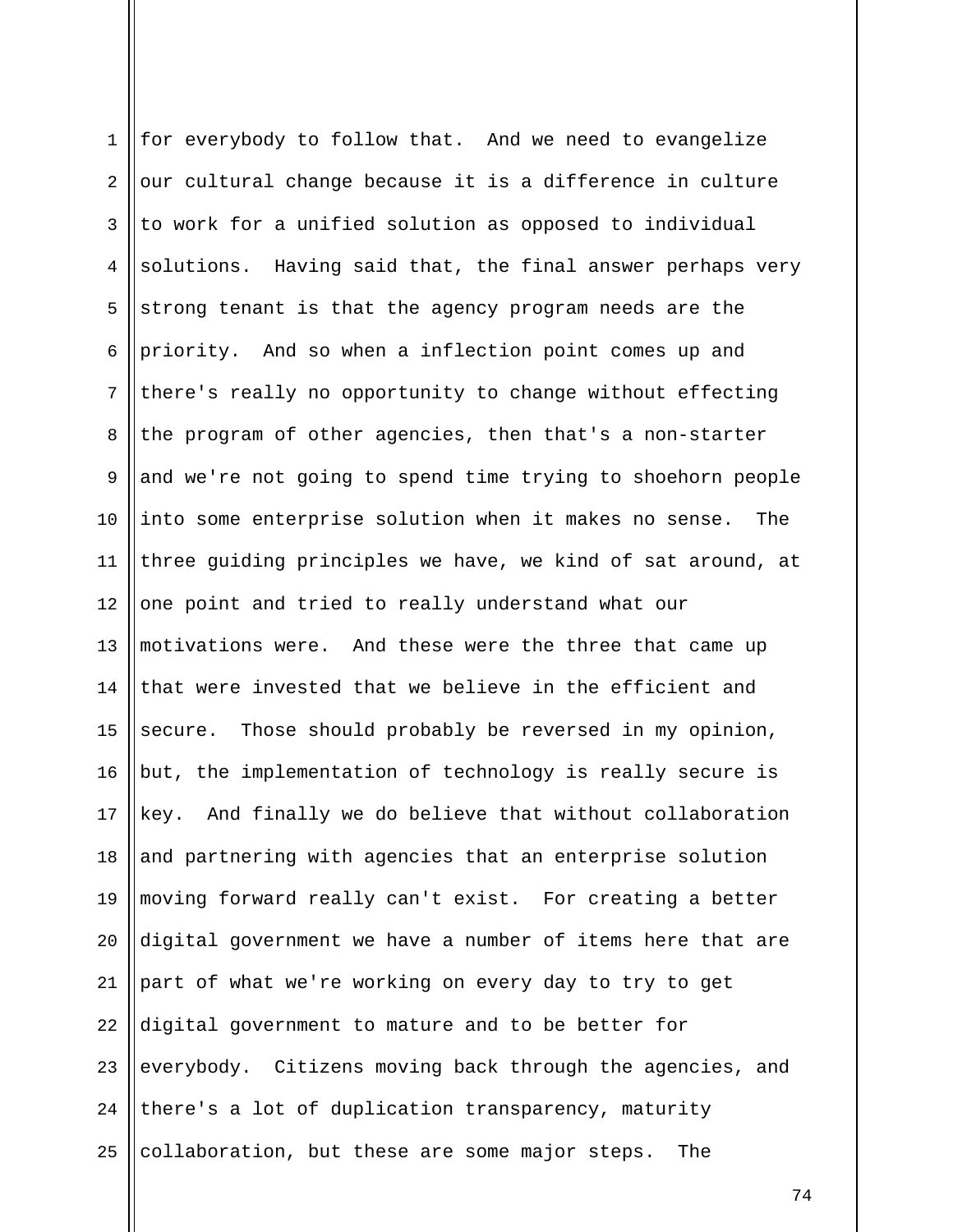1 2 3 4 5 6 7 8 9 10 11 12 13 strategy itself consists of five major pillars. And they are indeed what we're operating to right now. The one, Bob will go through today, is the information security pillar, but, the architecture solutions, ecosystems platform support, communications, engagement, and governance these are all individual pillars within our strategy. They align in some cases one-to-one for units and groups within EITS mainly in Bob's area, the information security; however, most of the other pillars cut across more than one group or unit within EITS itself. And so it's multiple entities within EITS that are responsible for driving the success of each of these. And with that, I will turn the other half of this over to Bob.

14 15 16 17 18 19 20 21 22 23 24 25 DEHNHARDT: Thanks, Ax. And for the record my name is Bob Dehnhardt. I'm the State Chief Information Security Officer, and I appreciate the opportunity to speak to you all today. And I'll be talking about the information security pillar. To begin with, we started with why. Why are we doing this? That was the foundation of each of these pillars. And we tried to boil it down to two words and mine got boiled down to too secure, which is kind of obvious. But, to me it kind of begs the question, what are we securing? You hear a lot these days about cybersecurity. Securing your infrastructure and your technology, your servers, workstations, desktops, laptops,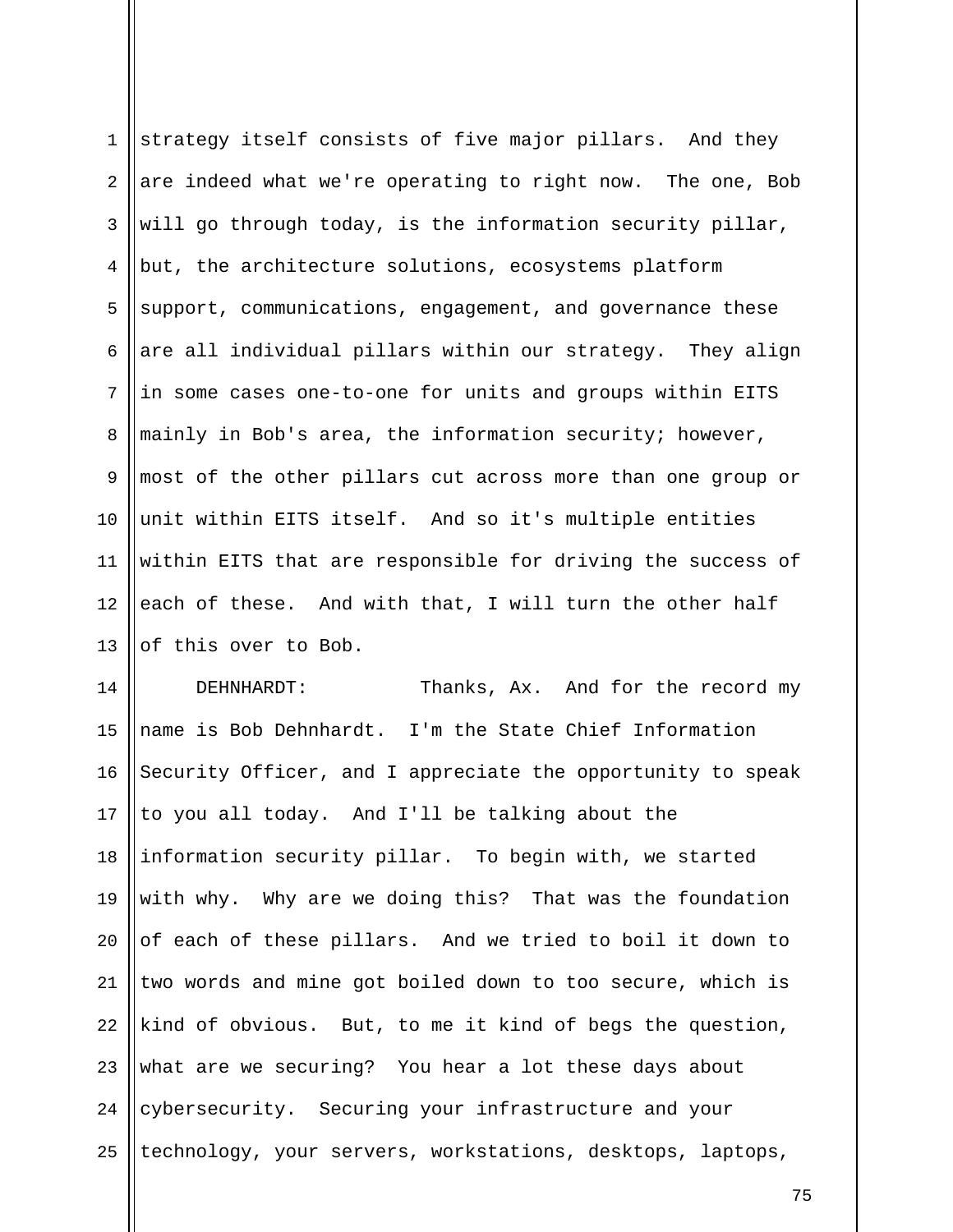1 2 3 4 5 6 7 8 9 10 11 12 13 14 15 16 17 18 19 20 21 22 23 24 25 mobile devices, the internet of things. That doesn't answer the question in my mind. To me, the answer to the question is the first word on this slide. Information is what we're securing. The information that is owned by our constituents, and that's been entrusted to our care and for our use. To my mind, they're the people that I'm most responsible to and most answerable to, our constituents. Because even though they gave us this information to work with, they still own it. And we have, if it's not too overblown to call it this, a sacred trust to protect that information. Cyber security is the means, it's how we protect this information. But why we do it is to secure our constituents information. We have three outcomes here that are goals that we are going for. The first one is sort of a cornerstone of information security that ensuring and protecting the confidentiality, integrity and availability of our assets, our information and our infrastructure. This really is the basis of information security. Confidentiality is access controls, either physical or logical access to make sure that only the people who are supposed to be able to see the information can get access to it. Integrity is change control and in a nutshell. Making sure that the information and the systems are only being changed in ways that are authorized in ways that are control, and that's protecting the essential truth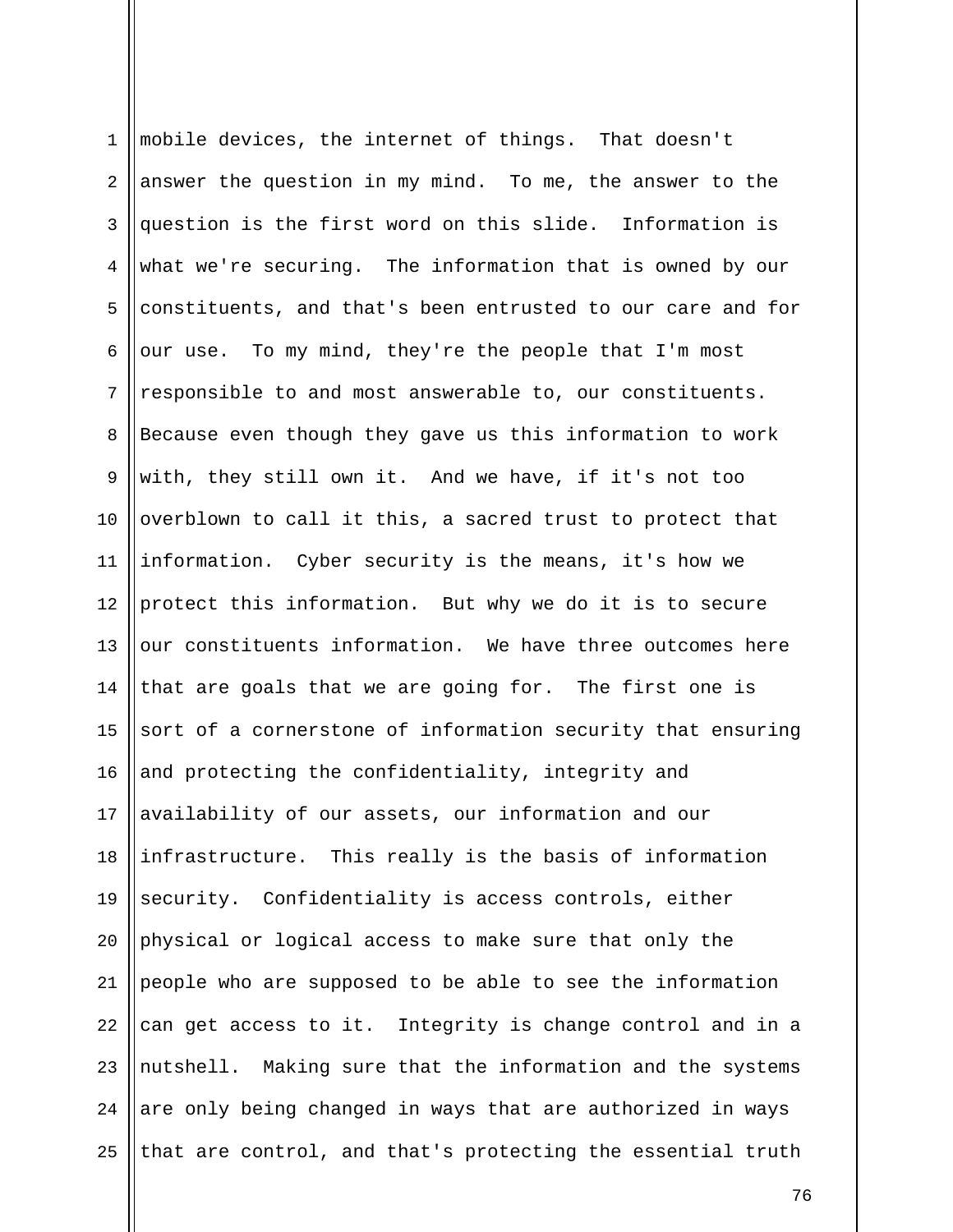1 2 3 4 5 6 7 8 9 10 11 12 13 14 15 16 17 18 19 20 21 22 23 24 25 of the system and the information it can change. And then availability Ax actually touched on when he was talking about Switch with what he called power security and environmental control security. It's making sure that the information is available to us when we need to get to it. Having redundant power systems, redundant clean power systems. Having redundant environmental controls, having redundant network connections. These are things that your average server underneath a desk or in an agency data closet probably aren't going to have access to. But you get those sorts of things in a properly tiered and maintained data center or co-location facility. All of those play into that first bullet. The next one is about managing change in our general environment constantly improving our security posture through policy updates, assessments, and corrective actions. Anytime a new service is being offered by an agency or a new system is being set up we need to look at our security policies and standards to make sure that they support any new processes or procedures. I get requests for exceptions to our security standards every year. And I look at them from two different aspects. Sometimes the exception is because the agency is trying to move into compliance with our standards and they need a little bit more time. And other times it's because the standard was poorly written or maybe it's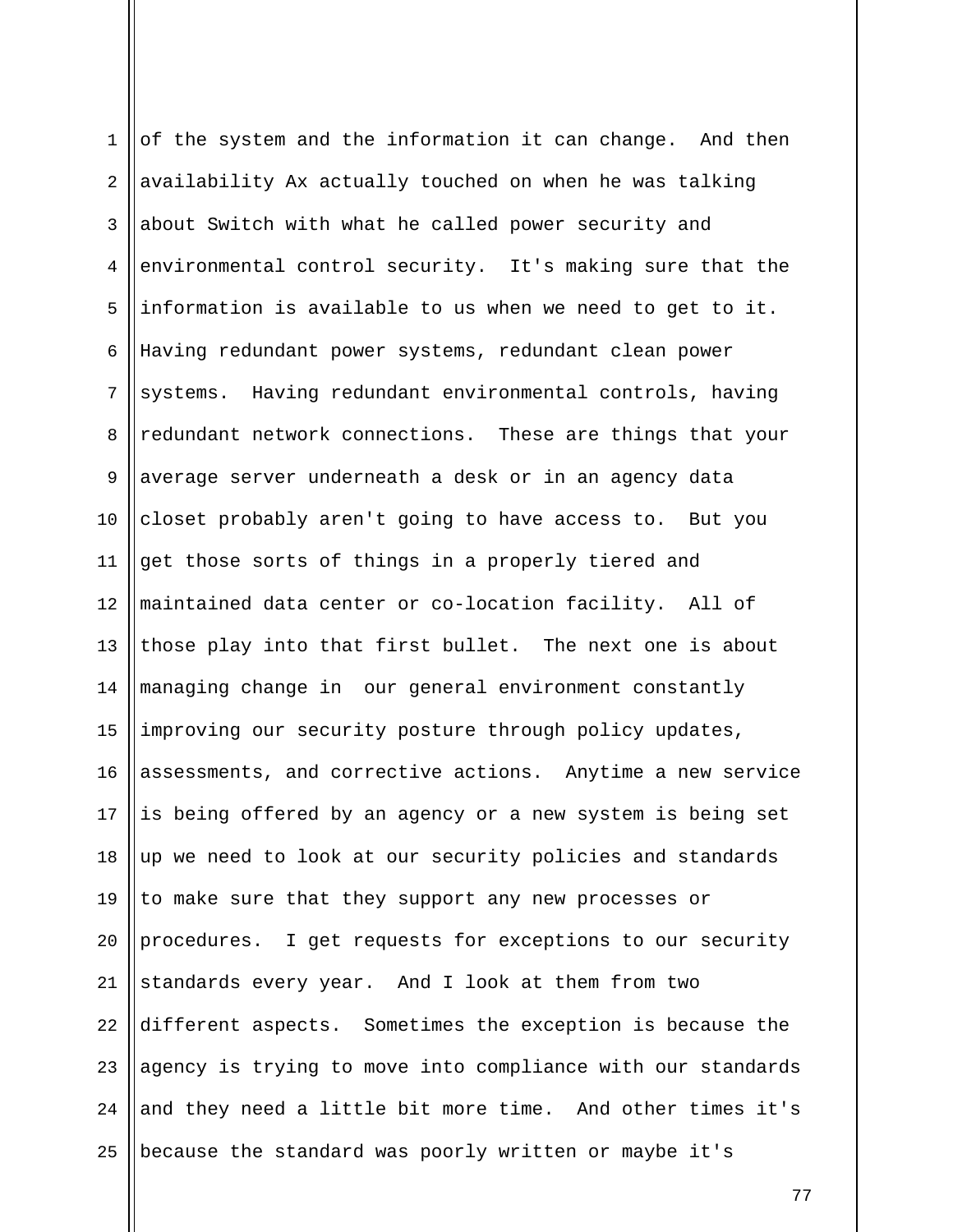1 2 3 4 5 6 7 8 9 10 11 12 13 14 15 16 17 18 19 20 21 22 23 24 25 outdated. And it's enforcing something that either no longer applies or is it is so onerous that it completely outweighs the risk of what it's trying to protect. And so when we come across those things, I take those standards to our State Information Security Committee, we look at it and we rework the standard so that it's more workable so that promotes secure operations within the agency without preventing the agency from doing what they need to do. And the last bullet under Outcomes is more about evolving technologies and also evolve threat. Right now our security technology is fairly adequate for the job that it needs to do and people don't like the term adequate. It simply means that it's doing what it needs to. And there's nothing wrong with that. The problem is that we live in a dynamic situation. Our adversaries out there are constantly looking at new ways to get into us, new threats, new platforms to launch their attacks from. And if we are not also looking at those things and evolving our environment to anticipate preferably, or be able to respond to these evolving threats, we're going to end up like Atlanta or Baltimore with a 17 to \$18 million remediation bill. I don't want to be there. I want to keep us out of the papers in that regard as much as possible. And so, we are constantly looking at what's coming on the horizon, what new technologies are coming into play, seeing if they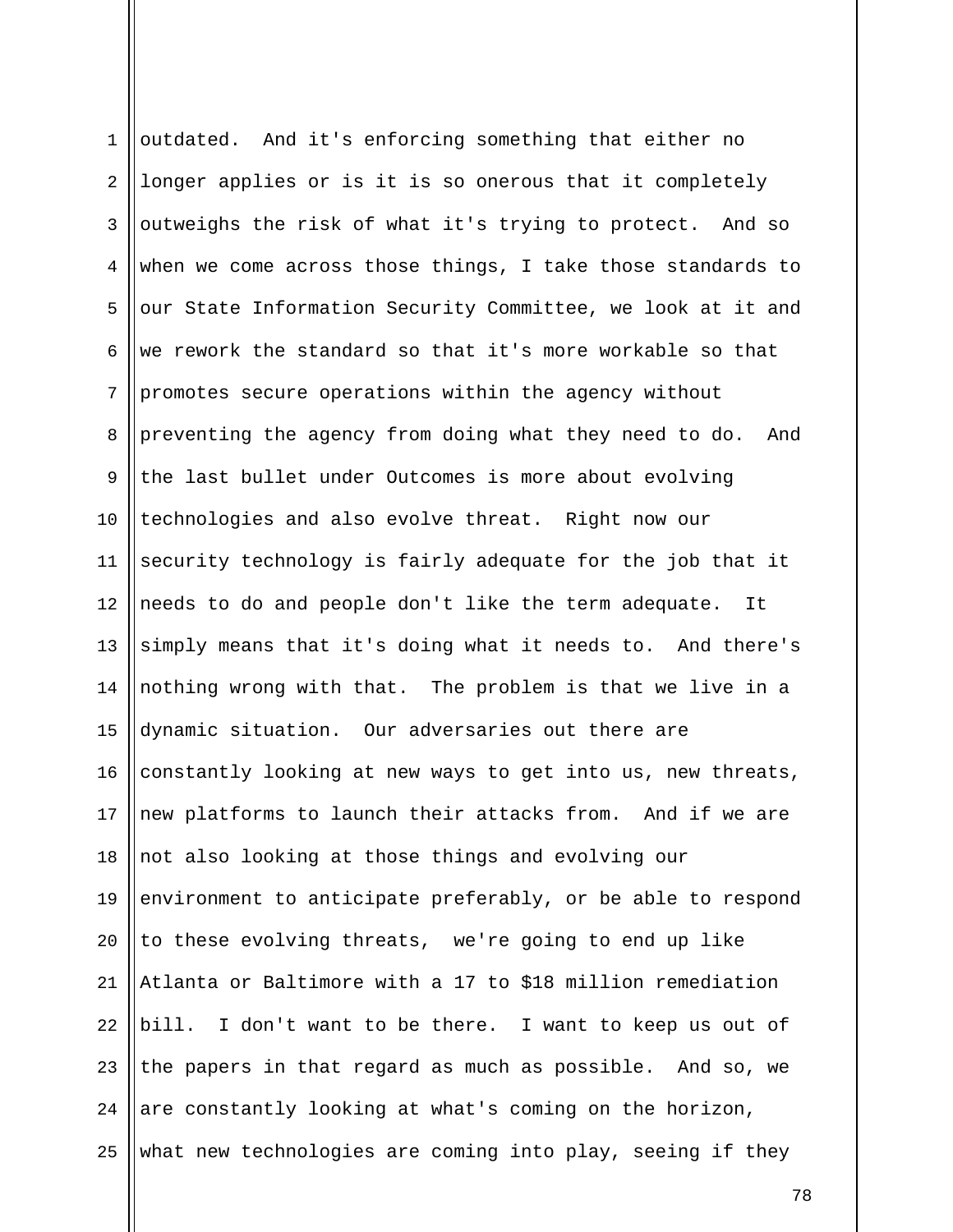| $\mathbf 1$  | would make a significant difference in our environment that   |
|--------------|---------------------------------------------------------------|
| 2            | would be worth the investment and looking at updating what    |
| $\mathbf{3}$ | we're doing or investing in new areas. So that all of         |
| 4            | these are really ongoing processes. They're not new. It's     |
| 5            | not like they weren't being done before we built this         |
| 6            | strategy document, but this is an acknowledgement that        |
| 7            | these are our three main focuses. Before I go into            |
| $\,8\,$      | Actions, I'd like to pause if there are any questions on      |
| $\mathsf 9$  | the why or the outcomes. Also get a drink.                    |
| 10           | This is Ms. Srinivas for the<br>SRINIVAS:                     |
| 11           | record. I heard you talk a whole lot about how our            |
| 12           | technology currently is adequate to ward off any              |
| 13           | cyberattacks, so on and so forth; however, technology is a    |
| 14           | piece of the puzzle, albeit the large one. There are other    |
| 15           | pieces. We didn't have a chance to go much into that          |
| 16           | today. Would you care to elaborate? For example, what we      |
| 17           | do in terms of training, policies, and procedures to ensure   |
| 18           | that whatever technology we have in place continues to be     |
| 19           | effective.                                                    |
| 20           | Bob Dehnhardt for the record.<br>DEHNHARDT:                   |
| 21           | Actually training is covered under Action number one.<br>So I |
| 22           | was about to get there, but, I can certainly move on to       |
| 23           | that if you'd like me to.                                     |
| 24           |                                                               |
| 25           |                                                               |
|              | 79                                                            |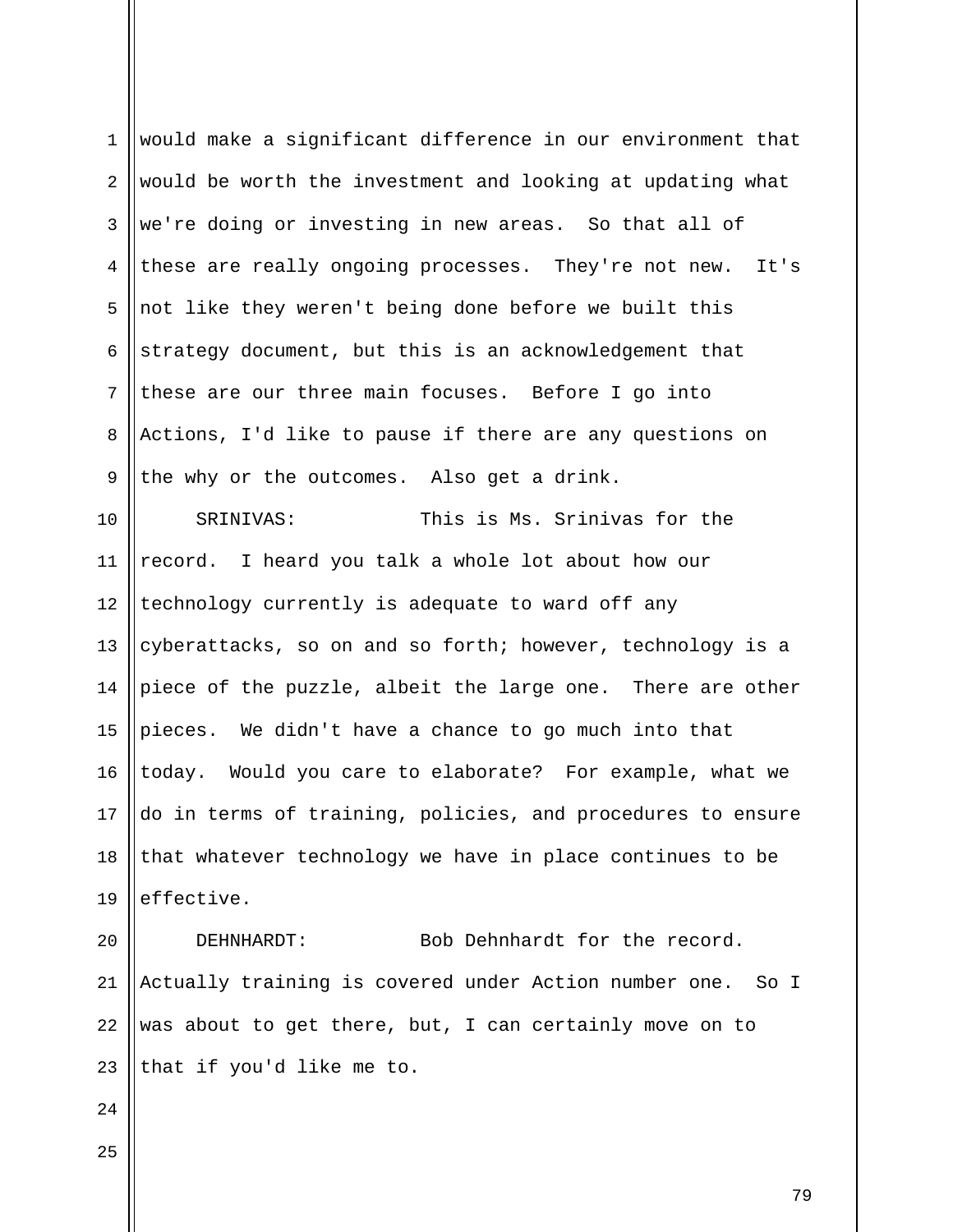1 2 3 SRINIVAS: Are there any other questions because apparently I jumped the gun. Sorry. Let's proceed then, thank you.

4 5 6 7 8 9 10 11 12 13 14 15 16 17 18 19 20 21 22 23 24 25 DEHNHARDT: Okay, then we'll move into the Actions. And number one talks about training in two different ways. First it talks about our security awareness training, which is using a commercially available product called KnowBe4. We've had KnowBe4 in our environment coming up on two years now, and we have seen a great success from it. It's a program of security awareness training videos that go out to all the employees within the executive branch. And it gives them a very informative, but still entertaining, because security can be a very dry subject, so it gives them very good information on protecting themselves from phishing attacks and things of that nature. But in an entertaining manner, so that the information sticks. We follow that up with testing sort of phishing our own people. And in general, we get less than 2% of our employees generally clicking on a test phish. Sometimes it gets a little bit higher and when it does, we issue a little extra training to point out exactly what they might've missed. And generally speaking, we get good feedback on that. So that's for the general users. More to your question, Madam Chairman is skills training for security individuals. And I think, you know,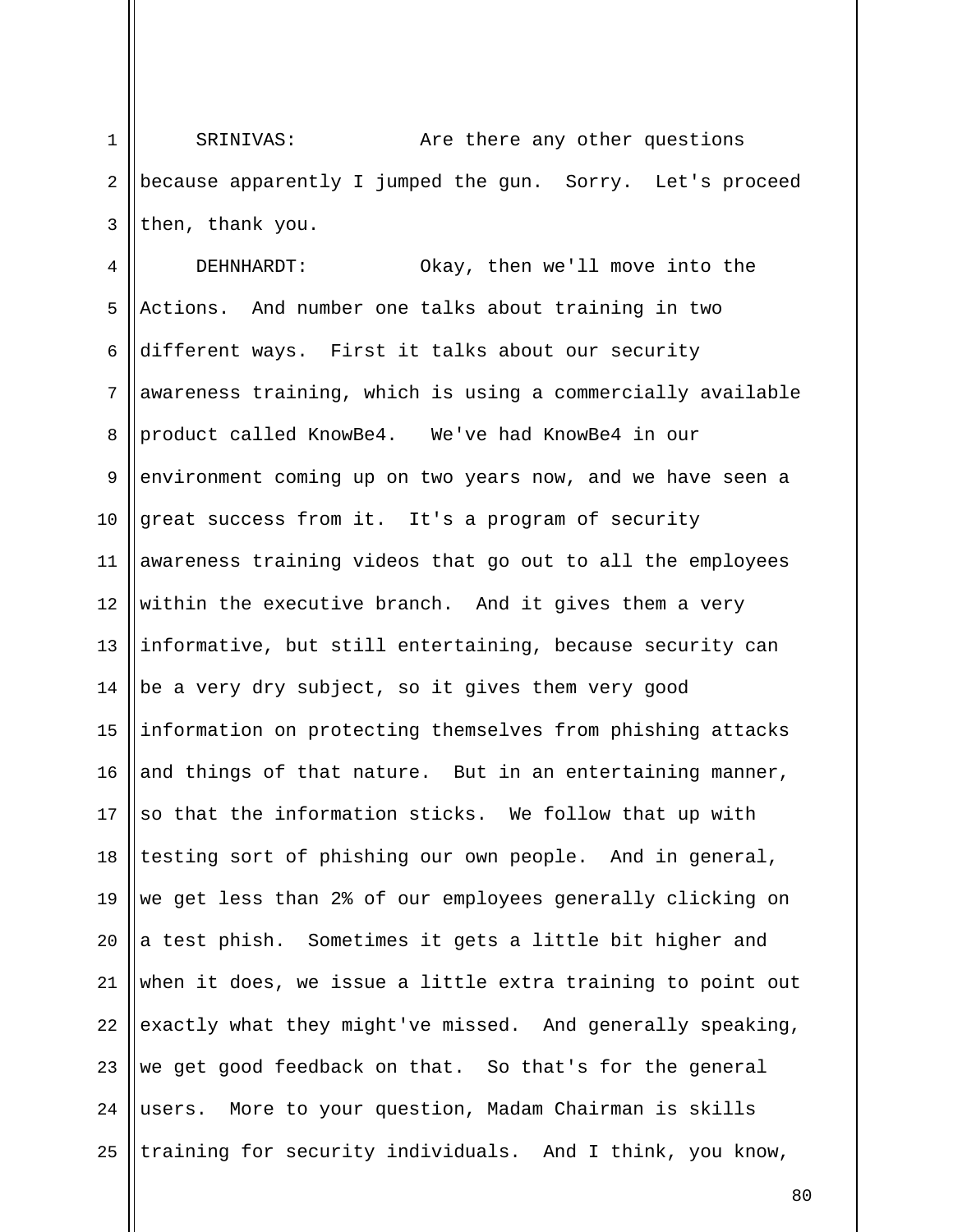| $\mathbf 1$    | my personal opinion, I'll distance everyone else from this  |
|----------------|-------------------------------------------------------------|
| $\overline{a}$ | as much as I can, my personal opinion is that's an area     |
| 3              | where the state really misses the boat. It's been my        |
| 4              | observation that training for IT in general and information |
| 5              | security professionals in particular is not well-funded.    |
| 6              | We get very few training opportunities through the year.    |
| $7\phantom{.}$ | Usually we have to look for free or very, very cheap        |
| 8              | training opportunities. And I think that's short-sighted.   |
| 9              | And I know I'm really digging myself in here. But, I        |
| 10             | really do think that that's short-sighted. I'd like to      |
| 11             | read you a quote, if I may. I write quotes that I find      |
| 12             | every once in a while in my notebooks. And this one is      |
| 13             | from Matthew Olney, who's the Director of Threat            |
| 14             | Intelligence and Intervention at Cisco Systems, one of the  |
| 15             | top technology companies in the world. And he said, "if I   |
| 16             | could convince people of one thing, it would be that        |
| 17             | security is a game of heroes, not technology. Nurture your  |
| 18             | heroes, arm them with the technology they need, and never   |
| 19             | forget that it is the experience, intelligence, wisdom      |
| 20             | drive, and creativity of your people that will save you."   |
| 21             | That's a lot of what professional security training,        |
| 22             | skills-based training, or going to security conferences and |
| 23             | technology conferences gives the people that are working    |
| 24             | here in the state. It's an investment. And we seem to be    |
| 25             | pretty good at investing in technology. I wish that we      |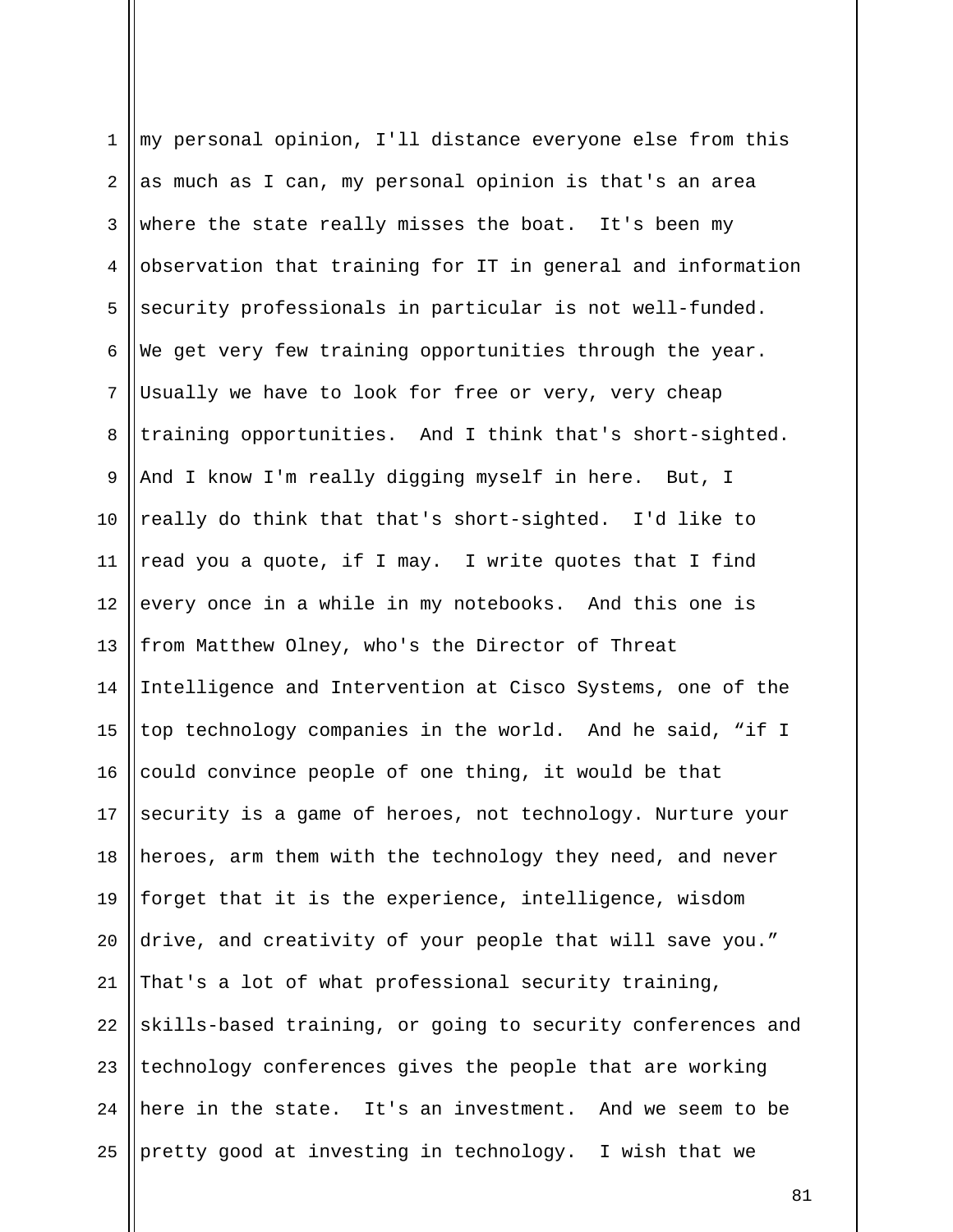| $\mathbf 1$    | would be as good at investing in our people. So that's      |
|----------------|-------------------------------------------------------------|
| $\overline{2}$ | that soap box. And so that's, you know, under Actions       |
| 3              | because I'm actively advocating that. Maybe not that quite  |
| 4              | that forcefully all the times, but I'm always pushing for   |
| 5              | better training opportunities, particularly for our         |
| 6              | security professionals, but also for all IT professionals   |
| 7              | within the state. Moving on to Action number two, where I   |
| 8              | hopefully won't dig myself into quite as big a hole is      |
| $\mathsf 9$    | Implementing a Governance Risk and Compliance Solution for  |
| 10             | our state. We have purchased a product called LockPath by   |
| 11             | KeyLight. And they are one of the top tier GRC providers.   |
| 12             | It's all about managing risk is what this action is. And    |
| 13             | in order to truly understand the risk that you have in your |
| 14             | environment, you need to understand what governance you     |
| 15             | have in place. You need to understand what compliance       |
| 16             | issues you have in place. You need to understand your       |
| 17             | assets and inventories and things like that. There's a lot  |
| 18             | that feed in and by having this platform in place with a    |
| 19             | risk decision framework integrated into it, we can get a    |
| 20             | better understanding of what kind of risk the state is      |
| 21             | carrying in terms of information security and information   |
| 22             | technology. And then that's the first step to managing      |
| 23             | that risk. Understand where it is. Is it too high, then     |
| 24             | we need to take steps to move it down. If we're             |
| 25             | comfortable where it's at, we need to take steps to         |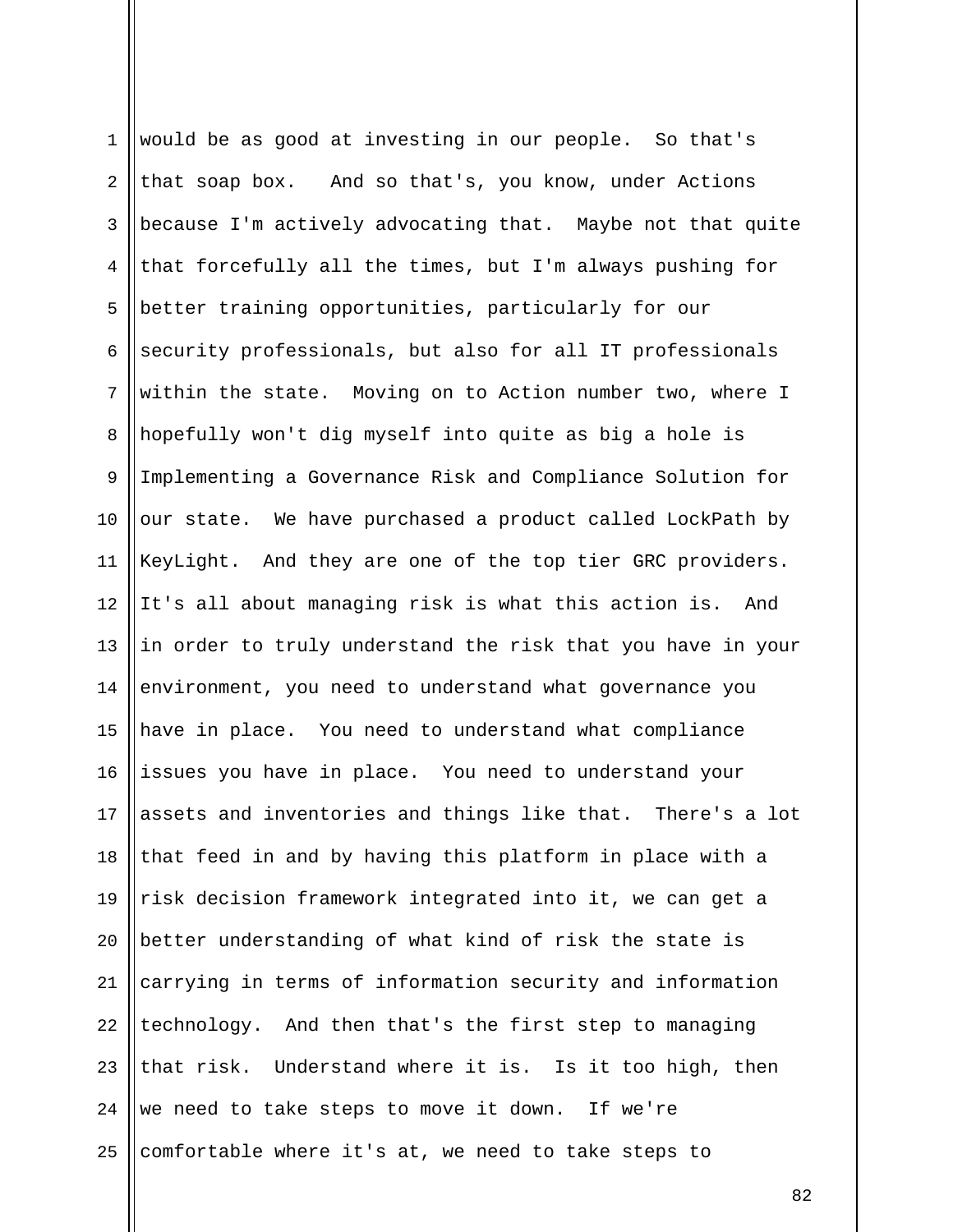| $\mathbf{1}$   | maintain it, because there are a lot of factors feeding      |
|----------------|--------------------------------------------------------------|
| $\overline{2}$ | into it, and it might be fine today, but tomorrow something  |
| 3              | may happen that moves the risk in the direction that we      |
| 4              | don't want it to move. Third is to collaborate with state    |
| 5              | agencies to develop baseline security, policy standards and  |
| 6              | procedures. This is an ongoing effort. I chair the state     |
| $\overline{7}$ | information security committee, and this is their primary    |
| 8              | focus is to establish and evaluate and update the state      |
| $\overline{9}$ | security policy and standards. We're doing a heavy lift on   |
| 10             | that right now in response to SB 302 from the last           |
| 11             | legislative session where we were required -- we are now     |
| 12             | required to map to the CIS 20 security controls, which is    |
| 13             | kind of misnamed. There are actually 171 controls, but       |
| 14             | they're in 20 groups. And so we are going through all of     |
| 15             | our security standards and our state policy. Some of which   |
| 16             | have not been updated in 10 years or so. And getting them    |
| 17             | all in line, getting them updated, making sure that they     |
| 18             | map to CIS where possible and really putting in the effort   |
| 19             | on that. I absolutely love having that framework             |
| 20             | available to us now to map to. Because it gives us a         |
| 21             | really good starting point for some areas where we really    |
| 22             | hadn't considered in the past. Number four, maintain a       |
| 23             | list of security controls and standards that state entities  |
| 24             | are required to comply with by state or federal law.<br>This |
| 25             | is also an outgrowth of SB 302 where there's a requirement   |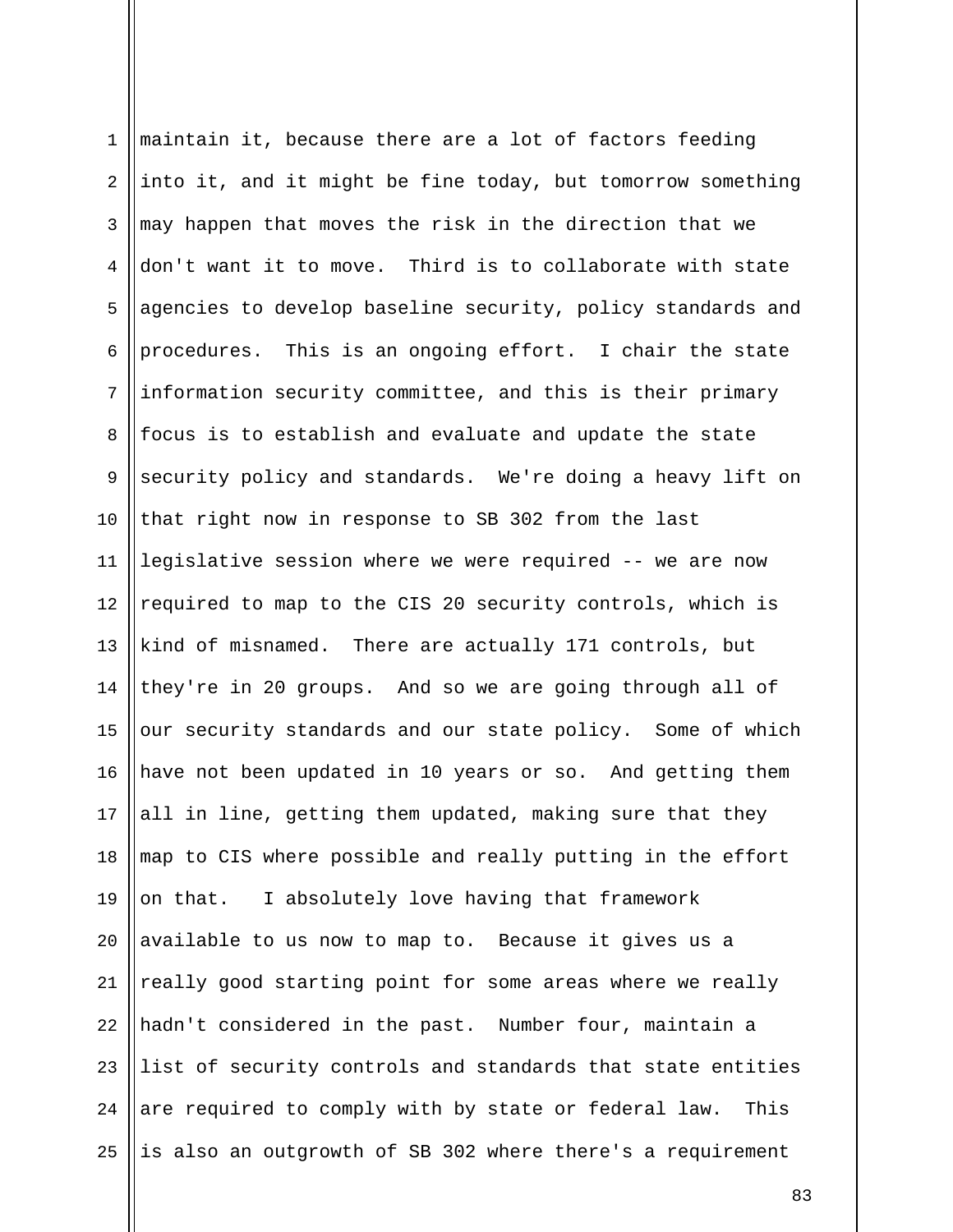1 2 3 4 5 6 7 8 9 10 11 12 13 14 15 16 17 18 19 20 21 22 23 24 25 in there for OIS, Office of Information Security in particular to maintain cross mapping between the CIS controls and other federal controls. Fortunately, a lot of those cross mappings already exists. So we're not having to create it out of whole cloth, but we need to make that available to everyone because not all federal regulations read the same way. When I was at Welfare, I used to have to try to reconcile the IRS security controls with the CMS security controls for state health insurance exchanges. And then reconcile those with the office of Child Support Enforcement. And now, in my current position, I've got those plus CJIS and FIRPA and FISMA, and, you know, just a whole alphabet soup of regulatory compliance guidelines and frameworks that need to be reconciled. And so one of the things that we try to do to help out ourselves and our agencies is to come up with that list to help map things. And if we're doing this here, we're also getting this one over here. Number five, develop and publish a cybersecurity incident response plan. Having a standard response plan framework for all agencies is really important in the event of a wide-scale incident in that we're all working from the same music as it were. We're all using the same language. We're all using the same terminology, and we're all trying to approach it from the same way. Now, each individual agency will need to have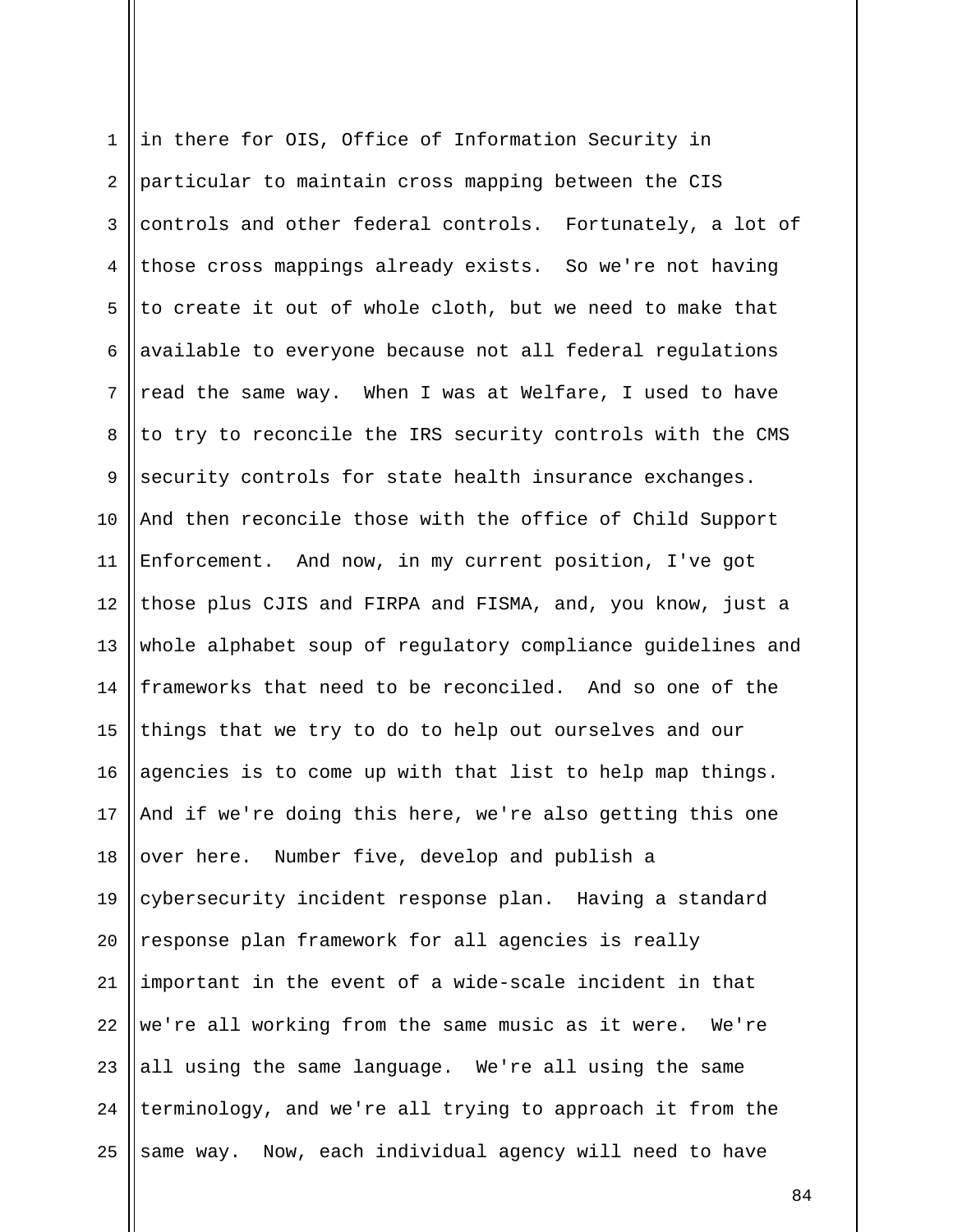1 2 3 4 5 6 7 8 9 10 11 12 13 14 15 16 17 18 19 20 21 22 23 24 25 their own playbook to work from because security isn't one size fits all. There are things that need to be taken into account for public safety that Endot doesn't need to worry about or things that need to be taken into account with Welfare that natural resources. They don't have those systems. So they don't need to worry about that. So there needs to be customization at all levels, but there still needs to be some sort of consistency between the plans so that we're all communicating in the same way. We're all using the same terms. And we're all working towards a constant goal without having to take time out from the actual incident response to figure out how we're going to work together. So that's mainly what number five is about. And then finally number six is about what I like to call security community. That's the general approach that I and my office take to working with the 35 agencies within the executive branch plus OC DC, which has a special role to fill in speaking with the counties and cities and other political subdivisions within the state. We need clear, concise, and open communications and collaboration between all the agencies. It needs to be a community approach, not, you know, a dictatory approach or anything like that. We're peers. We get together we talk about these issues. We talk about problems that we're having, and everyone at the table has an equal voice. And everyone at the table is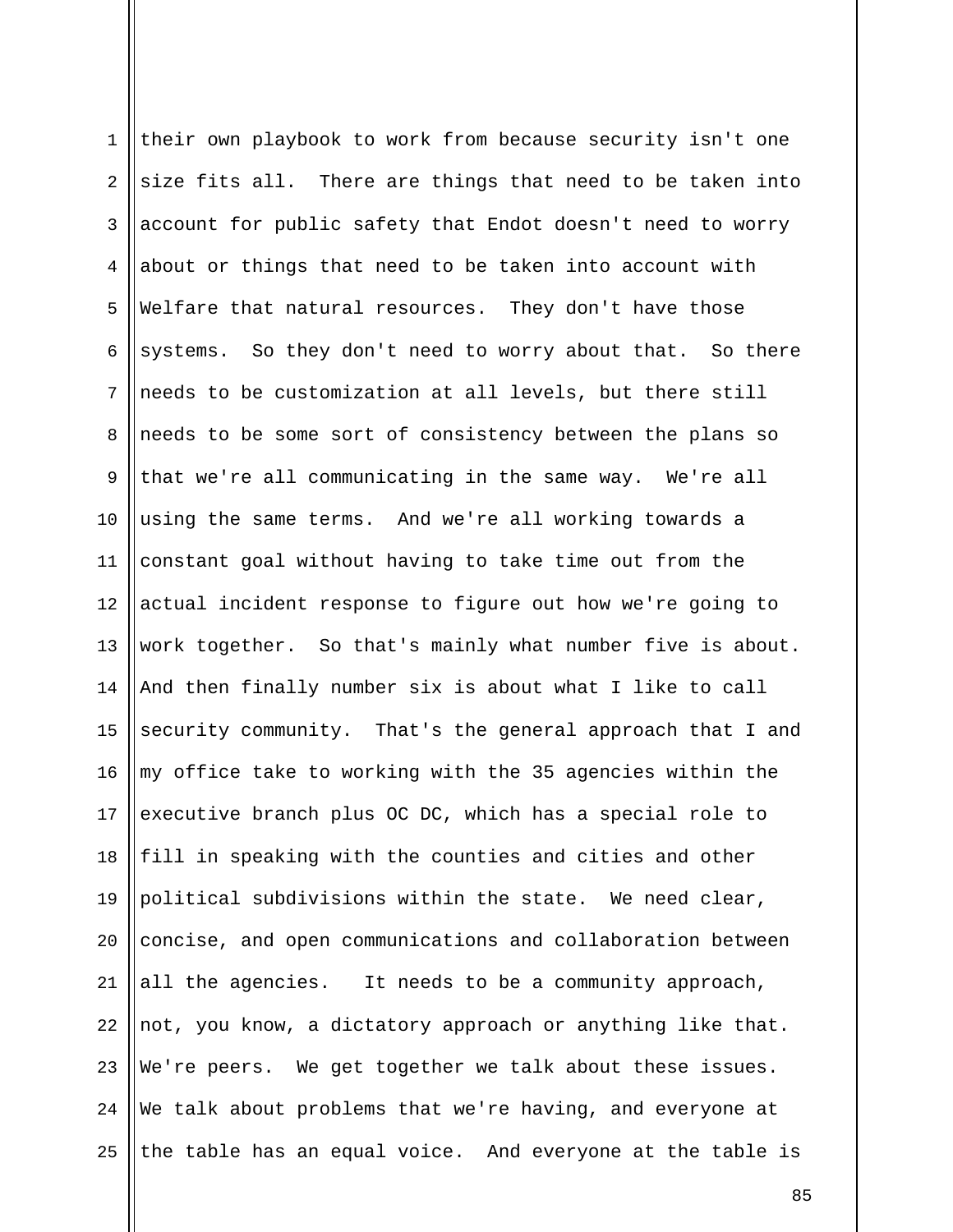| $\mathbf{1}$   | encouraged to contribute. That's kind of the way I like to  |
|----------------|-------------------------------------------------------------|
| $\overline{a}$ | run the committee and approach these things. We have an     |
| $\mathsf{3}$   | awful lot of smart people around that table, and I don't    |
| 4              | want to stifle anyone's participation. And so that is       |
| 5              | definitely an ongoing action that we have. And I like to    |
| 6              | say that it's working pretty well so far. We've gotten a    |
| $7\phantom{.}$ | lot of really good participation in our meetings. We've     |
| 8              | gotten a lot more transparency between agencies, a          |
| 9              | willingness to open up and talk about things, because we    |
| 10             | all know that it's not going to go any further than this    |
| 11             | table, unless someone requests an action or something like  |
| 12             | that. It's I think really been a positive change. And so    |
| 13             | we definitely want to keep that action going.<br>Any        |
| 14             | questions on any of that?                                   |
| 15             | MARCELLA:<br>Sure, Mr. Dehnhardt this is Joe                |
| 16             | Marcella. Real quick question, have your systems met the    |
| 17             | maturity level sufficient enough that you could have a      |
| 18             | third-party SIEM discipline in place, Security Incident     |
| 19             | Event Management mechanism so that as an assist, as a third |
| 20             | party overlook?                                             |
| 21             | We currently have, Bob Dehnhardt<br>DEHNHARDT:              |
|                |                                                             |

21 22 23 24 25  $\parallel$  for the record, we currently have an outsourced third party secure operations center that sort of acts as a SIEM. At this point they take our log information and our event information and they do the initial triage for us to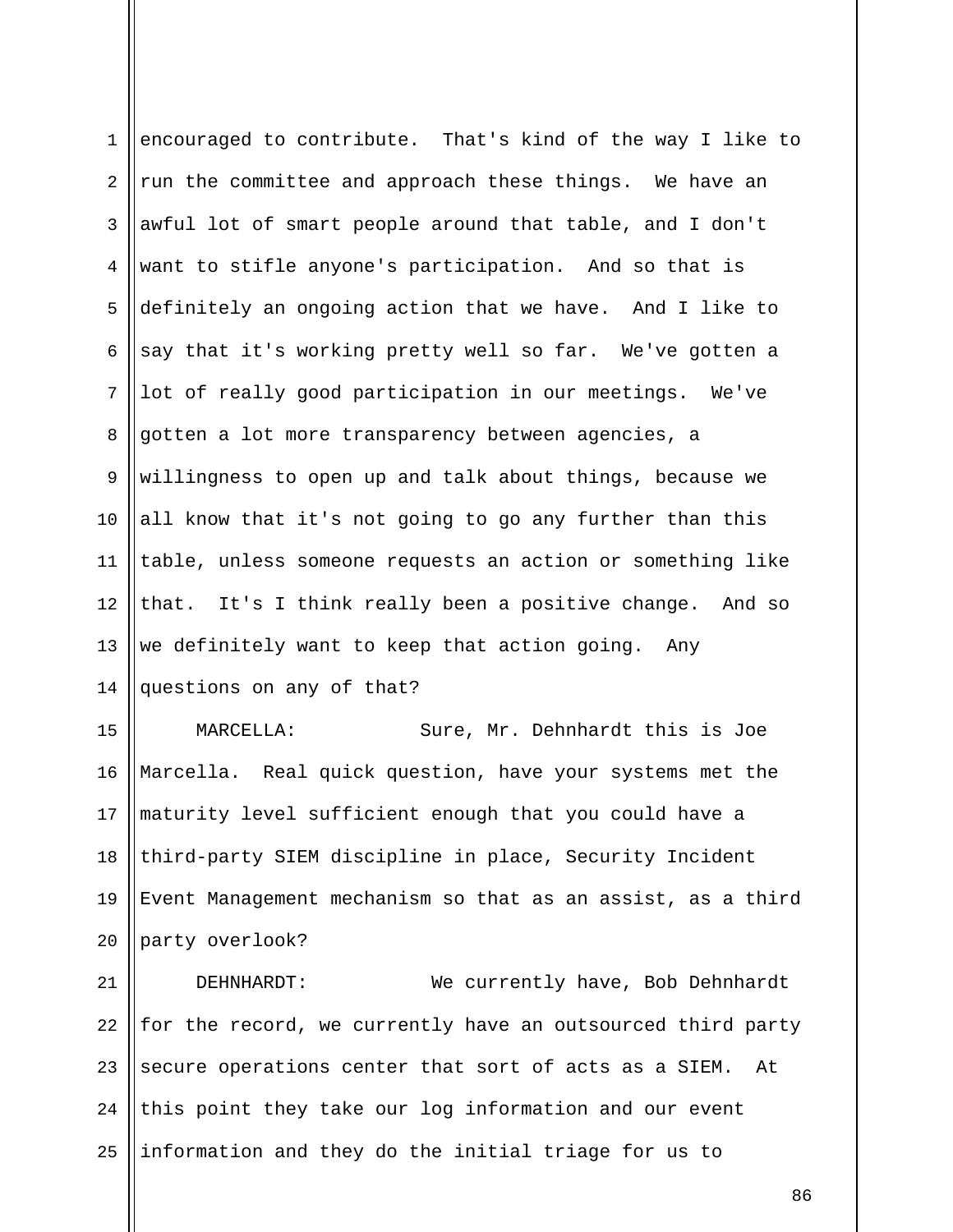1 2 3 4 5 6 7 identify incidents. So we do already have that sort of relationship in place. Is that what you're asking about? MARCELLA: Yes, exactly it is. But for how many agencies is that done? Is that done for the entire state or is it just done for certain agencies that are mature enough or in compliance or actually have the infrastructure in place to do it?

8 9 10 11 12 13 14 15 16 17 18 DEHNHARDT: Bob Dehnhardt for the record. We do it right now at the enterprise level for everything that's going over SilverNet. So in a way we are covering all agency traffic that's leaving their boundaries. We do have sufficient license in place, and I've made this offer a couple times to our ISO's that if they wish we can put collectors in their environment to collect internal to them and add that into the information. The more information we can give to our SOC the better the analysis that they can do. We've got a couple agencies that are considering it right now. But some of them aren't there yet.

19 20 MARCELLA: It's commendable, thank you. DEHNHARDT: Sure.

21 22 23 24 25 BENITEZ-THOMPSON: Do we have any other questions? All right. So it sounds like we are ready to go to your next set of slides Mr. Dehnhardt. This is regarding information security update and status of security grants. DEHNHARDT: Thank you, Bob Dehnhardt for the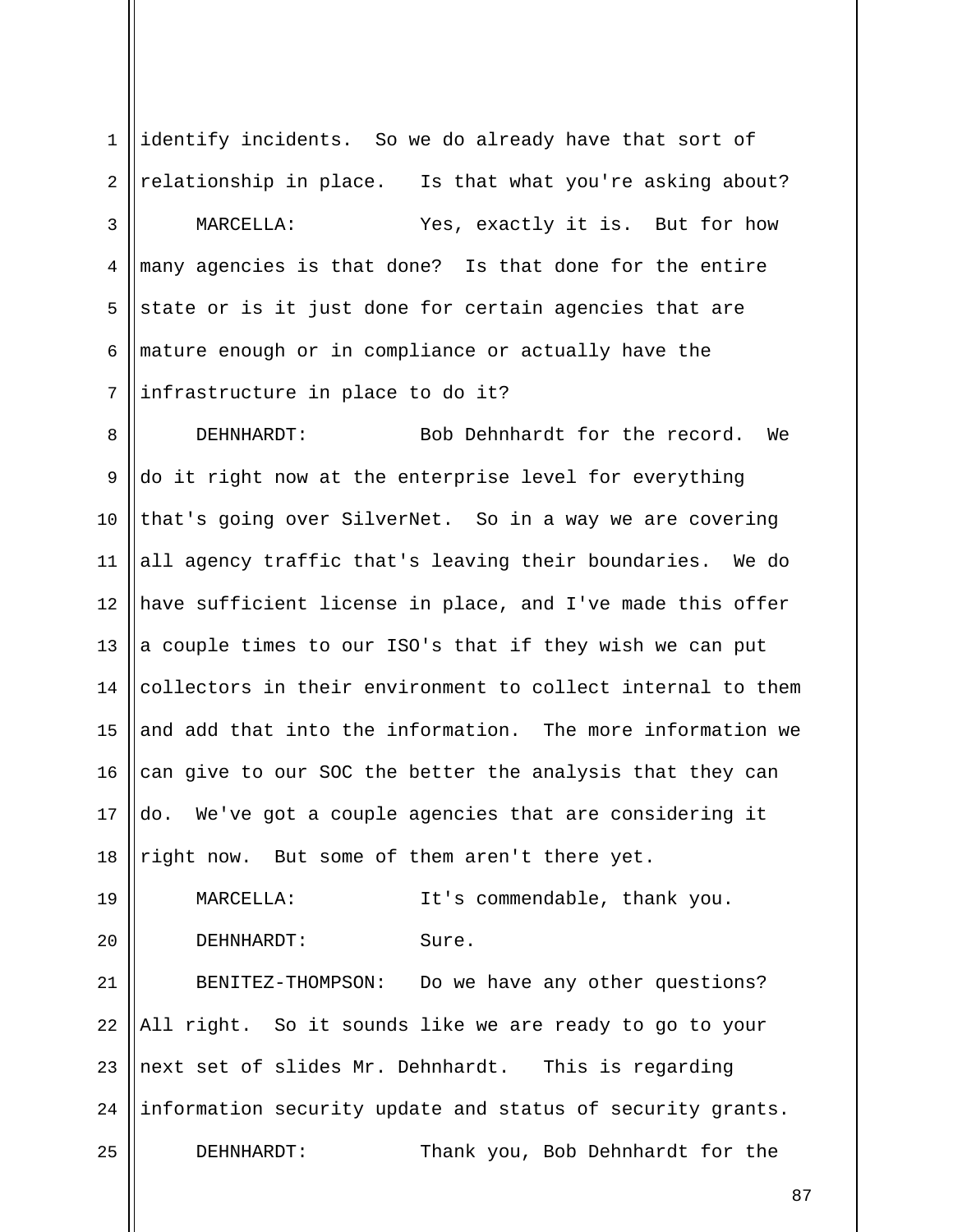| $\mathbf{1}$   | record. I don't really have any slides on this other than             |
|----------------|-----------------------------------------------------------------------|
| $\overline{a}$ | the title slide because I try to keep this as fresh and up            |
| 3              | to date as possible. So, I'm usually coming up with what              |
| 4              | I'm going to talk about in this part of the presentation              |
| 5              | the morning of. What I would like to discuss very briefly             |
| 6              | today a couple things. First of all, we talked a little               |
| $7\phantom{.}$ | bit about events incident response within the state. And I            |
| 8              | just want to touch a little bit on that subject for a                 |
| $\mathsf 9$    | couple reasons. First of all, about a month and a half ago            |
| 10             | the state of Louisiana was hit with a ransomware incident             |
| 11             | where the Governor actually decided to pull the plug on all           |
| 12             | technology in the state. Which was one heck of a move.                |
| 13             | But it was, he deemed it as a reasonable move to contain              |
| 14             | the incident because it was moving laterally from one                 |
| 15             | agency to another, and it was pretty nasty. We haven't                |
| 16             | seen anything like that in this state and for that, in                |
| 17             | Nevada I should say, and for that you know I basically look           |
| 18             | at three things as to why we haven't. Number one, is the              |
| 19             | technology that we have in place. Like I said, right now,             |
| 20             | it's adequate for what we need. It's doing its job and                |
| 21             | it's doing it well, and we're doing a good job of keeping             |
| 22             | it up to date. So, you know, it's giving us the                       |
| 23             | protections. Number two, luck. I never discount luck.<br>$\mathbf{I}$ |
| 24             | would prefer solid preparation, but I'll take luck and                |
| 25             | preparation. It always helps. Number three, is the                    |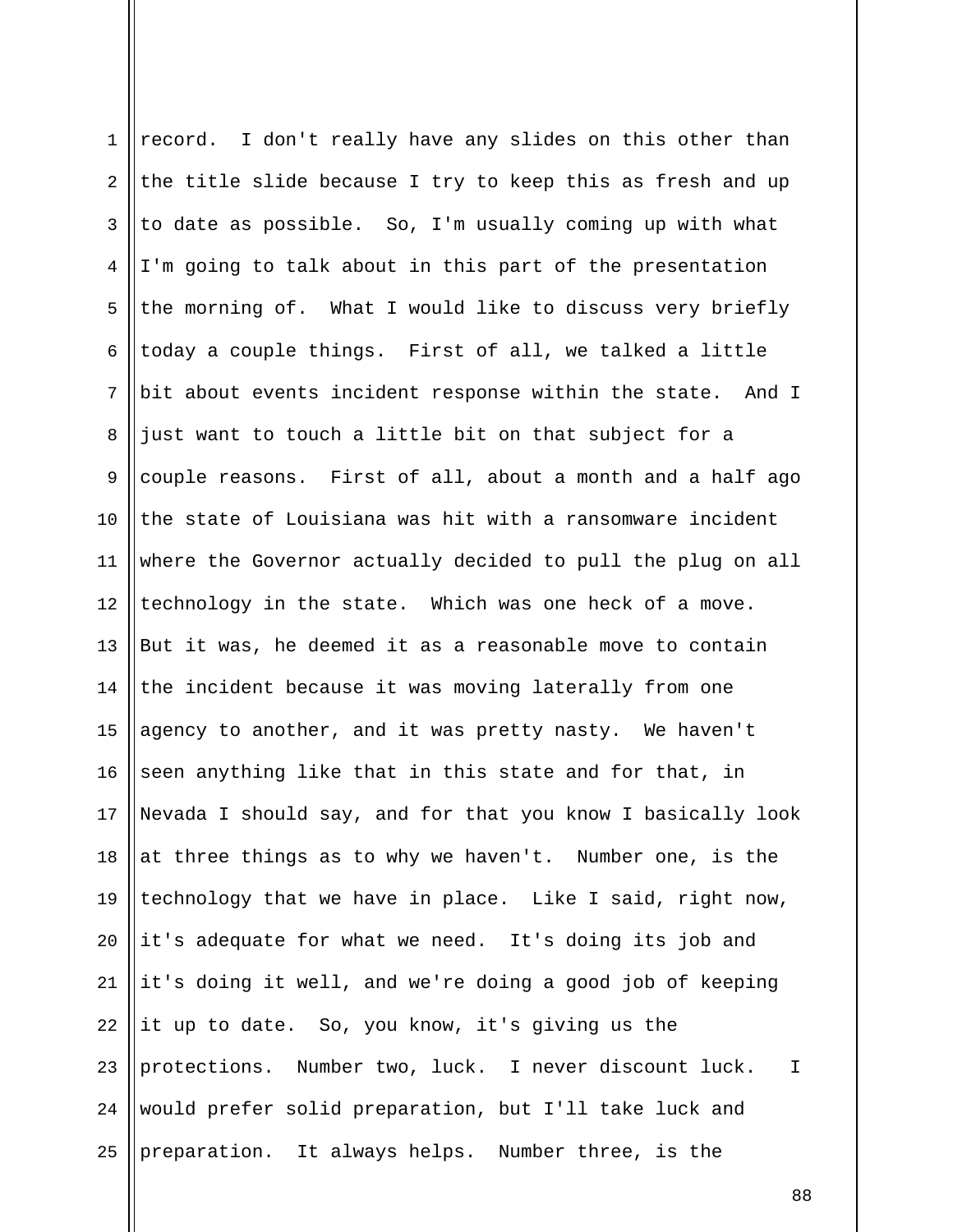1 2 3 4 5 6 7 8 9 10 11 12 13 14 15 16 17 18 19 20 21 22 23 24 25 people. We get incidents within this state. Usually they're very small and usually they are covered rapidly. We respond well and we catch them quickly. And that's something that I just want to acknowledge with this group of people, this committee that you know, we have a lot of people out there that are working information security that don't have it in their job title. We have systems administrators, we have network engineers, we have desktop support people, we have help desk people, all of them play a role in information security. It's not just me, it's not just my team, and it's not just the information security officers in every state or in every agency. If it was, we would be getting hammered. It's because we have people in other disciplines that are paying attention and that are putting in the effort and learning what they can about information security within their job and taking the initiative. That's a lot of the reason why, so far knock on wood, the state of Nevada hasn't been featured in a news story. So I just want to acknowledge that for everyone here. The other reason it's on my mind is because the city of Las Vegas did have a little bit larger of an incident a few weeks ago. It was in the news. Again, it was responded to quickly by their folks and it was contained quickly. And they were only really down for a couple of days while they dealt with it. And again, it comes down to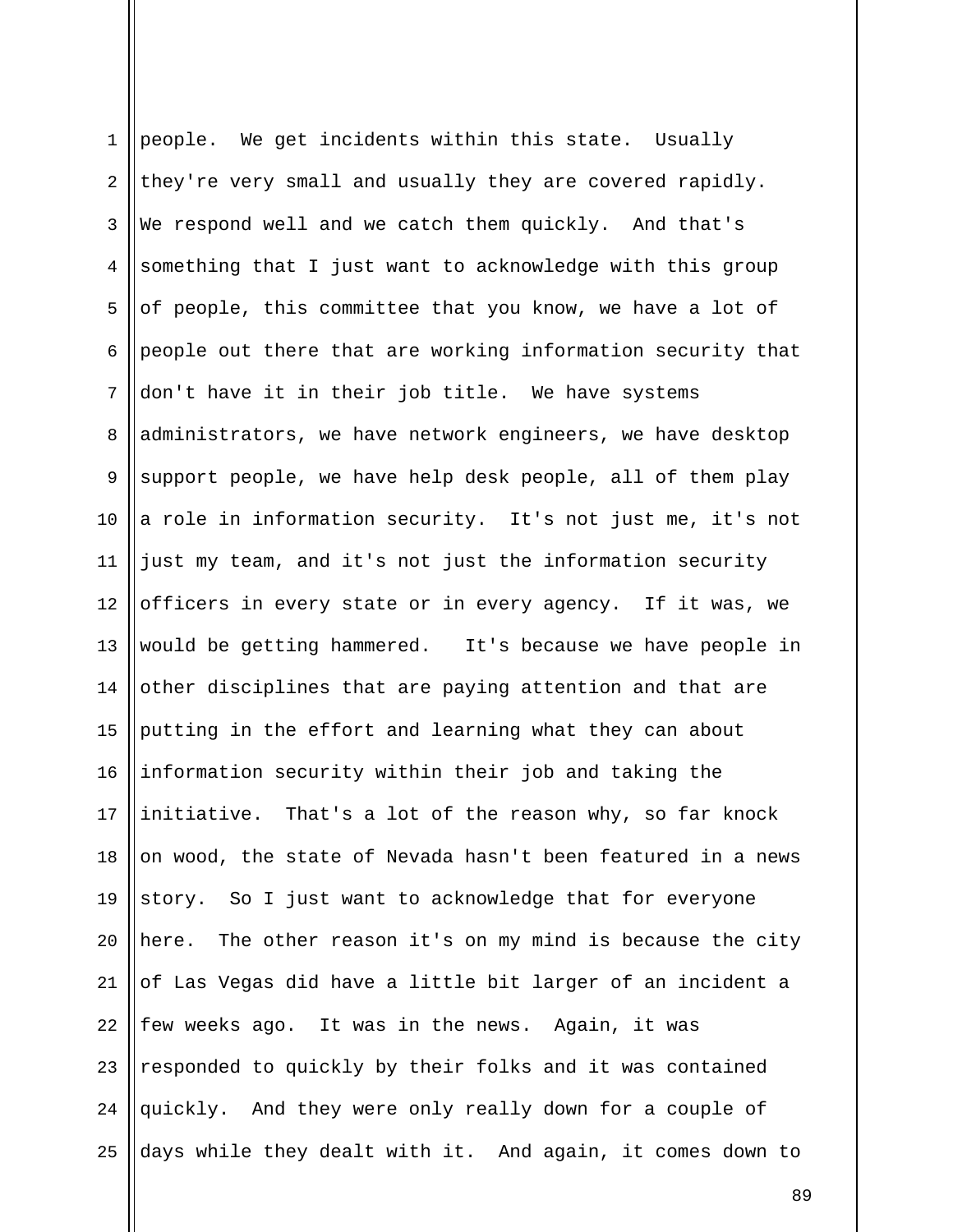1 2 3 4 5 6 7 8 9 10 11 12 13 14 15 16 17 18 19 20 21 22 23 24 25 the same things. Their people responded quickly, their technology detected it quickly, and they were able to pull things together. So, I just want to highlight that for everyone that even though I'm the one that gets to sit here every time we have this and talk about security, it's not just me. And I really wanted to strike that home. And I should have written down what my other one was. Oh, sorry. Windows seven has been something that's been sort of an ongoing topic here. I just wanted to give a brief update on that. By and large, the state has responded well to the Windows Seven End of Life and the server 2008 End of Life. We did have some systems that went past the end date of January 14th. Microsoft hasn't issued any new security patches for those systems yet. So right now we're using that extra time until the first patch to try and get extended support licenses in place, and to also get as many of those systems off our network as we can. It's down to a manageable level. At one point we were looking at several thousand systems, we're under a thousand. Best numbers that we have right now it's looking like we're under a thousand. So, we're getting -- that are not covered by extended support licenses or that are not due for a replacement before the end of February. And so we are focusing on those, getting them handled and, you know, reducing the risk in that area. Any questions on that?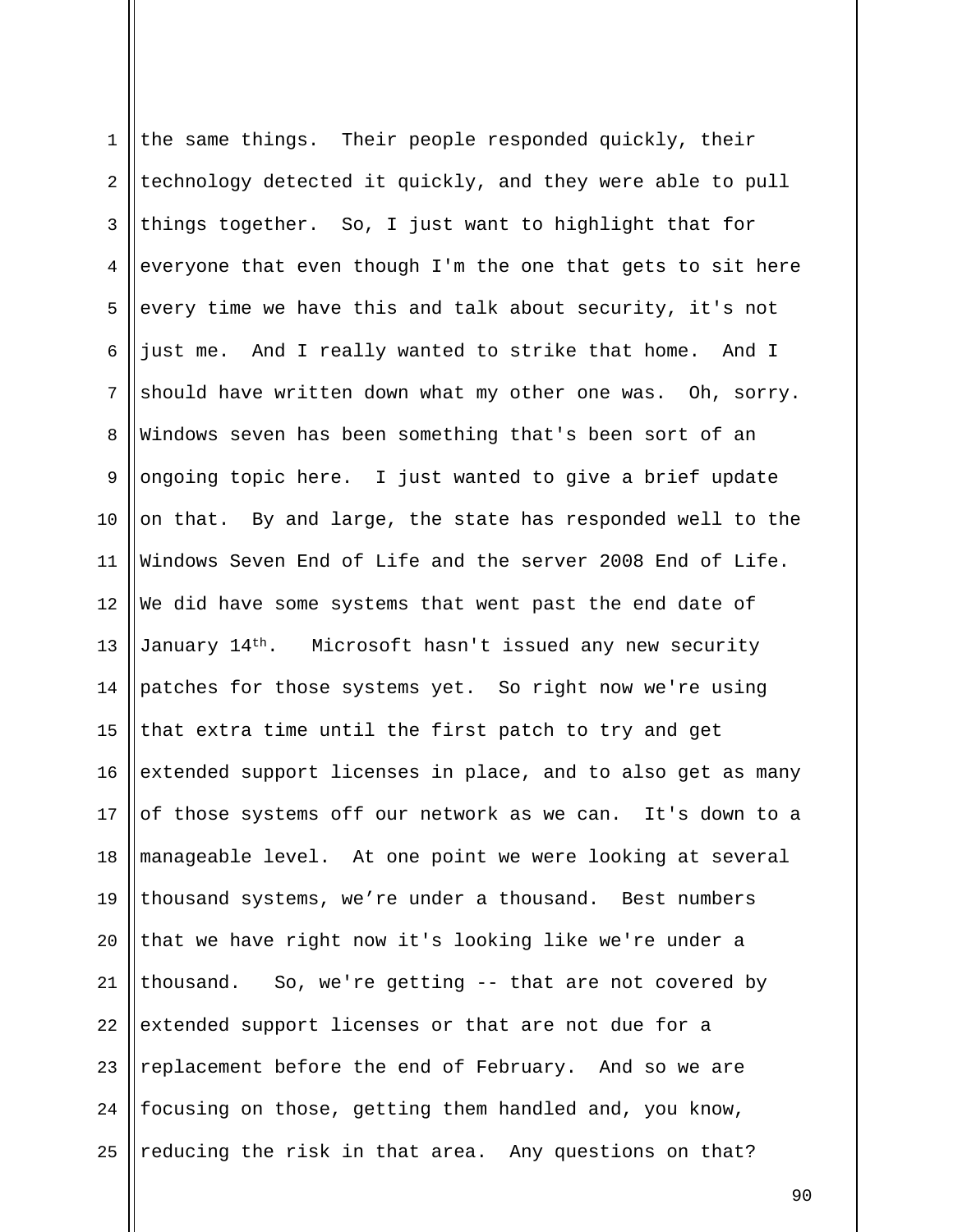1 2 3 4 5 6 7 FREED: Madam Chair, this is Laura Freed for the record. May I ask a question of Mr. Dehnhardt? Less than a thousand is better than I heard last week. So I'm glad to hear that. Do all of these agencies have the manpower to deploy to either remove the old machines from the system or deploy the extended support licenses by the deadline?

8 9 10 11 12 13 14 15 16 17 18 19 20 21 22 DEHNHARDT: Bob Dehnhardt for the record. Yeah, I was very pleased at the change in numbers as well, ma'am. I am continually talking to ISO's to make sure that they've got this well in hand. Some agencies have larger IT staffs than others. And so we've, you know, let them know that if they need help they need to speak up because we can't be mind-readers. And we will do what we can to help them. Fortunately the licenses are fairly easy to deploy, so that's pretty easy. Some agencies have been having their new systems imaged by the manufacturer, rather than waiting to have them come in and have their IT staff image them that takes a lot of the time and effort out of it. And then they can just drop ship those to remote locations and have their staff there put them in place. So, they're being creative.

23 24 25 MARCELLA: Joe Marcella, Mr. Dehnhardt this may not be a question for you. I'm going to give you an opportunity since we're on the topic of Road to Unity. An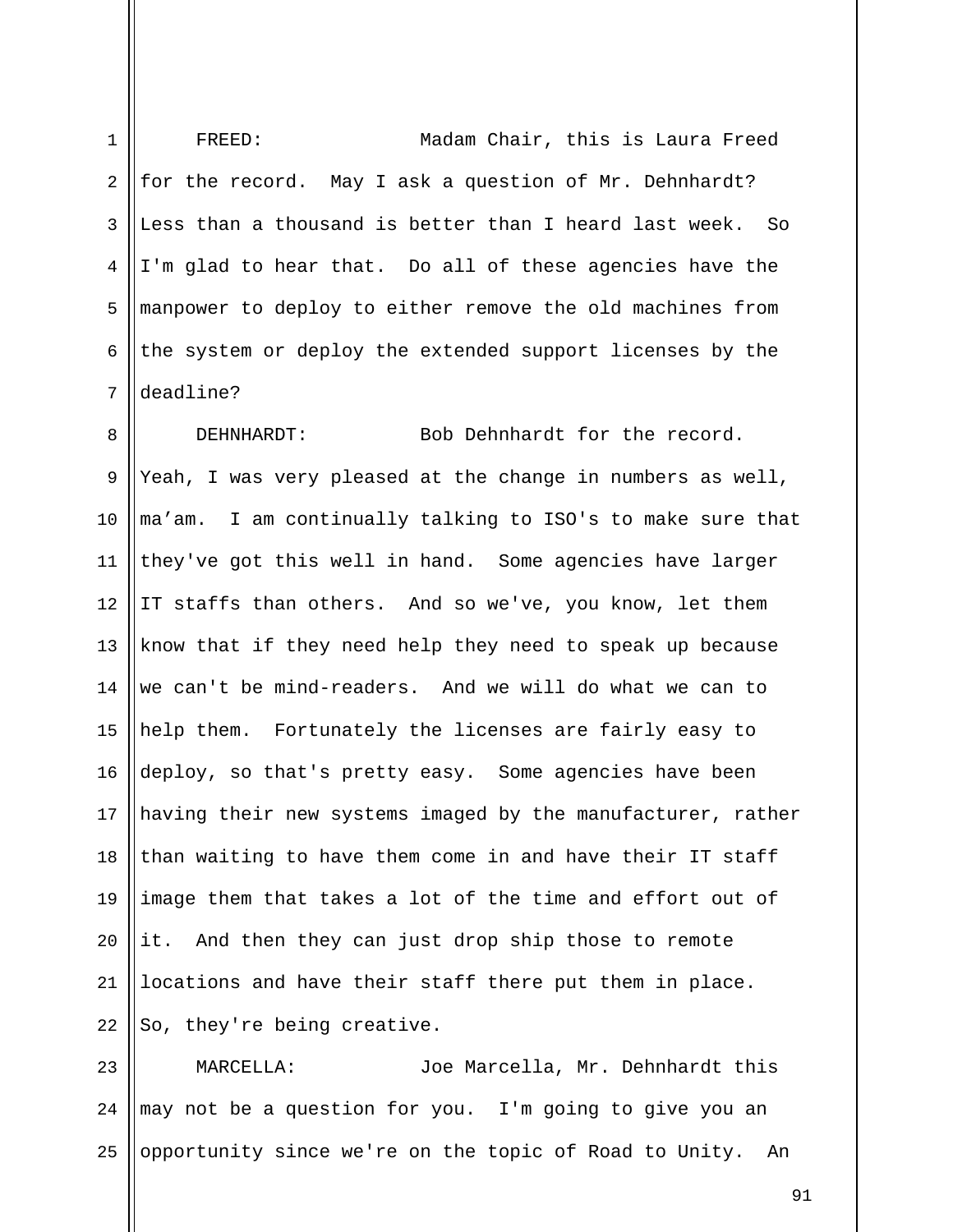1 2 3 4 5 6 7 8 9 10 11 12 13 14 15 16 17 18 19 20 enterprise approach to business that is the business of government makes sense to me. It always makes sense in almost any organization to join up, manage whatever you can from the horizontal, but preserve those things that are particular to that horizontal. And then get as much -- I'm sorry, vertical and then get as much of that horizontal for the organization incorporated or collaborated as you possibly can. And through all of this conversation about the Road to Unity, the pillars are perfect. The approach makes perfect sense to me. The concept makes perfect sense to me. I think has always been missing at the state level. Without it nothing is going to really get done or accomplished, particularly your security. It needs to be collaborated coordinated, and it needs to have some sameness across the agencies. How do you get the agencies to agree? Because they do not agree on all of those pillars. And I know it's a loaded question and it may be a question for David Axtell, but it's still the elephant in the room, and it's a problem going forward. And it delays if not inhibits all of your efforts.

21 22 23 24 25 HAAS: Dave Haas here for the record, EITS Administrator and certainly Ax, he has some good pertinent information as well, but I would say that in our effort to kind of kick off the strategy and put these pillars together that one of the things that we had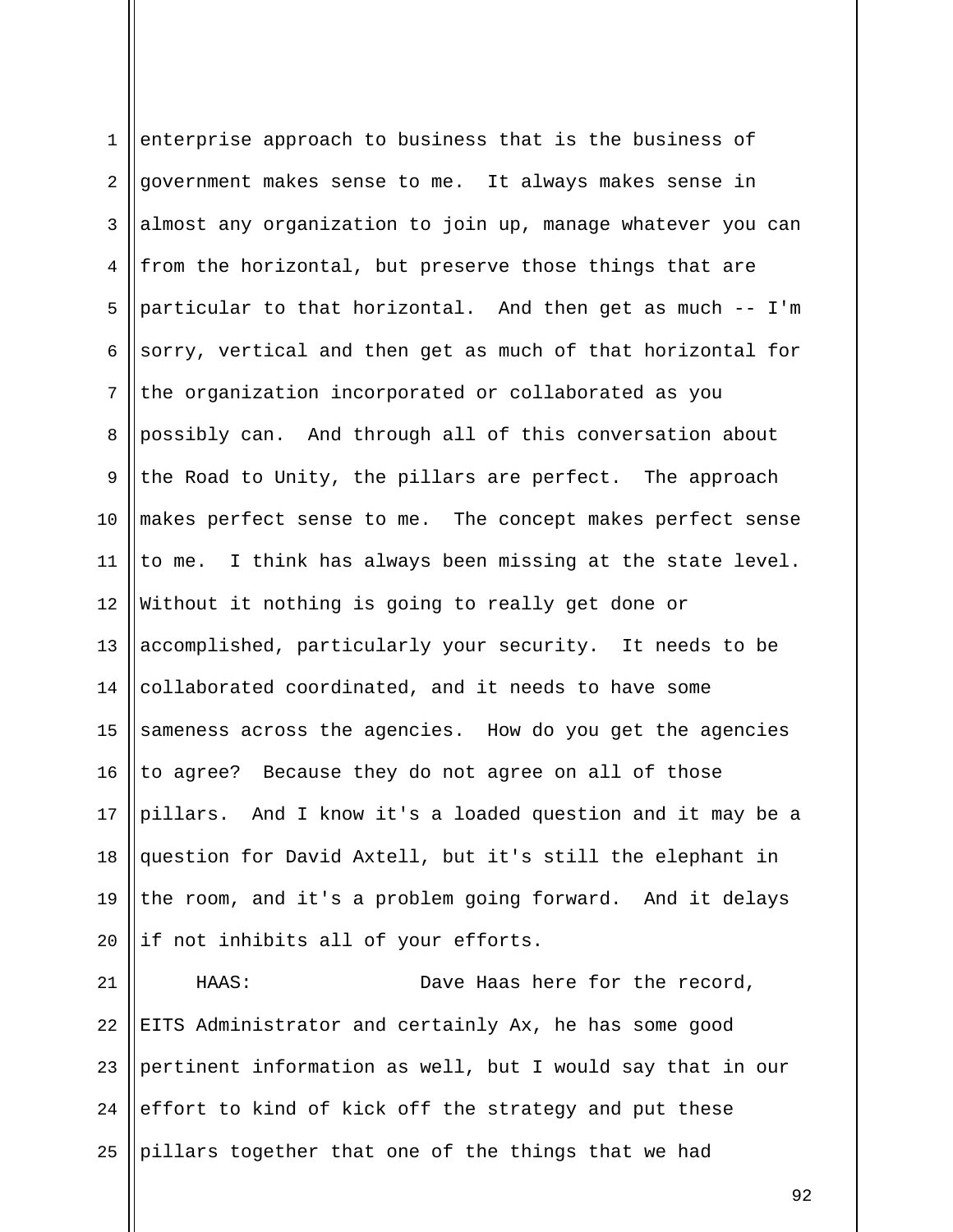1 2 3 4 5 6 7 8 9 10 11 12 13 14 15 16 17 18 19 20 expressed in the last biennium budget build was an opportunity to put together a study to go out and survey and work with data the agencies and where they held their data centers to identify how far they were along in their particular maturity model. And to also then kind of identify what we needed to do in order to support them in a collaborative effort to get onto the Road to Unity. And so that effort started and Steve Fisher sitting right here on the board, we work very closely for example, with Welfare and had an approach that was, we were trying to move forward in that capacity and had a strategy with Welfare in particular, but for various reasons, primarily funding and timing that didn't move forward. But with that, and this new biennium budget build, our hope and intent is to try to put some time and effort and funding into actually doing some analysis so that we can respond to the very question that you've expressed. How do we get people onto the Road to Unity? Where are they in their inflection points in order to get us there? And Ax you may want to add anything else.

21 22 23 24 25 AXTELL: David Axtell for the record. I would say that another aspect of this is, we touched on it in the slides, the ability for the agency to manage selfprovision and control their own environment means they can control their own destiny. So, this makes the lift to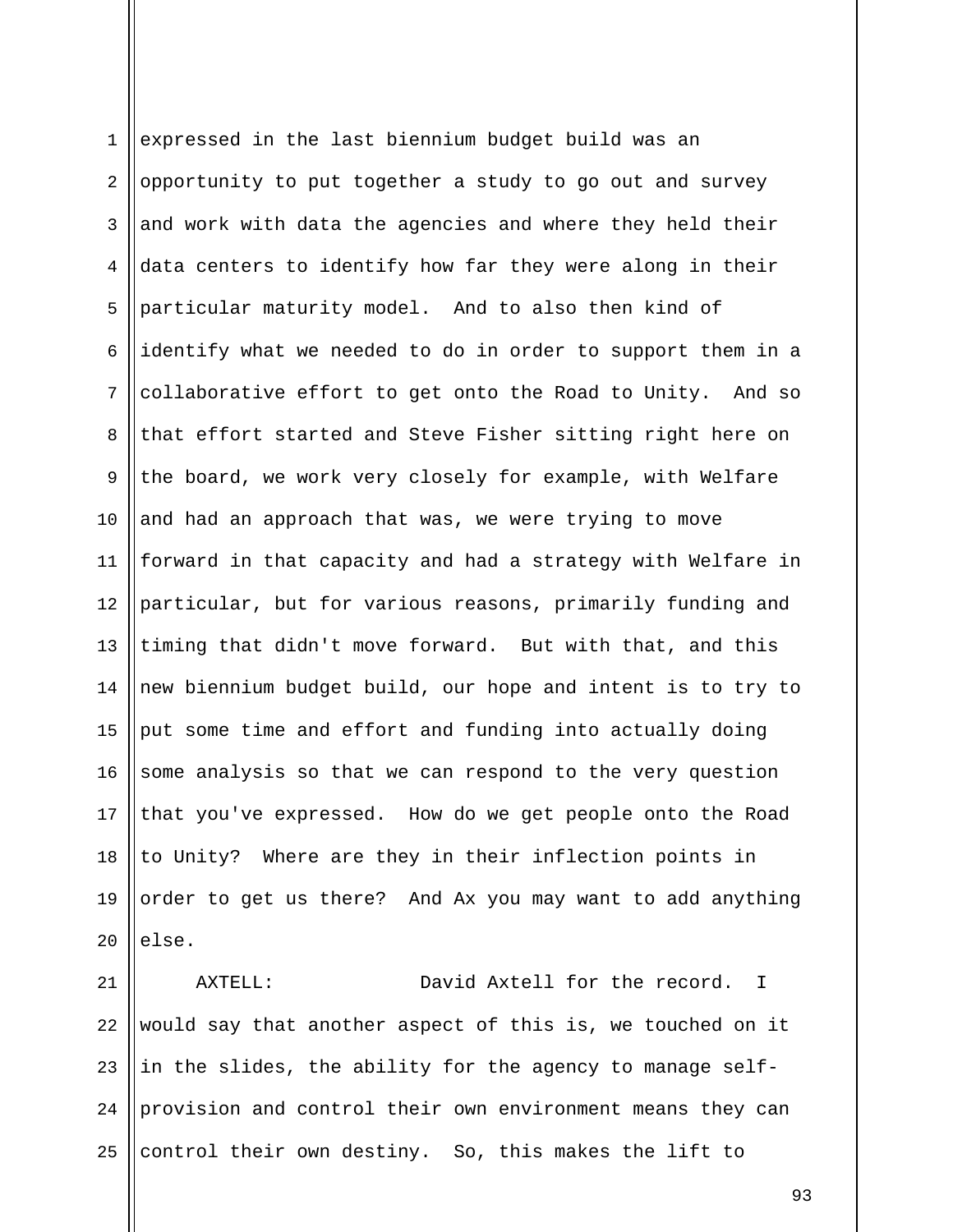1 2 3 4 5 6 7 8 9 10 11 12 13 14 15 16 17 18 19 20 21 22 23 24 25 unifying solutions in an enterprise method a lot simpler when we have a number of diverse and sometimes divergent solutions that are around the state. So identifying that the Road to Unity platform is an enterprise platform that really is appropriate when the agencies decide it's appropriate for them allows us to basically provide a service that they want. And so when an agency comes willingly for a particular service, it makes it a lot easier to collaborate and to partner than if, let's say some states have had executive orders that are going to have consolidation, the big dirty word in tech, that brings a heavy club, but it doesn't necessarily make it a smooth transition. And many times it becomes a failure. So rather than try to push for that type of motion it makes much more sense to us to provide services and identify inflection points where people really want to join because they want to maintain their focus on their own programs and business for which they are subject matter experts and they're designed to perform. Whereas we're subject matter experts in the enterprise solutions. And we will provide those that level platform, but then each agency will be able to control or manage or provision their own services. The model I gave in the platform, Road to Unity platform those planks of control self-provisioning those work great for that particular model. They don't necessarily work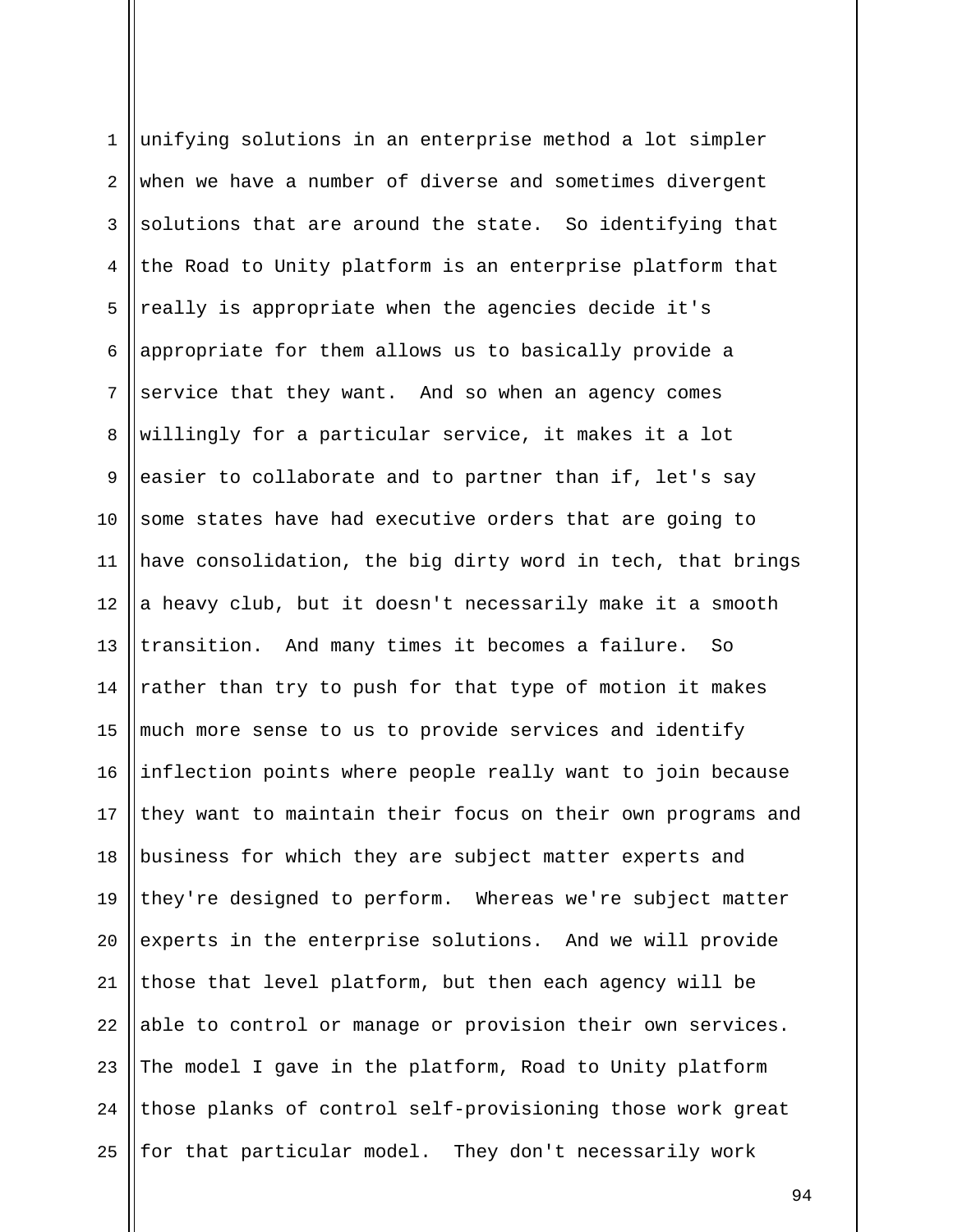1 2 3 4 5 6 7 8 9 10 11 12 13 14 15 16 17 18 19 20 21 22 23 24 25 great across all enterprise solutions. So networking is not something that is exactly the same. Security is not something that works exactly the same. But fundamentally when we look at the baseline support that we provide as an enterprise, and then you layer on top agency control or agency provisioning some of that even works with the network. Especially as we move forward to software defined networking, agencies can actually create policies of their own for their own network that can actually extend outside their own network, across SilverNet to other agencies. And so now two agencies can work together. They could define network paths, et cetera, that would allow them to communicate with one another. And each does not necessarily have to be a roadblock for that collaboration between agencies. So I think these are the fundamental tenants for us providing enterprise services that work, that encourage agencies to come on board, as opposed to forcing them to do anything. Having said that there are certain things that we need to have that heavy stick and a baseline security is one of those things. You can't have some agencies just saying, well -- especially a board or a commission. Well, I'm small, I can't afford this, so I'm not going to have any security. Obviously that won't work. But that's where, from an enterprise standpoint, we can step in and say, we will take on that burden of that small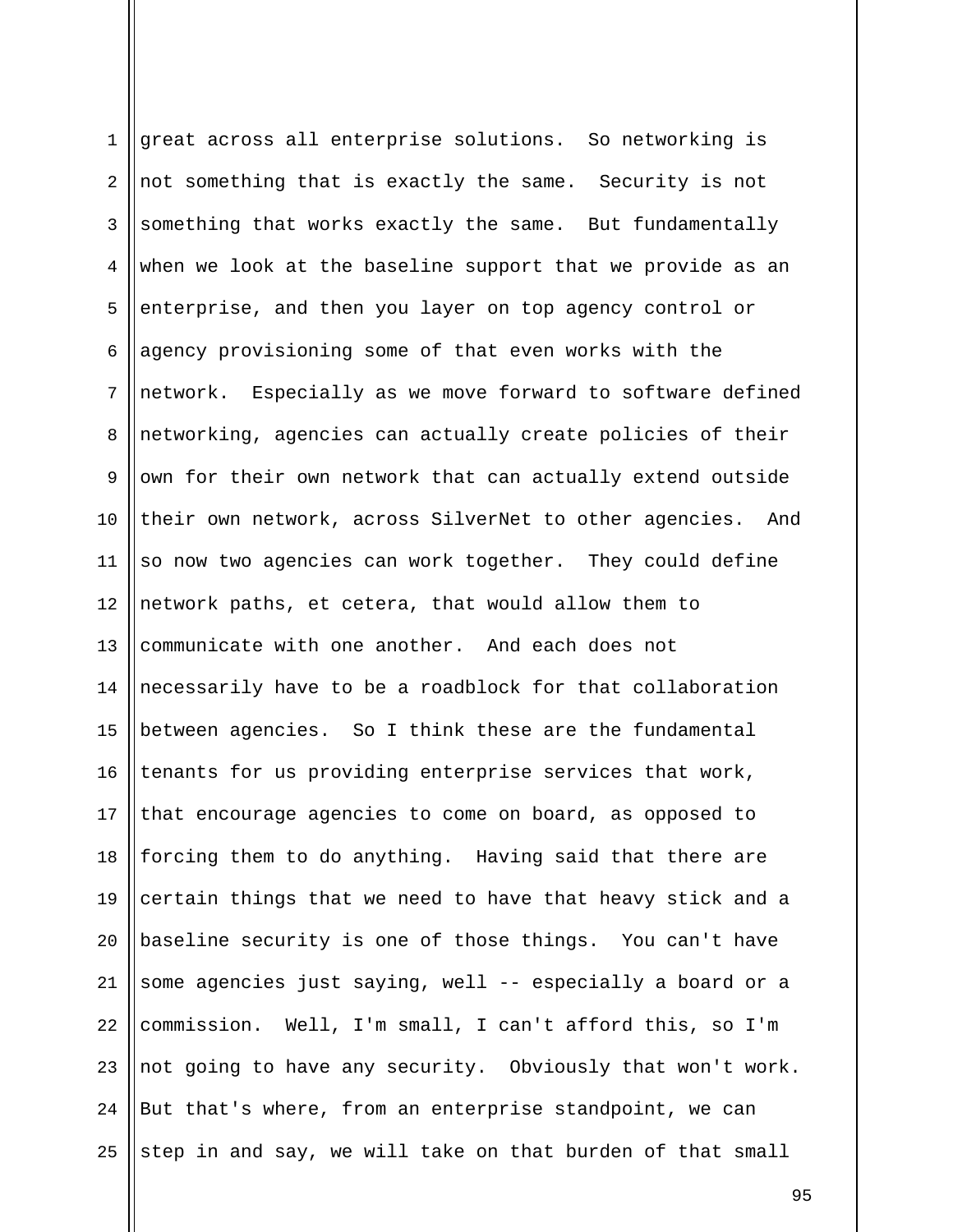1 2 3 4 board or commission and do the necessary activities from the security standpoint. And I think that cuts across all of the enterprise services that we provide. So I hope that answers your question.

5 6 7 8 9 10 11 12 13 14 15 16 17 18 19 20 21 22 23 24 DEHNHARDT: Bob Dehnhardt for the record just to illustrate the point a little bit last week I had a security committee meeting and I took into them the initiatives that I'm considering for our next budget build. I told them what I was looking at doing. I told them how it would work, and I asked for their input and any suggestions that could be made because these are services that are going to be for them. And if I'm looking at getting something that they don't see a need for, well, I'd like to explain why I see the need for it. But again, if I'm off base, which I always grant the possibility, then I want them to tell me where I should be focusing and get their input from them. That I think that's how you get them to be more involved and more at the table is by recognizing that we're a service organization. We don't exist to please ourselves. We exist to serve our customers, which are the other agencies within the state and having that focus and being modest enough to be willingly listen to their input I think is key. MARCELLA: I think you all need to be

commended for making so much progress. Thank you.

25